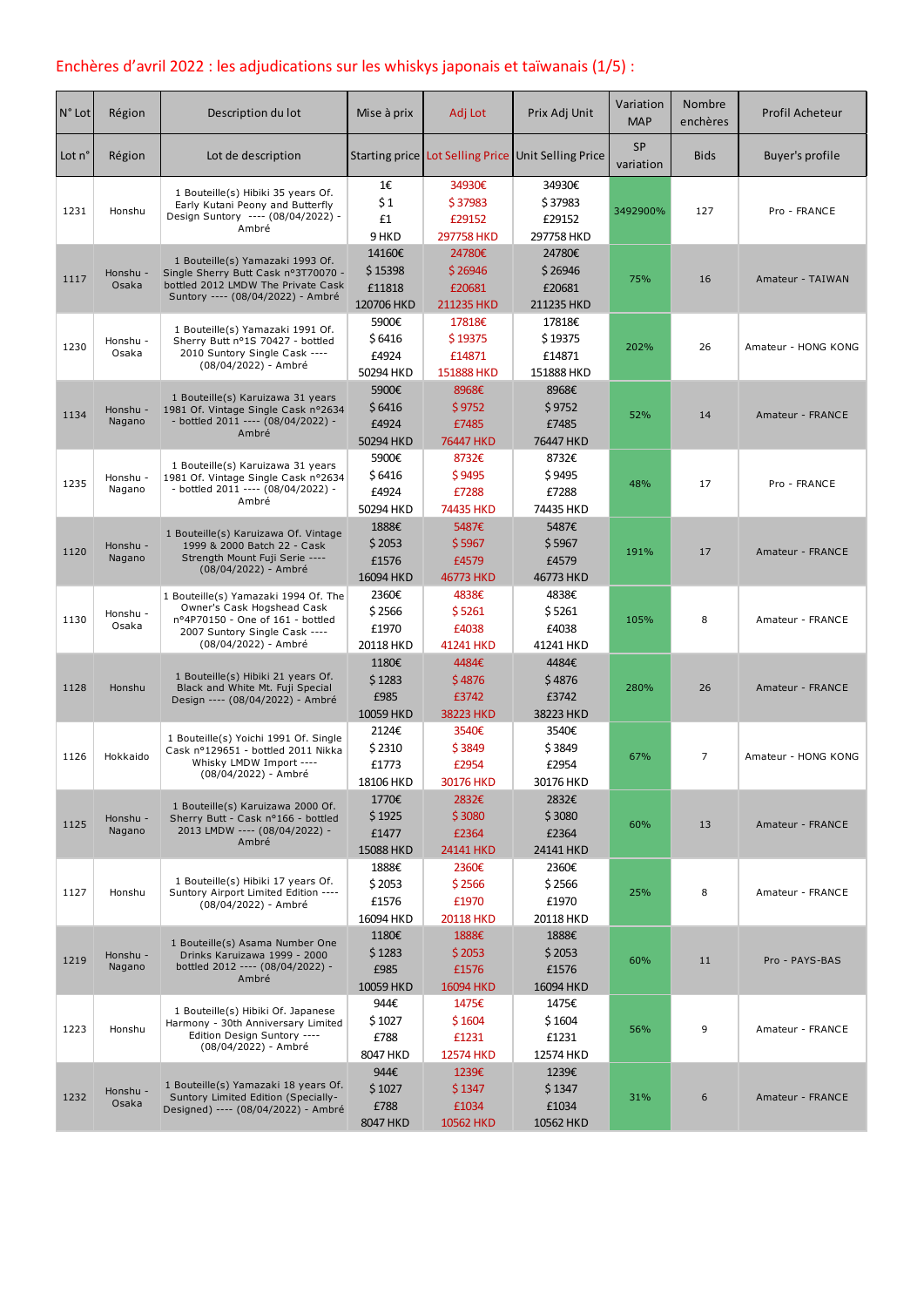## Enchères d'avril 2022 : les adjudications sur les whiskys japonais et taïwanais (2/5) :

|      |                     |                                                                            | 531€     | 1015€           | 1015€    |      |                |                      |
|------|---------------------|----------------------------------------------------------------------------|----------|-----------------|----------|------|----------------|----------------------|
|      | Honshu -            | 1 Bouteille(s) Yamazaki 18 years Of.                                       | \$577    | \$1104          | \$1104   |      |                |                      |
| 1109 | Osaka               | Suntory ---- (08/04/2022) - Ambré                                          | £443     | £847            | £847     | 91%  | 11             | Amateur - LUXEMBOURG |
|      |                     |                                                                            | 4526 HKD | <b>8652 HKD</b> | 8652 HKD |      |                |                      |
|      |                     |                                                                            |          |                 |          |      |                |                      |
|      |                     |                                                                            | 472€     | 1003€           | 1003€    |      |                |                      |
| 1209 | Honshu              | 1 Bouteille(s) Hibiki 21 years Of.<br>Suntory ---- (08/04/2022) - Ambré    | \$513    | \$1091          | \$1091   | 113% | 8              | Pro - FRANCE         |
|      |                     |                                                                            | £394     | £837            | £837     |      |                |                      |
|      |                     |                                                                            | 4024 HKD | <b>8550 HKD</b> | 8550 HKD |      |                |                      |
|      |                     |                                                                            | 472€     | 1003€           | 1003€    |      |                |                      |
|      |                     | 1 Bouteille(s) Hibiki 21 years Of.                                         | \$513    | \$1091          | \$1091   |      | 9              |                      |
| 1210 | Honshu              | Suntory ---- (08/04/2022) - Ambré                                          | £394     | £837            | £837     | 113% |                | Pro - FRANCE         |
|      |                     |                                                                            | 4024 HKD | <b>8550 HKD</b> | 8550 HKD |      |                |                      |
|      |                     |                                                                            | 590€     | 1003€           | 1003€    |      |                |                      |
|      |                     | 1 Bouteille(s) Hibiki 21 years Of.                                         | \$642    | \$1091          | \$1091   |      |                |                      |
| 1108 | Honshu              | Suntory Morrison Bowmore Import ---                                        | £492     | £837            | £837     | 70%  | 6              | Amateur - FRANCE     |
|      |                     | - (08/04/2022) - Ambré                                                     | 5029 HKD | <b>8550 HKD</b> | 8550 HKD |      |                |                      |
|      |                     |                                                                            |          |                 |          |      |                |                      |
|      |                     |                                                                            | 531€     | 956€            | 956€     |      |                |                      |
| 1211 | Honshu -            | 1 Bouteille(s) Yamazaki 18 years Of.                                       | \$577    | \$1040          | \$1040   | 80%  | 8              | Amateur - TAIWAN     |
|      | Osaka               | Suntory ---- (08/04/2022) - Ambré                                          | £443     | £798            | £798     |      |                |                      |
|      |                     |                                                                            | 4526 HKD | <b>8149 HKD</b> | 8149 HKD |      |                |                      |
|      |                     |                                                                            | 531€     | 956€            | 956€     |      |                |                      |
|      | Honshu -            | 1 Bouteille(s) Yamazaki 18 years Of.                                       | \$577    | \$1040          | \$1040   |      |                |                      |
| 1212 | Osaka               | Suntory ---- (08/04/2022) - Ambré                                          | £443     | £798            | £798     | 80%  | 10             | Amateur - TAIWAN     |
|      |                     |                                                                            | 4526 HKD | <b>8149 HKD</b> | 8149 HKD |      |                |                      |
|      |                     |                                                                            | 649€     | 944€            | 944€     |      |                |                      |
|      |                     |                                                                            | \$706    | \$1027          | \$1027   |      |                |                      |
| 1214 | Honshu -<br>Osaka   | 1 Bouteille(s) Yamazaki 18 years Of.<br>Suntory ---- (08/04/2022) - Ambré  |          | £788            |          | 45%  | 6              | Amateur - TAIWAN     |
|      |                     |                                                                            | £542     |                 | £788     |      |                |                      |
|      |                     |                                                                            | 5532 HKD | <b>8047 HKD</b> | 8047 HKD |      |                |                      |
|      |                     |                                                                            | 590€     | 944€            | 944€     |      |                |                      |
| 1113 | Honshu              | 1 Bouteille(s) Yamazaki 18 years Of.                                       | \$642    | \$1027          | \$1027   | 60%  | 5              | Amateur - FRANCE     |
|      | Osaka               | Suntory ---- (08/04/2022) - Ambré                                          | £492     | £788            | £788     |      |                |                      |
|      |                     |                                                                            | 5029 HKD | <b>8047 HKD</b> | 8047 HKD |      |                |                      |
|      |                     |                                                                            | 590€     | 944€            | 944€     |      |                |                      |
|      | Honshu -            | 1 Bouteille(s) Yamazaki 18 years Of.                                       | \$642    | \$1027          | \$1027   |      |                |                      |
| 1112 | Osaka               | Suntory Morrison Bowmore Import ---<br>- (08/04/2022) - Ambré              | £492     | £788            | £788     | 60%  | $\overline{7}$ | Amateur - SUISSE     |
|      |                     |                                                                            | 5029 HKD | <b>8047 HKD</b> | 8047 HKD |      |                |                      |
|      |                     |                                                                            | 531€     | 897€            | 897€     |      |                |                      |
|      |                     |                                                                            | \$577    | \$975           | \$975    |      |                |                      |
| 1213 | Honshu -<br>Osaka   | 1 Bouteille(s) Yamazaki 18 years Of.<br>Suntory ---- (08/04/2022) - Ambré  |          |                 |          | 69%  | 8              | Amateur - TAIWAN     |
|      |                     |                                                                            | £443     | £749            | £749     |      |                |                      |
|      |                     |                                                                            | 4526 HKD | 7646 HKD        | 7646 HKD |      |                |                      |
|      |                     |                                                                            | 531€     | 897€            | 897€     |      |                |                      |
| 1110 | Honshu -            | 1 Bouteille(s) Yamazaki 18 years Of.                                       | \$577    | \$975           | \$975    | 69%  | 9              | Amateur - TAIWAN     |
|      | Osaka               | Suntory ---- (08/04/2022) - Ambré                                          | £443     | £749            | £749     |      |                |                      |
|      |                     |                                                                            | 4526 HKD | 7646 HKD        | 7646 HKD |      |                |                      |
|      |                     |                                                                            | 531€     | 897€            | 897€     |      |                |                      |
|      | Honshu -            | 1 Bouteille(s) Yamazaki 18 years Of.                                       | \$577    | \$975           | \$975    |      |                |                      |
| 1111 | Osaka               | Suntory ---- (08/04/2022) - Ambré                                          | £443     | £749            | £749     | 69%  | 8              | Amateur - TAIWAN     |
|      |                     |                                                                            | 4526 HKD | 7646 HKD        | 7646 HKD |      |                |                      |
|      |                     |                                                                            | 590€     | 885€            | 885€     |      |                |                      |
|      |                     | 1 Bouteille(s) Chichibu 10 years                                           | \$642    | \$962           | \$962    |      |                |                      |
| 1121 | Honshu -<br>Saitama | Venture The First Ten One of 5000 -<br>bottled 2020 Ichiro's Malt ----     |          |                 |          | 50%  | 6              | Amateur - FRANCE     |
|      |                     | (08/04/2022) - Ambré                                                       | £492     | £739            | £739     |      |                |                      |
|      |                     |                                                                            | 5029 HKD | <b>7544 HKD</b> | 7544 HKD |      |                |                      |
|      |                     |                                                                            | 590€     | 885€            | 885€     |      |                |                      |
| 1226 | Honshu -            | 1 Bouteille(s) Yamazaki Of. Limited<br>Edition 2017 Suntory ----           | \$642    | \$962           | \$962    | 50%  | 6              | Amateur - COREE DU   |
|      | Osaka               | (08/04/2022) - Ambré                                                       | £492     | £739            | £739     |      |                | <b>SUD</b>           |
|      |                     |                                                                            | 5029 HKD | <b>7544 HKD</b> | 7544 HKD |      |                |                      |
|      |                     |                                                                            | 590€     | 826€            | 826€     |      |                |                      |
|      | Honshu -            | 1 Bouteille(s) Hakushu 18 years Of.                                        | \$642    | \$898           | \$898    |      |                |                      |
| 1129 | Yamanashi           | Suntory Limited Edition (Specially-<br>Designed) ---- (08/04/2022) - Ambré | £492     | £689            | £689     | 40%  | 5              | Amateur - PAYS-BAS   |
|      |                     |                                                                            | 5029 HKD | 7041 HKD        | 7041 HKD |      |                |                      |
|      |                     |                                                                            | 354€     | 826€            | 826€     |      |                |                      |
|      |                     |                                                                            | \$385    | \$898           | \$898    |      |                |                      |
| 1135 | Honshu              | 1 Bouteille(s) Hibiki Of. Suntory ----<br>(08/04/2022) - Ambré             |          |                 |          | 133% | 8              | Amateur - FRANCE     |
|      |                     |                                                                            | £295     | £689            | £689     |      |                |                      |
|      |                     |                                                                            | 3018 HKD | 7041 HKD        | 7041 HKD |      |                |                      |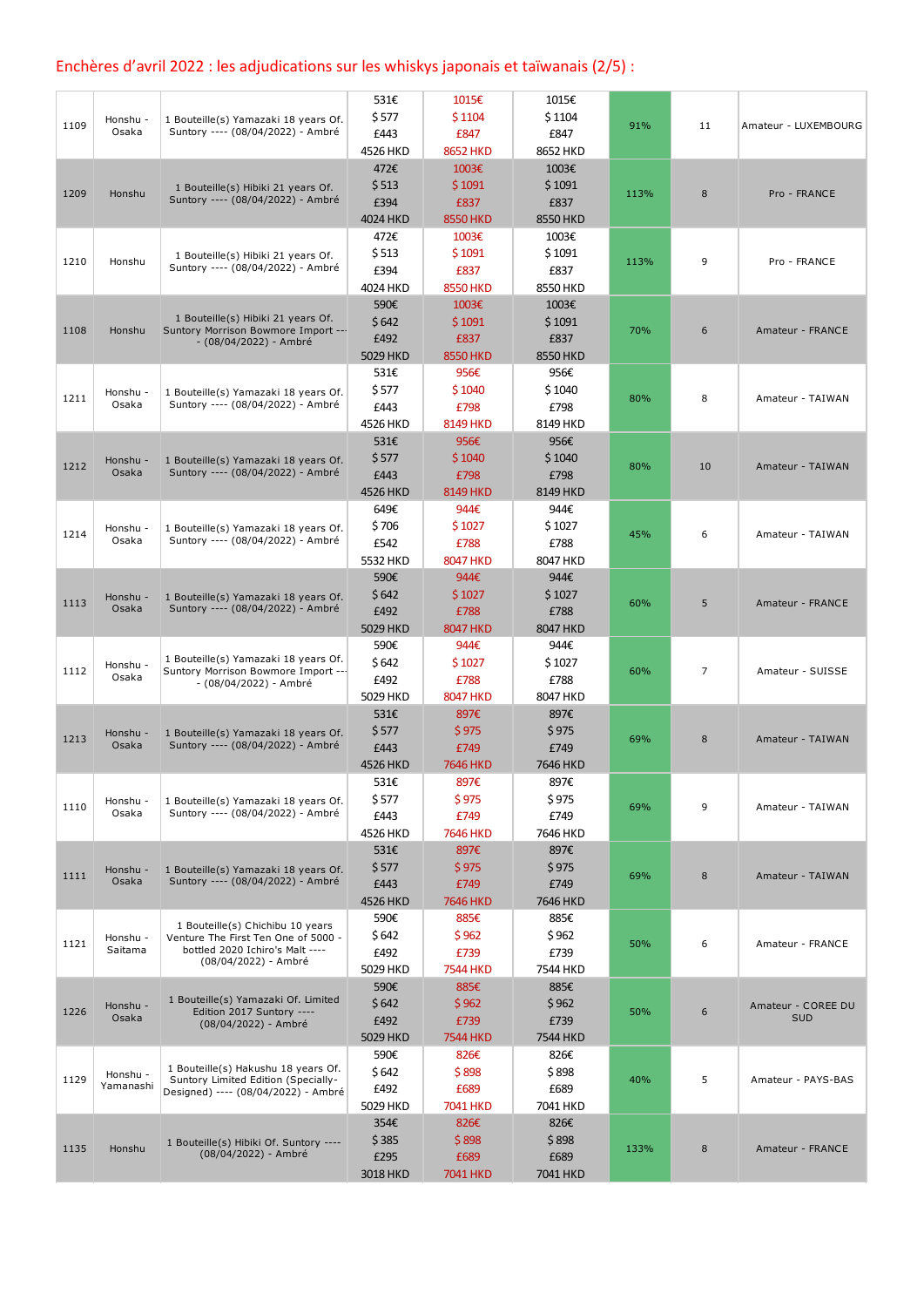## Enchères d'avril 2022 : les adjudications sur les whiskys japonais et taïwanais (3/5) :

| \$449<br>\$847<br>\$847<br>1 Bouteille(s) Hibiki 17 years Of.<br>6<br>1103<br>Honshu<br>89%<br>Amateur - FRANCE<br>Suntory ---- (08/04/2022) - Ambré<br>£650<br>£345<br>£650<br>3521 HKD<br>6641 HKD<br>6641 HKD<br>767€<br>330€<br>767€<br>\$359<br>\$834<br>\$834<br>1 Bouteille(s) Hibiki 17 years Of.<br>12<br>1101<br>Honshu<br>132%<br>Pro - ETATS-UNIS<br>Suntory ---- (08/04/2022) - Ambré<br>£275<br>£640<br>£640<br><b>6538 HKD</b><br>6538 HKD<br>2813 HKD<br>413€<br>720€<br>720€<br>\$449<br>\$783<br>\$783<br>1 Bouteille(s) Hibiki 17 years Of.<br>5<br>1102<br>74%<br>Amateur - FRANCE<br>Honshu<br>Suntory ---- (08/04/2022) - Ambré<br>£345<br>£601<br>£601<br><b>6138 HKD</b><br>6138 HKD<br>3521 HKD<br>720€<br>413€<br>720€<br>\$783<br>\$449<br>\$783<br>1 Bouteille(s) Hibiki 17 years Of.<br>1201<br>Honshu<br>74%<br>11<br>Amateur - FRANCE<br>Suntory ---- (08/04/2022) - Ambré<br>£345<br>£601<br>£601<br>3521 HKD<br><b>6138 HKD</b><br>6138 HKD<br>413€<br>720€<br>720€<br>\$449<br>\$783<br>\$783<br>1 Bouteille(s) Hibiki 17 years Of.<br>1202<br>Honshu<br>74%<br>11<br>Pro - ETATS-UNIS<br>Suntory ---- (08/04/2022) - Ambré<br>£345<br>£601<br>£601<br>3521 HKD<br><b>6138 HKD</b><br>6138 HKD<br>413€<br>720€<br>720€<br>\$449<br>\$783<br>\$783<br>1 Bouteille(s) Hibiki 17 years Of.<br>1203<br>74%<br>11<br>Honshu<br>Pro - ETATS-UNIS<br>Suntory ---- (08/04/2022) - Ambré<br>£345<br>£601<br>£601<br><b>6138 HKD</b><br>6138 HKD<br>3521 HKD<br>295€<br>708€<br>708€<br>1 Bouteille(s) Hibiki 17 years Of.<br>\$321<br>\$770<br>\$770<br>1204<br>Honshu<br>Suntory Morrison Bowmore Import ---<br>140%<br>18<br>Pro - ETATS-UNIS<br>£591<br>£591<br>£246<br>- (08/04/2022) - Ambré<br>2515 HKD<br><b>6035 HKD</b><br>6035 HKD<br>295€<br>649€<br>649€<br>1 Bouteille(s) Hibiki 12 years Of.<br>\$321<br>\$706<br>\$706<br>1118<br>Honshu<br>Suntory (70cl.) ---- (08/04/2022) -<br>120%<br>17<br>Amateur - FRANCE<br>£246<br>£542<br>£542<br>Ambré<br>2515 HKD<br>5532 HKD<br>5532 HKD<br>295€<br>590€<br>590€<br>\$321<br>\$642<br>\$642<br>1 Bouteille(s) Hibiki 17 years Of.<br>1104<br>5<br>100%<br>Pro - ETATS-UNIS<br>Honshu<br>Suntory ---- (08/04/2022) - Ambré<br>£246<br>£492<br>£492<br>5029 HKD<br>2515 HKD<br>5029 HKD<br>413€<br>555€<br>555€<br>1 Bouteille(s) Miyagikyo 15 years Of.<br>\$449<br>\$604<br>\$604<br>Honshu -<br>$\overline{7}$<br>1217<br>Nikka Whisky LMDW Import ----<br>34%<br>Miyagi<br>£345<br>£463<br>£463<br>(08/04/2022) - Ambré<br>4731 HKD<br>4731 HKD<br>3521 HKD<br>295€<br>555€<br>555€<br>1 Bouteille(s) Chichibu 2010 Of.<br>\$321<br>\$604<br>\$604<br>Honshu -<br>Chibidaru The Original Quarter Cask<br>1229<br>7<br>88%<br>Amateur - FRANCE<br>Saitama<br>One of 6200 - bottled 2014 Ichiro's<br>£246<br>£463<br>£463<br>Malt ---- (08/04/2022) - Ambré<br>2515 HKD<br>4731 HKD<br>4731 HKD<br>354€<br>519€<br>519€<br>\$385<br>\$564<br>\$564<br>1 Bouteille(s) Hakushu 18 years Of. --<br>Honshu -<br>1205<br>8<br>47%<br>Pro - ETATS-UNIS<br>Yamanashi<br>-- (08/04/2022) - Ambré<br>£295<br>£433<br>£433<br>3018 HKD<br>4424 HKD<br>4424 HKD<br>413€<br>507€<br>507€<br>\$449<br>\$551<br>\$551<br>Honshu -<br>1 Bouteille(s) Hakushu 18 years Of.<br>5<br>1106<br>23%<br>Amateur - FRANCE<br>Yamanashi<br>Suntory ---- (08/04/2022) - Ambré<br>£423<br>£345<br>£423<br><b>4322 HKD</b><br>4322 HKD<br>3521 HKD<br>295€<br>448€<br>448€<br>1 Bouteille(s) Hibiki Of. Japanese<br>\$321<br>\$487<br>\$487<br>Harmony Master's Select Limited |      |          |                                   | 413€     | 779€            | 779€     |     |    |                     |
|-------------------------------------------------------------------------------------------------------------------------------------------------------------------------------------------------------------------------------------------------------------------------------------------------------------------------------------------------------------------------------------------------------------------------------------------------------------------------------------------------------------------------------------------------------------------------------------------------------------------------------------------------------------------------------------------------------------------------------------------------------------------------------------------------------------------------------------------------------------------------------------------------------------------------------------------------------------------------------------------------------------------------------------------------------------------------------------------------------------------------------------------------------------------------------------------------------------------------------------------------------------------------------------------------------------------------------------------------------------------------------------------------------------------------------------------------------------------------------------------------------------------------------------------------------------------------------------------------------------------------------------------------------------------------------------------------------------------------------------------------------------------------------------------------------------------------------------------------------------------------------------------------------------------------------------------------------------------------------------------------------------------------------------------------------------------------------------------------------------------------------------------------------------------------------------------------------------------------------------------------------------------------------------------------------------------------------------------------------------------------------------------------------------------------------------------------------------------------------------------------------------------------------------------------------------------------------------------------------------------------------------------------------------------------------------------------------------------------------------------------------------------------------------------------------------------------------------------------------------------------------------------------------------------------------------------------------------------------------------------------------------------------------------------------------------------------------------------------------------------------------------------------------------------------------------------------------------------------------------------------------------------------------------------------------------------------------------------------------------------------------------------------------------------------------------------------------------------------------------------------------------------------------------------|------|----------|-----------------------------------|----------|-----------------|----------|-----|----|---------------------|
|                                                                                                                                                                                                                                                                                                                                                                                                                                                                                                                                                                                                                                                                                                                                                                                                                                                                                                                                                                                                                                                                                                                                                                                                                                                                                                                                                                                                                                                                                                                                                                                                                                                                                                                                                                                                                                                                                                                                                                                                                                                                                                                                                                                                                                                                                                                                                                                                                                                                                                                                                                                                                                                                                                                                                                                                                                                                                                                                                                                                                                                                                                                                                                                                                                                                                                                                                                                                                                                                                                                                           |      |          |                                   |          |                 |          |     |    |                     |
|                                                                                                                                                                                                                                                                                                                                                                                                                                                                                                                                                                                                                                                                                                                                                                                                                                                                                                                                                                                                                                                                                                                                                                                                                                                                                                                                                                                                                                                                                                                                                                                                                                                                                                                                                                                                                                                                                                                                                                                                                                                                                                                                                                                                                                                                                                                                                                                                                                                                                                                                                                                                                                                                                                                                                                                                                                                                                                                                                                                                                                                                                                                                                                                                                                                                                                                                                                                                                                                                                                                                           |      |          |                                   |          |                 |          |     |    |                     |
|                                                                                                                                                                                                                                                                                                                                                                                                                                                                                                                                                                                                                                                                                                                                                                                                                                                                                                                                                                                                                                                                                                                                                                                                                                                                                                                                                                                                                                                                                                                                                                                                                                                                                                                                                                                                                                                                                                                                                                                                                                                                                                                                                                                                                                                                                                                                                                                                                                                                                                                                                                                                                                                                                                                                                                                                                                                                                                                                                                                                                                                                                                                                                                                                                                                                                                                                                                                                                                                                                                                                           |      |          |                                   |          |                 |          |     |    |                     |
|                                                                                                                                                                                                                                                                                                                                                                                                                                                                                                                                                                                                                                                                                                                                                                                                                                                                                                                                                                                                                                                                                                                                                                                                                                                                                                                                                                                                                                                                                                                                                                                                                                                                                                                                                                                                                                                                                                                                                                                                                                                                                                                                                                                                                                                                                                                                                                                                                                                                                                                                                                                                                                                                                                                                                                                                                                                                                                                                                                                                                                                                                                                                                                                                                                                                                                                                                                                                                                                                                                                                           |      |          |                                   |          |                 |          |     |    |                     |
|                                                                                                                                                                                                                                                                                                                                                                                                                                                                                                                                                                                                                                                                                                                                                                                                                                                                                                                                                                                                                                                                                                                                                                                                                                                                                                                                                                                                                                                                                                                                                                                                                                                                                                                                                                                                                                                                                                                                                                                                                                                                                                                                                                                                                                                                                                                                                                                                                                                                                                                                                                                                                                                                                                                                                                                                                                                                                                                                                                                                                                                                                                                                                                                                                                                                                                                                                                                                                                                                                                                                           |      |          |                                   |          |                 |          |     |    |                     |
|                                                                                                                                                                                                                                                                                                                                                                                                                                                                                                                                                                                                                                                                                                                                                                                                                                                                                                                                                                                                                                                                                                                                                                                                                                                                                                                                                                                                                                                                                                                                                                                                                                                                                                                                                                                                                                                                                                                                                                                                                                                                                                                                                                                                                                                                                                                                                                                                                                                                                                                                                                                                                                                                                                                                                                                                                                                                                                                                                                                                                                                                                                                                                                                                                                                                                                                                                                                                                                                                                                                                           |      |          |                                   |          |                 |          |     |    |                     |
|                                                                                                                                                                                                                                                                                                                                                                                                                                                                                                                                                                                                                                                                                                                                                                                                                                                                                                                                                                                                                                                                                                                                                                                                                                                                                                                                                                                                                                                                                                                                                                                                                                                                                                                                                                                                                                                                                                                                                                                                                                                                                                                                                                                                                                                                                                                                                                                                                                                                                                                                                                                                                                                                                                                                                                                                                                                                                                                                                                                                                                                                                                                                                                                                                                                                                                                                                                                                                                                                                                                                           |      |          |                                   |          |                 |          |     |    |                     |
|                                                                                                                                                                                                                                                                                                                                                                                                                                                                                                                                                                                                                                                                                                                                                                                                                                                                                                                                                                                                                                                                                                                                                                                                                                                                                                                                                                                                                                                                                                                                                                                                                                                                                                                                                                                                                                                                                                                                                                                                                                                                                                                                                                                                                                                                                                                                                                                                                                                                                                                                                                                                                                                                                                                                                                                                                                                                                                                                                                                                                                                                                                                                                                                                                                                                                                                                                                                                                                                                                                                                           |      |          |                                   |          |                 |          |     |    |                     |
|                                                                                                                                                                                                                                                                                                                                                                                                                                                                                                                                                                                                                                                                                                                                                                                                                                                                                                                                                                                                                                                                                                                                                                                                                                                                                                                                                                                                                                                                                                                                                                                                                                                                                                                                                                                                                                                                                                                                                                                                                                                                                                                                                                                                                                                                                                                                                                                                                                                                                                                                                                                                                                                                                                                                                                                                                                                                                                                                                                                                                                                                                                                                                                                                                                                                                                                                                                                                                                                                                                                                           |      |          |                                   |          |                 |          |     |    |                     |
|                                                                                                                                                                                                                                                                                                                                                                                                                                                                                                                                                                                                                                                                                                                                                                                                                                                                                                                                                                                                                                                                                                                                                                                                                                                                                                                                                                                                                                                                                                                                                                                                                                                                                                                                                                                                                                                                                                                                                                                                                                                                                                                                                                                                                                                                                                                                                                                                                                                                                                                                                                                                                                                                                                                                                                                                                                                                                                                                                                                                                                                                                                                                                                                                                                                                                                                                                                                                                                                                                                                                           |      |          |                                   |          |                 |          |     |    |                     |
|                                                                                                                                                                                                                                                                                                                                                                                                                                                                                                                                                                                                                                                                                                                                                                                                                                                                                                                                                                                                                                                                                                                                                                                                                                                                                                                                                                                                                                                                                                                                                                                                                                                                                                                                                                                                                                                                                                                                                                                                                                                                                                                                                                                                                                                                                                                                                                                                                                                                                                                                                                                                                                                                                                                                                                                                                                                                                                                                                                                                                                                                                                                                                                                                                                                                                                                                                                                                                                                                                                                                           |      |          |                                   |          |                 |          |     |    |                     |
|                                                                                                                                                                                                                                                                                                                                                                                                                                                                                                                                                                                                                                                                                                                                                                                                                                                                                                                                                                                                                                                                                                                                                                                                                                                                                                                                                                                                                                                                                                                                                                                                                                                                                                                                                                                                                                                                                                                                                                                                                                                                                                                                                                                                                                                                                                                                                                                                                                                                                                                                                                                                                                                                                                                                                                                                                                                                                                                                                                                                                                                                                                                                                                                                                                                                                                                                                                                                                                                                                                                                           |      |          |                                   |          |                 |          |     |    |                     |
|                                                                                                                                                                                                                                                                                                                                                                                                                                                                                                                                                                                                                                                                                                                                                                                                                                                                                                                                                                                                                                                                                                                                                                                                                                                                                                                                                                                                                                                                                                                                                                                                                                                                                                                                                                                                                                                                                                                                                                                                                                                                                                                                                                                                                                                                                                                                                                                                                                                                                                                                                                                                                                                                                                                                                                                                                                                                                                                                                                                                                                                                                                                                                                                                                                                                                                                                                                                                                                                                                                                                           |      |          |                                   |          |                 |          |     |    |                     |
|                                                                                                                                                                                                                                                                                                                                                                                                                                                                                                                                                                                                                                                                                                                                                                                                                                                                                                                                                                                                                                                                                                                                                                                                                                                                                                                                                                                                                                                                                                                                                                                                                                                                                                                                                                                                                                                                                                                                                                                                                                                                                                                                                                                                                                                                                                                                                                                                                                                                                                                                                                                                                                                                                                                                                                                                                                                                                                                                                                                                                                                                                                                                                                                                                                                                                                                                                                                                                                                                                                                                           |      |          |                                   |          |                 |          |     |    |                     |
|                                                                                                                                                                                                                                                                                                                                                                                                                                                                                                                                                                                                                                                                                                                                                                                                                                                                                                                                                                                                                                                                                                                                                                                                                                                                                                                                                                                                                                                                                                                                                                                                                                                                                                                                                                                                                                                                                                                                                                                                                                                                                                                                                                                                                                                                                                                                                                                                                                                                                                                                                                                                                                                                                                                                                                                                                                                                                                                                                                                                                                                                                                                                                                                                                                                                                                                                                                                                                                                                                                                                           |      |          |                                   |          |                 |          |     |    |                     |
|                                                                                                                                                                                                                                                                                                                                                                                                                                                                                                                                                                                                                                                                                                                                                                                                                                                                                                                                                                                                                                                                                                                                                                                                                                                                                                                                                                                                                                                                                                                                                                                                                                                                                                                                                                                                                                                                                                                                                                                                                                                                                                                                                                                                                                                                                                                                                                                                                                                                                                                                                                                                                                                                                                                                                                                                                                                                                                                                                                                                                                                                                                                                                                                                                                                                                                                                                                                                                                                                                                                                           |      |          |                                   |          |                 |          |     |    |                     |
|                                                                                                                                                                                                                                                                                                                                                                                                                                                                                                                                                                                                                                                                                                                                                                                                                                                                                                                                                                                                                                                                                                                                                                                                                                                                                                                                                                                                                                                                                                                                                                                                                                                                                                                                                                                                                                                                                                                                                                                                                                                                                                                                                                                                                                                                                                                                                                                                                                                                                                                                                                                                                                                                                                                                                                                                                                                                                                                                                                                                                                                                                                                                                                                                                                                                                                                                                                                                                                                                                                                                           |      |          |                                   |          |                 |          |     |    |                     |
|                                                                                                                                                                                                                                                                                                                                                                                                                                                                                                                                                                                                                                                                                                                                                                                                                                                                                                                                                                                                                                                                                                                                                                                                                                                                                                                                                                                                                                                                                                                                                                                                                                                                                                                                                                                                                                                                                                                                                                                                                                                                                                                                                                                                                                                                                                                                                                                                                                                                                                                                                                                                                                                                                                                                                                                                                                                                                                                                                                                                                                                                                                                                                                                                                                                                                                                                                                                                                                                                                                                                           |      |          |                                   |          |                 |          |     |    |                     |
|                                                                                                                                                                                                                                                                                                                                                                                                                                                                                                                                                                                                                                                                                                                                                                                                                                                                                                                                                                                                                                                                                                                                                                                                                                                                                                                                                                                                                                                                                                                                                                                                                                                                                                                                                                                                                                                                                                                                                                                                                                                                                                                                                                                                                                                                                                                                                                                                                                                                                                                                                                                                                                                                                                                                                                                                                                                                                                                                                                                                                                                                                                                                                                                                                                                                                                                                                                                                                                                                                                                                           |      |          |                                   |          |                 |          |     |    |                     |
|                                                                                                                                                                                                                                                                                                                                                                                                                                                                                                                                                                                                                                                                                                                                                                                                                                                                                                                                                                                                                                                                                                                                                                                                                                                                                                                                                                                                                                                                                                                                                                                                                                                                                                                                                                                                                                                                                                                                                                                                                                                                                                                                                                                                                                                                                                                                                                                                                                                                                                                                                                                                                                                                                                                                                                                                                                                                                                                                                                                                                                                                                                                                                                                                                                                                                                                                                                                                                                                                                                                                           |      |          |                                   |          |                 |          |     |    |                     |
|                                                                                                                                                                                                                                                                                                                                                                                                                                                                                                                                                                                                                                                                                                                                                                                                                                                                                                                                                                                                                                                                                                                                                                                                                                                                                                                                                                                                                                                                                                                                                                                                                                                                                                                                                                                                                                                                                                                                                                                                                                                                                                                                                                                                                                                                                                                                                                                                                                                                                                                                                                                                                                                                                                                                                                                                                                                                                                                                                                                                                                                                                                                                                                                                                                                                                                                                                                                                                                                                                                                                           |      |          |                                   |          |                 |          |     |    |                     |
|                                                                                                                                                                                                                                                                                                                                                                                                                                                                                                                                                                                                                                                                                                                                                                                                                                                                                                                                                                                                                                                                                                                                                                                                                                                                                                                                                                                                                                                                                                                                                                                                                                                                                                                                                                                                                                                                                                                                                                                                                                                                                                                                                                                                                                                                                                                                                                                                                                                                                                                                                                                                                                                                                                                                                                                                                                                                                                                                                                                                                                                                                                                                                                                                                                                                                                                                                                                                                                                                                                                                           |      |          |                                   |          |                 |          |     |    |                     |
|                                                                                                                                                                                                                                                                                                                                                                                                                                                                                                                                                                                                                                                                                                                                                                                                                                                                                                                                                                                                                                                                                                                                                                                                                                                                                                                                                                                                                                                                                                                                                                                                                                                                                                                                                                                                                                                                                                                                                                                                                                                                                                                                                                                                                                                                                                                                                                                                                                                                                                                                                                                                                                                                                                                                                                                                                                                                                                                                                                                                                                                                                                                                                                                                                                                                                                                                                                                                                                                                                                                                           |      |          |                                   |          |                 |          |     |    |                     |
|                                                                                                                                                                                                                                                                                                                                                                                                                                                                                                                                                                                                                                                                                                                                                                                                                                                                                                                                                                                                                                                                                                                                                                                                                                                                                                                                                                                                                                                                                                                                                                                                                                                                                                                                                                                                                                                                                                                                                                                                                                                                                                                                                                                                                                                                                                                                                                                                                                                                                                                                                                                                                                                                                                                                                                                                                                                                                                                                                                                                                                                                                                                                                                                                                                                                                                                                                                                                                                                                                                                                           |      |          |                                   |          |                 |          |     |    |                     |
|                                                                                                                                                                                                                                                                                                                                                                                                                                                                                                                                                                                                                                                                                                                                                                                                                                                                                                                                                                                                                                                                                                                                                                                                                                                                                                                                                                                                                                                                                                                                                                                                                                                                                                                                                                                                                                                                                                                                                                                                                                                                                                                                                                                                                                                                                                                                                                                                                                                                                                                                                                                                                                                                                                                                                                                                                                                                                                                                                                                                                                                                                                                                                                                                                                                                                                                                                                                                                                                                                                                                           |      |          |                                   |          |                 |          |     |    |                     |
|                                                                                                                                                                                                                                                                                                                                                                                                                                                                                                                                                                                                                                                                                                                                                                                                                                                                                                                                                                                                                                                                                                                                                                                                                                                                                                                                                                                                                                                                                                                                                                                                                                                                                                                                                                                                                                                                                                                                                                                                                                                                                                                                                                                                                                                                                                                                                                                                                                                                                                                                                                                                                                                                                                                                                                                                                                                                                                                                                                                                                                                                                                                                                                                                                                                                                                                                                                                                                                                                                                                                           |      |          |                                   |          |                 |          |     |    |                     |
|                                                                                                                                                                                                                                                                                                                                                                                                                                                                                                                                                                                                                                                                                                                                                                                                                                                                                                                                                                                                                                                                                                                                                                                                                                                                                                                                                                                                                                                                                                                                                                                                                                                                                                                                                                                                                                                                                                                                                                                                                                                                                                                                                                                                                                                                                                                                                                                                                                                                                                                                                                                                                                                                                                                                                                                                                                                                                                                                                                                                                                                                                                                                                                                                                                                                                                                                                                                                                                                                                                                                           |      |          |                                   |          |                 |          |     |    |                     |
|                                                                                                                                                                                                                                                                                                                                                                                                                                                                                                                                                                                                                                                                                                                                                                                                                                                                                                                                                                                                                                                                                                                                                                                                                                                                                                                                                                                                                                                                                                                                                                                                                                                                                                                                                                                                                                                                                                                                                                                                                                                                                                                                                                                                                                                                                                                                                                                                                                                                                                                                                                                                                                                                                                                                                                                                                                                                                                                                                                                                                                                                                                                                                                                                                                                                                                                                                                                                                                                                                                                                           |      |          |                                   |          |                 |          |     |    |                     |
|                                                                                                                                                                                                                                                                                                                                                                                                                                                                                                                                                                                                                                                                                                                                                                                                                                                                                                                                                                                                                                                                                                                                                                                                                                                                                                                                                                                                                                                                                                                                                                                                                                                                                                                                                                                                                                                                                                                                                                                                                                                                                                                                                                                                                                                                                                                                                                                                                                                                                                                                                                                                                                                                                                                                                                                                                                                                                                                                                                                                                                                                                                                                                                                                                                                                                                                                                                                                                                                                                                                                           |      |          |                                   |          |                 |          |     |    |                     |
|                                                                                                                                                                                                                                                                                                                                                                                                                                                                                                                                                                                                                                                                                                                                                                                                                                                                                                                                                                                                                                                                                                                                                                                                                                                                                                                                                                                                                                                                                                                                                                                                                                                                                                                                                                                                                                                                                                                                                                                                                                                                                                                                                                                                                                                                                                                                                                                                                                                                                                                                                                                                                                                                                                                                                                                                                                                                                                                                                                                                                                                                                                                                                                                                                                                                                                                                                                                                                                                                                                                                           |      |          |                                   |          |                 |          |     |    |                     |
|                                                                                                                                                                                                                                                                                                                                                                                                                                                                                                                                                                                                                                                                                                                                                                                                                                                                                                                                                                                                                                                                                                                                                                                                                                                                                                                                                                                                                                                                                                                                                                                                                                                                                                                                                                                                                                                                                                                                                                                                                                                                                                                                                                                                                                                                                                                                                                                                                                                                                                                                                                                                                                                                                                                                                                                                                                                                                                                                                                                                                                                                                                                                                                                                                                                                                                                                                                                                                                                                                                                                           |      |          |                                   |          |                 |          |     |    |                     |
|                                                                                                                                                                                                                                                                                                                                                                                                                                                                                                                                                                                                                                                                                                                                                                                                                                                                                                                                                                                                                                                                                                                                                                                                                                                                                                                                                                                                                                                                                                                                                                                                                                                                                                                                                                                                                                                                                                                                                                                                                                                                                                                                                                                                                                                                                                                                                                                                                                                                                                                                                                                                                                                                                                                                                                                                                                                                                                                                                                                                                                                                                                                                                                                                                                                                                                                                                                                                                                                                                                                                           |      |          |                                   |          |                 |          |     |    |                     |
|                                                                                                                                                                                                                                                                                                                                                                                                                                                                                                                                                                                                                                                                                                                                                                                                                                                                                                                                                                                                                                                                                                                                                                                                                                                                                                                                                                                                                                                                                                                                                                                                                                                                                                                                                                                                                                                                                                                                                                                                                                                                                                                                                                                                                                                                                                                                                                                                                                                                                                                                                                                                                                                                                                                                                                                                                                                                                                                                                                                                                                                                                                                                                                                                                                                                                                                                                                                                                                                                                                                                           |      |          |                                   |          |                 |          |     |    |                     |
|                                                                                                                                                                                                                                                                                                                                                                                                                                                                                                                                                                                                                                                                                                                                                                                                                                                                                                                                                                                                                                                                                                                                                                                                                                                                                                                                                                                                                                                                                                                                                                                                                                                                                                                                                                                                                                                                                                                                                                                                                                                                                                                                                                                                                                                                                                                                                                                                                                                                                                                                                                                                                                                                                                                                                                                                                                                                                                                                                                                                                                                                                                                                                                                                                                                                                                                                                                                                                                                                                                                                           |      |          |                                   |          |                 |          |     |    |                     |
|                                                                                                                                                                                                                                                                                                                                                                                                                                                                                                                                                                                                                                                                                                                                                                                                                                                                                                                                                                                                                                                                                                                                                                                                                                                                                                                                                                                                                                                                                                                                                                                                                                                                                                                                                                                                                                                                                                                                                                                                                                                                                                                                                                                                                                                                                                                                                                                                                                                                                                                                                                                                                                                                                                                                                                                                                                                                                                                                                                                                                                                                                                                                                                                                                                                                                                                                                                                                                                                                                                                                           |      |          |                                   |          |                 |          |     |    |                     |
|                                                                                                                                                                                                                                                                                                                                                                                                                                                                                                                                                                                                                                                                                                                                                                                                                                                                                                                                                                                                                                                                                                                                                                                                                                                                                                                                                                                                                                                                                                                                                                                                                                                                                                                                                                                                                                                                                                                                                                                                                                                                                                                                                                                                                                                                                                                                                                                                                                                                                                                                                                                                                                                                                                                                                                                                                                                                                                                                                                                                                                                                                                                                                                                                                                                                                                                                                                                                                                                                                                                                           |      |          |                                   |          |                 |          |     |    |                     |
|                                                                                                                                                                                                                                                                                                                                                                                                                                                                                                                                                                                                                                                                                                                                                                                                                                                                                                                                                                                                                                                                                                                                                                                                                                                                                                                                                                                                                                                                                                                                                                                                                                                                                                                                                                                                                                                                                                                                                                                                                                                                                                                                                                                                                                                                                                                                                                                                                                                                                                                                                                                                                                                                                                                                                                                                                                                                                                                                                                                                                                                                                                                                                                                                                                                                                                                                                                                                                                                                                                                                           |      |          |                                   |          |                 |          |     |    |                     |
|                                                                                                                                                                                                                                                                                                                                                                                                                                                                                                                                                                                                                                                                                                                                                                                                                                                                                                                                                                                                                                                                                                                                                                                                                                                                                                                                                                                                                                                                                                                                                                                                                                                                                                                                                                                                                                                                                                                                                                                                                                                                                                                                                                                                                                                                                                                                                                                                                                                                                                                                                                                                                                                                                                                                                                                                                                                                                                                                                                                                                                                                                                                                                                                                                                                                                                                                                                                                                                                                                                                                           |      |          |                                   |          |                 |          |     |    |                     |
|                                                                                                                                                                                                                                                                                                                                                                                                                                                                                                                                                                                                                                                                                                                                                                                                                                                                                                                                                                                                                                                                                                                                                                                                                                                                                                                                                                                                                                                                                                                                                                                                                                                                                                                                                                                                                                                                                                                                                                                                                                                                                                                                                                                                                                                                                                                                                                                                                                                                                                                                                                                                                                                                                                                                                                                                                                                                                                                                                                                                                                                                                                                                                                                                                                                                                                                                                                                                                                                                                                                                           |      |          |                                   |          |                 |          |     |    |                     |
|                                                                                                                                                                                                                                                                                                                                                                                                                                                                                                                                                                                                                                                                                                                                                                                                                                                                                                                                                                                                                                                                                                                                                                                                                                                                                                                                                                                                                                                                                                                                                                                                                                                                                                                                                                                                                                                                                                                                                                                                                                                                                                                                                                                                                                                                                                                                                                                                                                                                                                                                                                                                                                                                                                                                                                                                                                                                                                                                                                                                                                                                                                                                                                                                                                                                                                                                                                                                                                                                                                                                           |      |          |                                   |          |                 |          |     |    | Amateur - SINGAPOUR |
|                                                                                                                                                                                                                                                                                                                                                                                                                                                                                                                                                                                                                                                                                                                                                                                                                                                                                                                                                                                                                                                                                                                                                                                                                                                                                                                                                                                                                                                                                                                                                                                                                                                                                                                                                                                                                                                                                                                                                                                                                                                                                                                                                                                                                                                                                                                                                                                                                                                                                                                                                                                                                                                                                                                                                                                                                                                                                                                                                                                                                                                                                                                                                                                                                                                                                                                                                                                                                                                                                                                                           |      |          |                                   |          |                 |          |     |    |                     |
|                                                                                                                                                                                                                                                                                                                                                                                                                                                                                                                                                                                                                                                                                                                                                                                                                                                                                                                                                                                                                                                                                                                                                                                                                                                                                                                                                                                                                                                                                                                                                                                                                                                                                                                                                                                                                                                                                                                                                                                                                                                                                                                                                                                                                                                                                                                                                                                                                                                                                                                                                                                                                                                                                                                                                                                                                                                                                                                                                                                                                                                                                                                                                                                                                                                                                                                                                                                                                                                                                                                                           |      |          |                                   |          |                 |          |     |    |                     |
|                                                                                                                                                                                                                                                                                                                                                                                                                                                                                                                                                                                                                                                                                                                                                                                                                                                                                                                                                                                                                                                                                                                                                                                                                                                                                                                                                                                                                                                                                                                                                                                                                                                                                                                                                                                                                                                                                                                                                                                                                                                                                                                                                                                                                                                                                                                                                                                                                                                                                                                                                                                                                                                                                                                                                                                                                                                                                                                                                                                                                                                                                                                                                                                                                                                                                                                                                                                                                                                                                                                                           |      |          |                                   |          |                 |          |     |    |                     |
|                                                                                                                                                                                                                                                                                                                                                                                                                                                                                                                                                                                                                                                                                                                                                                                                                                                                                                                                                                                                                                                                                                                                                                                                                                                                                                                                                                                                                                                                                                                                                                                                                                                                                                                                                                                                                                                                                                                                                                                                                                                                                                                                                                                                                                                                                                                                                                                                                                                                                                                                                                                                                                                                                                                                                                                                                                                                                                                                                                                                                                                                                                                                                                                                                                                                                                                                                                                                                                                                                                                                           |      |          |                                   |          |                 |          |     |    |                     |
|                                                                                                                                                                                                                                                                                                                                                                                                                                                                                                                                                                                                                                                                                                                                                                                                                                                                                                                                                                                                                                                                                                                                                                                                                                                                                                                                                                                                                                                                                                                                                                                                                                                                                                                                                                                                                                                                                                                                                                                                                                                                                                                                                                                                                                                                                                                                                                                                                                                                                                                                                                                                                                                                                                                                                                                                                                                                                                                                                                                                                                                                                                                                                                                                                                                                                                                                                                                                                                                                                                                                           |      |          |                                   |          |                 |          |     |    |                     |
|                                                                                                                                                                                                                                                                                                                                                                                                                                                                                                                                                                                                                                                                                                                                                                                                                                                                                                                                                                                                                                                                                                                                                                                                                                                                                                                                                                                                                                                                                                                                                                                                                                                                                                                                                                                                                                                                                                                                                                                                                                                                                                                                                                                                                                                                                                                                                                                                                                                                                                                                                                                                                                                                                                                                                                                                                                                                                                                                                                                                                                                                                                                                                                                                                                                                                                                                                                                                                                                                                                                                           |      |          |                                   |          |                 |          |     |    |                     |
|                                                                                                                                                                                                                                                                                                                                                                                                                                                                                                                                                                                                                                                                                                                                                                                                                                                                                                                                                                                                                                                                                                                                                                                                                                                                                                                                                                                                                                                                                                                                                                                                                                                                                                                                                                                                                                                                                                                                                                                                                                                                                                                                                                                                                                                                                                                                                                                                                                                                                                                                                                                                                                                                                                                                                                                                                                                                                                                                                                                                                                                                                                                                                                                                                                                                                                                                                                                                                                                                                                                                           |      |          |                                   |          |                 |          |     |    |                     |
|                                                                                                                                                                                                                                                                                                                                                                                                                                                                                                                                                                                                                                                                                                                                                                                                                                                                                                                                                                                                                                                                                                                                                                                                                                                                                                                                                                                                                                                                                                                                                                                                                                                                                                                                                                                                                                                                                                                                                                                                                                                                                                                                                                                                                                                                                                                                                                                                                                                                                                                                                                                                                                                                                                                                                                                                                                                                                                                                                                                                                                                                                                                                                                                                                                                                                                                                                                                                                                                                                                                                           |      |          |                                   |          |                 |          |     |    |                     |
|                                                                                                                                                                                                                                                                                                                                                                                                                                                                                                                                                                                                                                                                                                                                                                                                                                                                                                                                                                                                                                                                                                                                                                                                                                                                                                                                                                                                                                                                                                                                                                                                                                                                                                                                                                                                                                                                                                                                                                                                                                                                                                                                                                                                                                                                                                                                                                                                                                                                                                                                                                                                                                                                                                                                                                                                                                                                                                                                                                                                                                                                                                                                                                                                                                                                                                                                                                                                                                                                                                                                           |      |          |                                   |          |                 |          |     |    |                     |
|                                                                                                                                                                                                                                                                                                                                                                                                                                                                                                                                                                                                                                                                                                                                                                                                                                                                                                                                                                                                                                                                                                                                                                                                                                                                                                                                                                                                                                                                                                                                                                                                                                                                                                                                                                                                                                                                                                                                                                                                                                                                                                                                                                                                                                                                                                                                                                                                                                                                                                                                                                                                                                                                                                                                                                                                                                                                                                                                                                                                                                                                                                                                                                                                                                                                                                                                                                                                                                                                                                                                           |      |          |                                   |          |                 |          |     |    |                     |
|                                                                                                                                                                                                                                                                                                                                                                                                                                                                                                                                                                                                                                                                                                                                                                                                                                                                                                                                                                                                                                                                                                                                                                                                                                                                                                                                                                                                                                                                                                                                                                                                                                                                                                                                                                                                                                                                                                                                                                                                                                                                                                                                                                                                                                                                                                                                                                                                                                                                                                                                                                                                                                                                                                                                                                                                                                                                                                                                                                                                                                                                                                                                                                                                                                                                                                                                                                                                                                                                                                                                           |      |          |                                   |          |                 |          |     |    |                     |
|                                                                                                                                                                                                                                                                                                                                                                                                                                                                                                                                                                                                                                                                                                                                                                                                                                                                                                                                                                                                                                                                                                                                                                                                                                                                                                                                                                                                                                                                                                                                                                                                                                                                                                                                                                                                                                                                                                                                                                                                                                                                                                                                                                                                                                                                                                                                                                                                                                                                                                                                                                                                                                                                                                                                                                                                                                                                                                                                                                                                                                                                                                                                                                                                                                                                                                                                                                                                                                                                                                                                           |      |          |                                   |          |                 |          |     |    |                     |
|                                                                                                                                                                                                                                                                                                                                                                                                                                                                                                                                                                                                                                                                                                                                                                                                                                                                                                                                                                                                                                                                                                                                                                                                                                                                                                                                                                                                                                                                                                                                                                                                                                                                                                                                                                                                                                                                                                                                                                                                                                                                                                                                                                                                                                                                                                                                                                                                                                                                                                                                                                                                                                                                                                                                                                                                                                                                                                                                                                                                                                                                                                                                                                                                                                                                                                                                                                                                                                                                                                                                           |      |          |                                   |          |                 |          |     |    |                     |
|                                                                                                                                                                                                                                                                                                                                                                                                                                                                                                                                                                                                                                                                                                                                                                                                                                                                                                                                                                                                                                                                                                                                                                                                                                                                                                                                                                                                                                                                                                                                                                                                                                                                                                                                                                                                                                                                                                                                                                                                                                                                                                                                                                                                                                                                                                                                                                                                                                                                                                                                                                                                                                                                                                                                                                                                                                                                                                                                                                                                                                                                                                                                                                                                                                                                                                                                                                                                                                                                                                                                           |      |          |                                   |          |                 |          |     |    |                     |
|                                                                                                                                                                                                                                                                                                                                                                                                                                                                                                                                                                                                                                                                                                                                                                                                                                                                                                                                                                                                                                                                                                                                                                                                                                                                                                                                                                                                                                                                                                                                                                                                                                                                                                                                                                                                                                                                                                                                                                                                                                                                                                                                                                                                                                                                                                                                                                                                                                                                                                                                                                                                                                                                                                                                                                                                                                                                                                                                                                                                                                                                                                                                                                                                                                                                                                                                                                                                                                                                                                                                           |      |          |                                   |          |                 |          |     |    |                     |
|                                                                                                                                                                                                                                                                                                                                                                                                                                                                                                                                                                                                                                                                                                                                                                                                                                                                                                                                                                                                                                                                                                                                                                                                                                                                                                                                                                                                                                                                                                                                                                                                                                                                                                                                                                                                                                                                                                                                                                                                                                                                                                                                                                                                                                                                                                                                                                                                                                                                                                                                                                                                                                                                                                                                                                                                                                                                                                                                                                                                                                                                                                                                                                                                                                                                                                                                                                                                                                                                                                                                           |      |          |                                   |          |                 |          |     |    |                     |
| Edition Gift Packaging ----                                                                                                                                                                                                                                                                                                                                                                                                                                                                                                                                                                                                                                                                                                                                                                                                                                                                                                                                                                                                                                                                                                                                                                                                                                                                                                                                                                                                                                                                                                                                                                                                                                                                                                                                                                                                                                                                                                                                                                                                                                                                                                                                                                                                                                                                                                                                                                                                                                                                                                                                                                                                                                                                                                                                                                                                                                                                                                                                                                                                                                                                                                                                                                                                                                                                                                                                                                                                                                                                                                               | 1222 | Honshu   |                                   |          |                 |          | 52% | 10 | Amateur - FRANCE    |
| £246<br>£374<br>£374<br>(08/04/2022) - Ambré                                                                                                                                                                                                                                                                                                                                                                                                                                                                                                                                                                                                                                                                                                                                                                                                                                                                                                                                                                                                                                                                                                                                                                                                                                                                                                                                                                                                                                                                                                                                                                                                                                                                                                                                                                                                                                                                                                                                                                                                                                                                                                                                                                                                                                                                                                                                                                                                                                                                                                                                                                                                                                                                                                                                                                                                                                                                                                                                                                                                                                                                                                                                                                                                                                                                                                                                                                                                                                                                                              |      |          |                                   |          |                 |          |     |    |                     |
| 2515 HKD<br>3819 HKD<br>3819 HKD                                                                                                                                                                                                                                                                                                                                                                                                                                                                                                                                                                                                                                                                                                                                                                                                                                                                                                                                                                                                                                                                                                                                                                                                                                                                                                                                                                                                                                                                                                                                                                                                                                                                                                                                                                                                                                                                                                                                                                                                                                                                                                                                                                                                                                                                                                                                                                                                                                                                                                                                                                                                                                                                                                                                                                                                                                                                                                                                                                                                                                                                                                                                                                                                                                                                                                                                                                                                                                                                                                          |      |          |                                   |          |                 |          |     |    |                     |
|                                                                                                                                                                                                                                                                                                                                                                                                                                                                                                                                                                                                                                                                                                                                                                                                                                                                                                                                                                                                                                                                                                                                                                                                                                                                                                                                                                                                                                                                                                                                                                                                                                                                                                                                                                                                                                                                                                                                                                                                                                                                                                                                                                                                                                                                                                                                                                                                                                                                                                                                                                                                                                                                                                                                                                                                                                                                                                                                                                                                                                                                                                                                                                                                                                                                                                                                                                                                                                                                                                                                           |      |          |                                   | 295€     | 401€            | 401€     |     |    |                     |
|                                                                                                                                                                                                                                                                                                                                                                                                                                                                                                                                                                                                                                                                                                                                                                                                                                                                                                                                                                                                                                                                                                                                                                                                                                                                                                                                                                                                                                                                                                                                                                                                                                                                                                                                                                                                                                                                                                                                                                                                                                                                                                                                                                                                                                                                                                                                                                                                                                                                                                                                                                                                                                                                                                                                                                                                                                                                                                                                                                                                                                                                                                                                                                                                                                                                                                                                                                                                                                                                                                                                           |      |          |                                   | \$321    | \$436           | \$436    |     |    |                     |
| 1 Bouteille(s) Yoichi 12 years Of.                                                                                                                                                                                                                                                                                                                                                                                                                                                                                                                                                                                                                                                                                                                                                                                                                                                                                                                                                                                                                                                                                                                                                                                                                                                                                                                                                                                                                                                                                                                                                                                                                                                                                                                                                                                                                                                                                                                                                                                                                                                                                                                                                                                                                                                                                                                                                                                                                                                                                                                                                                                                                                                                                                                                                                                                                                                                                                                                                                                                                                                                                                                                                                                                                                                                                                                                                                                                                                                                                                        |      |          | Ambré                             | £246     | £335            | £335     |     |    |                     |
| 8<br>1216<br>Hokkaido<br>Nikka Whisky ---- (08/04/2022) -<br>36%<br>Amateur - HONG KONG                                                                                                                                                                                                                                                                                                                                                                                                                                                                                                                                                                                                                                                                                                                                                                                                                                                                                                                                                                                                                                                                                                                                                                                                                                                                                                                                                                                                                                                                                                                                                                                                                                                                                                                                                                                                                                                                                                                                                                                                                                                                                                                                                                                                                                                                                                                                                                                                                                                                                                                                                                                                                                                                                                                                                                                                                                                                                                                                                                                                                                                                                                                                                                                                                                                                                                                                                                                                                                                   |      |          |                                   | 2515 HKD | <b>3418 HKD</b> | 3418 HKD |     |    |                     |
|                                                                                                                                                                                                                                                                                                                                                                                                                                                                                                                                                                                                                                                                                                                                                                                                                                                                                                                                                                                                                                                                                                                                                                                                                                                                                                                                                                                                                                                                                                                                                                                                                                                                                                                                                                                                                                                                                                                                                                                                                                                                                                                                                                                                                                                                                                                                                                                                                                                                                                                                                                                                                                                                                                                                                                                                                                                                                                                                                                                                                                                                                                                                                                                                                                                                                                                                                                                                                                                                                                                                           |      |          |                                   | 354€     | 401€            | 401€     |     |    |                     |
|                                                                                                                                                                                                                                                                                                                                                                                                                                                                                                                                                                                                                                                                                                                                                                                                                                                                                                                                                                                                                                                                                                                                                                                                                                                                                                                                                                                                                                                                                                                                                                                                                                                                                                                                                                                                                                                                                                                                                                                                                                                                                                                                                                                                                                                                                                                                                                                                                                                                                                                                                                                                                                                                                                                                                                                                                                                                                                                                                                                                                                                                                                                                                                                                                                                                                                                                                                                                                                                                                                                                           |      | Honshu - | Finish 2017 Release - One of 6700 | \$385    | \$436           | \$436    |     |    |                     |
| 1 Bouteille(s) Chichibu Of. Ipa Cask                                                                                                                                                                                                                                                                                                                                                                                                                                                                                                                                                                                                                                                                                                                                                                                                                                                                                                                                                                                                                                                                                                                                                                                                                                                                                                                                                                                                                                                                                                                                                                                                                                                                                                                                                                                                                                                                                                                                                                                                                                                                                                                                                                                                                                                                                                                                                                                                                                                                                                                                                                                                                                                                                                                                                                                                                                                                                                                                                                                                                                                                                                                                                                                                                                                                                                                                                                                                                                                                                                      |      | Saitama  | Ichiro's Malt LMDW Import ----    | £295     | £335            | £335     |     |    |                     |
| 3<br>1122<br>13%<br>Amateur - SINGAPOUR                                                                                                                                                                                                                                                                                                                                                                                                                                                                                                                                                                                                                                                                                                                                                                                                                                                                                                                                                                                                                                                                                                                                                                                                                                                                                                                                                                                                                                                                                                                                                                                                                                                                                                                                                                                                                                                                                                                                                                                                                                                                                                                                                                                                                                                                                                                                                                                                                                                                                                                                                                                                                                                                                                                                                                                                                                                                                                                                                                                                                                                                                                                                                                                                                                                                                                                                                                                                                                                                                                   |      |          | (08/04/2022) - Ambré              | 3018 HKD | 3418 HKD        | 3418 HKD |     |    |                     |
|                                                                                                                                                                                                                                                                                                                                                                                                                                                                                                                                                                                                                                                                                                                                                                                                                                                                                                                                                                                                                                                                                                                                                                                                                                                                                                                                                                                                                                                                                                                                                                                                                                                                                                                                                                                                                                                                                                                                                                                                                                                                                                                                                                                                                                                                                                                                                                                                                                                                                                                                                                                                                                                                                                                                                                                                                                                                                                                                                                                                                                                                                                                                                                                                                                                                                                                                                                                                                                                                                                                                           |      |          |                                   |          |                 |          |     |    |                     |
|                                                                                                                                                                                                                                                                                                                                                                                                                                                                                                                                                                                                                                                                                                                                                                                                                                                                                                                                                                                                                                                                                                                                                                                                                                                                                                                                                                                                                                                                                                                                                                                                                                                                                                                                                                                                                                                                                                                                                                                                                                                                                                                                                                                                                                                                                                                                                                                                                                                                                                                                                                                                                                                                                                                                                                                                                                                                                                                                                                                                                                                                                                                                                                                                                                                                                                                                                                                                                                                                                                                                           |      |          |                                   |          |                 |          |     |    |                     |
|                                                                                                                                                                                                                                                                                                                                                                                                                                                                                                                                                                                                                                                                                                                                                                                                                                                                                                                                                                                                                                                                                                                                                                                                                                                                                                                                                                                                                                                                                                                                                                                                                                                                                                                                                                                                                                                                                                                                                                                                                                                                                                                                                                                                                                                                                                                                                                                                                                                                                                                                                                                                                                                                                                                                                                                                                                                                                                                                                                                                                                                                                                                                                                                                                                                                                                                                                                                                                                                                                                                                           |      |          |                                   |          |                 |          |     |    |                     |
|                                                                                                                                                                                                                                                                                                                                                                                                                                                                                                                                                                                                                                                                                                                                                                                                                                                                                                                                                                                                                                                                                                                                                                                                                                                                                                                                                                                                                                                                                                                                                                                                                                                                                                                                                                                                                                                                                                                                                                                                                                                                                                                                                                                                                                                                                                                                                                                                                                                                                                                                                                                                                                                                                                                                                                                                                                                                                                                                                                                                                                                                                                                                                                                                                                                                                                                                                                                                                                                                                                                                           |      |          |                                   |          |                 |          |     |    |                     |
|                                                                                                                                                                                                                                                                                                                                                                                                                                                                                                                                                                                                                                                                                                                                                                                                                                                                                                                                                                                                                                                                                                                                                                                                                                                                                                                                                                                                                                                                                                                                                                                                                                                                                                                                                                                                                                                                                                                                                                                                                                                                                                                                                                                                                                                                                                                                                                                                                                                                                                                                                                                                                                                                                                                                                                                                                                                                                                                                                                                                                                                                                                                                                                                                                                                                                                                                                                                                                                                                                                                                           |      |          |                                   |          |                 |          |     |    |                     |
|                                                                                                                                                                                                                                                                                                                                                                                                                                                                                                                                                                                                                                                                                                                                                                                                                                                                                                                                                                                                                                                                                                                                                                                                                                                                                                                                                                                                                                                                                                                                                                                                                                                                                                                                                                                                                                                                                                                                                                                                                                                                                                                                                                                                                                                                                                                                                                                                                                                                                                                                                                                                                                                                                                                                                                                                                                                                                                                                                                                                                                                                                                                                                                                                                                                                                                                                                                                                                                                                                                                                           |      |          |                                   |          |                 |          |     |    |                     |
|                                                                                                                                                                                                                                                                                                                                                                                                                                                                                                                                                                                                                                                                                                                                                                                                                                                                                                                                                                                                                                                                                                                                                                                                                                                                                                                                                                                                                                                                                                                                                                                                                                                                                                                                                                                                                                                                                                                                                                                                                                                                                                                                                                                                                                                                                                                                                                                                                                                                                                                                                                                                                                                                                                                                                                                                                                                                                                                                                                                                                                                                                                                                                                                                                                                                                                                                                                                                                                                                                                                                           |      |          |                                   |          |                 |          |     |    |                     |
|                                                                                                                                                                                                                                                                                                                                                                                                                                                                                                                                                                                                                                                                                                                                                                                                                                                                                                                                                                                                                                                                                                                                                                                                                                                                                                                                                                                                                                                                                                                                                                                                                                                                                                                                                                                                                                                                                                                                                                                                                                                                                                                                                                                                                                                                                                                                                                                                                                                                                                                                                                                                                                                                                                                                                                                                                                                                                                                                                                                                                                                                                                                                                                                                                                                                                                                                                                                                                                                                                                                                           |      |          |                                   |          |                 |          |     |    |                     |
|                                                                                                                                                                                                                                                                                                                                                                                                                                                                                                                                                                                                                                                                                                                                                                                                                                                                                                                                                                                                                                                                                                                                                                                                                                                                                                                                                                                                                                                                                                                                                                                                                                                                                                                                                                                                                                                                                                                                                                                                                                                                                                                                                                                                                                                                                                                                                                                                                                                                                                                                                                                                                                                                                                                                                                                                                                                                                                                                                                                                                                                                                                                                                                                                                                                                                                                                                                                                                                                                                                                                           |      |          |                                   |          |                 |          |     |    |                     |
|                                                                                                                                                                                                                                                                                                                                                                                                                                                                                                                                                                                                                                                                                                                                                                                                                                                                                                                                                                                                                                                                                                                                                                                                                                                                                                                                                                                                                                                                                                                                                                                                                                                                                                                                                                                                                                                                                                                                                                                                                                                                                                                                                                                                                                                                                                                                                                                                                                                                                                                                                                                                                                                                                                                                                                                                                                                                                                                                                                                                                                                                                                                                                                                                                                                                                                                                                                                                                                                                                                                                           |      |          |                                   |          |                 |          |     |    |                     |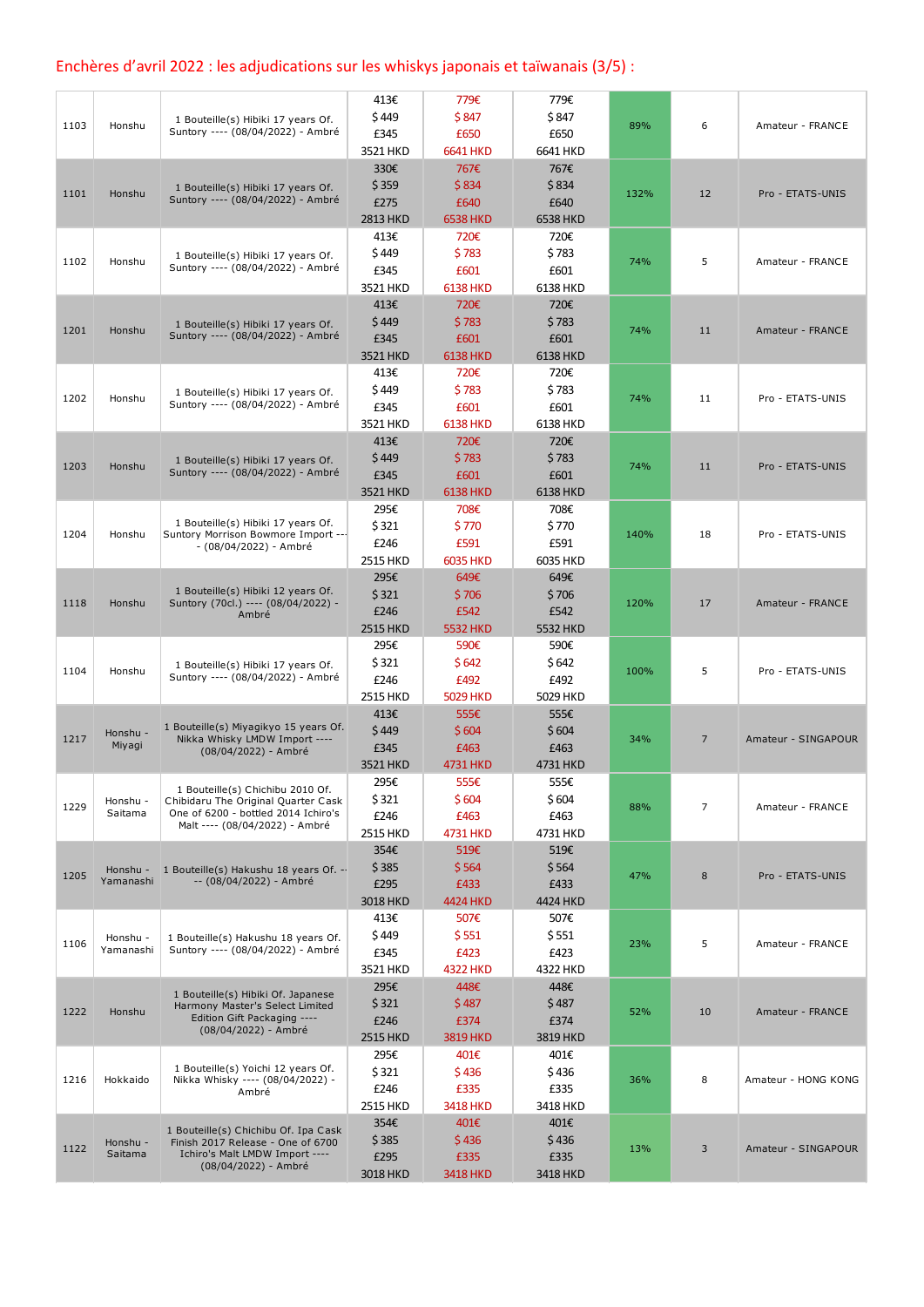## Enchères d'avril 2022 : les adjudications sur les whiskys japonais et taïwanais (4/5) :

|      |                     |                                                                           | 295€            | 378€            | 378€            |     |                |                      |
|------|---------------------|---------------------------------------------------------------------------|-----------------|-----------------|-----------------|-----|----------------|----------------------|
|      |                     | 1 Bouteille(s) Yoichi 12 years Of.                                        | \$321           | \$411           | \$411           |     |                |                      |
| 1115 | Hokkaido            | Nikka Whisky LMDW Import ----                                             | £246            | £315            | £315            | 28% | $\overline{7}$ | Amateur - FRANCE     |
|      |                     | (08/04/2022) - Ambré                                                      | 2515 HKD        | <b>3222 HKD</b> | 3222 HKD        |     |                |                      |
|      |                     |                                                                           | 295€            | 366€            | 366€            |     |                |                      |
|      |                     | 1 Bouteille(s) Yoichi & Miyagikyo Of.                                     | \$321           |                 | \$398           |     |                |                      |
| 1105 | Hokkaido            | Coffret Rum Wood Finish - bottled<br>2017 LMDW Import ---- (08/04/2022)   |                 | \$398           |                 | 24% | $\overline{4}$ | Amateur - ALLEMAGNE  |
|      |                     | - Ambré                                                                   | £246            | £305            | £305            |     |                |                      |
|      |                     |                                                                           | 2515 HKD        | 3120 HKD        | 3120 HKD        |     |                |                      |
|      |                     |                                                                           | 236€            | 342€            | 342€            |     |                |                      |
| 1224 | Honshu              | 1 Bouteille(s) Hibiki 12 years Of.<br>Suntory (50cl.) ---- (08/04/2022) - | \$257           | \$372           | \$372           | 45% | 10             | Amateur - FRANCE     |
|      |                     | Ambré                                                                     | £197            | £285            | £285            |     |                |                      |
|      |                     |                                                                           | 2012 HKD        | <b>2915 HKD</b> | 2915 HKD        |     |                |                      |
|      |                     |                                                                           | 236€            | 319€            | 319€            |     |                |                      |
|      |                     | 1 Bouteille(s) Hibiki 12 years Of.                                        | \$257           | \$347           | \$347           |     |                |                      |
| 1225 | Honshu              | Suntory (50cl.) ---- (08/04/2022) -<br>Ambré                              | £197            | £266            | £266            | 35% | 8              | Amateur - FRANCE     |
|      |                     |                                                                           | 2012 HKD        | <b>2719 HKD</b> | 2719 HKD        |     |                |                      |
|      |                     |                                                                           | 236€            | 319€            | 319€            |     |                |                      |
|      |                     | 1 Bouteille(s) Hibiki 12 years Of.                                        | \$257           | \$347           | \$347           |     |                |                      |
| 1123 | Honshu              | Suntory (50cl.) ---- (08/04/2022) -                                       | £197            | £266            | £266            | 35% | 8              | Amateur - FRANCE     |
|      |                     | Ambré                                                                     | 2012 HKD        | <b>2719 HKD</b> | 2719 HKD        |     |                |                      |
|      |                     |                                                                           |                 |                 |                 |     |                |                      |
|      |                     | 1 Bouteille(s) Taketsuru 17 years Of.                                     | 177€            | 319€            | 319€            |     |                |                      |
| 1107 | Japon               | Pure Malt Nikka Whisky ----                                               | \$192           | \$347           | \$347           | 80% | 12             | Amateur - TAIWAN     |
|      |                     | (08/04/2022) - Ambré                                                      | £148            | £266            | £266            |     |                |                      |
|      |                     |                                                                           | 1509 HKD        | <b>2719 HKD</b> | <b>2719 HKD</b> |     |                |                      |
|      |                     |                                                                           | 236€            | 307€            | 307€            |     |                |                      |
| 1124 | Honshu              | 1 Bouteille(s) Hibiki 12 years Of.<br>Suntory (50cl.) ---- (08/04/2022) - | \$257           | \$334           | \$334           | 30% | $\overline{7}$ | Amateur - ETATS-UNIS |
|      |                     | Ambré                                                                     | £197            | £256            | £256            |     |                |                      |
|      |                     |                                                                           | 2012 HKD        | <b>2617 HKD</b> | 2617 HKD        |     |                |                      |
|      |                     | 1 Bouteille(s) Chichibu 2009 Of. The                                      | 236€            | 283€            | 283€            |     |                |                      |
|      | Honshu -            | Floor Malted One of 8800 - bottled                                        | \$257           | \$308           | \$308           |     |                |                      |
| 1236 | Saitama             | 2012 Ichiro's Malt ---- (08/04/2022) -                                    | £197            | £236            | £236            | 20% | 5              | Amateur - FRANCE     |
|      |                     | Ambré                                                                     | 2012 HKD        | <b>2412 HKD</b> | 2412 HKD        |     |                |                      |
|      |                     |                                                                           | 212€            | 271€            | 271€            |     |                |                      |
|      |                     | 1 Bouteille(s) Yoichi 10 years Of.                                        | \$231           | \$295           | \$295           |     |                |                      |
| 1114 | Hokkaido            | Nikka Whisky LMDW Import ----                                             | £177            | £226            | £226            | 28% | 6              | Amateur - SINGAPOUR  |
|      |                     | (08/04/2022) - Ambré                                                      | 1807 HKD        | <b>2310 HKD</b> | 2310 HKD        |     |                |                      |
|      |                     |                                                                           | 212€            | 260€            | 260€            |     |                |                      |
|      |                     | 1 Bouteille(s) Yoichi 10 years Of.                                        | \$231           | \$283           | \$283           |     |                |                      |
| 1215 | Hokkaido            | Nikka Whisky LMDW Import ----                                             |                 |                 |                 | 23% | 5              | Pro - PAYS-BAS       |
|      |                     | (08/04/2022) - Ambré                                                      | £177            | £217            | £217            |     |                |                      |
|      |                     |                                                                           | <b>1807 HKD</b> | <b>2216 HKD</b> | <b>2216 HKD</b> |     |                |                      |
|      |                     | 1 Bouteille(s) Miyagikyo 10 years Of.                                     | 165€            | 236€            | 236€            |     |                |                      |
| 1206 | Honshu -            | Nikka Whisky ---- (08/04/2022) -                                          | \$179           | \$257           | \$ 257          | 43% | $\overline{7}$ | Amateur - FRANCE     |
|      | Miyagi              | Ambré                                                                     | £138            | £197            | £197            |     |                |                      |
|      |                     |                                                                           | 1407 HKD        | 2012 HKD        | 2012 HKD        |     |                |                      |
|      |                     | 1 Bouteille(s) Chichibu Of. The                                           | 177€            | 236€            | 236€            |     |                |                      |
| 1207 | Honshu -            | Peated 2018 Release - One of 11550                                        | \$192           | \$257           | \$257           | 33% | 5              | Amateur - FRANCE     |
|      | Saitama             | Ichiro's Malt ---- (08/04/2022) -                                         | £148            | £197            | £197            |     |                |                      |
|      |                     | Ambré                                                                     | 1509 HKD        | 2012 HKD        | 2012 HKD        |     |                |                      |
|      |                     |                                                                           | 106€            | 189€            | 189€            |     |                |                      |
|      |                     | 1 Bouteille(s) Yoichi Of. Rum Wood                                        | \$115           | \$206           | \$206           |     |                |                      |
| 1131 | Hokkaido            | Finish bottled 2017 Nikka Whisky ----<br>(08/04/2022) - Ambré             | £88             | £158            | £158            | 78% | 7              | Amateur - FRANCE     |
|      |                     |                                                                           | <b>904 HKD</b>  | <b>1611 HKD</b> | <b>1611 HKD</b> |     |                |                      |
|      |                     |                                                                           | 106€            | 153€            | 153€            |     |                |                      |
|      |                     | 1 Bouteille(s) Miyagikyo Of. Rum                                          | \$115           | \$166           | \$166           |     |                |                      |
| 1233 | Honshu -<br>Miyagi  | Wood Finish bottled 2017 Nikka                                            | £88             | £128            | £128            | 44% | 5              | Amateur - FRANCE     |
|      |                     | Whisky ---- (08/04/2022) - Ambré                                          |                 |                 |                 |     |                |                      |
|      |                     |                                                                           | <b>904 HKD</b>  | <b>1304 HKD</b> | 1304 HKD        |     |                |                      |
|      |                     | 1 Bouteille(s) Kavalan Of. Vinho<br>Barrique Cask n°W121225060A -         | 148€            | 148€            | 148€            |     |                |                      |
| 405  | <b>Yilan County</b> | One of 202 - bottled 2017 V and B                                         | \$161           | \$161           | \$161           |     | 1              | Amateur - LITUANIE   |
|      |                     | Cask Strength ---- (08/04/2022) -                                         | £124            | £124            | £124            |     |                |                      |
|      |                     | Ambré                                                                     | 1262 HKD        | <b>1262 HKD</b> | 1262 HKD        |     |                |                      |
|      |                     |                                                                           | 94€             | 142€            | 142€            |     |                |                      |
| 1116 | Honshu -            | 1 Bouteille(s) Hakushu 12 years Of.                                       | \$102           | \$154           | \$154           | 51% | $\overline{7}$ | Amateur - FRANCE     |
|      | Yamanashi           | Suntory ---- (08/04/2022) - Ambré                                         | £78             | £119            | £119            |     |                |                      |
|      |                     |                                                                           | <b>801 HKD</b>  | <b>1210 HKD</b> | 1210 HKD        |     |                |                      |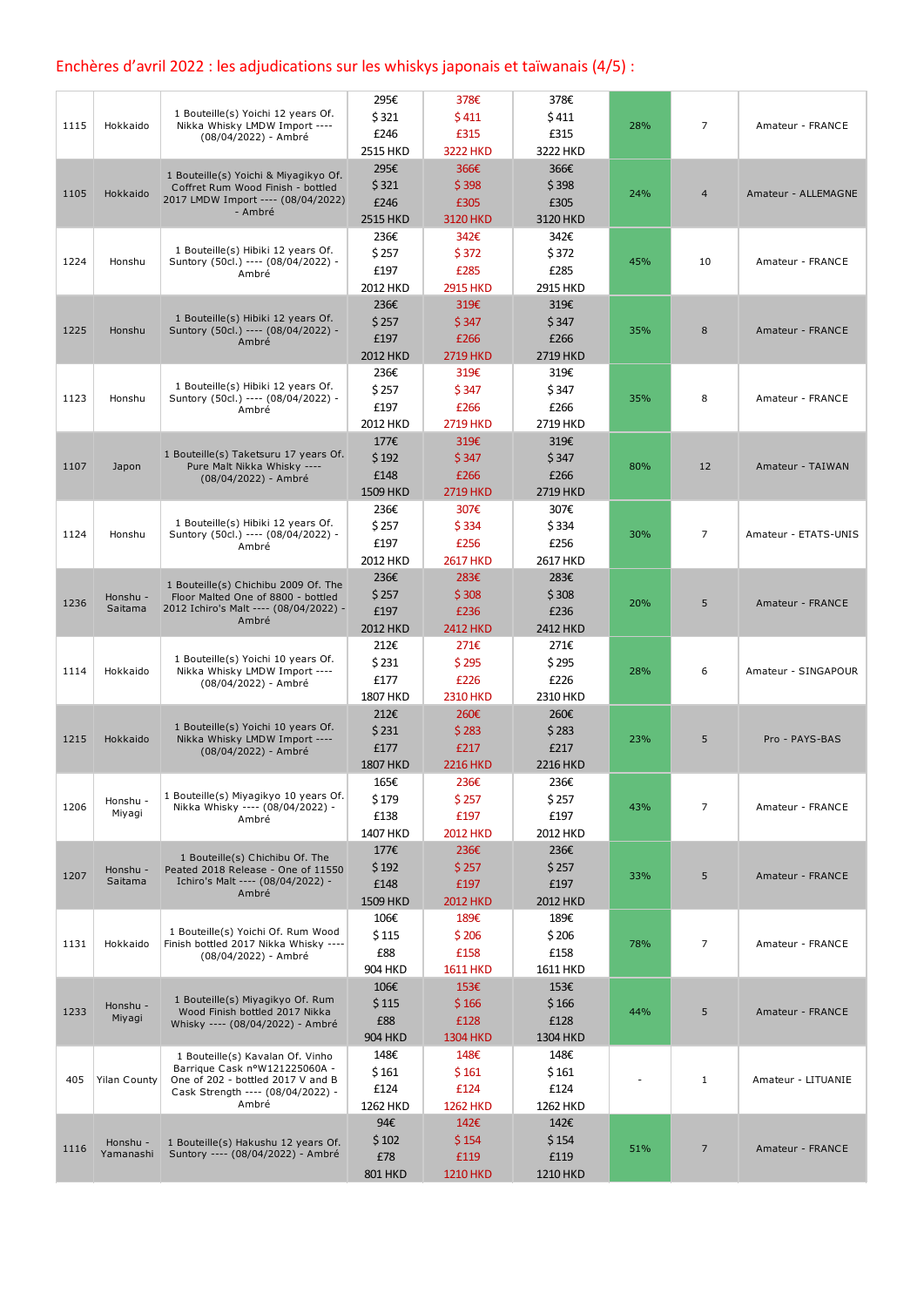## Enchères d'avril 2022 : les adjudications sur les whiskys japonais et taïwanais (5/5) :

| 1218 | Honshu -<br>Yamanashi | 1 Bouteille(s) Hakushu 12 years Of.<br>Suntory ---- (08/04/2022) - Ambré                                                                      | 94€<br>\$102<br>£78<br>801 HKD         | 142€<br>\$154<br>£119<br><b>1210 HKD</b>    | 142€<br>\$154<br>£119<br>1210 HKD      | 51%   | 7              | Amateur - FRANCE    |
|------|-----------------------|-----------------------------------------------------------------------------------------------------------------------------------------------|----------------------------------------|---------------------------------------------|----------------------------------------|-------|----------------|---------------------|
| 410  | <b>Yilan County</b>   | 1 Bouteille(s) Kavalan Of. Solist ex-<br>Bourbon Cask n°B080616086 - One<br>of 209 - bottled 2012 Cask Strength -<br>--- (08/04/2022) - Ambré | 106€<br>\$115<br>£88<br><b>904 HKD</b> | 106€<br>\$115<br>£88<br><b>904 HKD</b>      | 106€<br>\$115<br>£88<br><b>904 HKD</b> |       | $\mathbf{1}$   | Amateur - LITUANIE  |
| 407  | <b>Yilan County</b>   | 1 Bouteille(s) Kavalan Of. Solist Port<br>Cask nº 0090629014A - One of 178 -<br>bottled 2016 Cask Strength ----<br>(08/04/2022) - Ambré       | 1€<br>\$1<br>£1<br>9 HKD               | 97€<br>\$105<br>£81<br><b>827 HKD</b>       | 97€<br>\$105<br>£81<br><b>827 HKD</b>  | 9600% | 21             | Amateur - FRANCE    |
| 1221 | Honshu -<br>Osaka     | 1 Bouteille(s) Yamazaki Of. Distiller's<br>Reserve ---- (08/04/2022) - Ambré                                                                  | 71€<br>\$77<br>£59<br><b>605 HKD</b>   | 89€<br><b>S</b> 97<br>£74<br><b>759 HKD</b> | 89€<br>\$97<br>£74<br><b>759 HKD</b>   | 25%   | $\overline{4}$ | Amateur - FRANCE    |
| 1208 | Japon                 | 1 Bouteille(s) Nikka Of. Pure Malt<br>Black ---- (08/04/2022) - Ambré                                                                         | 24€<br>\$ 26<br>£20<br><b>205 HKD</b>  | 72€<br>\$78<br>£60<br><b>614 HKD</b>        | 72€<br>\$78<br>£60<br>614 HKD          | 200%  | 11             | Amateur - FRANCE    |
| 1228 | Honshu -<br>Miyagi    | 1 Bouteille(s) Miyagikyo Of. Blended<br>Limited Nikka Whisky ----<br>(08/04/2022) - Ambré                                                     | 1€<br>\$1<br>£1<br>9 HKD               | 67€<br>\$73<br>£56<br><b>571 HKD</b>        | 67€<br>\$73<br>£56<br><b>571 HKD</b>   | 6600% | 16             | Amateur - FRANCE    |
| 1100 | Honshu -<br>Miyagi    | 1 Bouteille(s) Miyagikyo Of. Non Age<br>Statement Nikka Whisky ----<br>(08/04/2022) - Ambré                                                   | 59€<br>\$64<br>£49<br><b>503 HKD</b>   | 65€<br>\$71<br>£54<br><b>554 HKD</b>        | 65€<br>\$71<br>£54<br><b>554 HKD</b>   | 10%   | $\overline{2}$ | Amateur - ALLEMAGNE |
| 1200 | Honshu -<br>Miyagi    | 1 Bouteille(s) Miyagikyo Of. Non Age<br>Statement Nikka Whisky ----<br>(08/04/2022) - Ambré                                                   | 59€<br>\$64<br>£49<br><b>503 HKD</b>   | 65€<br>\$71<br>£54<br><b>554 HKD</b>        | 65€<br>\$71<br>£54<br><b>554 HKD</b>   | 10%   | $\overline{2}$ | Amateur - FRANCE    |
| 1234 | Hokkaido              | 1 Bouteille(s) Yoichi Of. Non Age<br>Statement Nikka Whisky LMDW<br>Import ---- (08/04/2022) - Ambré                                          | 59€<br>\$ 64<br>£49<br><b>503 HKD</b>  | 65€<br>\$71<br>£54<br><b>554 HKD</b>        | 65€<br>\$71<br>£54<br><b>554 HKD</b>   | 10%   | 2              | Amateur - TAIWAN    |
| 419  | <b>Yilan County</b>   | 1 Bouteille(s) Kavalan Of. King Car<br>bottled 2016 ---- (08/04/2022) -<br>Ambré                                                              | 35€<br>\$38<br>£29<br><b>298 HKD</b>   | 60€<br>\$65<br>£50<br><b>511 HKD</b>        | 60€<br>\$65<br>£50<br><b>511 HKD</b>   | 71%   | 8              | Amateur - FRANCE    |
| 1132 | Hokkaido              | 1 Bouteille(s) Yoichi Of. Non Age<br>Statement Nikka Whisky LMDW<br>Import ---- (08/04/2022) - Ambré                                          | 59€<br>\$ 64<br>£49<br><b>503 HKD</b>  | 59€<br>\$64<br>£49<br><b>503 HKD</b>        | 59€<br>\$64<br>£49<br><b>503 HKD</b>   |       | $\mathbf{1}$   | Amateur - FRANCE    |
| 1133 | Hokkaido              | 1 Bouteille(s) Yoichi Of. Non Age<br>Statement Nikka Whisky LMDW<br>Import ---- (08/04/2022) - Ambré                                          | 59€<br>\$64<br>£49<br><b>503 HKD</b>   | 59€<br>\$64<br>£49<br><b>503 HKD</b>        | 59€<br>\$64<br>£49<br><b>503 HKD</b>   |       | $\mathbf{1}$   | Amateur - FRANCE    |
| 1119 | Honshu -<br>Yamanashi | 1 Bouteille(s) Hakushu Of. Distiller's<br>Reserve Suntory ---- (08/04/2022) -<br>Ambré                                                        | 47€<br>\$51<br>£39<br><b>401 HKD</b>   | 51€<br>\$55<br>£43<br><b>435 HKD</b>        | 51€<br>\$55<br>£43<br>435 HKD          | 9%    | $\overline{2}$ | Amateur - FRANCE    |
| 1227 | Honshu -<br>Miyagi    | 1 Demi-bouteille(s) Miyagikyo Of.<br>Fruity & Rich Distillery Limited Nikka<br>Whisky (18cl.) ---- (08/04/2022) -<br>Ambré                    | 1€<br>\$1<br>£1<br>9 HKD               | 44€<br>\$48<br>£37<br><b>375 HKD</b>        | 44€<br>\$48<br>£37<br><b>375 HKD</b>   | 4300% | 11             | Amateur - FRANCE    |
| 1220 | Japon                 | 1 Bouteille(s) Nikka Of. From The<br>Barrel (50cl.) ---- (08/04/2022) -<br>Ambré                                                              | 24€<br>\$26<br>£20<br><b>205 HKD</b>   | 38€<br>\$41<br>£32<br><b>324 HKD</b>        | 38€<br>\$41<br>£32<br><b>324 HKD</b>   | 58%   | 5              | Amateur - FRANCE    |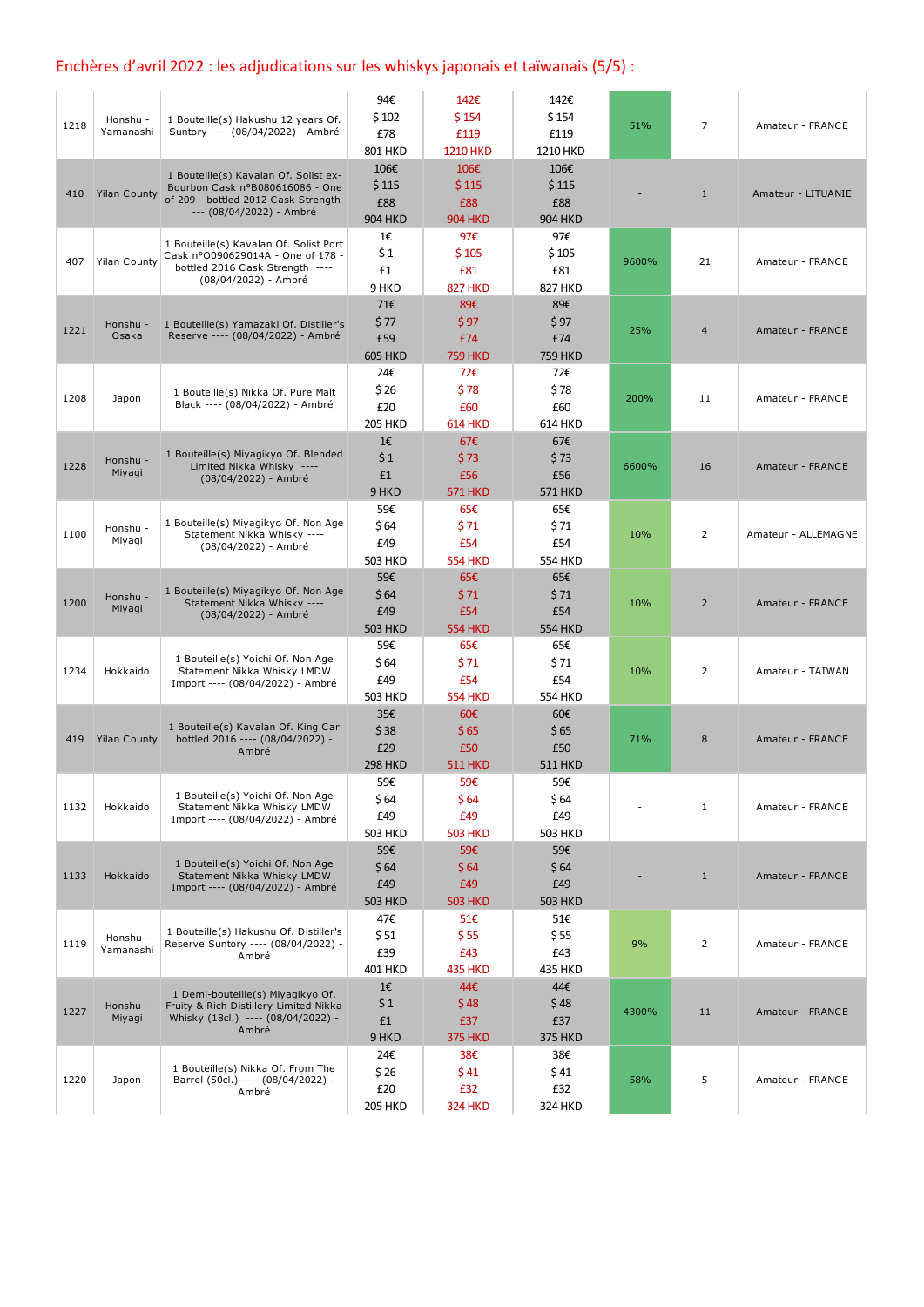## Enchères d'avril 2022 : les adjudications sur les whiskys écossais, irlandais et anglais  $(1/33)$  :

| $N°$ Lot | Région          | Description du lot                                                                                                                                                                | Mise à prix                           | Adj Lot                               | Prix Adj Unit                         | Variation<br><b>MAP</b> | <b>Nombre</b><br>enchères | Profil Acheteur                 |
|----------|-----------------|-----------------------------------------------------------------------------------------------------------------------------------------------------------------------------------|---------------------------------------|---------------------------------------|---------------------------------------|-------------------------|---------------------------|---------------------------------|
| Lot n°   | Région          | Lot de description                                                                                                                                                                | <b>Starting</b><br>price              | Lot Selling<br>Price                  | <b>Unit Selling</b><br>Price          | SP variation            | <b>Bids</b>               | Buyer's profile                 |
| 1081     | Islay           | 1 Bouteille(s) Ardbeg 1972 Of. Cask<br>nº2781 - One of 216 - bottled 2004<br>Single Cask ---- (08/04/2022) -<br>Ambré                                                             | 2832€<br>\$3080<br>£2364<br>24141 HKD | 5192€<br>\$5646<br>£4333<br>44259 HKD | 5192€<br>\$5646<br>£4333<br>44259 HKD | 83%                     | 10                        | Amateur - TAIWAN                |
| 965      | Speyside        | 1 Bouteille(s) Macallan (The) 25<br>years 1970 Of. Anniversary Malt<br>bottled 1996 Special Bottling ----<br>(08/04/2022) - Ambré                                                 | 3304€<br>\$3593<br>£2757<br>28165 HKD | 5074€<br>\$5518<br>£4235<br>43253 HKD | 5074€<br>\$5518<br>£4235<br>43253 HKD | 54%                     | 11                        | Amateur - TAIWAN                |
| 787      | Campbelt<br>own | 1 Bouteille(s) Springbank 30 years<br>Of. Dumpy Gold Wax ----<br>(08/04/2022) - Ambré                                                                                             | 1770€<br>\$1925<br>£1477<br>15088 HKD | 4956€<br>\$5389<br>£4136<br>42247 HKD | 4956€<br>\$5389<br>£4136<br>42247 HKD | 180%                    | 29                        | Amateur - COREE<br>DU SUD       |
| 1009     | Islay           | 1 Bouteille(s) Laphroaig 27 years<br>1981 Of. Oloroso Sherry Casks -<br>One of 736 - bottled 2008 ----<br>(08/04/2022) - Ambré                                                    | 3304€<br>\$3593<br>£2757<br>28165 HKD | 4838€<br>\$5261<br>£4038<br>41241 HKD | 4838€<br>\$5261<br>£4038<br>41241 HKD | 46%                     | 9                         | Amateur -<br><b>AUTRICHE</b>    |
| 677      | Campbelt<br>own | 1 Bouteille(s) Campbeltown<br>Prestonfield's 20 years 1967 Of.<br>Sherry Wood Casks nº3131-3136<br>SNPA Import ---- (08/04/2022) -<br>Ambré                                       | 3540€<br>\$3849<br>£2954<br>30176 HKD | 4366€<br>\$4748<br>£3644<br>37218 HKD | 4366€<br>\$4748<br>£3644<br>37218 HKD | 23%                     | $\overline{7}$            | Pro - FRANCE                    |
| 808      | Speyside        | 1 Bouteille(s) Macallan (The) 18<br>years 1968 Of. Sherry Wood<br>Matured - bottled 1987 Corade<br>Import ---- (08/04/2022) - Ambré                                               | 3304€<br>\$3593<br>£2757<br>28165 HKD | 3776€<br>\$4106<br>£3151<br>32188 HKD | 3776€<br>\$4106<br>£3151<br>32188 HKD | 14%                     | 5                         | Amateur - TAIWAN                |
| 802      | Speyside        | 1 Bouteille(s) Macallan (The) 18<br>years 1981 Of. Gran Reserva ----<br>(08/04/2022) - Ambré                                                                                      | 2360€<br>\$2566<br>£1970<br>20118 HKD | 3422€<br>\$3721<br>£2856<br>29171 HKD | 3422€<br>\$3721<br>£2856<br>29171 HKD | 45%                     | 8                         | Amateur - FRANCE                |
| 949      | Speyside        | 1 Bouteille(s) Macallan (The) 25<br>years Of. Sherry Oak Casks ----<br>(08/04/2022) - Ambré                                                                                       | 2124€<br>\$2310<br>£1773<br>18106 HKD | 3186€<br>\$3464<br>£2659<br>27159 HKD | 3186€<br>\$3464<br>£2659<br>27159 HKD | 50%                     | 10                        | Amateur - TAIWAN                |
| 713      | Campbelt<br>own | 1 Bouteille(s) Springbank 25 years<br>Of. Dumpy Red Wax ----<br>(08/04/2022) - Ambré                                                                                              | 1652€<br>\$1796<br>£1379<br>14082 HKD | 3186€<br>\$3464<br>£2659<br>27159 HKD | 3186€<br>\$3464<br>£2659<br>27159 HKD | 93%                     | 18                        | Amateur - FRANCE                |
| 957      | Speyside        | 1 Bouteille(s) Strathisla 1960<br>Gordon & Macphail Cask nº2548<br>Bottled 2009 ---- (08/04/2022) -<br>Ambré                                                                      | 1180€<br>\$1283<br>£985<br>10059 HKD  | 3068€<br>\$3336<br>£2561<br>26153 HKD | 3068€<br>\$3336<br>£2561<br>26153 HKD | 160%                    | 15                        | Amateur - ETATS-<br><b>UNIS</b> |
| 776      |                 | 1 Bouteille(s) Clynelish 37 years<br>1972 Gordon & Macphail The Dram<br>Highlands Taker's Refill Sherry Hogshead Cask<br>nº14300 - Bottled 2010 LMDW ----<br>(08/04/2022) - Ambré | 2360€<br>\$2566<br>£1970<br>20118 HKD | 2832€<br>\$3080<br>£2364<br>24141 HKD | 2832€<br>\$3080<br>£2364<br>24141 HKD | 20%                     | 4                         | Amateur -<br><b>AUTRICHE</b>    |
| 850      | Speyside        | 1 Bouteille(s) Macallan (The) 25<br>years Of. Sherry Oak Casks ----<br>(08/04/2022) - Ambré                                                                                       | 2124€<br>\$2310<br>£1773<br>18106 HKD | 2773€<br>\$3015<br>£2314<br>23638 HKD | 2773€<br>\$3015<br>£2314<br>23638 HKD | 31%                     | 8                         | Amateur -<br>ALLEMAGNE          |
| 1002     | Islay           | 1 Bouteille(s) Port Ellen 34 years<br>1978 Of. 13th Release Natural Cask<br>Strength - One of 2958 - bottled<br>2013 Limited Edition ----<br>(08/04/2022) - Ambré                 | 2124€<br>\$2310<br>£1773<br>18106 HKD | 2714€<br>\$2951<br>£2265<br>23135 HKD | 2714€<br>\$2951<br>£2265<br>23135 HKD | 28%                     | 6                         | Amateur - TAIWAN                |
| 904      |                 | 1 Bouteille(s) Speymalt From<br>Macallan 1970 Gordon & Macphail<br>Speyside 1st Fill Sherry Butt - Cask nº8326 -<br>bottled 2009 LMDW ----<br>(08/04/2022) - Ambré                | 2124€<br>\$2310<br>£1773<br>18106 HKD | 2596€<br>\$2823<br>£2167<br>22129 HKD | 2596€<br>\$2823<br>£2167<br>22129 HKD | 22%                     | 3                         | Amateur - FRANCE                |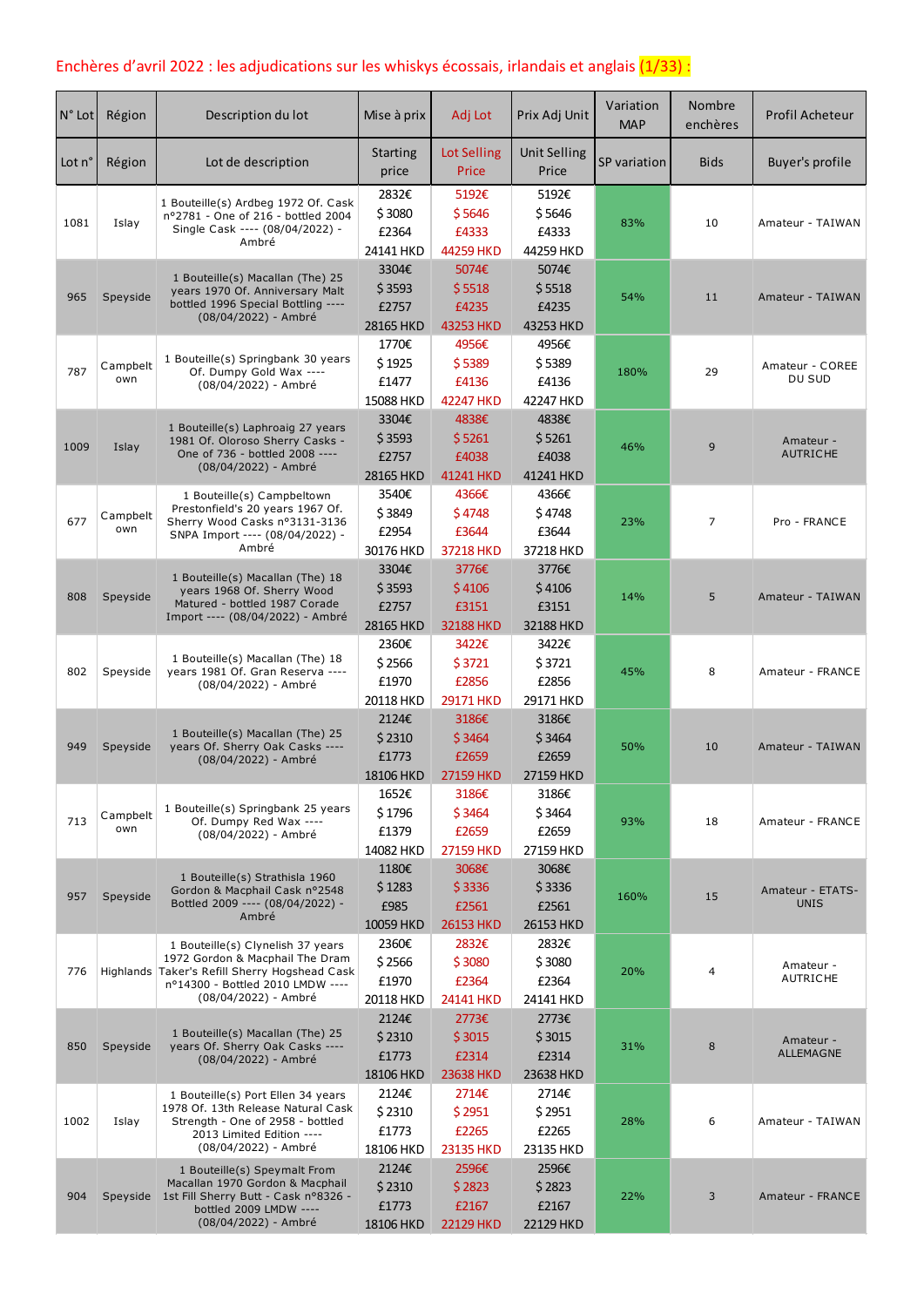# Enchères d'avril 2022 : les adjudications sur les whiskys écossais, irlandais et anglais (2/33) :

|      |                 |                                                                                  | 2596€     | 2596€     | 2596€     |      |                |                                 |
|------|-----------------|----------------------------------------------------------------------------------|-----------|-----------|-----------|------|----------------|---------------------------------|
|      |                 | 1 Bouteille(s) Macallan (The) 18<br>years 1980 Of. Sherry Wood                   | \$2823    | \$2823    | \$2823    |      |                |                                 |
| 867  | Speyside        | Matured - bottled 1999 ----                                                      | £2167     | £2167     | £2167     |      | $\mathbf{1}$   | Amateur - FRANCE                |
|      |                 | (08/04/2022) - Ambré                                                             | 22129 HKD | 22129 HKD | 22129 HKD |      |                |                                 |
|      |                 | 1 Bouteille(s) Port Ellen 32 years                                               | 2124€     | 2537€     | 2537€     |      |                |                                 |
|      |                 | 1979 Of. 11th Release Natural Cask                                               | \$2310    | \$2759    | \$2759    |      |                |                                 |
| 1017 | Islay           | Strength - One of 2988 - bottled                                                 | £1773     | £2117     | £2117     | 19%  | $\overline{4}$ | Amateur - TAIWAN                |
|      |                 | 2011 Limited Edition ----<br>(08/04/2022) - Ambré                                |           |           |           |      |                |                                 |
|      |                 |                                                                                  | 18106 HKD | 21626 HKD | 21626 HKD |      |                |                                 |
|      |                 | 1 Bouteille(s) Rosebank 25 years                                                 | 1770€     | 2478€     | 2478€     |      |                |                                 |
| 578  | Lowlands        | 1981 Of. Triple Distilled - bottled                                              | \$1925    | \$2695    | \$2695    | 40%  | 6              | Amateur - TAIWAN                |
|      |                 | 2007 ---- (08/04/2022) - Ambré                                                   | £1477     | £2068     | £2068     |      |                |                                 |
|      |                 |                                                                                  | 15088 HKD | 21123 HKD | 21123 HKD |      |                |                                 |
|      |                 |                                                                                  | 1062€     | 2419€     | 2419€     |      |                |                                 |
| 803  | Speyside        | 1 Bouteille(s) Mortlach 1938 Gordon<br>& Macphail SNPA Import ----               | \$1155    | \$2630    | \$2630    | 128% | 16             | Amateur - ETATS-                |
|      |                 | (08/04/2022) - Ambré                                                             | £886      | £2019     | £2019     |      |                | <b>UNIS</b>                     |
|      |                 |                                                                                  | 9053 HKD  | 20621 HKD | 20621 HKD |      |                |                                 |
|      |                 |                                                                                  | 1770€     | 2419€     | 2419€     |      |                |                                 |
|      |                 | 1 Bouteille(s) Brora 32 years Of.                                                | \$1925    | \$2630    | \$2630    |      |                |                                 |
| 576  | Highlands       | One of 1500 - bottled 2011 Limited<br>Edition ---- (08/04/2022) - Ambré          | £1477     | £2019     | £2019     | 37%  | 8              | Amateur - TAIWAN                |
|      |                 |                                                                                  | 15088 HKD | 20621 HKD | 20621 HKD |      |                |                                 |
|      |                 | 1 Bouteille(s) Speymalt From                                                     | 2124€     | 2419€     | 2419€     |      |                |                                 |
|      |                 | Macallan 1970 Gordon & Macphail                                                  | \$2310    | \$2630    | \$2630    |      |                |                                 |
| 805  |                 | Speyside 1st Fill Sherry Butt - Cask nº8326 -                                    | £1773     | £2019     | £2019     | 14%  | $\overline{2}$ | Amateur - ETATS-<br><b>UNIS</b> |
|      |                 | bottled 2009 LMDW ----<br>(08/04/2022) - Ambré                                   | 18106 HKD | 20621 HKD | 20621 HKD |      |                |                                 |
|      |                 |                                                                                  |           |           |           |      |                |                                 |
|      |                 | 1 Bouteille(s) Springbank 25 years                                               | 708€      | 2360€     | 2360€     |      |                |                                 |
| 585  | Campbelt<br>own | Of. One of 1200 - bottled 2018<br>Limited Edition ---- (08/04/2022) -            | \$770     | \$2566    | \$2566    | 233% | 23             | Amateur - TAIWAN                |
|      |                 | Ambré                                                                            | £591      | £1970     | £1970     |      |                |                                 |
|      |                 |                                                                                  | 6035 HKD  | 20118 HKD | 20118 HKD |      |                |                                 |
|      |                 | 1 Bouteille(s) Springbank 16 years                                               | 708€      | 2242€     | 2242€     |      |                |                                 |
| 704  |                 | Campbelt 1999 Of. Local Barley One of 9000 -                                     | \$770     | \$2438    | \$2438    | 217% | 15             | Amateur - TAIWAN                |
|      | own             | bottled 2016 ---- (08/04/2022) -<br>Ambré                                        | £591      | £1871     | £1871     |      |                |                                 |
|      |                 |                                                                                  | 6035 HKD  | 19112 HKD | 19112 HKD |      |                |                                 |
|      |                 | 1 Bouteille(s) Port Ellen 29 years                                               | 2006€     | 2183€     | 2183€     |      |                |                                 |
|      |                 | 1978 Of. 8th Release Natural Cask<br>Strength - One of 6618 - bottled            | \$2181    | \$2374    | \$2374    |      | 4              |                                 |
| 1067 | Islay           | 2008 Limited Edition ----                                                        | £1674     | £1822     | £1822     | 9%   |                | Amateur - FRANCE                |
|      |                 | (08/04/2022) - Ambré                                                             | 17100 HKD | 18609 HKD | 18609 HKD |      |                |                                 |
|      |                 |                                                                                  | 1770€     | 2124€     | 2124€     |      |                |                                 |
|      |                 | 1 Bouteille(s) Macallan (The) 18                                                 | \$1925    | \$2310    | \$2310    |      |                |                                 |
| 952  |                 | Speyside years 1982 Of. Sherry Oak Casks ---<br>- (08/04/2022) - Ambré           | £1477     | £1773     | £1773     | 20%  | 7              | Amateur - TAIWAN                |
|      |                 |                                                                                  | 15088 HKD | 18106 HKD | 18106 HKD |      |                |                                 |
|      |                 |                                                                                  | 1770€     | 2065€     | 2065€     |      |                |                                 |
|      |                 | 1 Bouteille(s) Macallan (The) 18                                                 | \$1925    | \$2245    | \$2245    |      |                |                                 |
| 852  |                 | Speyside   years 1982 Of. Sherry Oak Casks ---                                   | £1477     | £1723     | £1723     | 17%  | 6              | Amateur - FRANCE                |
|      |                 | - (08/04/2022) - Ambré                                                           | 15088 HKD | 17603 HKD | 17603 HKD |      |                |                                 |
|      |                 |                                                                                  |           |           |           |      |                |                                 |
|      |                 |                                                                                  | 1062€     | 2065€     | 2065€     |      |                |                                 |
| 1001 | Islay           | 1 Bouteille(s) Laphroaig 30 years Of.<br>---- (08/04/2022) - Ambré               | \$1155    | \$2245    | \$2245    | 94%  | $\overline{7}$ | Amateur - FRANCE                |
|      |                 |                                                                                  | £886      | £1723     | £1723     |      |                |                                 |
|      |                 |                                                                                  | 9053 HKD  | 17603 HKD | 17603 HKD |      |                |                                 |
|      |                 |                                                                                  | 1180€     | 2006€     | 2006€     |      |                |                                 |
| 1083 | Islay           | 1 Bouteille(s) Bowmore 25 years                                                  | \$1283    | \$2181    | \$2181    | 70%  | 10             | Amateur - HONG                  |
|      |                 | 1969 Of. ---- (08/04/2022) - Ambré                                               | £985      | £1674     | £1674     |      |                | <b>KONG</b>                     |
|      |                 |                                                                                  | 10059 HKD | 17100 HKD | 17100 HKD |      |                |                                 |
|      |                 |                                                                                  | 1180€     | 2006€     | 2006€     |      |                |                                 |
|      |                 | 1 Bouteille(s) Brora 1972 Gordon &                                               | \$1283    | \$2181    | \$2181    |      |                |                                 |
| 688  |                 | Highlands Macphail bottled 1993 Connoisseurs<br>Choice ---- (08/04/2022) - Ambré | £985      | £1674     | £1674     | 70%  | 9              | Pro - FRANCE                    |
|      |                 |                                                                                  | 10059 HKD | 17100 HKD | 17100 HKD |      |                |                                 |
|      |                 |                                                                                  | 1062€     | 1888€     | 1888€     |      |                |                                 |
|      |                 | 1 Bouteille(s) Dalmore 30 years<br>1973 Of. Special Cask Finish                  | \$1155    | \$2053    | \$2053    |      |                |                                 |
| 582  | Highlands       | Gonzalez Byass Jerez ----                                                        | £886      | £1576     | £1576     | 78%  | 10             | Pro - FRANCE                    |
|      |                 | (08/04/2022) - Ambré                                                             | 9053 HKD  | 16094 HKD | 16094 HKD |      |                |                                 |
|      |                 |                                                                                  |           |           |           |      |                |                                 |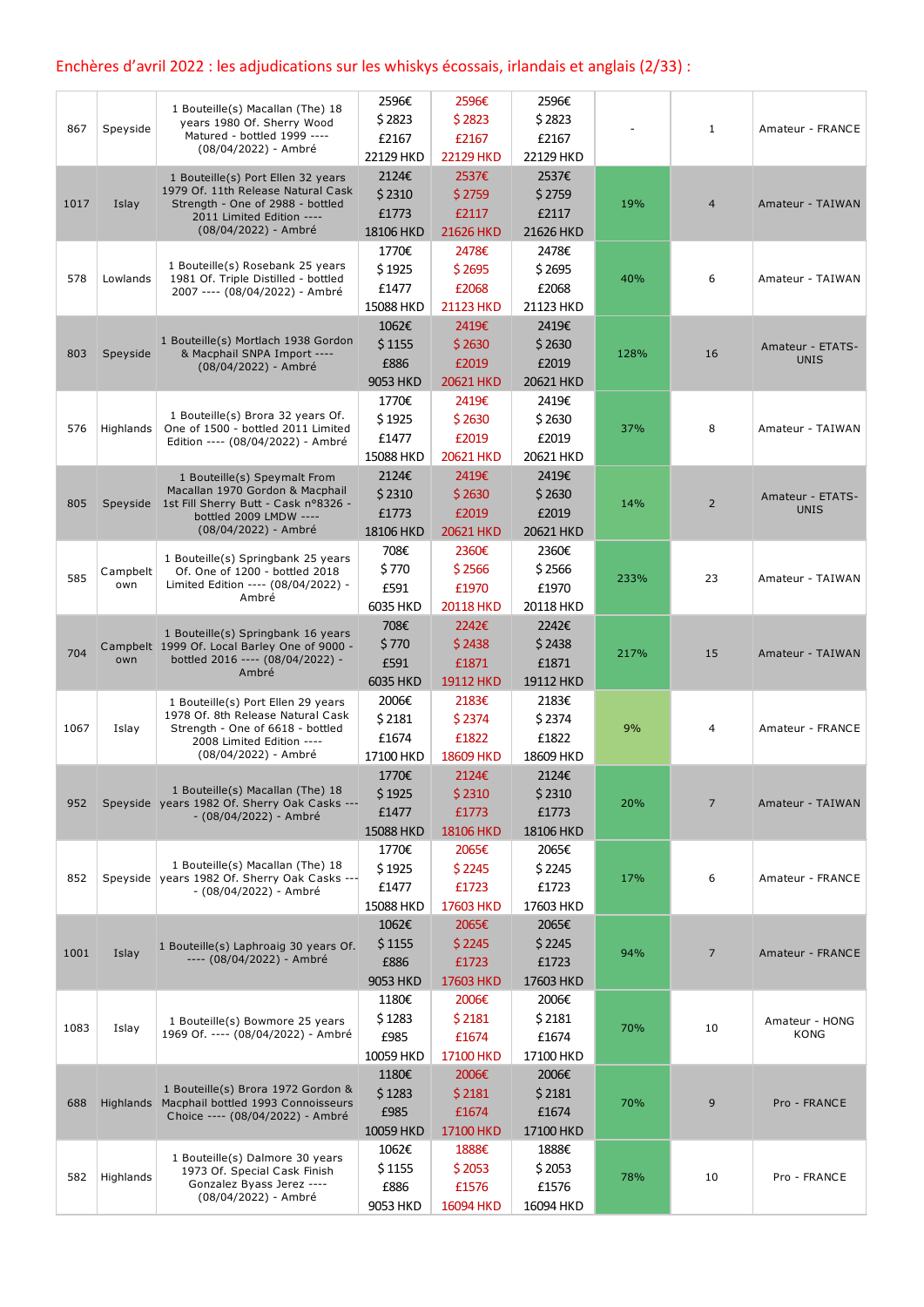## Enchères d'avril 2022 : les adjudications sur les whiskys écossais, irlandais et anglais (3/33) :

| 1080 | Islay           | 1 Bouteille(s) Ardbeg 21 years Of.<br>Craft Brown Label Exclusive<br>Committee bottling Limited Edition ---<br>- (08/04/2022) - Ambré                 | 944€<br>\$1027<br>£788<br>8047 HKD    | 1829€<br>\$1989<br>£1526<br>15591 HKD        | 1829€<br>\$1989<br>£1526<br>15591 HKD | 94%  | 13             | Amateur -<br>ALLEMAGNE          |
|------|-----------------|-------------------------------------------------------------------------------------------------------------------------------------------------------|---------------------------------------|----------------------------------------------|---------------------------------------|------|----------------|---------------------------------|
| 788  | Campbelt<br>own | 1 Bouteille(s) Springbank 21 years<br>Of. Dumpy Gold Wax ----<br>(08/04/2022) - Ambré                                                                 | 708€<br>\$770<br>£591<br>6035 HKD     | 1770€<br>\$1925<br>£1477<br><b>15088 HKD</b> | 1770€<br>\$1925<br>£1477<br>15088 HKD | 150% | 18             | Amateur -<br>ALLEMAGNE          |
| 513  | Highlands       | 1 Bouteille(s) Ben Nevis 34 years<br>1975 The Prestonfield Bourbon<br>Barrel nº7440 - One of 139 LMDW<br>Import ---- (08/04/2022) - Ambré             | 1770€<br>\$1925<br>£1477<br>15088 HKD | 1770€<br>\$1925<br>£1477<br>15088 HKD        | 1770€<br>\$1925<br>£1477<br>15088 HKD |      | $\mathbf{1}$   | Amateur - FRANCE                |
| 907  | Speyside        | 1 Bouteille(s) Glenfarclas 1967 Of.<br>Special Release Cask nº6343 - One<br>of 468 - bottled 2011 The Family<br>Casks ---- (08/04/2022) - Ambré       | 1475€<br>\$1604<br>£1231<br>12574 HKD | 1652€<br>\$1796<br>£1379<br>14082 HKD        | 1652€<br>\$1796<br>£1379<br>14082 HKD | 12%  | $\overline{4}$ | Amateur - ETATS-<br><b>UNIS</b> |
| 606  | Highlands       | 1 Bouteille(s) Brora 25 years Of.<br>Natural Cask Strength One of 3000 -<br>bottled 2008 Limited Bottling ----<br>(08/04/2022) - Ambré                | 1062€<br>\$1155<br>£886<br>9053 HKD   | 1593€<br>\$1732<br>£1329<br>13579 HKD        | 1593€<br>\$1732<br>£1329<br>13579 HKD | 50%  | 6              | Amateur - TAIWAN                |
| 610  | Campbelt<br>own | 1 Bouteille(s) Springbank 21 years<br>Of. Parchment Label SOC. AUXIL<br>import ---- (08/04/2022) - Ambré                                              | 826€<br>\$898<br>£689<br>7041 HKD     | 1534€<br>\$1668<br>£1280<br>13076 HKD        | 1534€<br>\$1668<br>£1280<br>13076 HKD | 86%  | 10             | Amateur -<br>ALLEMAGNE          |
| 849  | Speyside        | 1 Bouteille(s) Benriach 39 years<br>1972 Of. Hogshead Cask n°802 -<br>One of 169 - bottled 2011 Limited<br>Release ---- (08/04/2022) - Ambré          | 1062€<br>\$1155<br>£886<br>9053 HKD   | 1475€<br>\$1604<br>£1231<br>12574 HKD        | 1475€<br>\$1604<br>£1231<br>12574 HKD | 39%  | $\overline{7}$ | Amateur - FRANCE                |
| 903  | Speyside        | 1 Bouteille(s) Macallan (The) 25<br>years Of. Fine Oak Bourbon &<br>Sherry Oak Casks ---- (08/04/2022)<br>- Ambré                                     | 1062€<br>\$1155<br>£886<br>9053 HKD   | 1475€<br>\$1604<br>£1231<br>12574 HKD        | 1475€<br>\$1604<br>£1231<br>12574 HKD | 39%  | 8              | Amateur - FRANCE                |
| 649  | own             | 1 Bouteille(s) Springbank 14 years<br>Campbelt 1999 Of. One of 546 - bottled 2014<br>Springbank Society ----<br>(08/04/2022) - Ambré                  | 472€<br>\$513<br>£394<br>4024 HKD     | 1428€<br>\$1553<br>£1192<br>12173 HKD        | 1428€<br>\$1553<br>£1192<br>12173 HKD | 203% | 14             | Amateur - COREE<br>DU SUD       |
| 857  |                 | 1 Bouteille(s) Strathisla 1949<br>Speyside Gordon & Macphail SNPA Import ----<br>(08/04/2022) - Ambré                                                 | 1062€<br>\$1155<br>£886<br>9053 HKD   | 1416€<br>\$1540<br>£1182<br>12071 HKD        | 1416€<br>\$1540<br>£1182<br>12071 HKD | 33%  | 5              | Amateur - ETATS-<br><b>UNIS</b> |
| 687  | Campbelt<br>own | 1 Bouteille(s) Springbank 15 years<br>Of. Black Label ---- (08/04/2022) -<br>Ambré                                                                    | 590€<br>\$642<br>£492<br>5029 HKD     | 1416€<br>\$1540<br>£1182<br>12071 HKD        | 1416€<br>\$1540<br>£1182<br>12071 HKD | 140% | 11             | Pro - FRANCE                    |
| 536  | own             | 1 Bouteille(s) Longrow 21 years<br>Campbelt 1994 Of. Single Cask - One of 230 -<br>bottled 2016 Springbank Open Day<br>2016 ---- (08/04/2022) - Ambré | 590€<br>\$642<br>£492<br>5029 HKD     | 1357€<br>\$1476<br>£1133<br>11568 HKD        | 1357€<br>\$1476<br>£1133<br>11568 HKD | 130% | 13             | Amateur - TAIWAN                |
| 1070 | Islay           | 1 Bouteille(s) Lagavulin 12 years Of.<br>Auxil Import Specially Selected ----<br>(08/04/2022) - Ambré                                                 | 708€<br>\$770<br>£591<br>6035 HKD     | 1298€<br>\$1411<br>£1083<br>11065 HKD        | 1298€<br>\$1411<br>£1083<br>11065 HKD | 83%  | 9              | Pro - FRANCE                    |
| 785  | own             | Campbelt   1 Bouteille(s) Springbank 12 years<br>Of. ---- (08/04/2022) - Ambré                                                                        | 590€<br>\$642<br>£492<br>5029 HKD     | 1298€<br>\$1411<br>£1083<br>11065 HKD        | 1298€<br>\$1411<br>£1083<br>11065 HKD | 120% | 10             | Pro - FRANCE                    |
| 1077 | Islay           | 1 Bouteille(s) Ardbeg 10 years Of.<br>Mór Non Chill-Filtered The Ultimate --<br>-- (08/04/2022) - Ambré                                               | 944€<br>\$1027<br>£788<br>8047 HKD    | 1239€<br>\$1347<br>£1034<br>10562 HKD        | 1239€<br>\$1347<br>£1034<br>10562 HKD | 31%  | $\overline{2}$ | Amateur - TAIWAN                |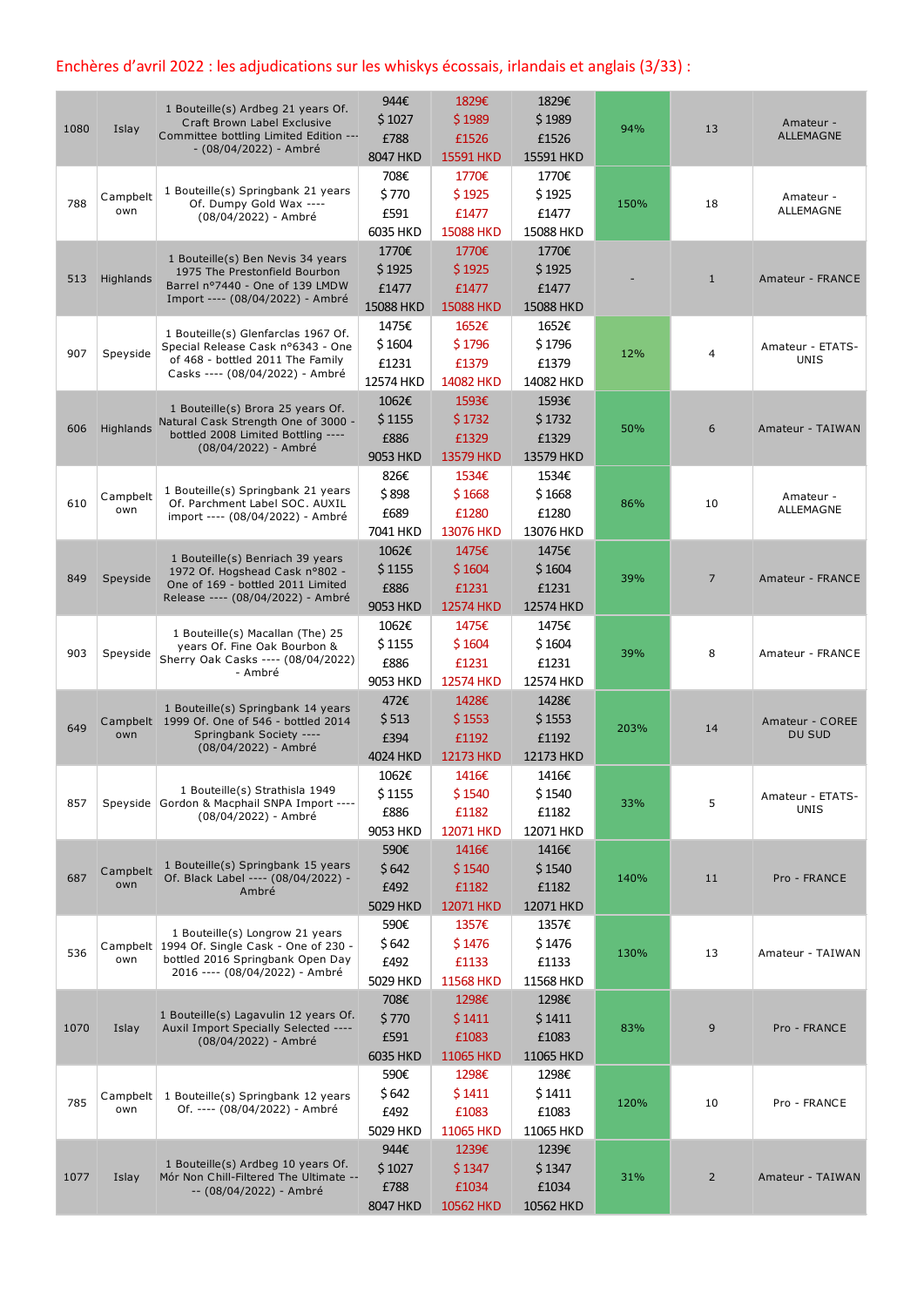# Enchères d'avril 2022 : les adjudications sur les whiskys écossais, irlandais et anglais (4/33) :

|      |                     |                                                                                      | 1180€           | 1180€           | 1180€     |      |             |                               |
|------|---------------------|--------------------------------------------------------------------------------------|-----------------|-----------------|-----------|------|-------------|-------------------------------|
|      | Campbelt            | 1 Bouteille(s) Springbank 21 years                                                   | \$1283          | \$1283          | \$1283    |      |             | Amateur -                     |
| 579  | own                 | Of. Auxil Import ---- (08/04/2022) -<br>Ambré                                        | £985            | £985            | £985      |      | $\mathbf 1$ | <b>AUTRICHE</b>               |
|      |                     |                                                                                      | 10059 HKD       | 10059 HKD       | 10059 HKD |      |             |                               |
|      |                     |                                                                                      | 1062€           | 1180€           | 1180€     |      |             |                               |
|      |                     | 1 Bouteille(s) Macallan (The) 25<br>years Of. Fine Oak Bourbon &                     | \$1155          | \$1283          | \$1283    |      |             |                               |
| 804  | Speyside            | Sherry Oak Casks ---- (08/04/2022)                                                   | £886            | £985            | £985      | 11%  | 3           | Amateur - FRANCE              |
|      |                     | - Ambré                                                                              | 9053 HKD        | 10059 HKD       | 10059 HKD |      |             |                               |
|      |                     |                                                                                      | 708€            | 1180€           | 1180€     |      |             |                               |
|      |                     | 1 Bouteille(s) Glenfarclas 20 years<br>1969 Signatory Vintage Sherry                 | \$770           | \$1283          | \$1283    |      |             |                               |
| 953  | Speyside            | Wood Casks nº52-54 - One of 900 -                                                    |                 |                 |           | 67%  | 6           | Amateur - FRANCE              |
|      |                     | bottled 1989 SNPA Import ----<br>(08/04/2022) - Ambré                                | £591            | £985            | £985      |      |             |                               |
|      |                     |                                                                                      | 6035 HKD        | 10059 HKD       | 10059 HKD |      |             |                               |
|      |                     | 1 Bouteille(s) Springbank 27 years<br>Campbelt 1974 Ian Macleod Hogshead n°2284      | 354€            | 1145€           | 1145€     |      |             |                               |
| 730  | own                 | One of 158 - bottled 2002 DDL Le                                                     | \$385           | \$1245          | \$1245    | 223% | 17          | Amateur - PAYS-<br><b>BAS</b> |
|      |                     | Clan des Grands Malts ----                                                           | £295            | £956            | £956      |      |             |                               |
|      |                     | (08/04/2022) - Ambré                                                                 | 3018 HKD        | 9760 HKD        | 9760 HKD  |      |             |                               |
|      |                     | 1 Bouteille(s) Ben Nevis 45 years                                                    | 590€            | 1121€           | 1121€     |      |             |                               |
| 702  |                     | 1967 Douglas Laing &Co Director's<br>Highlands   Cut Refill Hogshead - DL Ref 9559 - | \$642           | \$1219          | \$1219    | 90%  | 8           | Amateur - ETATS-              |
|      |                     | One of 169 - bottled 2013 ----                                                       | £492            | £936            | £936      |      |             | <b>UNIS</b>                   |
|      |                     | (08/04/2022) - Ambré                                                                 | 5029 HKD        | <b>9556 HKD</b> | 9556 HKD  |      |             |                               |
|      |                     | 1 Bouteille(s) Macallan (The) 12                                                     | 590€            | 1121€           | 1121€     |      |             |                               |
| 851  |                     | years Of. Sherry Wood Matured Ets                                                    | \$642           | \$1219          | \$1219    |      | 6           |                               |
|      | Speyside            | Gouin Import ---- (08/04/2022) -                                                     | £492            | £936            | £936      | 90%  |             | Pro - FRANCE                  |
|      |                     | Ambré                                                                                | 5029 HKD        | <b>9556 HKD</b> | 9556 HKD  |      |             |                               |
|      |                     |                                                                                      | 590€            | 1062€           | 1062€     |      |             |                               |
|      |                     | 1 Bouteille(s) Glenury Royal 36                                                      | \$642           | \$1155          | \$1155    |      |             | Amateur -                     |
| 678  |                     | Highlands years 1968 Of. One of 2100 bottles -<br>-- (08/04/2022) - Ambré            | £492            | £886            | £886      | 80%  | 9           | ALLEMAGNE                     |
|      |                     |                                                                                      | 5029 HKD        | <b>9053 HKD</b> | 9053 HKD  |      |             |                               |
|      |                     | 1 Bouteille(s) Springbank 27 years                                                   | 354€            | 1062€           | 1062€     |      |             |                               |
|      | Campbelt            | 1974 Ian Macleod Hogshead nº2284 -                                                   | \$385           | \$1155          | \$1155    |      |             |                               |
| 631  | own                 | One of 158 - bottled 2002 DDL Le                                                     | £295            | £886            | £886      | 200% | 19          | Amateur -<br><b>AUTRICHE</b>  |
|      |                     | Clan des Grands Malts ----<br>(08/04/2022) - Ambré                                   | 3018 HKD        | <b>9053 HKD</b> | 9053 HKD  |      |             |                               |
|      |                     |                                                                                      |                 |                 |           |      |             |                               |
|      |                     | 1 Bouteille(s) Highland Park 1983                                                    | 708€            | 1062€           | 1062€     |      |             |                               |
| 777  | Higlands-<br>Orkney | Of. Cask nº1094 - One of 588 -<br>bottled 2002 ---- (08/04/2022) -                   | \$770           | \$1155          | \$1155    | 50%  | 7           | Amateur - FRANCE              |
|      |                     | Ambré                                                                                | £591            | £886            | £886      |      |             |                               |
|      |                     |                                                                                      | 6035 HKD        | <b>9053 HKD</b> | 9053 HKD  |      |             |                               |
|      |                     | 1 Bouteille(s) Bowmore 25 years Of.                                                  | 826€            | 1062€           | 1062€     |      |             |                               |
| 1062 | Islay               | Blue Ceramic bottle ----                                                             | \$898           | \$1155          | \$1155    | 29%  | 5           | Amateur - TAIWAN              |
|      |                     | (08/04/2022) - Ambré                                                                 | £689            | £886            | £886      |      |             |                               |
|      |                     |                                                                                      | 7041 HKD        | <b>9053 HKD</b> | 9053 HKD  |      |             |                               |
|      |                     | 1 Bouteille(s) Springbank 11 years                                                   | 295€            | 1027€           | 1027€     |      |             |                               |
| 540  |                     | Campbelt 2006 Of. Local Barley One of 9000 -                                         | \$321           | \$1117          | \$1117    | 248% | 11          |                               |
|      | own                 | bottled 2017 ---- (08/04/2022) -                                                     | £246            | £857            | £857      |      |             | Amateur - TAIWAN              |
|      |                     | Ambré                                                                                | 2515 HKD        | <b>8755 HKD</b> | 8755 HKD  |      |             |                               |
|      |                     |                                                                                      | 295€            | 1003€           | 1003€     |      |             |                               |
|      |                     | 1 Bouteille(s) Springbank 11 years<br>Campbelt 2006 Of. Local Barley One of 9000 -   | \$321           | \$1091          | \$1091    |      |             | Amateur -                     |
| 539  | own                 | bottled 2017 ---- (08/04/2022) -                                                     | £246            | £837            | £837      | 240% | 23          | <b>SINGAPOUR</b>              |
|      |                     | Ambré                                                                                | <b>2515 HKD</b> | <b>8550 HKD</b> | 8550 HKD  |      |             |                               |
|      |                     |                                                                                      | 472€            | 1003€           | 1003€     |      |             |                               |
|      | Campbelt            | 1 Bouteille(s) Springbank 15 years                                                   | \$513           | \$1091          | \$1091    |      |             |                               |
| 779  | own                 | Of. Auxil Import ---- (08/04/2022) -                                                 | £394            | £837            | £837      | 113% | 9           | Amateur - TAIWAN              |
|      |                     | Ambré                                                                                | 4024 HKD        | <b>8550 HKD</b> | 8550 HKD  |      |             |                               |
|      |                     |                                                                                      | 295€            | 1003€           | 1003€     |      |             |                               |
|      |                     | 1 Bouteille(s) Springbank 11 years                                                   |                 |                 |           |      |             |                               |
| 740  | own                 | Campbelt 2006 Of. Local Barley One of 9000 -<br>bottled 2017 ---- (08/04/2022) -     | \$321           | \$1091          | \$1091    | 240% | 12          | Amateur - TAIWAN              |
|      |                     | Ambré                                                                                | £246            | £837            | £837      |      |             |                               |
|      |                     |                                                                                      | <b>2515 HKD</b> | <b>8550 HKD</b> | 8550 HKD  |      |             |                               |
|      |                     | 1 Bouteille(s) Springbank 11 years                                                   | 295€            | 1003€           | 1003€     |      |             |                               |
| 641  |                     | Campbelt 2006 Of. Local Barley One of 9000 -                                         | \$321           | \$1091          | \$1091    | 240% | 14          | Amateur - TAIWAN              |
|      | own                 | bottled 2017 ---- (08/04/2022) -<br>Ambré                                            | £246            | £837            | £837      |      |             |                               |
|      |                     |                                                                                      | 2515 HKD        | <b>8550 HKD</b> | 8550 HKD  |      |             |                               |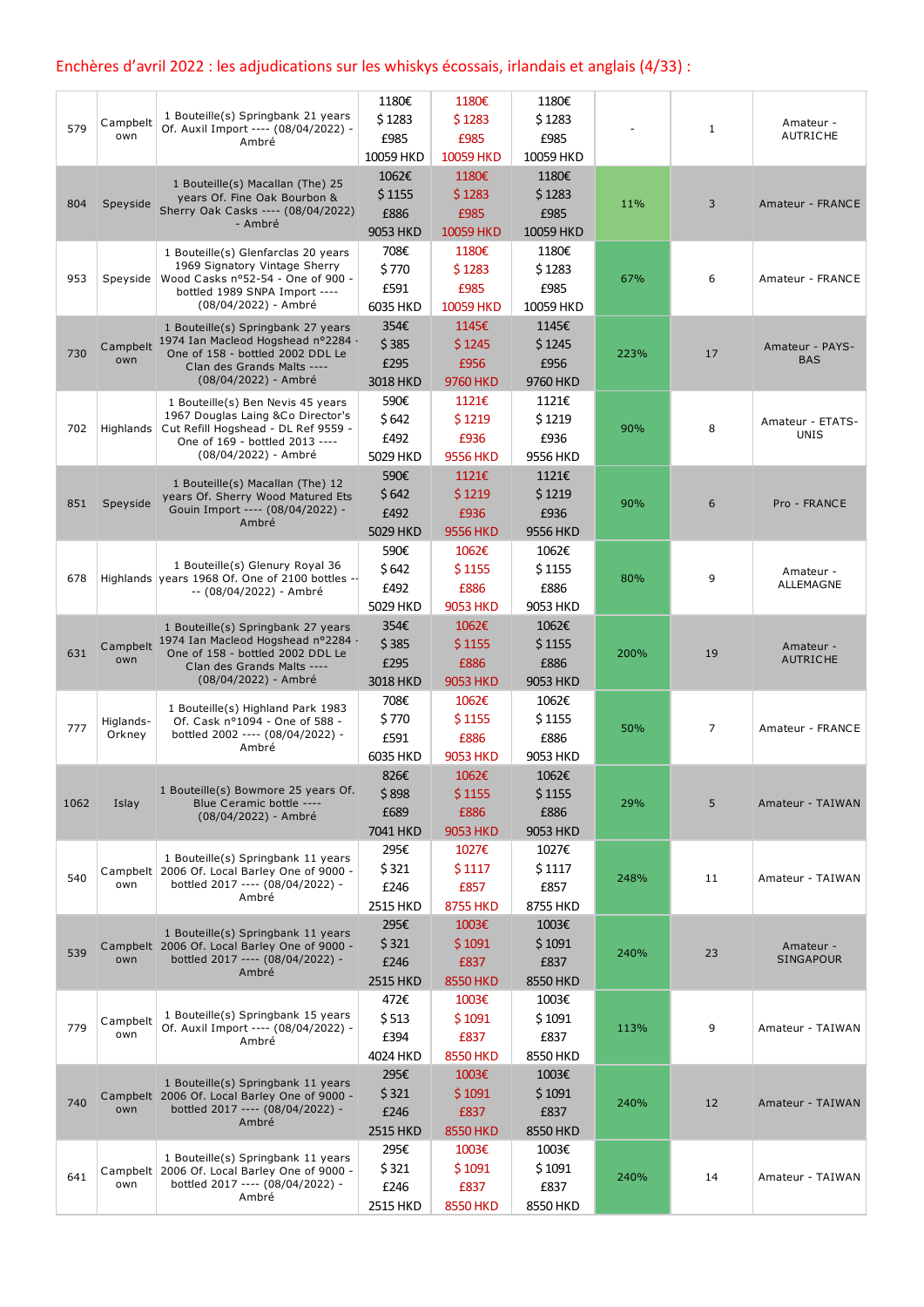## Enchères d'avril 2022 : les adjudications sur les whiskys écossais, irlandais et anglais (5/33) :

| 1012 | Islay             | 1 Bouteille(s) Ardbeg 25 years Of.<br>Non Chill-Filtered MHCS IMPORT ----<br>(08/04/2022) - Ambré                                                                          | 944€<br>\$1027<br>£788<br>8047 HKD       | 1003€<br>\$1091<br>£837<br><b>8550 HKD</b> | 1003€<br>\$1091<br>£837<br>8550 HKD | 6%   | $\overline{2}$ | Amateur -<br><b>REPUBLIQUE</b><br><b>TCHEQUE</b> |
|------|-------------------|----------------------------------------------------------------------------------------------------------------------------------------------------------------------------|------------------------------------------|--------------------------------------------|-------------------------------------|------|----------------|--------------------------------------------------|
| 1069 | Islay             | 1 Bouteille(s) Port Ellen 24 years<br>1982 Part des Anges Closed<br>Distilleries Cask nºPDA359 - One of<br>562 - bottled 2006 Limited Edition ----<br>(08/04/2022) - Ambré | 531€<br>\$577<br>£443<br>4526 HKD        | 956€<br>\$1040<br>£798<br><b>8149 HKD</b>  | 956€<br>\$1040<br>£798<br>8149 HKD  | 80%  | 8              | Amateur - FRANCE                                 |
| 1075 | Islay             | 1 Bouteille(s) Port Ellen 24 years<br>1979 Signatory Vintage Cask<br>nº6773 - One of 541 - bottled 2004<br>Cask Strength Collection ----<br>(08/04/2022) - Ambré           | 531€<br>\$577<br>£443<br>4526 HKD        | 956€<br>\$1040<br>£798<br><b>8149 HKD</b>  | 956€<br>\$1040<br>£798<br>8149 HKD  | 80%  | 9              | Amateur -<br><b>SINGAPOUR</b>                    |
| 707  | own               | 1 Bouteille(s) Springbank 10 years<br>Campbelt 2007 Of. Local Barley One of 9000 -<br>bottled 2017 ---- (08/04/2022) -<br>Ambré                                            | 354€<br>\$385<br>£295<br>3018 HKD        | 944€<br>\$1027<br>£788<br><b>8047 HKD</b>  | 944€<br>\$1027<br>£788<br>8047 HKD  | 167% | 15             | Amateur - TAIWAN                                 |
| 1007 | Islay             | 1 Bouteille(s) Lagavulin 12 years<br>1995 Of. European Oak bottled 2008<br>Friends of the Classic Malts Limited<br>Edition ---- (08/04/2022) - Ambré                       | 944€<br>\$1027<br>£788<br>8047 HKD       | 944€<br>\$1027<br>£788<br><b>8047 HKD</b>  | 944€<br>\$1027<br>£788<br>8047 HKD  |      | $\mathbf{1}$   | Amateur - FRANCE                                 |
| 956  |                   | 1 Bouteille(s) Macallan (The) 8 years<br>Speyside   Of. Corade Import ---- (08/04/2022)<br>- Ambré                                                                         | 826€<br>\$898<br>£689<br>7041 HKD        | 944€<br>\$1027<br>£788<br><b>8047 HKD</b>  | 944€<br>\$1027<br>£788<br>8047 HKD  | 14%  | 3              | Amateur -<br>ALLEMAGNE                           |
| 508  | own               | 1 Bouteille(s) Springbank 10 years<br>Campbelt 2007 Of. Local Barley One of 9000 -<br>bottled 2017 ---- (08/04/2022) -<br>Ambré                                            | 354€<br>\$385<br>£295<br>3018 HKD        | 885€<br>\$962<br>£739<br><b>7544 HKD</b>   | 885€<br>\$962<br>£739<br>7544 HKD   | 150% | 12             | Amateur - FRANCE                                 |
| 665  | own               | 1 Bouteille(s) Springbank 2001 Of.<br>Campbelt   Rundlets & Kilderkins One of 9000 -<br>bottled 2012 ---- (08/04/2022) -<br>Ambré                                          | 236€<br>\$257<br>£197<br>2012 HKD        | 885€<br>\$962<br>£739<br><b>7544 HKD</b>   | 885€<br>\$962<br>£739<br>7544 HKD   | 275% | 17             | Amateur - TAIWAN                                 |
| 518  | own               | 1 Bouteille(s) Springbank 9 years<br>Campbelt 2009 Of. Local Barley One of 9700 -<br>bottled 2018 ---- (08/04/2022) -<br>Ambré                                             | 236€<br>\$257<br>£197<br><b>2012 HKD</b> | 826€<br>\$898<br>£689<br>7041 HKD          | 826€<br>\$898<br>£689<br>7041 HKD   | 250% | 18             | Amateur - TAIWAN                                 |
| 718  | own               | 1 Bouteille(s) Springbank 9 years<br>Campbelt 2009 Of. Local Barley One of 9700 -<br>bottled 2018 ---- (08/04/2022) -<br>Ambré                                             | 236€<br>\$257<br>£197<br>2012 HKD        | 826€<br>\$898<br>£689<br><b>7041 HKD</b>   | 826€<br>\$898<br>£689<br>7041 HKD   | 250% | 14             | Amateur - FRANCE                                 |
| 563  | own               | 1 Bouteille(s) Springbank 2001 Of.<br>Campbelt Rundlets & Kilderkins One of 9000 -<br>bottled 2012 ---- (08/04/2022) -<br>Ambré                                            | 236€<br>\$257<br>£197<br>2012 HKD        | 826€<br>\$898<br>£689<br>7041 HKD          | 826€<br>\$898<br>£689<br>7041 HKD   | 250% | 24             | Amateur - FRANCE                                 |
| 503  | Higlands-<br>Skye | 1 Bouteille(s) Talisker 20 years 1982<br>Of. Natural Cask Strengh Refill<br>Casks - bottled in 2003 Limited<br>Edition ---- (08/04/2022) - Ambré                           | 531€<br>\$577<br>£443<br>4526 HKD        | 779€<br>\$847<br>£650<br><b>6641 HKD</b>   | 779€<br>\$847<br>£650<br>6641 HKD   | 47%  | 6              | Amateur - HONG<br><b>KONG</b>                    |
| 603  | Higlands-<br>Skye | 1 Bouteille(s) Talisker 20 years 1982<br>Of. Natural Cask Strengh Refill<br>Casks - bottled in 2003 Limited<br>Edition ---- (08/04/2022) - Ambré                           | 531€<br>\$577<br>£443<br>4526 HKD        | 779€<br>\$847<br>£650<br><b>6641 HKD</b>   | 779€<br>\$847<br>£650<br>6641 HKD   | 47%  | 5              | Amateur -<br>ALLEMAGNE                           |
| 1023 | Islay             | 1 Bouteille(s) Octomore 5 years Of.<br>Edition 01.1 ---- (08/04/2022) -<br>Ambré                                                                                           | 531€<br>\$577<br>£443<br>4526 HKD        | 779€<br>\$847<br>£650<br><b>6641 HKD</b>   | 779€<br>\$847<br>£650<br>6641 HKD   | 47%  | 7              | Amateur - FRANCE                                 |
| 1082 | Islay             | 1 Bouteille(s) Port Ellen 1979<br>Gordon & Macphail bottled 1994<br>Connoisseurs Choice ----<br>(08/04/2022) - Ambré                                                       | 295€<br>\$321<br>£246<br>2515 HKD        | 767€<br>\$834<br>£640<br><b>6538 HKD</b>   | 767€<br>\$834<br>£640<br>6538 HKD   | 160% | 15             | Amateur - FRANCE                                 |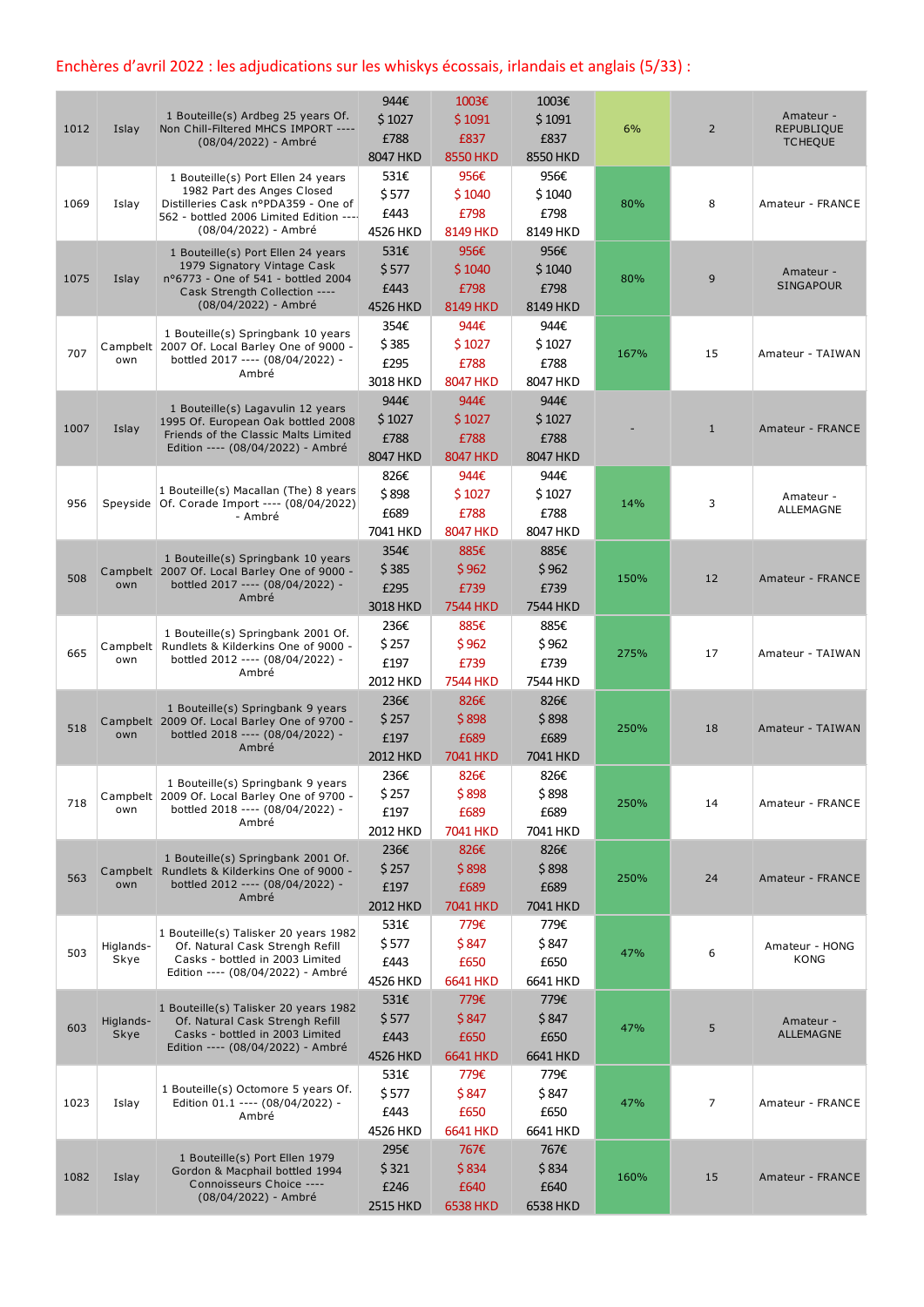### Enchères d'avril 2022 : les adjudications sur les whiskys écossais, irlandais et anglais (6/33) :

|      |                     | 1 Bouteille(s) Smoked and Salted                                                 | 767€     | 767€            | 767€     |      |                |                        |
|------|---------------------|----------------------------------------------------------------------------------|----------|-----------------|----------|------|----------------|------------------------|
|      |                     | Toffee Apples 27 years 1989 The                                                  | \$834    | \$834           | \$834    |      |                | Amateur -              |
| 1037 | Islay               | Scotch Malt Whisky Society Cask<br>nº29.234 - One of 368 ----                    | £640     | £640            | £640     |      | $\mathbf{1}$   | SINGAPOUR              |
|      |                     | (08/04/2022) - Ambré                                                             | 6538 HKD | <b>6538 HKD</b> | 6538 HKD |      |                |                        |
|      |                     |                                                                                  | 590€     | 767€            | 767€     |      |                |                        |
|      |                     | 1 Bouteille(s) Octomore 5 years Of.                                              | \$642    | \$834           | \$834    |      |                |                        |
| 1022 | Islay               | Edition 01.1 ---- (08/04/2022) -                                                 | £492     | £640            | £640     | 30%  | 4              | Amateur - FRANCE       |
|      |                     | Ambré                                                                            | 5029 HKD | <b>6538 HKD</b> | 6538 HKD |      |                |                        |
|      |                     |                                                                                  | 236€     | 767€            | 767€     |      |                |                        |
|      |                     | 1 Bouteille(s) Springbank 9 years                                                | \$257    | \$834           | \$834    |      |                |                        |
| 618  | own                 | Campbelt 2009 Of. Local Barley One of 9700 -<br>bottled 2018 ---- (08/04/2022) - |          |                 |          | 225% | 7              | Amateur - TAIWAN       |
|      |                     | Ambré                                                                            | £197     | £640            | £640     |      |                |                        |
|      |                     |                                                                                  | 2012 HKD | <b>6538 HKD</b> | 6538 HKD |      |                |                        |
|      |                     | 1 Bouteille(s) Ardbeg Of.                                                        | 472€     | 767€            | 767€     |      |                |                        |
| 1011 | Islay               | Corryvreckan 100° Proof Committee                                                | \$513    | \$834           | \$834    | 63%  | 8              | Amateur - FRANCE       |
|      |                     | Reserve - Limited Edition ----<br>(08/04/2022) - Ambré                           | £394     | £640            | £640     |      |                |                        |
|      |                     |                                                                                  | 4024 HKD | <b>6538 HKD</b> | 6538 HKD |      |                |                        |
|      |                     | 1 Bouteille(s) Octomore 5 years Of.                                              | 413€     | 720€            | 720€     |      |                |                        |
| 1003 | Islay               | Masterclass Edition 08.3 Islay Barley                                            | \$449    | \$783           | \$783    | 74%  | 11             | Amateur - FRANCE       |
|      |                     | 2011 Limited Edition ----                                                        | £345     | £601            | £601     |      |                |                        |
|      |                     | (08/04/2022) - Ambré                                                             | 3521 HKD | <b>6138 HKD</b> | 6138 HKD |      |                |                        |
|      |                     |                                                                                  | 413€     | 720€            | 720€     |      |                |                        |
|      |                     | 1 Bouteille(s) Glenlivet (The) 20<br>years 1968 Signatory Vintage Casks          | \$449    | \$783           | \$783    |      |                |                        |
| 863  | Speyside            | nº5868-5877 - One of 600 - bottled                                               | £345     | £601            | £601     | 74%  | 6              | Pro - FRANCE           |
|      |                     | 1989 ---- (08/04/2022) - Ambré                                                   | 3521 HKD | <b>6138 HKD</b> | 6138 HKD |      |                |                        |
|      |                     |                                                                                  | 307€     | 708€            | 708€     |      |                |                        |
|      |                     | 1 Bouteille(s) Midleton Of. Vintage                                              | \$334    | \$770           | \$770    |      |                |                        |
| 426  | Cork<br>County      | Release bottled 2017 Very Rare ----                                              | £256     | £591            | £591     | 131% | 17             | Amateur - FRANCE       |
|      |                     | (08/04/2022) - Ambré                                                             |          |                 | 6035 HKD |      |                |                        |
|      |                     |                                                                                  | 2617 HKD | 6035 HKD        |          |      |                |                        |
|      |                     | 1 Bouteille(s) Springbank 1997 Of.                                               | 142€     | 708€            | 708€     |      |                |                        |
| 784  |                     | Campbelt Vintage Batch nº2 - bottled 2008 ----                                   | \$154    | \$770           | \$770    | 399% | 22             | Amateur -              |
|      | own                 | (08/04/2022) - Ambré                                                             | £119     | £591            | £591     |      |                | <b>BELGIQUE</b>        |
|      |                     |                                                                                  | 1210 HKD | 6035 HKD        | 6035 HKD |      |                |                        |
|      |                     |                                                                                  | 354€     | 708€            | 708€     |      |                |                        |
| 709  | Higlands-           | 1 Bouteille(s) Scapa 1963 Gordon &<br>Macphail SNPA Import ----                  | \$385    | \$770           | \$770    | 100% | 13             | Amateur - FRANCE       |
|      | Orkney              | (08/04/2022) - Ambré                                                             | £295     | £591            | £591     |      |                |                        |
|      |                     |                                                                                  | 3018 HKD | 6035 HKD        | 6035 HKD |      |                |                        |
|      |                     | 1 Bouteille(s) Talisker 25 years Of.                                             | 472€     | 708€            | 708€     |      |                |                        |
|      | Higlands-           | Natural Cask Strengh Refill Casks -                                              | \$513    | \$770           | \$770    |      |                | Amateur -              |
| 682  | Skye                | One of 6894 - bottled 2007 Limited                                               | £394     | £591            | £591     | 50%  | 6              | ALLEMAGNE              |
|      |                     | Edition ---- (08/04/2022) - Ambré                                                | 4024 HKD | 6035 HKD        | 6035 HKD |      |                |                        |
|      |                     |                                                                                  | 590€     | 649€            | 649€     |      |                |                        |
|      |                     | 1 Bouteille(s) Glenfarclas 25 years                                              | \$642    | \$706           | \$706    |      |                |                        |
| 962  | Speyside            | Of. Mahler-Besse Import ----                                                     | £492     | £542            | £542     | 10%  | $\overline{2}$ | Pro - FRANCE           |
|      |                     | (08/04/2022) - Ambré                                                             | 5029 HKD | 5532 HKD        | 5532 HKD |      |                |                        |
|      |                     |                                                                                  | 472€     | 649€            | 649€     |      |                |                        |
|      |                     | 1 Bouteille(s) Highland Park 25                                                  | \$513    | \$706           | \$706    |      |                |                        |
| 562  | Higlands-<br>Orkney | years Cadenhead's Small Batch ----                                               |          |                 |          | 38%  | 6              | Amateur -<br>ALLEMAGNE |
|      |                     | (08/04/2022) - Ambré                                                             | £394     | £542            | £542     |      |                |                        |
|      |                     |                                                                                  | 4024 HKD | 5532 HKD        | 5532 HKD |      |                |                        |
|      |                     |                                                                                  | 354€     | 649€            | 649€     |      |                |                        |
| 361  | Ecosse              | 1 Bouteille(s) Chivas Brothers 38<br>years Of. Stone of Destiny Royal            | \$385    | \$706           | \$706    | 83%  | 12             | Amateur - SUISSE       |
|      |                     | Salute ---- (08/04/2022) - Ambré                                                 | £295     | £542            | £542     |      |                |                        |
|      |                     |                                                                                  | 3018 HKD | 5532 HKD        | 5532 HKD |      |                |                        |
|      |                     | 1 Bouteille(s) Springbank 17 years                                               | 224€     | 649€            | 649€     |      |                |                        |
| 706  | Campbelt            | 2002 Of. One of 9200 bottles -                                                   | \$244    | \$706           | \$706    |      |                |                        |
|      | own                 | Bottled 2020 Madeira Wood ----                                                   | £187     | £542            | £542     | 190% | 22             | Amateur - FRANCE       |
|      |                     | (08/04/2022) - Ambré                                                             | 1909 HKD | 5532 HKD        | 5532 HKD |      |                |                        |
|      |                     |                                                                                  | 295€     | 590€            | 590€     |      |                |                        |
|      | Higlands-           | 1 Bouteille(s) Highland Park 25                                                  | \$321    | \$642           | \$642    |      |                | Amateur - HONG         |
| 507  | Orkney              | years Of. Fassbind Import ----<br>(08/04/2022) - Ambré                           | £246     | £492            | £492     | 100% | 16             | <b>KONG</b>            |
|      |                     |                                                                                  | 2515 HKD | 5029 HKD        | 5029 HKD |      |                |                        |
|      |                     |                                                                                  |          |                 |          |      |                |                        |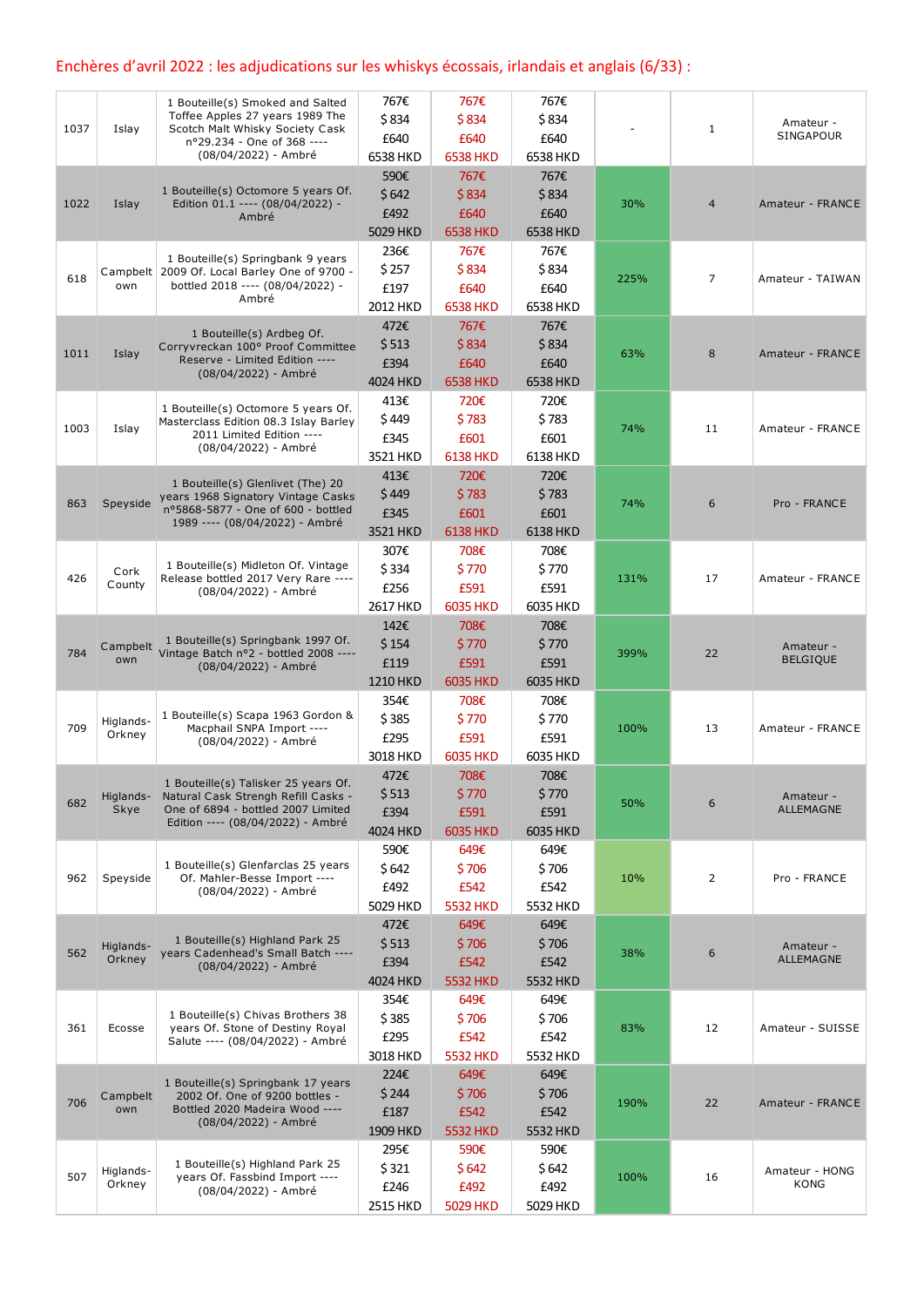## Enchères d'avril 2022 : les adjudications sur les whiskys écossais, irlandais et anglais (7/33) :

| 516  | own             | 1 Bouteille(s) Kilkerran 15 years<br>Campbelt 2004 Of. Single Cask Oloroso Wood -<br>One of 246 - bottled 2019 Dugas ----<br>(08/04/2022) - Ambré                            | 177€<br>\$192<br>£148<br>1509 HKD     | 590€<br>\$642<br>£492<br>5029 HKD        | 590€<br>\$642<br>£492<br>5029 HKD | 233% | 15             | Amateur - TAIWAN              |
|------|-----------------|------------------------------------------------------------------------------------------------------------------------------------------------------------------------------|---------------------------------------|------------------------------------------|-----------------------------------|------|----------------|-------------------------------|
| 534  | Campbelt<br>own | 1 Bouteille(s) A Coal Bucket of<br>Marshmallows 22 years 1995 The<br>Scotch Malt Whisky Society Cask<br>n°27.111 - One of 277 ----<br>(08/04/2022) - Ambré                   | 354€<br>\$385<br>£295<br>3018 HKD     | 590€<br>\$642<br>£492<br>5029 HKD        | 590€<br>\$642<br>£492<br>5029 HKD | 67%  | 11             | Amateur - FRANCE              |
| 840  |                 | 1 Bouteille(s) Wherefore Art Thou<br>Rancio 31 years 1987 The Scotch<br>Speyside Malt Whisky Society Cask nº76.143 -<br>One of 231 ---- (08/04/2022) -<br>Ambré              | 472€<br>\$513<br>£394<br>4024 HKD     | 590€<br>\$642<br>£492<br>5029 HKD        | 590€<br>\$642<br>£492<br>5029 HKD | 25%  | 6              | Amateur - CHINE               |
| 1068 | Islay           | 1 Bouteille(s) Port Ellen 25 years<br>1983 Dougla McGibbon Provenance<br>Sherry Butt DMG Ref 4717 - bottled<br>2008 Special Selection ----<br>(08/04/2022) - Ambré           | 472€<br>\$513<br>£394<br>4024 HKD     | 590€<br>\$642<br>£492<br>5029 HKD        | 590€<br>\$642<br>£492<br>5029 HKD | 25%  | 3              | Amateur - HONG<br><b>KONG</b> |
| 950  | Speyside        | 1 Bouteille(s) Macallan (The) 12<br>years Of. Sherry Wood Matured Ets<br>Gouin Import ---- (08/04/2022) -<br>Ambré                                                           | 590€<br>\$642<br>£492<br>5029 HKD     | 590€<br>\$642<br>£492<br>5029 HKD        | 590€<br>\$642<br>£492<br>5029 HKD |      | $\mathbf{1}$   | Amateur - FRANCE              |
| 715  | own             | 1 Bouteille(s) Springbank 14 years<br>Campbelt 2002 Of. Bourbon Wood One of 9000<br>- bottled 2017 ---- (08/04/2022) -<br>Ambré                                              | 177€<br>\$192<br>£148<br>1509 HKD     | 566€<br>\$615<br>£472<br><b>4825 HKD</b> | 566€<br>\$615<br>£472<br>4825 HKD | 220% | 19             | Amateur - FRANCE              |
| 542  | Campbelt<br>own | 1 Bouteille(s) Springbank 18 years<br>1994 Of. Duty Paid Sample<br>Warehouse 15 - Rotation 11/33-6 ----<br>(08/04/2022) - Ambré                                              | 94€<br>\$102<br>£78<br><b>801 HKD</b> | 566€<br>\$615<br>£472<br><b>4825 HKD</b> | 566€<br>\$615<br>£472<br>4825 HKD | 502% | 19             | Amateur -<br><b>SINGAPOUR</b> |
| 661  | Campbelt<br>own | 1 Bouteille(s) Longrow 21 years Of.<br>Peated Limited Release ----<br>(08/04/2022) - Ambré                                                                                   | 177€<br>\$192<br>£148<br>1509 HKD     | 555€<br>\$604<br>£463<br>4731 HKD        | 555€<br>\$604<br>£463<br>4731 HKD | 214% | 19             | Amateur - TAIWAN              |
| 783  | Highlands       | 1 Bouteille(s) Ardmore 20 years<br>1968 Signatory Vintage Casks<br>nº5490-91 - One of 600 - bottled<br>1989 SNPA Import ---- (08/04/2022)<br>- Ambré                         | 472€<br>\$513<br>£394<br>4024 HKD     | 543€<br>\$590<br>£453<br>4629 HKD        | 543€<br>\$590<br>£453<br>4629 HKD | 15%  | $\overline{4}$ | Amateur -<br>ROYAUME-UNI      |
| 334  | Ecosse          | 1 Bouteille(s) A Visceral, Elemental<br>Experience 19 years The Scotch Malt<br>Whisky Society Cask nº29.260 -<br>One of 507 Islay Festival 2019 ----<br>(08/04/2022) - Ambré | 236€<br>\$257<br>£197<br>2012 HKD     | 543€<br>\$590<br>£453<br>4629 HKD        | 543€<br>\$590<br>£453<br>4629 HKD | 130% | 19             | Amateur - FRANCE              |
| 765  | Campbelt<br>own | 1 Bouteille(s) Springbank 12 years<br>Of. Cask Strength ---- (08/04/2022) -<br>Ambré                                                                                         | 236€<br>\$257<br>£197<br>2012 HKD     | 519€<br>\$564<br>£433<br>4424 HKD        | 519€<br>\$564<br>£433<br>4424 HKD | 120% | 10             | Amateur - TAIWAN              |
| 431  | Cork<br>County  | 1 Bouteille(s) Jameson Of. Vintage<br>Triple Distilled - 2007 Edition Rarest<br>Reserve ---- (08/04/2022) - Ambré                                                            | 472€<br>\$513<br>£394<br>4024 HKD     | 519€<br>\$564<br>£433<br>4424 HKD        | 519€<br>\$564<br>£433<br>4424 HKD | 10%  | 3              | Amateur - IRLANDE             |
| 515  | own             | 1 Bouteille(s) Springbank 14 years<br>Campbelt 2002 Of. Bourbon Wood One of 9000<br>- bottled 2017 ---- (08/04/2022) -<br>Ambré                                              | 177€<br>\$192<br>£148<br>1509 HKD     | 519€<br>\$564<br>£433<br>4424 HKD        | 519€<br>\$564<br>£433<br>4424 HKD | 193% | 17             | Amateur - TAIWAN              |
| 712  | Highlands       | 1 Bouteille(s) Ben Nevis 21 years<br>1996 Of. Sherry Butts - One of 1049<br>- bottled 2018 LMDW ----<br>(08/04/2022) - Ambré                                                 | 354€<br>\$385<br>£295<br>3018 HKD     | 496€<br>\$539<br>£414<br><b>4228 HKD</b> | 496€<br>\$539<br>£414<br>4228 HKD | 40%  | 4              | Pro - PAYS-BAS                |
| 651  | Campbelt<br>own | 1 Bouteille(s) Springbank 8 years<br>2011 Of. One of 1100 - bottled 2019 -<br>--- (08/04/2022) - Ambré                                                                       | 177€<br>\$192<br>£148<br>1509 HKD     | 496€<br>\$539<br>£414<br><b>4228 HKD</b> | 496€<br>\$539<br>£414<br>4228 HKD | 180% | 17             | Amateur -<br><b>SINGAPOUR</b> |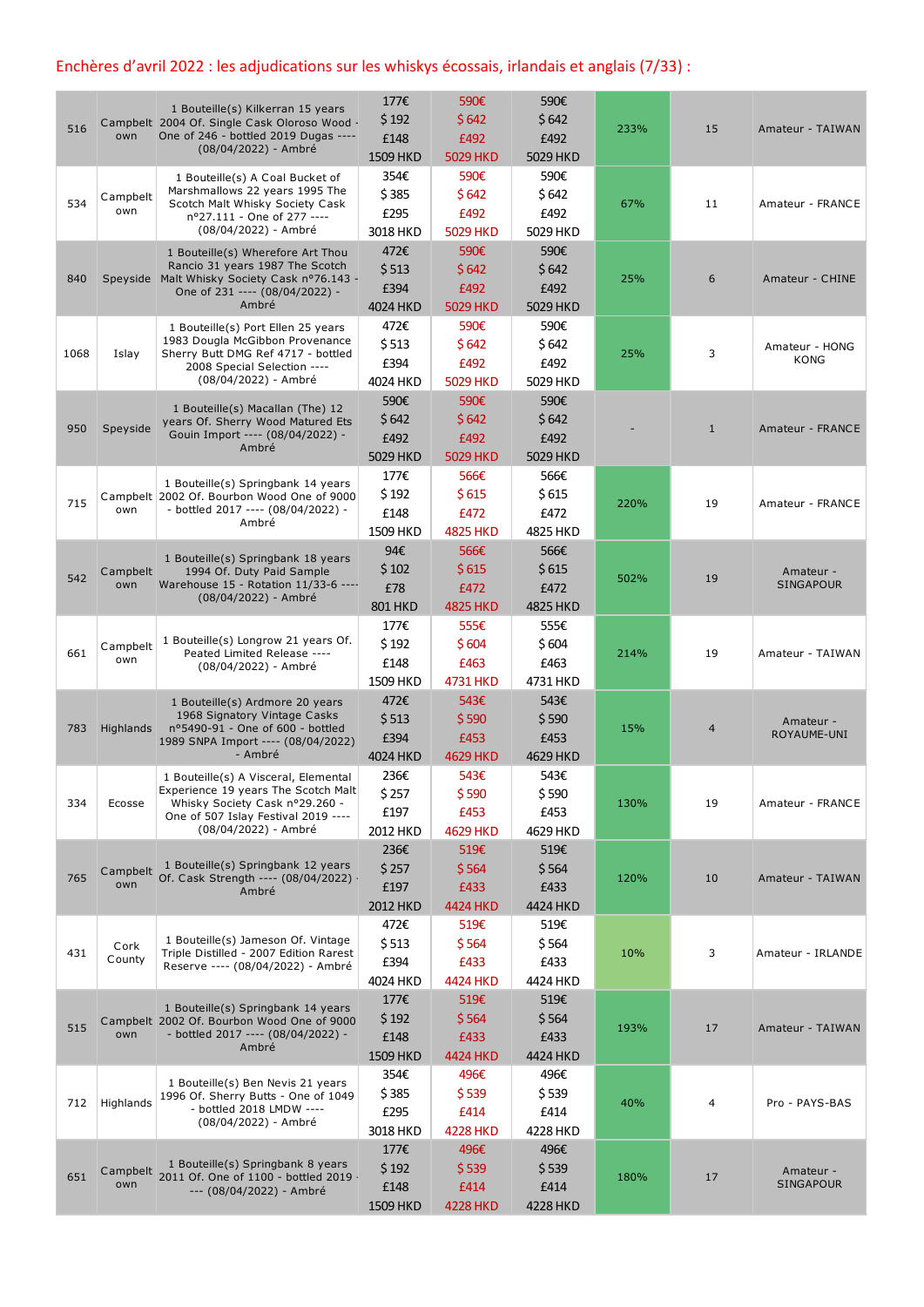# Enchères d'avril 2022 : les adjudications sur les whiskys écossais, irlandais et anglais (8/33) :

| 632  | Highlands           | 1 Bouteille(s) Ardmore 1977 Samaroli Cask nº7631 -<br>One of 738 - bottled 2003 ---- (08/04/2022) - Ambré                                        | 472€<br>\$513<br>£394<br>4024 HKD        | 496€<br>\$539<br>£414<br><b>4228 HKD</b> | 496€<br>\$539<br>£414<br>4228 HKD        | 5%   | 2              | Amateur -<br><b>AUTRICHE</b>    |
|------|---------------------|--------------------------------------------------------------------------------------------------------------------------------------------------|------------------------------------------|------------------------------------------|------------------------------------------|------|----------------|---------------------------------|
| 615  | Campbelt<br>own     | 1 Bouteille(s) Springbank 14 years 2002 Of. Bourbon<br>Wood One of 9000 - bottled 2017 ---- (08/04/2022) -<br>Ambré                              | 177€<br>\$192<br>£148<br>1509 HKD        | 496€<br>\$539<br>£414<br><b>4228 HKD</b> | 496€<br>\$539<br>£414<br><b>4228 HKD</b> | 180% | 21             | Amateur -<br><b>ALLEMAGNE</b>   |
| 725  | Higlands-<br>Orkney | 1 Bouteille(s) Highland Park 16 years Of. Thor ----<br>(08/04/2022) - Ambré                                                                      | 413€<br>\$449<br>£345<br>3521 HKD        | 484€<br>\$526<br>£404<br><b>4126 HKD</b> | 484€<br>\$526<br>£404<br>4126 HKD        | 17%  | 4              | Amateur -<br>ALLEMAGNE          |
| 643  | own                 | Campbelt 1 Bouteille(s) Springbank 12 years 2000 Of. One of<br>313 - bottled 2012 ---- (08/04/2022) - Ambré                                      | 177€<br>\$192<br>£148<br>1509 HKD        | 472€<br>\$513<br>£394<br><b>4024 HKD</b> | 472€<br>\$513<br>£394<br>4024 HKD        | 167% | 13             | Amateur -<br>ALLEMAGNE          |
| 861  | Speyside            | 1 Bouteille(s) Glenfarclas 8 years Of. 105 Mahler-<br>Besse Import ---- (08/04/2022) - Ambré                                                     | 472€<br>\$513<br>£394<br>4024 HKD        | 472€<br>\$513<br>£394<br><b>4024 HKD</b> | 472€<br>\$513<br>£394<br>4024 HKD        |      | $\mathbf{1}$   | Amateur - ESPAGNE               |
| 432  | Cork<br>County      | 1 Bouteille(s) Jameson Of. Vintage Triple Distilled -<br>2007 Edition Rarest Reserve ---- (08/04/2022) -<br>Ambré                                | 472€<br>\$513<br>£394<br>4024 HKD        | 472€<br>\$513<br>£394<br>4024 HKD        | 472€<br>\$513<br>£394<br>4024 HKD        |      | $\mathbf{1}$   | Amateur - IRLANDE               |
| 1050 | Islay               | 1 Bouteille(s) Carpe Diem 30 years 1989 The Scotch<br>Malt Whisky Society Cask nº53.322 - One of 444 ----<br>(08/04/2022) - Ambré                | 413€<br>\$449<br>£345<br>3521 HKD        | 460€<br>\$500<br>£384<br>3921 HKD        | 460€<br>\$500<br>£384<br>3921 HKD        | 11%  | 2              | Amateur - CHINE                 |
| 736  | Campbelt<br>own     | 1 Bouteille(s) Longrow 12 years 1998 Of. Cask<br>Strength Cask nº341 - One of 268 - bottled 2011<br>Dugas ---- (08/04/2022) - Ambré              | 236€<br>\$257<br>£197<br>2012 HKD        | 448€<br>\$487<br>£374<br><b>3819 HKD</b> | 448€<br>\$487<br>£374<br>3819 HKD        | 90%  | 15             | Amateur - TAIWAN                |
| 854  | Speyside            | 1 Bouteille(s) Tomatin 13 years 1976 Signatory<br>Vintage Casks nº6929-6930 - One of 600 - bottled<br>1989 SNPA Import ---- (08/04/2022) - Ambré | 354€<br>\$385<br>£295<br>3018 HKD        | 448€<br>\$487<br>£374<br><b>3819 HKD</b> | 448€<br>\$487<br>£374<br>3819 HKD        | 27%  | 5              | Amateur - ETATS-<br><b>UNIS</b> |
| 1065 | Islay               | 1 Bouteille(s) Caol Ila 1977 Gordon & Macphail bottled<br>1991 Connoisseurs Choice SNPA Import ----<br>(08/04/2022) - Ambré                      | 212€<br>\$231<br>£177<br><b>1807 HKD</b> | 448€<br>\$487<br>£374<br><b>3819 HKD</b> | 448€<br>\$487<br>£374<br>3819 HKD        | 111% | 17             | Amateur - FRANCE                |
| 654  | Campbelt<br>own     | 1 Bouteille(s) Springbank 19 years 1997 Cadenhead's<br>Sherry Butt - bottled 2016 Warehouse Tasting ----<br>(08/04/2022) - Ambré                 | 118€<br>\$128<br>£98<br>1006 HKD         | 448€<br>\$487<br>£374<br><b>3819 HKD</b> | 448€<br>\$487<br>£374<br>3819 HKD        | 280% | 22             | Amateur -<br>AUTRICHE           |
| 525  | Higlands-<br>Orkney | 1 Bouteille(s) Highland Park 16 years Of. Thor ----<br>(08/04/2022) - Ambré                                                                      | 413€<br>\$449<br>£345<br>3521 HKD        | 437€<br>\$475<br>£365<br>3725 HKD        | 437€<br>\$475<br>£365<br>3725 HKD        | 6%   | $\overline{2}$ | Amateur -<br><b>AUTRICHE</b>    |
| 626  | Higlands-<br>Orkney | 1 Bouteille(s) Highland Park 16 years Of. Thor ----<br>(08/04/2022) - Ambré                                                                      | 413€<br>\$449<br>£345<br>3521 HKD        | 437€<br>\$475<br>£365<br>3725 HKD        | 437€<br>\$475<br>£365<br>3725 HKD        | 6%   | 2              | Amateur -<br>AUTRICHE           |
| 305  | Ecosse              | 1 Bouteille(s) Spirit of Freedom 30 years Of. One of<br>2014 bottles ---- (08/04/2022) - Ambré                                                   | 224€<br>\$244<br>£187<br>1909 HKD        | 413€<br>\$449<br>£345<br>3521 HKD        | 413€<br>\$449<br>£345<br>3521 HKD        | 84%  | 8              | Amateur - FRANCE                |
| 729  | Campbelt<br>own     | 1 Bouteille(s) Springbank 7 years 2007 Of. Fresh<br>Sauternes Hogsheads - One of 309 - bottled 2015 ----<br>(08/04/2022) - Ambré                 | 142€<br>\$154<br>£119<br>1210 HKD        | 401€<br>\$436<br>£335<br><b>3418 HKD</b> | 401€<br>\$436<br>£335<br>3418 HKD        | 182% | 19             | Amateur -<br>SINGAPOUR          |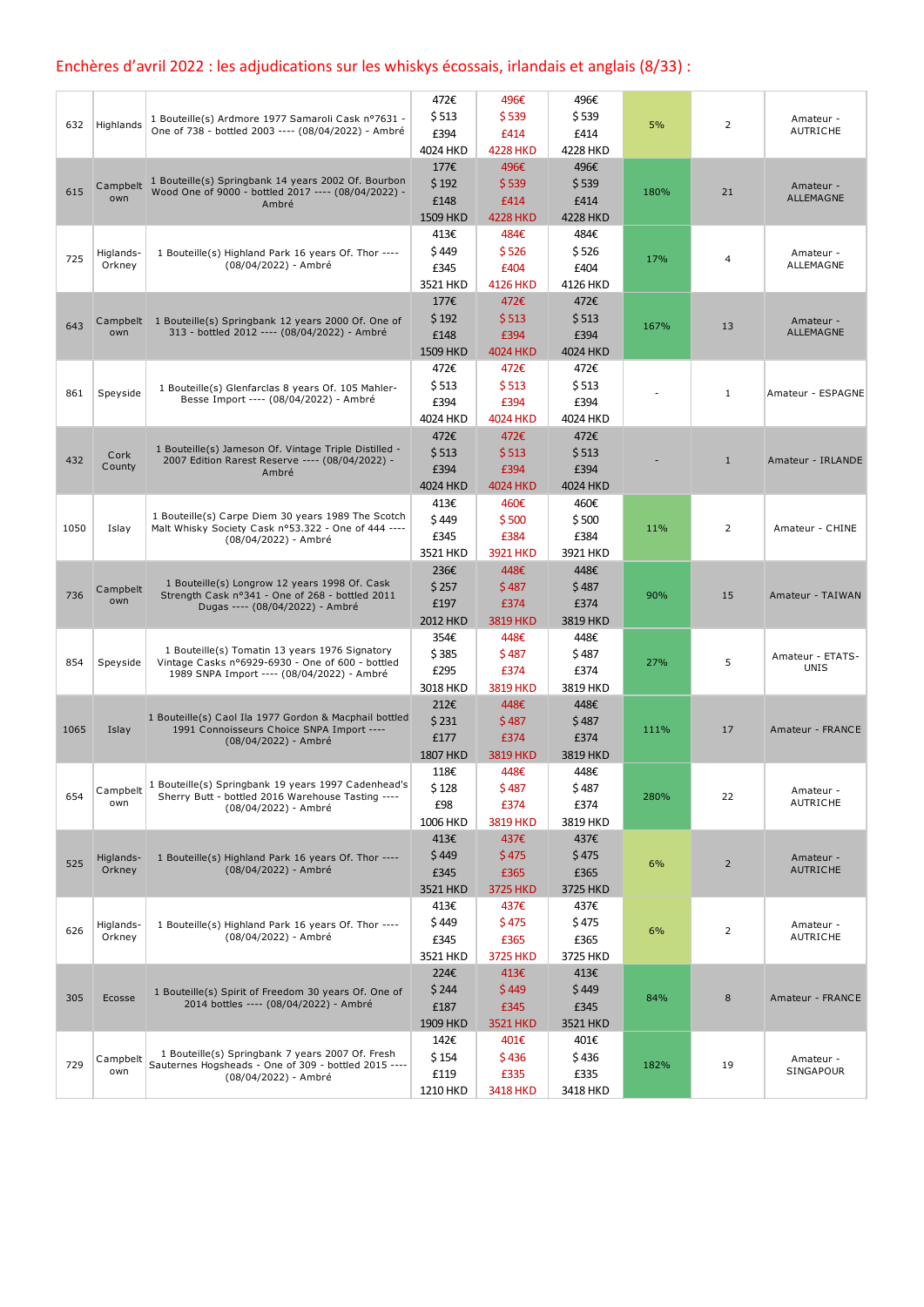### Enchères d'avril 2022 : les adjudications sur les whiskys écossais, irlandais et anglais (9/33) :

|      |                |                                                                                                           | 142€            | 401€            | 401€     |      |                |                               |
|------|----------------|-----------------------------------------------------------------------------------------------------------|-----------------|-----------------|----------|------|----------------|-------------------------------|
| 719  |                | 1 Bouteille(s) Springbank 9 years 2007 Of.<br>Campbelt Springbank Society Fresh Sauternes Hogsheads - One | \$154           | \$436           | \$436    | 182% | 16             | Amateur -                     |
|      |                | of 1128 - bottled 2017 ---- (08/04/2022) - Ambré                                                          | £119            | £335            | £335     |      |                | <b>BELGIQUE</b>               |
|      |                |                                                                                                           | 1210 HKD        | <b>3418 HKD</b> | 3418 HKD |      |                |                               |
|      |                |                                                                                                           | 130€            | 401€            | 401€     |      |                |                               |
| 638  | Campbelt       | 1 Bouteille(s) Springbank 18 years Of. Purple Label                                                       | \$141           | \$436           | \$436    |      | 20             | Amateur - COREE               |
|      | own            | Campbeltown ---- (08/04/2022) - Ambré                                                                     | £108            | £335            | £335     | 208% |                | DU SUD                        |
|      |                |                                                                                                           | 1108 HKD        | <b>3418 HKD</b> | 3418 HKD |      |                |                               |
|      |                |                                                                                                           | 354€            | 401€            | 401€     |      |                |                               |
|      |                | 1 Bouteille(s) Ben Nevis 21 years 1996 Of. Sherry                                                         | \$385           | \$436           | \$436    |      |                |                               |
| 612  | Highlands      | Butts - One of 1049 - bottled 2018 LMDW ----<br>(08/04/2022) - Ambré                                      | £295            | £335            | £335     | 13%  | 3              | Amateur - TAIWAN              |
|      |                |                                                                                                           | 3018 HKD        | <b>3418 HKD</b> | 3418 HKD |      |                |                               |
|      |                |                                                                                                           | 236€            | 401€            | 401€     |      |                |                               |
|      |                | 1 Bouteille(s) A Journey into Joy 20 years The Scotch                                                     | \$257           | \$436           | \$436    |      |                |                               |
| 333  | Ecosse         | Malt Whisky Society Cask nº3.307 - One of 564 Feis                                                        | £197            | £335            | £335     | 70%  | 13             | Amateur - FRANCE              |
|      |                | Ile 2018 ---- (08/04/2022) - Ambré                                                                        | 2012 HKD        | <b>3418 HKD</b> | 3418 HKD |      |                |                               |
|      |                |                                                                                                           |                 |                 | 401€     |      |                |                               |
|      |                |                                                                                                           | 224€            | 401€            |          |      |                |                               |
| 304  | Ecosse         | 1 Bouteille(s) Spirit of Freedom 30 years Of. One of<br>2014 bottles ---- (08/04/2022) - Ambré            | \$244           | \$436           | \$436    | 79%  | 9              | Amateur - HONG<br><b>KONG</b> |
|      |                |                                                                                                           | £187            | £335            | £335     |      |                |                               |
|      |                |                                                                                                           | 1909 HKD        | <b>3418 HKD</b> | 3418 HKD |      |                |                               |
|      |                |                                                                                                           | 236€            | 401€            | 401€     |      |                |                               |
| 1000 | Islay          | 1 Bouteille(s) Ardbeg 17 years Of. The Ultimate ----                                                      | \$ 257          | \$436           | \$436    | 70%  | 13             | Amateur -                     |
|      |                | (08/04/2022) - Ambré                                                                                      | £197            | £335            | £335     |      |                | SINGAPOUR                     |
|      |                |                                                                                                           | 2012 HKD        | <b>3418 HKD</b> | 3418 HKD |      |                |                               |
|      |                |                                                                                                           | 236€            | 378€            | 378€     |      |                |                               |
| 425  | Antrim         | 1 Bouteille(s) Midleton Of. Vintage Release bottled                                                       | \$257           | \$411           | \$411    | 60%  | 12             | Amateur - FRANCE              |
|      | County         | 2018 Very Rare ---- (08/04/2022) - Ambré                                                                  | £197            | £315            | £315     |      |                |                               |
|      |                |                                                                                                           | 2012 HKD        | <b>3222 HKD</b> | 3222 HKD |      |                |                               |
|      |                |                                                                                                           | 142€            | 378€            | 378€     |      |                |                               |
|      |                | 1 Bouteille(s) Craigellachie 1974 Gordon & Macphail                                                       | \$154           | \$411           | \$411    |      |                |                               |
| 958  |                | Speyside Connoisseurs Choice SNPA Import ---- (08/04/2022) -<br>Ambré                                     | £119            | £315            | £315     | 166% | 8              | Amateur - FRANCE              |
|      |                |                                                                                                           | 1210 HKD        | <b>3222 HKD</b> | 3222 HKD |      |                |                               |
|      |                |                                                                                                           | 295€            | 378€            | 378€     |      |                |                               |
|      |                | 1 Bouteille(s) Craigellachie 14 years 1971 Gordon &                                                       | \$321           | \$411           | \$411    |      |                | Amateur -                     |
| 960  | Speyside       | Macphail Connoisseurs Choice SNPA Import ----<br>(08/04/2022) - Ambré                                     | £246            | £315            | £315     | 28%  | 7              | <b>SINGAPOUR</b>              |
|      |                |                                                                                                           | 2515 HKD        | <b>3222 HKD</b> | 3222 HKD |      |                |                               |
|      |                |                                                                                                           | 295€            | 378€            | 378€     |      |                |                               |
|      |                | 1 Bouteille(s) Redbreast 1998 Of. Oloroso Sherry                                                          | \$321           | \$411           | \$411    |      |                |                               |
| 420  | Cork<br>County | Single Cask nº70946 - One of 648 LMDW ----                                                                | £246            | £315            | £315     | 28%  | 7              | Amateur - IRLANDE             |
|      |                | (08/04/2022) - Ambré                                                                                      |                 | <b>3222 HKD</b> |          |      |                |                               |
|      |                |                                                                                                           | 2515 HKD        |                 | 3222 HKD |      |                |                               |
|      |                | 1 Bouteille(s) Ben Nevis 21 years 1996 Of. Sherry                                                         | 354€            | 378€            | 378€     |      |                |                               |
| 512  | Highlands      | Butts - One of 1049 - bottled 2018 LMDW ----                                                              | \$385           | \$411           | \$411    | 7%   | $\overline{2}$ | Amateur - TAIWAN              |
|      |                | (08/04/2022) - Ambré                                                                                      | £295            | £315            | £315     |      |                |                               |
|      |                |                                                                                                           | 3018 HKD        | <b>3222 HKD</b> | 3222 HKD |      |                |                               |
|      |                |                                                                                                           | 165€            | 378€            | 378€     |      |                |                               |
| 524  | Campbelt       | 1 Bouteille(s) Longrow 11 years 2001 Of. Rundlets &<br>Kilderkins One of 9000 - bottled 2013 ----         | \$179           | \$411           | \$411    | 129% | 16             | Amateur -                     |
|      | own            | (08/04/2022) - Ambré                                                                                      | £138            | £315            | £315     |      |                | SINGAPOUR                     |
|      |                |                                                                                                           | 1407 HKD        | <b>3222 HKD</b> | 3222 HKD |      |                |                               |
|      |                |                                                                                                           | 130€            | 378€            | 378€     |      |                |                               |
| 676  |                | Campbelt 1 Bouteille(s) Springbank 12 years Of. Cask Strength -                                           | \$141           | \$411           | \$411    | 191% | 11             | Amateur -                     |
|      | own            | --- (08/04/2022) - Ambré                                                                                  | £108            | £315            | £315     |      |                | ROYAUME-UNI                   |
|      |                |                                                                                                           | <b>1108 HKD</b> | <b>3222 HKD</b> | 3222 HKD |      |                |                               |
|      |                |                                                                                                           | 307€            | 366€            | 366€     |      |                |                               |
|      |                | 1 Bouteille(s) Tamdhu 15 years Of. Matured in Oak                                                         | \$334           | \$398           | \$398    |      |                | Amateur -                     |
| 800  | Speyside       | Casks Dumpy Decanter Remy Import ----<br>(08/04/2022) - Ambré                                             | £256            | £305            | £305     | 19%  | 4              | REPUBLIQUE<br><b>TCHEQUE</b>  |
|      |                |                                                                                                           | 2617 HKD        | <b>3120 HKD</b> | 3120 HKD |      |                |                               |
|      |                |                                                                                                           | 295€            | 354€            | 354€     |      |                |                               |
|      | Higlands-      | 1 Bouteille(s) Ledaig 1974 Of. bottled 1992 ----                                                          | \$321           | \$385           | \$385    |      |                |                               |
| 586  | Mull           | (08/04/2022) - Ambré                                                                                      | £246            | £295            | £295     | 20%  | 6              | Amateur - FRANCE              |
|      |                |                                                                                                           | 2515 HKD        | <b>3018 HKD</b> | 3018 HKD |      |                |                               |
|      |                |                                                                                                           |                 |                 |          |      |                |                               |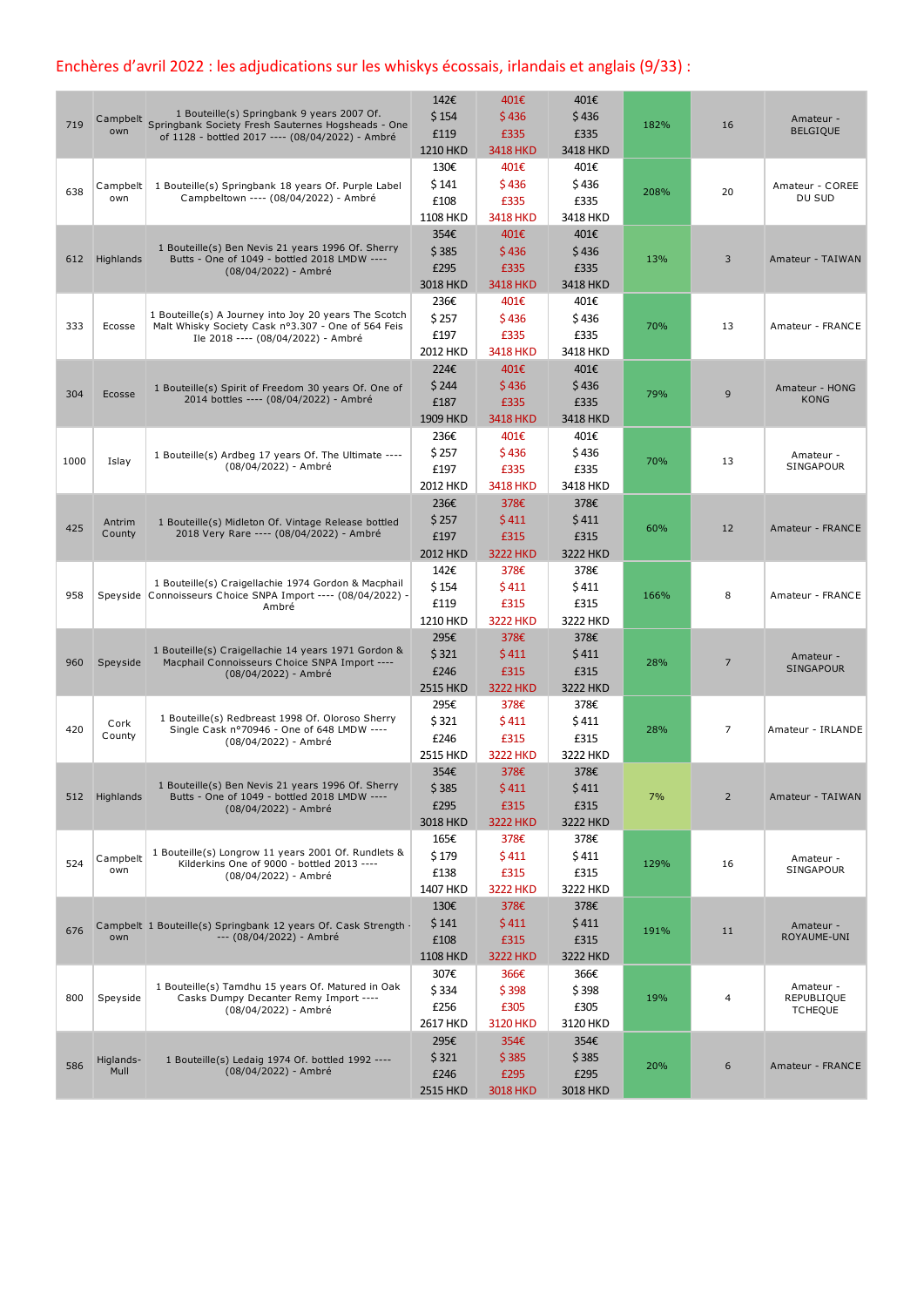# Enchères d'avril 2022 : les adjudications sur les whiskys écossais, irlandais et anglais (10/33) :

|      |           |                                                                                                              | 236€            | 354€            | 354€     |      |                |                              |
|------|-----------|--------------------------------------------------------------------------------------------------------------|-----------------|-----------------|----------|------|----------------|------------------------------|
| 587  | Highlands | 1 Bouteille(s) Banff 1974 Gordon & Macphail bottled                                                          | \$257           | \$385           | \$385    | 50%  | 11             | Amateur - HONG               |
|      |           | 1992 Connoisseurs Choice ---- (08/04/2022) - Ambré                                                           | £197            | £295            | £295     |      |                | <b>KONG</b>                  |
|      |           |                                                                                                              | 2012 HKD        | <b>3018 HKD</b> | 3018 HKD |      |                |                              |
|      |           |                                                                                                              | 142€            | 354€            | 354€     |      |                |                              |
| 619  | Campbelt  | 1 Bouteille(s) Springbank 9 years 2007 Of.<br>Springbank Society Fresh Sauternes Hogsheads - One             | \$154           | \$385           | \$385    | 149% | 10             | Amateur - FRANCE             |
|      | own       | of 1128 - bottled 2017 ---- (08/04/2022) - Ambré                                                             | £119            | £295            | £295     |      |                |                              |
|      |           |                                                                                                              | 1210 HKD        | <b>3018 HKD</b> | 3018 HKD |      |                |                              |
|      |           |                                                                                                              | 165€            | 354€            | 354€     |      |                |                              |
| 724  | Campbelt  | 1 Bouteille(s) Longrow 11 years 2001 Of. Rundlets &<br>Kilderkins One of 9000 - bottled 2013 ----            | \$179           | \$385           | \$385    | 115% | 14             | Amateur - FRANCE             |
|      | own       | (08/04/2022) - Ambré                                                                                         | £138            | £295            | £295     |      |                |                              |
|      |           |                                                                                                              | 1407 HKD        | <b>3018 HKD</b> | 3018 HKD |      |                |                              |
|      |           |                                                                                                              | 354€            | 354€            | 354€     |      |                |                              |
| 856  | Speyside  | 1 Bouteille(s) The Glendronach 8 years Of. Hennessy                                                          | \$385           | \$385           | \$385    |      | $\mathbf{1}$   | Pro - FRANCE                 |
|      |           | Import ---- (08/04/2022) - Ambré                                                                             | £295            | £295            | £295     |      |                |                              |
|      |           |                                                                                                              | 3018 HKD        | <b>3018 HKD</b> | 3018 HKD |      |                |                              |
|      |           |                                                                                                              | 295€            | 354€            | 354€     |      |                |                              |
| 858  | Speyside  | 1 Bouteille(s) Benrinnes 23 years 1985 Of. Sherry                                                            | \$321           | \$385           | \$385    | 20%  | 6              | Amateur - HONG               |
|      |           | Wood 2009 Release ---- (08/04/2022) - Ambré                                                                  | £246            | £295            | £295     |      |                | <b>KONG</b>                  |
|      |           |                                                                                                              | 2515 HKD        | <b>3018 HKD</b> | 3018 HKD |      |                |                              |
|      |           |                                                                                                              | 212€            | 354€            | 354€     |      |                |                              |
| 1006 | Islay     | 1 Bouteille(s) Ardbeg Of. Alligator Rare Limited                                                             | \$231           | \$385           | \$385    | 67%  | 12             | Amateur - FRANCE             |
|      |           | Release The Ultimate ---- (08/04/2022) - Ambré                                                               | £177            | £295            | £295     |      |                |                              |
|      |           |                                                                                                              | <b>1807 HKD</b> | <b>3018 HKD</b> | 3018 HKD |      |                |                              |
|      |           |                                                                                                              | 354€            | 354€            | 354€     |      |                |                              |
| 1018 | Islay     | 1 Bouteille(s) Ardbeg 10 years Of. Mór The Ultimate --                                                       | \$385           | \$385           | \$385    |      | 1              | Amateur -                    |
|      |           | - (08/04/2022) - Ambré                                                                                       | £295            | £295            | £295     |      |                | ALLEMAGNE                    |
|      |           |                                                                                                              | 3018 HKD        | <b>3018 HKD</b> | 3018 HKD |      |                |                              |
|      |           |                                                                                                              | 295€            | 354€            | 354€     |      |                |                              |
|      |           | 1 Bouteille(s) Ardbeg 1998 Of. Very Young bottled                                                            | \$321           | \$385           | \$385    |      |                |                              |
| 1076 | Islay     | 2004 Committee Approved ---- (08/04/2022) - Ambré                                                            | £246            | £295            | £295     | 20%  | 6              | Amateur - FRANCE             |
|      |           |                                                                                                              | 2515 HKD        | <b>3018 HKD</b> | 3018 HKD |      |                |                              |
|      |           |                                                                                                              | 295€            | 342€            | 342€     |      |                |                              |
|      |           | 1 Bouteille(s) Dalwhinnie 29 years 1973 Of. Cask                                                             | \$321           | \$372           | \$372    |      |                | Amateur -                    |
| 683  | Highlands | Strength bottled 2003 Limited Edition ----<br>(08/04/2022) - Ambré                                           | £246            | £285            | £285     | 16%  | 5              | REPUBLIQUE<br><b>TCHEQUE</b> |
|      |           |                                                                                                              | 2515 HKD        | <b>2915 HKD</b> | 2915 HKD |      |                |                              |
|      |           |                                                                                                              | 330€            | 342€            | 342€     |      |                |                              |
|      |           | 1 Bouteille(s) Bruichladdich 23 years 1990 Of. Black                                                         | \$359           | \$372           | \$372    | 4%   |                |                              |
| 1005 | Islay     | Art Edition 04.1 Unpeated ---- (08/04/2022) - Ambré                                                          | £275            | £285            | £285     |      | $\overline{2}$ | Amateur - CHINE              |
|      |           |                                                                                                              | 2813 HKD        | <b>2915 HKD</b> | 2915 HKD |      |                |                              |
|      |           |                                                                                                              | 106€            | 342€            | 342€     |      |                |                              |
|      | Campbelt  | 1 Bouteille(s) Longrow 14 years 2003 Of. Sherry Cask                                                         | \$115           | \$372           | \$372    |      |                | Amateur -                    |
| 602  | own       | Matured One of 9000 - bottled 2018 Limited Edition ----<br>(08/04/2022) - Ambré                              | £88             | £285            | £285     | 223% | 20             | SINGAPOUR                    |
|      |           |                                                                                                              | 904 HKD         | <b>2915 HKD</b> | 2915 HKD |      |                |                              |
|      |           |                                                                                                              | 59€             | 342€            | 342€     |      |                |                              |
|      | Campbelt  | 1 Bouteille(s) Springbank 12 years 2006 Of. Duty Paid<br>Sample Warehouse 15 - Rotation 47 ---- (08/04/2022) | \$64            | \$372           | \$372    |      |                |                              |
| 743  | own       | - Ambré                                                                                                      | £49             | £285            | £285     | 480% | 21             | Amateur - TAIWAN             |
|      |           |                                                                                                              | <b>503 HKD</b>  | <b>2915 HKD</b> | 2915 HKD |      |                |                              |
|      |           |                                                                                                              | 295€            | 330€            | 330€     |      |                |                              |
|      |           | 1 Bouteille(s) Ardbeg Of. Day Release The Peat                                                               | \$321           | \$359           | \$359    |      |                | Amateur -                    |
| 1021 | Islay     | Exclusive Committee Release ---- (08/04/2022) -<br>Ambré                                                     | £246            | £275            | £275     | 12%  | 4              | SINGAPOUR                    |
|      |           |                                                                                                              | 2515 HKD        | <b>2813 HKD</b> | 2813 HKD |      |                |                              |
|      |           |                                                                                                              | 177€            | 330€            | 330€     |      |                |                              |
|      |           | 1 Bouteille(s) Holy Smoke 19 years 2001 The Scotch                                                           | \$192           | \$359           | \$359    |      |                |                              |
| 1056 | Islay     | Malt Whisky Society Cask nº29.277 - One of 210 ----<br>(08/04/2022) - Ambré                                  | £148            | £275            | £275     | 86%  | 11             | Amateur - FRANCE             |
|      |           |                                                                                                              | 1509 HKD        | <b>2813 HKD</b> | 2813 HKD |      |                |                              |
|      |           |                                                                                                              | 295€            | 330€            | 330€     |      |                |                              |
|      |           | 1 Bouteille(s) Perfumed, Sweet and Summery 33                                                                | \$321           | \$359           | \$359    |      |                | Amateur -                    |
| 942  | Speyside  | years 1984 The Scotch Malt Whisky Society Cask<br>nº72.68 - One of 218 ---- (08/04/2022) - Ambré             | £246            | £275            | £275     | 12%  | 4              | SINGAPOUR                    |
|      |           |                                                                                                              | 2515 HKD        | <b>2813 HKD</b> | 2813 HKD |      |                |                              |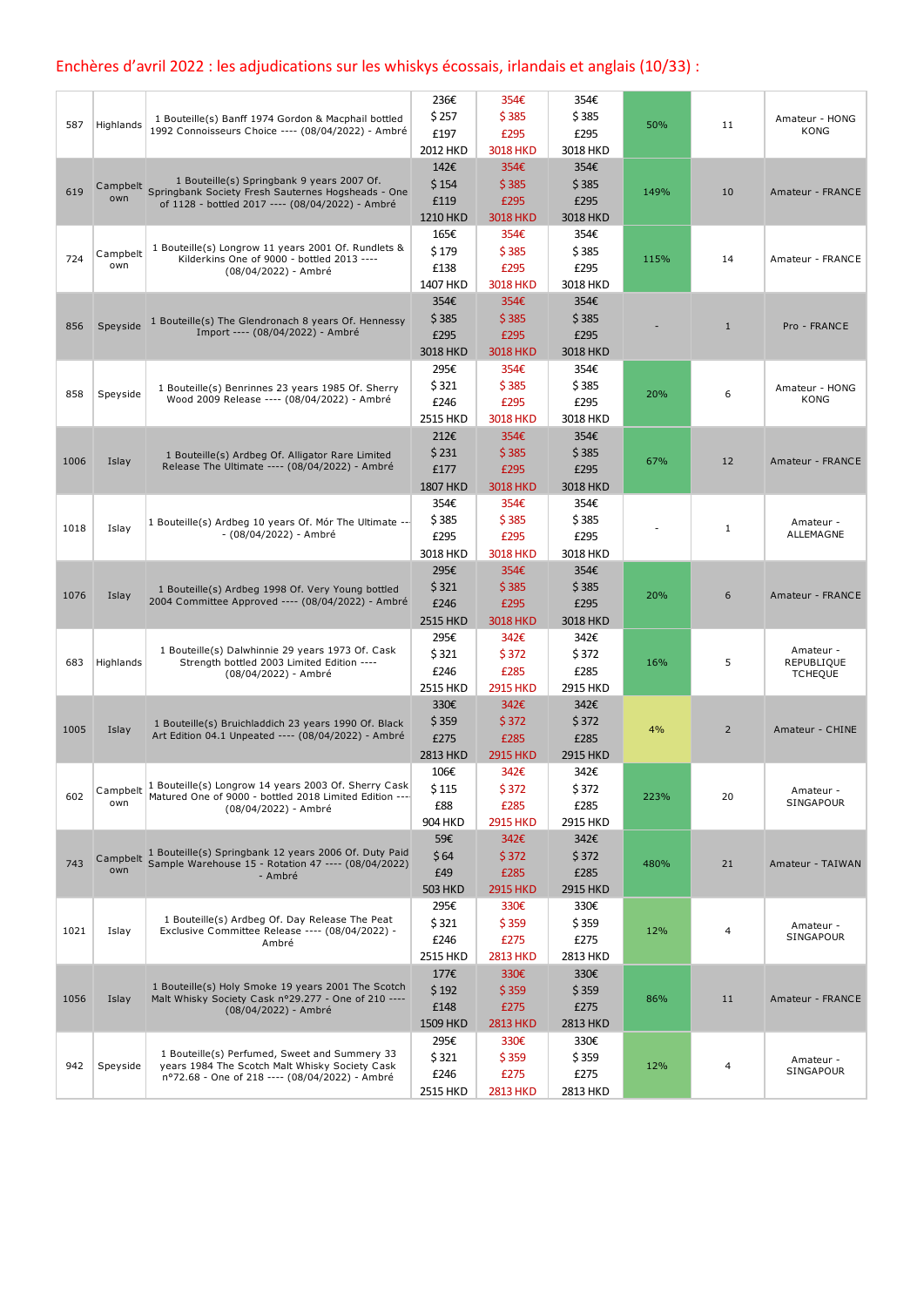# Enchères d'avril 2022 : les adjudications sur les whiskys écossais, irlandais et anglais (11/33) :

|      |                 |                                                                                                                 | 295€            | 330€            | 330€     |        |                |                               |
|------|-----------------|-----------------------------------------------------------------------------------------------------------------|-----------------|-----------------|----------|--------|----------------|-------------------------------|
| 711  | Lowlands        | 1 Bouteille(s) Littlemill 20 years 1991 Part des Anges<br>Limited Edition of 138 - bottled 2011 Closed          | \$321           | \$359           | \$359    | 12%    | 3              | Amateur - IRLANDE             |
|      |                 | Distilleries ---- (08/04/2022) - Ambré                                                                          | £246            | £275            | £275     |        |                |                               |
|      |                 |                                                                                                                 | <b>2515 HKD</b> | <b>2813 HKD</b> | 2813 HKD |        |                |                               |
|      |                 |                                                                                                                 | 165€            | 330€            | 330€     |        |                |                               |
| 625  | Campbelt        | 1 Bouteille(s) Longrow 11 years 2001 Of. Rundlets &                                                             | \$179           | \$359           | \$359    |        | 11             |                               |
|      | own             | Kilderkins One of 9000 - bottled 2013 ----<br>(08/04/2022) - Ambré                                              | £138            | £275            | £275     | 100%   |                | Amateur - FRANCE              |
|      |                 |                                                                                                                 | 1407 HKD        | <b>2813 HKD</b> | 2813 HKD |        |                |                               |
|      |                 |                                                                                                                 | 212€            | 330€            | 330€     |        |                |                               |
|      | Higlands-       | 1 Bouteille(s) Highland Park 27 years 1988                                                                      | \$231           | \$359           | \$359    |        |                | Amateur - HONG                |
| 530  | Orkney          | Cadenhead's Cask Ends Sherry Wood ----<br>(08/04/2022) - Ambré                                                  | £177            | £275            | £275     | 56%    | 11             | KONG                          |
|      |                 |                                                                                                                 | <b>1807 HKD</b> | <b>2813 HKD</b> | 2813 HKD |        |                |                               |
|      |                 |                                                                                                                 | 260€            | 330€            | 330€     |        |                |                               |
|      |                 | 1 Bouteille(s) Bowmore 16 years 1990 Of. Sherry                                                                 | \$283           | \$359           | \$359    |        |                | Amateur -                     |
| 1071 | Islay           | Matured Limited Edition ---- (08/04/2022) - Ambré                                                               | £217            | £275            | £275     | 27%    | 7              | ALLEMAGNE                     |
|      |                 |                                                                                                                 | 2216 HKD        | <b>2813 HKD</b> | 2813 HKD |        |                |                               |
|      |                 |                                                                                                                 | 1€              | 321€            | 321€     |        |                |                               |
|      |                 | 1 Bouteille(s) Ardbeg Of. Supernova Committee                                                                   | \$1             | \$349           |          |        |                |                               |
| 1010 | Islay           | SN2015 Release The Ultimate ---- (08/04/2022) -                                                                 |                 |                 | \$349    | 32000% | 30             | Amateur - FRANCE              |
|      |                 | Ambré                                                                                                           | £1              | £268            | £268     |        |                |                               |
|      |                 |                                                                                                                 | 9 HKD           | <b>2736 HKD</b> | 2736 HKD |        |                |                               |
|      |                 |                                                                                                                 | 236€            | 319€            | 319€     |        |                |                               |
| 1061 | Islay           | 1 Bouteille(s) Bowmore 10 years Of. Selected Oak<br>Casks Glasgow Garden Festival '88 ---- (08/04/2022)         | \$ 257          | \$347           | \$347    | 35%    | 5              | Amateur - ESPAGNE             |
|      |                 | Ambré                                                                                                           | £197            | £266            | £266     |        |                |                               |
|      |                 |                                                                                                                 | 2012 HKD        | <b>2719 HKD</b> | 2719 HKD |        |                |                               |
|      |                 |                                                                                                                 | 236€            | 319€            | 319€     |        |                |                               |
| 1040 | Islay           | 1 Bouteille(s) So Long and Thanks for all the Medicine<br>20 years 1998 The Scotch Malt Whisky Society Cask     | \$257           | \$347           | \$347    | 35%    | 3              | Amateur -                     |
|      |                 | nº29.262 - One of 231 ---- (08/04/2022) - Ambré                                                                 | £197            | £266            | £266     |        |                | <b>SINGAPOUR</b>              |
|      |                 |                                                                                                                 | 2012 HKD        | <b>2719 HKD</b> | 2719 HKD |        |                |                               |
|      |                 |                                                                                                                 | 142€            | 319€            | 319€     |        |                |                               |
|      | Campbelt        | 1 Bouteille(s) Springbank 7 years 2007 Of. Fresh                                                                | \$154           | \$347           | \$347    |        |                | Amateur -                     |
| 630  | own             | Sauternes Hogsheads - One of 309 - bottled 2015 ----<br>(08/04/2022) - Ambré                                    | £119            | £266            | £266     | 125%   | 14             | ALLEMAGNE                     |
|      |                 |                                                                                                                 | 1210 HKD        | <b>2719 HKD</b> | 2719 HKD |        |                |                               |
|      |                 |                                                                                                                 | 236€            | 319€            | 319€     |        |                |                               |
|      |                 | 1 Bouteille(s) Toffee Tango and Rhubarb Rumba 18                                                                | \$257           | \$347           | \$347    |        |                |                               |
| 928  | Speyside        | years 2002 The Scotch Malt Whisky Society Cask<br>nº24.142 - One of 204 ---- (08/04/2022) - Ambré               | £197            | £266            | £266     | 35%    | 8              | Amateur - CHINE               |
|      |                 |                                                                                                                 | 2012 HKD        | <b>2719 HKD</b> | 2719 HKD |        |                |                               |
|      |                 |                                                                                                                 | 106€            | 307€            | 307€     |        |                |                               |
|      |                 | 1 Bouteille(s) Longrow 14 years 2003 Of. Sherry Cask                                                            | \$115           | \$334           | \$334    |        |                |                               |
| 502  | Campbelt<br>own | Matured One of 9000 - bottled 2018 Limited Edition ----                                                         | £88             | £256            | £256     | 190%   | 18             | Amateur - ETATS-<br>UNIS      |
|      |                 | (08/04/2022) - Ambré                                                                                            | 904 HKD         | <b>2617 HKD</b> | 2617 HKD |        |                |                               |
|      |                 |                                                                                                                 |                 | 307€            |          |        |                |                               |
|      |                 |                                                                                                                 | 177€            |                 | 307€     |        |                |                               |
| 902  | Speyside        | 1 Bouteille(s) The Glendronach Of. Cask Strength<br>Batch 1 ---- (08/04/2022) - Ambré                           | \$192           | \$334           | \$334    | 73%    | 12             | Amateur -<br><b>SINGAPOUR</b> |
|      |                 |                                                                                                                 | £148            | £256            | £256     |        |                |                               |
|      |                 |                                                                                                                 | 1509 HKD        | <b>2617 HKD</b> | 2617 HKD |        |                |                               |
|      |                 |                                                                                                                 | 130€            | 307€            | 307€     |        |                |                               |
| 760  |                 | Campbelt 1 Bouteille(s) Springbank 12 years Of. Cask Strength                                                   | \$141           | \$334           | \$334    | 136%   | 9              | Amateur -                     |
|      | own             | --- (08/04/2022) - Ambré                                                                                        | £108            | £256            | £256     |        |                | ALLEMAGNE                     |
|      |                 |                                                                                                                 | 1108 HKD        | <b>2617 HKD</b> | 2617 HKD |        |                |                               |
|      |                 |                                                                                                                 | 118€            | 307€            | 307€     |        |                |                               |
| 701  | Campbelt        | 1 Bouteille(s) Longrow 14 years 2003 Of. Sherry Cask<br>Matured One of 9000 - bottled 2018 Limited Edition ---- | \$128           | \$334           | \$334    | 160%   | 13             | Amateur - TAIWAN              |
|      | own             | (08/04/2022) - Ambré                                                                                            | £98             | £256            | £256     |        |                |                               |
|      |                 |                                                                                                                 | 1006 HKD        | <b>2617 HKD</b> | 2617 HKD |        |                |                               |
|      |                 |                                                                                                                 | 177€            | 307€            | 307€     |        |                |                               |
|      |                 | 1 Bouteille(s) Ardbeg 1999 Of. Galileo - Space bottled                                                          | \$192           | \$334           | \$334    |        |                |                               |
| 1004 | Islay           | in 2012 The Ultimate ---- (08/04/2022) - Ambré                                                                  | £148            | £256            | £256     | 73%    | 11             | Amateur - FRANCE              |
|      |                 |                                                                                                                 | 1509 HKD        | <b>2617 HKD</b> | 2617 HKD |        |                |                               |
|      |                 |                                                                                                                 | 295€            | 307€            | 307€     |        |                |                               |
|      |                 | 1 Bouteille(s) Glen Albyn 20 years 1969 Signatory                                                               | \$321           | \$334           | \$334    |        |                | Amateur -                     |
| 855  |                 | Speyside Vintage Casks nº483-484 - One of 600 - bottled 1989<br>SNPA Import ---- (08/04/2022) - Ambré           | £246            | £256            | £256     | 4%     | $\overline{2}$ | <b>AUTRICHE</b>               |
|      |                 |                                                                                                                 | 2515 HKD        | <b>2617 HKD</b> | 2617 HKD |        |                |                               |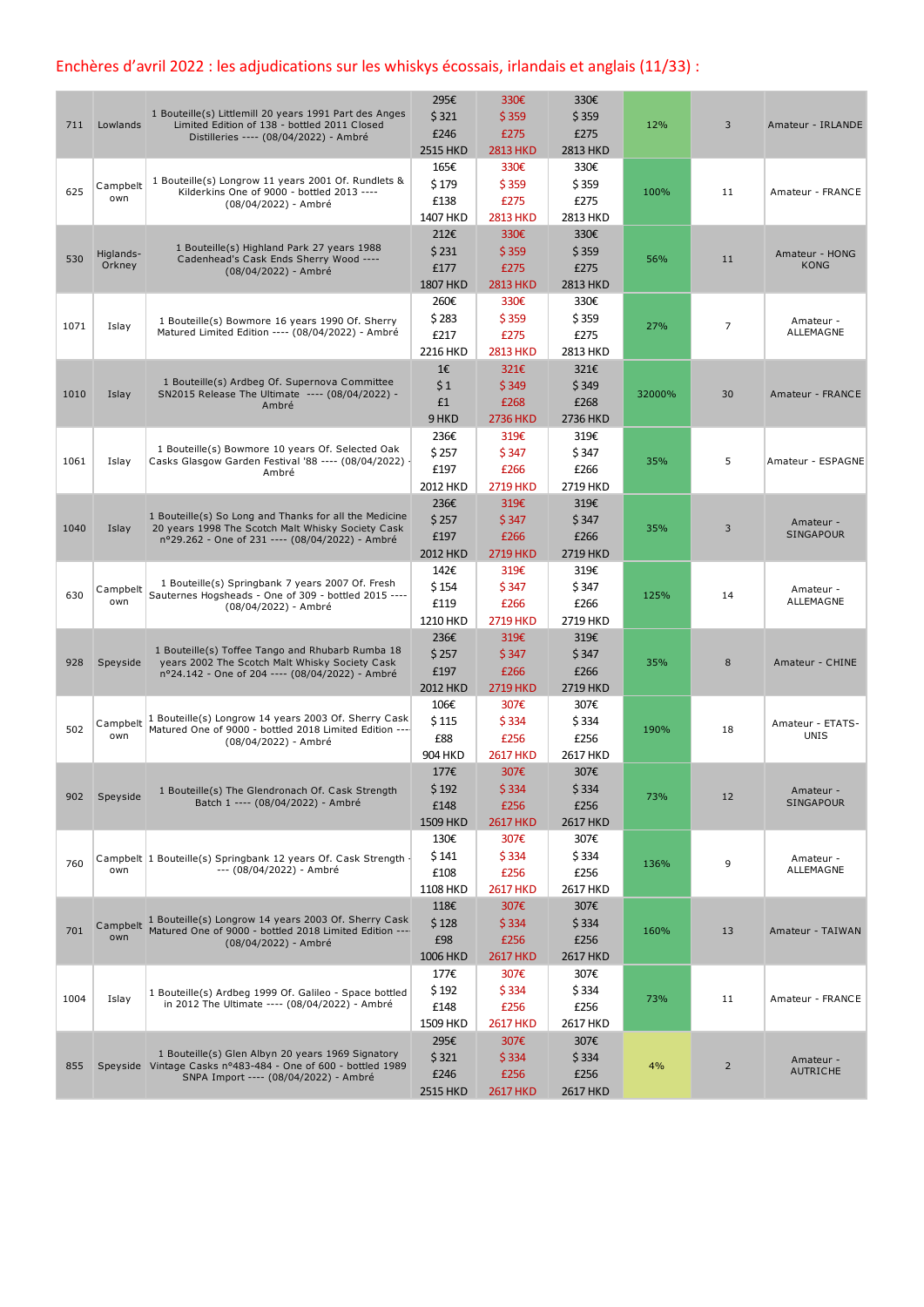# Enchères d'avril 2022 : les adjudications sur les whiskys écossais, irlandais et anglais (12/33) :

|      |           | 1 Bouteille(s) The Glendronach 17 years 1995 Of.                                                             | 130€            | 307€            | 307€            |      |                |                          |
|------|-----------|--------------------------------------------------------------------------------------------------------------|-----------------|-----------------|-----------------|------|----------------|--------------------------|
| 835  |           | Speyside   Cask nº4682 - One of 631 - bottled 2013 The Whisky                                                | \$141           | \$334           | \$334           | 136% | 14             | Amateur - FRANCE         |
|      |           | Exchange ---- (08/04/2022) - Ambré                                                                           | £108            | £256            | £256            |      |                |                          |
|      |           |                                                                                                              | 1108 HKD        | <b>2617 HKD</b> | 2617 HKD        |      |                |                          |
|      |           |                                                                                                              | 295€            | 307€            | 307€            |      |                |                          |
| 833  | Speyside  | 1 Bouteille(s) Delightful Gravitas 30 years 1988 The<br>Scotch Malt Whisky Society Cask nº9.149 - One of     | \$321           | \$334           | \$334           | 4%   | 2              | Amateur - CHINE          |
|      |           | 503 ---- (08/04/2022) - Ambré                                                                                | £246            | £256            | £256            |      |                |                          |
|      |           |                                                                                                              | 2515 HKD        | <b>2617 HKD</b> | 2617 HKD        |      |                |                          |
|      |           |                                                                                                              | 177€            | 307€            | 307€            |      |                |                          |
|      |           | 1 Bouteille(s) Craigellachie 23 years 1995 Douglas                                                           | \$192           | \$334           | \$334           |      |                |                          |
| 815  | Speyside  | Laing Private Stock Single Sherry Butt - One of 104 -<br>bottled 2018 Specialist Edition ---- (08/04/2022) - | £148            | £256            | £256            | 73%  | 11             | Amateur - TAIWAN         |
|      |           | Ambré                                                                                                        |                 |                 |                 |      |                |                          |
|      |           |                                                                                                              | 1509 HKD        | <b>2617 HKD</b> | 2617 HKD        |      |                |                          |
|      |           | 1 Bouteille(s) Desire Lines 28 years 1991 The Scotch                                                         | 165€            | 295€            | 295€            |      |                |                          |
| 944  |           | Speyside Malt Whisky Society Cask nº12.43 - One of 387 ----                                                  | \$179           | \$321           | \$321           | 79%  | $\overline{4}$ | Amateur - FRANCE         |
|      |           | (08/04/2022) - Ambré                                                                                         | £138            | £246            | £246            |      |                |                          |
|      |           |                                                                                                              | 1407 HKD        | <b>2515 HKD</b> | <b>2515 HKD</b> |      |                |                          |
|      |           |                                                                                                              | 283€            | 295€            | 295€            |      |                |                          |
|      |           | 1 Bouteille(s) Inchgower 1974 Berry Bros & Rudd                                                              | \$308           | \$321           | \$321           |      |                |                          |
| 908  |           | Speyside   Cask nºBBR877 - bottled 2006 Berry's Own Selection -<br>--- (08/04/2022) - Ambré                  | £236            | £246            | £246            | 4%   | 2              | Amateur - IRLANDE        |
|      |           |                                                                                                              | 2412 HKD        | <b>2515 HKD</b> | 2515 HKD        |      |                |                          |
|      |           |                                                                                                              | 236€            | 295€            | 295€            |      |                |                          |
|      |           |                                                                                                              | \$257           | \$321           | \$321           |      |                |                          |
| 919  | Speyside  | 1 Bouteille(s) Mortlach 29 years 1987 Cadenhead's<br>Cask Ends Bourbon Wood ---- (08/04/2022) - Ambré        | £197            | £246            | £246            | 25%  | $\overline{2}$ | Amateur -<br>ROYAUME-UNI |
|      |           |                                                                                                              |                 |                 |                 |      |                |                          |
|      |           |                                                                                                              | 2012 HKD        | <b>2515 HKD</b> | 2515 HKD        |      |                |                          |
|      |           |                                                                                                              | 295€            | 295€            | 295€            |      |                |                          |
| 905  | Speyside  | 1 Bouteille(s) Balvenie (The) 17 years Of. Islay Cask -                                                      | \$321           | \$321           | \$321           |      | $\mathbf{1}$   | Amateur - FRANCE         |
|      |           | --- (08/04/2022) - Ambré                                                                                     | £246            | £246            | £246            |      |                |                          |
|      |           |                                                                                                              | 2515 HKD        | <b>2515 HKD</b> | 2515 HKD        |      |                |                          |
|      |           |                                                                                                              | 295€            | 295€            | 295€            |      |                |                          |
|      |           | 1 Bouteille(s) Smoke Over The Machair 23 years 1995                                                          | \$321           | \$321           | \$321           |      |                |                          |
| 1051 | Islay     | The Scotch Malt Whisky Society Cask nº29.255 - One<br>of 192 ---- (08/04/2022) - Ambré                       | £246            | £246            | £246            |      | $\mathbf{1}$   | Amateur - CHINE          |
|      |           |                                                                                                              | 2515 HKD        | <b>2515 HKD</b> | 2515 HKD        |      |                |                          |
|      |           |                                                                                                              | 165€            | 283€            | 283€            |      |                |                          |
|      |           | 1 Bouteille(s) Lust for Must 25 years 1994 The Scotch                                                        | \$179           | \$308           | \$308           |      |                |                          |
| 946  | Speyside  | Malt Whisky Society Cask nº38.29 - One of 262 ----                                                           |                 |                 |                 | 72%  | 11             | Amateur - FRANCE         |
|      |           | (08/04/2022) - Ambré                                                                                         | £138            | £236            | £236            |      |                |                          |
|      |           |                                                                                                              | 1407 HKD        | <b>2412 HKD</b> | 2412 HKD        |      |                |                          |
|      |           | 1 Bouteille(s) Thyme Well Spent 30 years 1988 The                                                            | 236€            | 283€            | 283€            |      |                |                          |
| 924  | Speyside  | Scotch Malt Whisky Society Cask nº9.150 - One of                                                             | \$ 257          | \$308           | \$308           | 20%  | 5              | Amateur - CHINE          |
|      |           | 370 ---- (08/04/2022) - Ambré                                                                                | £197            | £236            | £236            |      |                |                          |
|      |           |                                                                                                              | 2012 HKD        | <b>2412 HKD</b> | 2412 HKD        |      |                |                          |
|      |           |                                                                                                              | 236€            | 283€            | 283€            |      |                |                          |
|      |           | 1 Bouteille(s) An Cnoc 30 years 1975 Of. bottled 2005                                                        | \$ 257          | \$308           | \$308           |      |                |                          |
| 573  | Highlands | Limited Edition ---- (08/04/2022) - Ambré                                                                    | £197            | £236            | £236            | 20%  | 5              | Amateur - HONGRIE        |
|      |           |                                                                                                              | 2012 HKD        | <b>2412 HKD</b> | 2412 HKD        |      |                |                          |
|      |           |                                                                                                              | 189€            | 283€            | 283€            |      |                |                          |
|      |           | 1 Bouteille(s) Glen Albyn 1979 DDL Sherry Butt Cask                                                          | \$206           | \$308           | \$308           |      |                |                          |
| 812  |           | Speyside nº3348 - bottled 2008 Le Clan des Grands Malts ----                                                 |                 | £236            | £236            | 50%  | 9              | Amateur - CROATIE        |
|      |           | (08/04/2022) - Ambré                                                                                         | £158            |                 |                 |      |                |                          |
|      |           |                                                                                                              | <b>1611 HKD</b> | <b>2412 HKD</b> | 2412 HKD        |      |                |                          |
|      |           |                                                                                                              | 236€            | 283€            | 283€            |      |                |                          |
| 664  | Higlands- | 1 Bouteille(s) Highland Park 15 years Of. Loki ----                                                          | \$ 257          | \$308           | \$308           | 20%  | 5              | Amateur - FRANCE         |
|      | Orkney    | (08/04/2022) - Ambré                                                                                         | £197            | £236            | £236            |      |                |                          |
|      |           |                                                                                                              | 2012 HKD        | <b>2412 HKD</b> | 2412 HKD        |      |                |                          |
|      |           |                                                                                                              | 142€            | 283€            | 283€            |      |                |                          |
|      |           | 1 Bouteille(s) Orchard Beehives 29 years 1990 The                                                            | \$154           | \$308           | \$308           |      |                |                          |
| 617  | Highlands | Scotch Malt Whisky Society Cask nº70.41 - One of<br>165 ---- (08/04/2022) - Ambré                            | £119            | £236            | £236            | 99%  | 12             | Amateur - FRANCE         |
|      |           |                                                                                                              | 1210 HKD        | <b>2412 HKD</b> | <b>2412 HKD</b> |      |                |                          |
|      |           |                                                                                                              | 177€            | 271€            | 271€            |      |                |                          |
|      |           |                                                                                                              | \$192           | \$295           | \$295           |      |                |                          |
| 967  | Speyside  | 1 Bouteille(s) Glenrothes 1979 Of. Berry Bros & Rudd<br>bottled 1995 Sample Room ---- (08/04/2022) - Ambré   |                 |                 |                 | 53%  | 6              | Pro - FRANCE             |
|      |           |                                                                                                              | £148            | £226            | £226            |      |                |                          |
|      |           |                                                                                                              | 1509 HKD        | <b>2310 HKD</b> | 2310 HKD        |      |                |                          |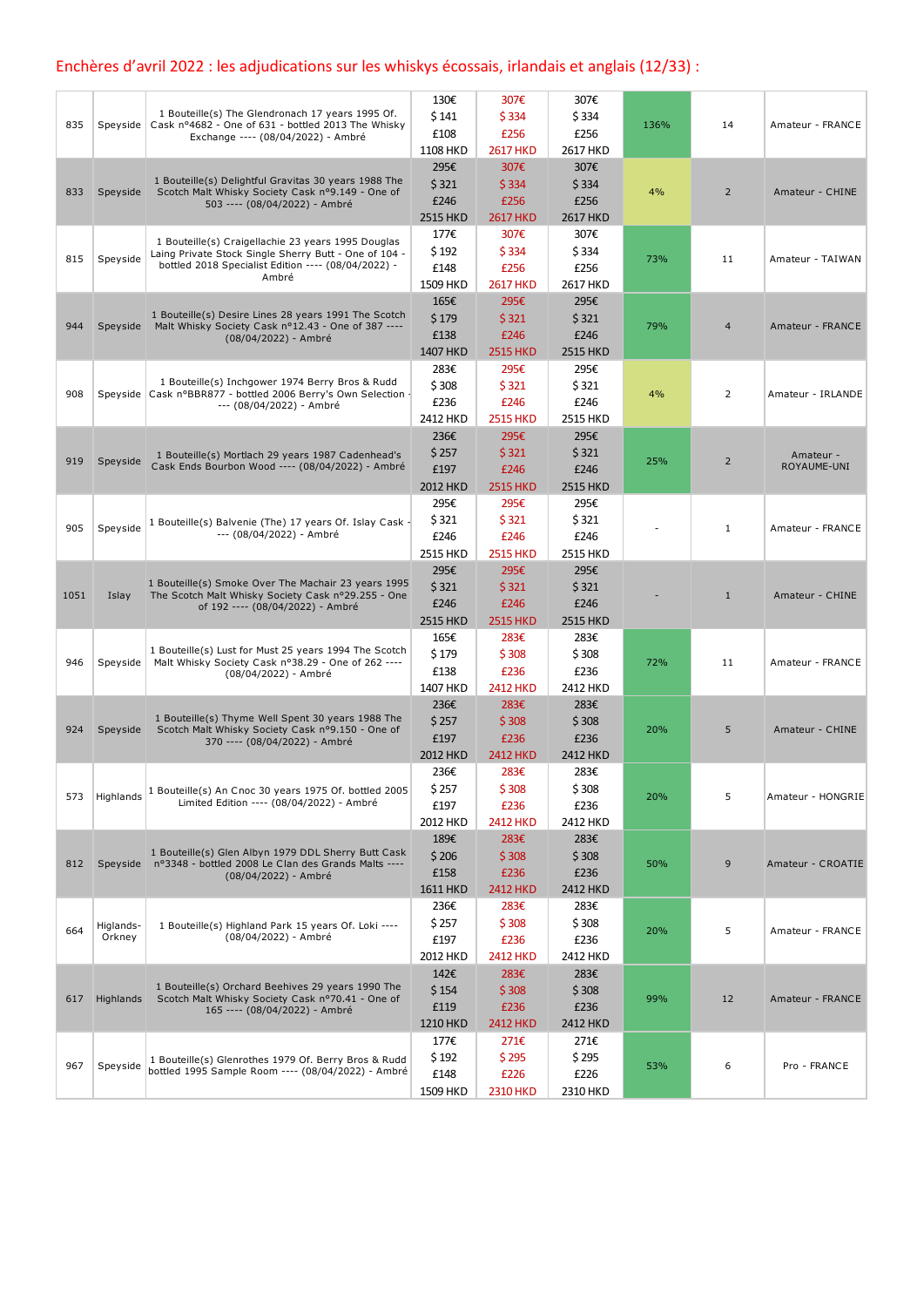## Enchères d'avril 2022 : les adjudications sur les whiskys écossais, irlandais et anglais (13/33) :

| 1058 | Islay     | 1 Bouteille(s) Now Let Us Take a Kind Farewell 19<br>years 2001 The Scotch Malt Whisky Society Cask<br>nº29.279 - One of 590 ---- (08/04/2022) - Ambré | 177€<br>\$192<br>£148 | 271€<br>\$295<br>£226   | 271€<br>\$295<br>£226 | 53%  | 3  | Amateur - ETATS-<br><b>UNIS</b> |
|------|-----------|--------------------------------------------------------------------------------------------------------------------------------------------------------|-----------------------|-------------------------|-----------------------|------|----|---------------------------------|
|      |           |                                                                                                                                                        | 1509 HKD              | <b>2310 HKD</b>         | 2310 HKD              |      |    |                                 |
|      |           |                                                                                                                                                        | 260€                  | 271€                    | 271€                  |      |    |                                 |
|      |           | 1 Bouteille(s) Glenfarclas 15 years Of. Mahler-Besse                                                                                                   | \$283                 | \$295                   | \$295                 |      |    |                                 |
| 969  | Speyside  | (75cl.) ---- (08/04/2022) - Ambré                                                                                                                      | £217                  | £226                    | £226                  | 4%   | 2  | Pro - FRANCE                    |
|      |           |                                                                                                                                                        | 2216 HKD              | <b>2310 HKD</b>         | 2310 HKD              |      |    |                                 |
|      |           |                                                                                                                                                        | 165€                  | 271€                    | 271€                  |      |    |                                 |
|      |           | 1 Bouteille(s) Ben Nevis 21 years Of. Blast from the                                                                                                   | \$179                 | \$295                   | \$295                 |      |    |                                 |
| 738  |           | Highlands Past Whisky Show 10th Anniversary ---- (08/04/2022)<br>- Ambré                                                                               | £138                  | £226                    | £226                  | 64%  | 10 | Amateur - FRANCE                |
|      |           |                                                                                                                                                        | 1407 HKD              | <b>2310 HKD</b>         | 2310 HKD              |      |    |                                 |
|      |           |                                                                                                                                                        | 177€                  | 271€                    | 271€                  |      |    |                                 |
| 330  | Ecosse    | 1 Bouteille(s) Salty Sweet Peat Smoke 20 years 1995                                                                                                    | \$192                 | \$295                   | \$295                 | 53%  | 7  |                                 |
|      |           | The Scotch Malt Whisky Society Cask nº29.181 - One<br>of 204 ---- (08/04/2022) - Ambré                                                                 | £148                  | £226                    | £226                  |      |    | Amateur - FRANCE                |
|      |           |                                                                                                                                                        | 1509 HKD              | <b>2310 HKD</b>         | 2310 HKD              |      |    |                                 |
|      |           |                                                                                                                                                        | 189€                  | 271€                    | 271€                  |      |    |                                 |
| 911  |           | 1 Bouteille(s) Glen Albyn 1979 DDL Sherry Butt Cask<br>Speyside nº3348 - bottled 2008 Le Clan des Grands Malts ----                                    | \$206                 | \$295                   | \$295                 | 43%  | 8  | Amateur - FRANCE                |
|      |           | (08/04/2022) - Ambré                                                                                                                                   | £158                  | £226                    | £226                  |      |    |                                 |
|      |           |                                                                                                                                                        | 1611 HKD              | <b>2310 HKD</b>         | 2310 HKD              |      |    |                                 |
|      |           |                                                                                                                                                        | 59€                   | 271€                    | 271€                  |      |    |                                 |
| 552  | Campbelt  | 1 Bouteille(s) Hazelburn 18 years 1997 Of. Duty Paid<br>Sample Warehouse 15 - Rotation 1013 ----                                                       | \$64                  | \$295                   | \$295                 | 359% | 19 | Amateur - FRANCE                |
|      | own       | (08/04/2022) - Ambré                                                                                                                                   | £49                   | £226                    | £226                  |      |    |                                 |
|      |           |                                                                                                                                                        | 503 HKD               | <b>2310 HKD</b>         | 2310 HKD              |      |    |                                 |
|      |           |                                                                                                                                                        | 177€                  | 271€                    | 271€                  |      |    |                                 |
| 831  |           | 1 Bouteille(s) The Chocolate and Wine Diet 29 years<br>Speyside 1989 The Scotch Malt Whisky Society Cask nº39.175 -                                    | \$192                 | \$295                   | \$295                 | 53%  | 9  | Amateur -                       |
|      |           | One of 225 ---- (08/04/2022) - Ambré                                                                                                                   | £148                  | £226                    | £226                  |      |    | <b>SINGAPOUR</b>                |
|      |           |                                                                                                                                                        | 1509 HKD              | <b>2310 HKD</b>         | 2310 HKD              |      |    |                                 |
|      |           |                                                                                                                                                        | 71€                   | 271€                    | 271€                  |      |    |                                 |
| 519  | Campbelt  | 1 Bouteille(s) Longrow 15 years 2001 Cadenhead's<br>Warehouse Tasting Chardonnay Cask - Bottled 2017 --                                                | \$77                  | \$295                   | \$295                 |      | 16 | Amateur -                       |
|      | own       | -- (08/04/2022) - Ambré                                                                                                                                | £59                   | £226                    | £226                  | 282% |    | SINGAPOUR                       |
|      |           |                                                                                                                                                        | <b>605 HKD</b>        | <b>2310 HKD</b>         | 2310 HKD              |      |    |                                 |
|      |           |                                                                                                                                                        | 212€                  | 260€                    | 260€                  |      |    |                                 |
| 329  | Ecosse    | 1 Bouteille(s) Elegance and Power 18 years 1997 The<br>Scotch Malt Whisky Society Cask nº3.296 - One of                                                | \$231                 | \$283                   | \$283                 | 23%  | 5  | Amateur - HONG                  |
|      |           | 606 ---- (08/04/2022) - Ambré                                                                                                                          | £177                  | £217                    | £217                  |      |    | <b>KONG</b>                     |
|      |           |                                                                                                                                                        | <b>1807 HKD</b>       | <b>2216 HKD</b>         | 2216 HKD              |      |    |                                 |
|      |           |                                                                                                                                                        | 236€                  | 260€                    | 260€                  |      |    |                                 |
| 529  | Lowlands  | 1 Bouteille(s) Magical Moments 27 years 1990 The<br>Scotch Malt Whisky Society Cask nº50.95 - One of                                                   | \$257                 | \$283                   | \$283                 | 10%  | 3  | Amateur - CHINE                 |
|      |           | 144 ---- (08/04/2022) - Ambré                                                                                                                          | £197                  | £217                    | £217                  |      |    |                                 |
|      |           |                                                                                                                                                        | 2012 HKD              | <b>2216 HKD</b>         | 2216 HKD              |      |    |                                 |
|      |           |                                                                                                                                                        | 130€                  | 260€                    | 260€                  |      |    |                                 |
| 672  |           | Campbelt 1 Bouteille(s) Glen Scotia 26 years 1992 Cadenhead's<br>Cask Strength One of 222 - bottled 2018 Cadenhead's                                   | $$141$                | \$283                   | \$283                 | 100% | 12 | Amateur - FRANCE                |
|      | own       | Whisky Shop ---- (08/04/2022) - Ambré                                                                                                                  | £108                  | £217                    | £217                  |      |    |                                 |
|      |           |                                                                                                                                                        | <b>1108 HKD</b>       | <b>2216 HKD</b>         | <b>2216 HKD</b>       |      |    |                                 |
|      |           |                                                                                                                                                        | 236€                  | 260€                    | 260€                  |      |    |                                 |
| 584  | Higlands- | 1 Bouteille(s) Highland Park 12 years Of. Deutz                                                                                                        | \$257                 | \$283                   | \$283                 | 10%  | 3  | Pro - FRANCE                    |
|      | Orkney    | Import ---- (08/04/2022) - Ambré                                                                                                                       | £197                  | £217                    | £217                  |      |    |                                 |
|      |           |                                                                                                                                                        | 2012 HKD              | <b>2216 HKD</b>         | 2216 HKD              |      |    |                                 |
|      |           |                                                                                                                                                        | 212€                  | 248€                    | 248€                  |      |    |                                 |
| 328  | Ecosse    | 1 Bouteille(s) Elegance and Power 18 years 1997 The<br>Scotch Malt Whisky Society Cask nº3.296 - One of                                                | \$231                 | \$270                   | \$270                 | 17%  | 4  | Amateur - HONG                  |
|      |           | 606 ---- (08/04/2022) - Ambré                                                                                                                          | £177                  | £207                    | £207                  |      |    | <b>KONG</b>                     |
|      |           |                                                                                                                                                        | <b>1807 HKD</b>       | <b>2114 HKD</b>         | 2114 HKD              |      |    |                                 |
|      |           |                                                                                                                                                        | 153€                  | 248€                    | 248€                  |      |    |                                 |
| 340  | Ecosse    | 1 Bouteille(s) Cadenhead's 38 years Of. Butt                                                                                                           | \$166                 | \$270                   | \$270                 | 62%  | 8  | Amateur - FRANCE                |
|      |           | Warehouse Tasting ---- (08/04/2022) - Ambré                                                                                                            | £128                  | £207                    | £207                  |      |    |                                 |
|      |           |                                                                                                                                                        | 1304 HKD              | <b>2114 HKD</b>         | 2114 HKD              |      |    |                                 |
|      |           |                                                                                                                                                        | 130€                  | 248€                    | 248€                  |      |    |                                 |
| 509  | Higlands- | 1 Bouteille(s) Highland Park 18 years Of. The<br>Greatest All-Rounder in the World of Malt Whisky ----                                                 | \$141                 | \$270                   | \$270                 | 91%  | 11 | Amateur - FRANCE                |
|      | Orkney    | (08/04/2022) - Ambré                                                                                                                                   | £108                  | £207                    | £207                  |      |    |                                 |
|      |           |                                                                                                                                                        | <b>1108 HKD</b>       | <b>2114 HKD</b>         | 2114 HKD              |      |    |                                 |
|      |           |                                                                                                                                                        | 177€                  | 248€                    | 248€                  |      |    |                                 |
|      |           |                                                                                                                                                        |                       |                         |                       |      |    |                                 |
| 728  | Campbelt  | 1 Bouteille(s) Longrow 12 years 2003 Of. Duty Paid<br>Sample Warehouse 15 - Rotation 546 ----                                                          | \$192                 | \$270                   | \$270                 | 40%  | 6  | Amateur - TAIWAN                |
|      | own       | (08/04/2022) - Ambré                                                                                                                                   | £148<br>1509 HKD      | £207<br><b>2114 HKD</b> | £207<br>2114 HKD      |      |    |                                 |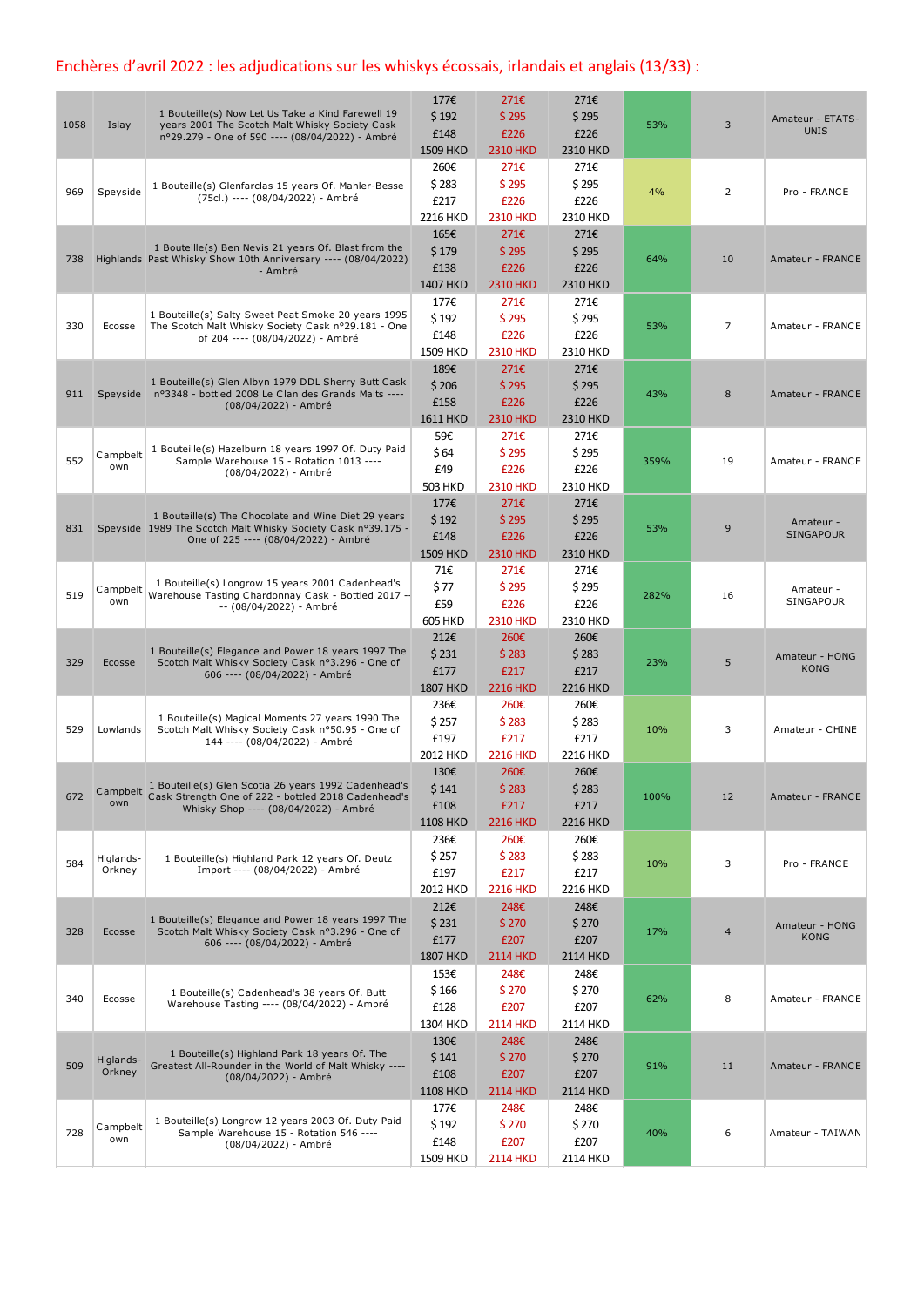## Enchères d'avril 2022 : les adjudications sur les whiskys écossais, irlandais et anglais (14/33) :

|      |                     |                                                                                                                       | 94€                     | 248€                    | 248€                    |      |                |                        |
|------|---------------------|-----------------------------------------------------------------------------------------------------------------------|-------------------------|-------------------------|-------------------------|------|----------------|------------------------|
| 741  | Campbelt<br>own     | 1 Bouteille(s) Springbank 10 years Of. ----<br>(08/04/2022) - Ambré                                                   | \$102                   | \$270                   | \$270                   | 164% | $\overline{7}$ | Amateur - FRANCE       |
|      |                     |                                                                                                                       | £78                     | £207                    | £207                    |      |                |                        |
|      |                     |                                                                                                                       | <b>801 HKD</b><br>177€  | <b>2114 HKD</b><br>236€ | 2114 HKD<br>236€        |      |                |                        |
|      |                     |                                                                                                                       | \$192                   | \$257                   | \$257                   |      |                |                        |
| 313  | Ecosse              | 1 Bouteille(s) Macallan (The) 18 years Of. Fine Oak<br>Triple Cask Matured ---- (08/04/2022) - Ambré                  | £148                    | £197                    | £197                    | 33%  | 5              | Amateur - TURQUIE      |
|      |                     |                                                                                                                       | 1509 HKD                | <b>2012 HKD</b>         | 2012 HKD                |      |                |                        |
|      |                     |                                                                                                                       | 177€                    | 236€                    | 236€                    |      |                |                        |
|      |                     | 1 Bouteille(s) Macallan (The) 18 years Of. Fine Oak                                                                   | \$192                   | \$257                   | \$257                   |      |                |                        |
| 314  | Ecosse              | Triple Cask Matured ---- (08/04/2022) - Ambré                                                                         | £148                    | £197                    | £197                    | 33%  | 6              | Amateur - FRANCE       |
|      |                     |                                                                                                                       | 1509 HKD                | <b>2012 HKD</b>         | 2012 HKD                |      |                |                        |
|      |                     |                                                                                                                       | 177€                    | 236€                    | 236€                    |      |                |                        |
| 315  | Ecosse              | 1 Bouteille(s) Macallan (The) 18 years Of. Fine Oak                                                                   | \$192                   | \$257                   | \$257                   | 33%  | 6              | Amateur - FRANCE       |
|      |                     | Triple Cask Matured ---- (08/04/2022) - Ambré                                                                         | £148                    | £197                    | £197                    |      |                |                        |
|      |                     |                                                                                                                       | 1509 HKD                | <b>2012 HKD</b>         | 2012 HKD                |      |                |                        |
|      |                     | 1 Bouteille(s) Port Charlotte 5 years 2001 Of. PC5                                                                    | 142€                    | 236€                    | 236€                    |      |                |                        |
| 1078 | Islay               | One of 6038 - bottled 2006 Limited Release ----                                                                       | \$154                   | \$257                   | \$257                   | 66%  | 8              | Amateur - FRANCE       |
|      |                     | (08/04/2022) - Ambré                                                                                                  | £119<br><b>1210 HKD</b> | £197<br><b>2012 HKD</b> | £197<br>2012 HKD        |      |                |                        |
|      |                     |                                                                                                                       | 130€                    | 236€                    | 236€                    |      |                |                        |
|      |                     | 1 Bouteille(s) Highland Park 24 years 1986 The Nectar                                                                 | \$141                   | \$257                   | \$257                   |      |                |                        |
| 656  | Higlands-<br>Orkney | Of The Daily Drams bottled 2010 ---- (08/04/2022) -<br>Ambré                                                          | £108                    | £197                    | £197                    | 82%  | 7              | Amateur - FRANCE       |
|      |                     |                                                                                                                       | 1108 HKD                | <b>2012 HKD</b>         | 2012 HKD                |      |                |                        |
|      |                     |                                                                                                                       | 106€                    | 236€                    | 236€                    |      |                |                        |
|      |                     | 1 Bouteille(s) Glenfarclas 25 years Of. London Edition                                                                | \$115                   | \$257                   | \$257                   |      |                |                        |
| 828  | Speyside            | Oloroso Sherry The Whisky Exchange ----<br>(08/04/2022) - Ambré                                                       | £88                     | £197                    | £197                    | 123% | 13             | Amateur - FRANCE       |
|      |                     |                                                                                                                       | <b>904 HKD</b>          | <b>2012 HKD</b>         | 2012 HKD                |      |                |                        |
|      |                     |                                                                                                                       | 177€                    | 236€                    | 236€                    |      |                |                        |
| 843  |                     | 1 Bouteille(s) A Theta State of Mind 31 years 1986<br>Speyside   The Scotch Malt Whisky Society Cask nº35.223 - One   | \$192                   | \$257                   | \$257                   | 33%  | 6              | Amateur - CHINE        |
|      |                     | of 139 ---- (08/04/2022) - Ambré                                                                                      | £148                    | £197                    | £197                    |      |                |                        |
|      |                     |                                                                                                                       | 1509 HKD                | <b>2012 HKD</b>         | 2012 HKD                |      |                |                        |
|      |                     | 1 Bouteille(s) North Port - Brechin 1974 Gordon &                                                                     | 236€                    | 236€                    | 236€                    |      |                | Amateur -              |
| 609  | Highlands           | Macphail bottled 1993 Connoisseurs Choice ----                                                                        | \$257                   | \$257                   | \$257                   |      | $\mathbf{1}$   | <b>REPUBLIQUE</b>      |
|      |                     | (08/04/2022) - Ambré                                                                                                  | £197                    | £197                    | £197                    |      |                | <b>TCHEQUE</b>         |
|      |                     |                                                                                                                       | 2012 HKD<br>142€        | <b>2012 HKD</b><br>236€ | 2012 HKD<br>236€        |      |                |                        |
|      |                     |                                                                                                                       | \$154                   | \$257                   | \$257                   |      |                |                        |
| 1084 | Islay               | 1 Bouteille(s) Caol Ila 1980 Gordon & Macphail bottled<br>1993 Connoisseurs Choice ---- (08/04/2022) - Ambré          | £119                    | £197                    | £197                    | 66%  | 9              | Amateur - SUEDE        |
|      |                     |                                                                                                                       | 1210 HKD                | <b>2012 HKD</b>         | 2012 HKD                |      |                |                        |
|      |                     |                                                                                                                       | 94€                     | 224€                    | 224€                    |      |                |                        |
|      |                     | Campbelt 1 Bouteille(s) Springbank 12 years Of. Red Label ----                                                        | \$102                   | \$244                   | \$244                   |      |                |                        |
| 752  | own                 | (08/04/2022) - Ambré                                                                                                  | £78                     | £187                    | £187                    | 138% | 13             | Amateur - TAIWAN       |
|      |                     |                                                                                                                       | <b>801 HKD</b>          | <b>1909 HKD</b>         | 1909 HKD                |      |                |                        |
|      |                     |                                                                                                                       | 177€                    | 224€                    | 224€                    |      |                |                        |
| 844  |                     | 1 Bouteille(s) Hoarding for Cold Winter Days 12 years<br>Speyside 2008 The Scotch Malt Whisky Society Cask nº24.146 - | \$192                   | \$244                   | \$244                   | 27%  | 5              | Amateur - CHINE        |
|      |                     | One of 344 ---- (08/04/2022) - Ambré                                                                                  | £148                    | £187                    | £187                    |      |                |                        |
|      |                     |                                                                                                                       | 1509 HKD                | <b>1909 HKD</b>         | 1909 HKD                |      |                |                        |
|      |                     | 1 Bouteille(s) Balvenie (The) 10 years Of. Marie                                                                      | 212€                    | 224€                    | 224€                    |      |                |                        |
| 964  |                     | Speyside Brizard Import Founder's Reserve ---- (08/04/2022) -                                                         | \$231                   | \$244                   | \$244                   | 6%   | $\overline{2}$ | Pro - FRANCE           |
|      |                     | Ambré                                                                                                                 | £177<br><b>1807 HKD</b> | £187<br><b>1909 HKD</b> | £187<br>1909 HKD        |      |                |                        |
|      |                     |                                                                                                                       | 224€                    | 224€                    | 224€                    |      |                |                        |
|      |                     | 1 Bouteille(s) Ben Nevis 15 years 1996 Of. Sherry                                                                     | \$244                   | \$244                   | \$244                   |      |                |                        |
| 511  | Highlands           | Cask nº1654 - One of 523 - bottled 2012 ----<br>(08/04/2022) - Ambré                                                  | £187                    | £187                    | £187                    |      | $\mathbf{1}$   | Amateur - FRANCE       |
|      |                     |                                                                                                                       | 1909 HKD                | <b>1909 HKD</b>         | 1909 HKD                |      |                |                        |
|      |                     |                                                                                                                       | 94€                     | 218€                    | 218€                    |      |                |                        |
|      | Campbelt            | 1 Bouteille(s) Longrow 11 years 2007 Of. One of 2250                                                                  | \$102                   | \$237                   | \$237                   |      |                |                        |
| 636  | own                 | - bottled 2019 Springbank Society ---- (08/04/2022) -<br>Ambré                                                        | £78                     | £182                    | £182                    | 132% | 10             | Amateur - TAIWAN       |
|      |                     |                                                                                                                       | <b>801 HKD</b>          | <b>1858 HKD</b>         | 1858 HKD                |      |                |                        |
|      |                     |                                                                                                                       | 165€                    | 212€                    | 212€                    |      |                |                        |
| 566  | Higlands-           | 1 Bouteille(s) Ledaig 10 years 2004 Signatory Vintage<br>Artist n°5 Cask n°900179 - One of 588 - bottled 2015         | \$179                   | \$231                   | \$231                   | 28%  | 5              | Amateur - FRANCE       |
|      | Mull                | LMDW ---- (08/04/2022) - Ambré                                                                                        | £138                    | £177                    | £177                    |      |                |                        |
|      |                     |                                                                                                                       | 1407 HKD                | <b>1807 HKD</b>         | 1807 HKD                |      |                |                        |
|      |                     | 1 Bouteille(s) Arosewood Dalek 28 years 1990 The                                                                      | 177€                    | 212€                    | 212€                    |      |                |                        |
| 575  | Lowlands            | Scotch Malt Whisky Society Cask nº50.104 - One of                                                                     | \$192                   | \$231                   | \$231                   | 20%  | 4              | Amateur -<br>SINGAPOUR |
|      |                     | 139 ---- (08/04/2022) - Ambré                                                                                         | £148<br>1509 HKD        | £177<br><b>1807 HKD</b> | £177<br><b>1807 HKD</b> |      |                |                        |
|      |                     |                                                                                                                       |                         |                         |                         |      |                |                        |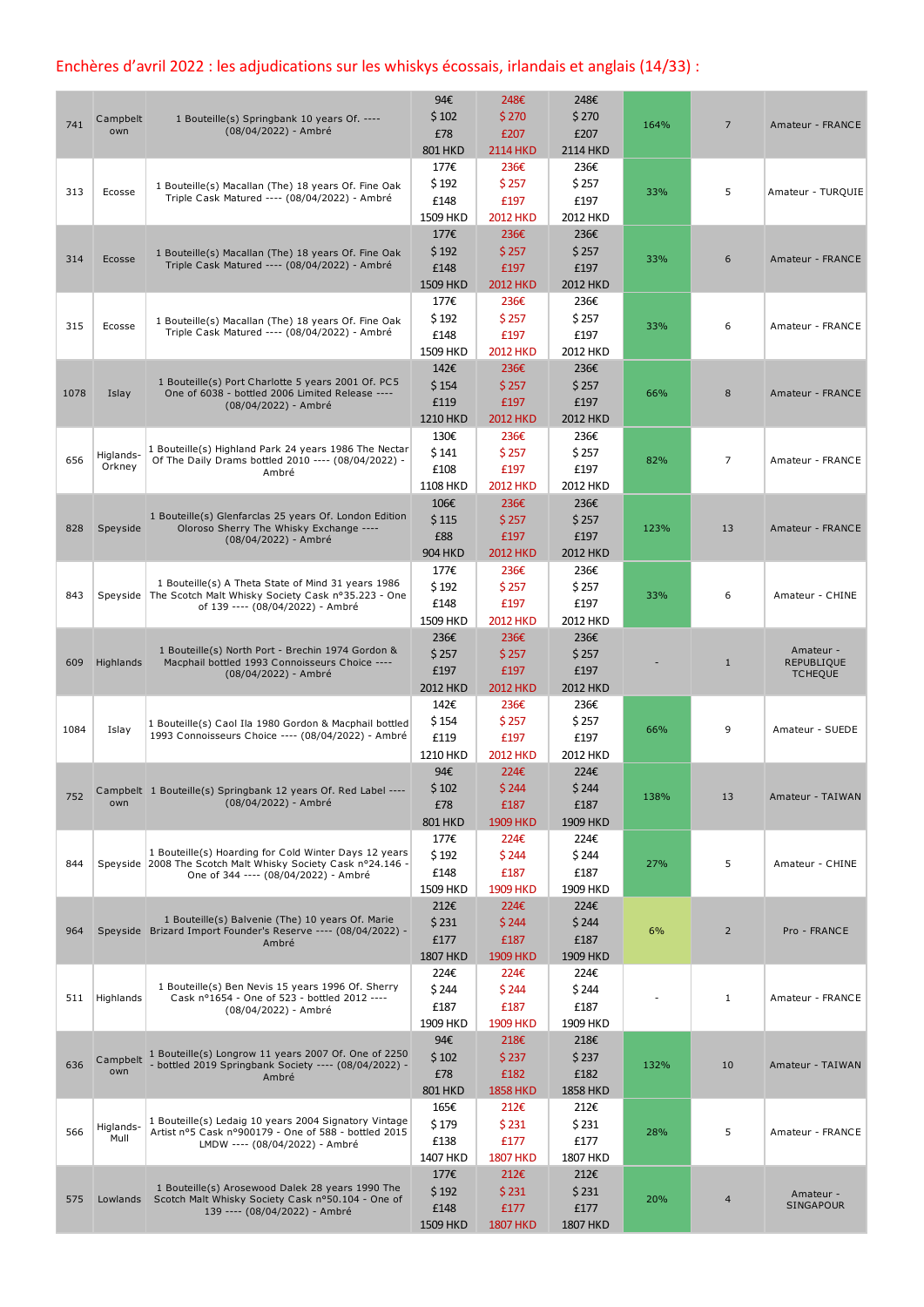## Enchères d'avril 2022 : les adjudications sur les whiskys écossais, irlandais et anglais (15/33) :

|      |                 |                                                                                                                    | 71€             | 212€            | 212€            |      |                |                                     |
|------|-----------------|--------------------------------------------------------------------------------------------------------------------|-----------------|-----------------|-----------------|------|----------------|-------------------------------------|
|      |                 | 1 Bouteille(s) Glen Avon 12 years Avonside Whisky                                                                  | \$77            | \$231           | \$231           |      |                | Amateur - PAYS-                     |
| 581  | Highlands       | Fine Old Auxil Import ---- (08/04/2022) - Ambré                                                                    | £59             | £177            | £177            | 199% | 10             | <b>BAS</b>                          |
|      |                 |                                                                                                                    | <b>605 HKD</b>  | <b>1807 HKD</b> | 1807 HKD        |      |                |                                     |
|      |                 |                                                                                                                    | 142€            | 212€            | 212€            |      |                |                                     |
|      |                 | 1 Bouteille(s) Transcendental Bliss 19 years 1998 The                                                              | \$154           | \$231           | \$231           |      |                | Amateur -                           |
| 1054 | Islay           | Scotch Malt Whisky Society Cask nº29.246 - One of<br>140 ---- (08/04/2022) - Ambré                                 | £119            | £177            | £177            | 49%  | 6              | <b>REPUBLIQUE</b><br><b>TCHEQUE</b> |
|      |                 |                                                                                                                    | 1210 HKD        | <b>1807 HKD</b> | <b>1807 HKD</b> |      |                |                                     |
|      |                 |                                                                                                                    | 142€            | 212€            | 212€            |      |                |                                     |
|      |                 | 1 Bouteille(s) Transcendental Bliss 19 years 1998 The                                                              | \$154           | \$231           | \$231           |      |                | Amateur -                           |
| 1055 | Islay           | Scotch Malt Whisky Society Cask nº29.246 - One of                                                                  | £119            | £177            | £177            | 49%  | 7              | REPUBLIQUE                          |
|      |                 | 140 ---- (08/04/2022) - Ambré                                                                                      | 1210 HKD        | <b>1807 HKD</b> | 1807 HKD        |      |                | <b>TCHEQUE</b>                      |
|      |                 |                                                                                                                    | 130€            | 212€            | 212€            |      |                |                                     |
|      |                 | 1 Bouteille(s) Tormore 30 years 1988 Cadenhead's                                                                   | \$141           | \$231           | \$231           |      |                |                                     |
| 935  |                 | Speyside Annual Release 2019 One of 192 Cadenhead's Whisky                                                         | £108            | £177            | £177            | 63%  | 8              | Amateur - CHINE                     |
|      |                 | Shop ---- (08/04/2022) - Ambré                                                                                     | <b>1108 HKD</b> | <b>1807 HKD</b> | <b>1807 HKD</b> |      |                |                                     |
|      |                 |                                                                                                                    | 177€            | 212€            | 212€            |      |                |                                     |
|      |                 | 1 Bouteille(s) Admiring Art from an Old Leather                                                                    | \$192           | \$231           | \$231           |      |                |                                     |
| 931  | Speyside        | Armchair 30 years 1987 The Scotch Malt Whisky<br>Society Cask nº37.104 - One of 166 ---- (08/04/2022)              | £148            | £177            | £177            | 20%  | $\overline{4}$ | Amateur - HONGRIE                   |
|      |                 | - Ambré                                                                                                            | 1509 HKD        | <b>1807 HKD</b> | 1807 HKD        |      |                |                                     |
|      |                 |                                                                                                                    | 212€            | 212€            | 212€            |      |                |                                     |
|      |                 | 1 Bouteille(s) Glenury 16 years 1978 Signatory                                                                     | \$231           | \$231           | \$231           |      |                |                                     |
| 689  |                 | Highlands Vintage Casks nº9772-74 - One of 620 - bottled 1995 -                                                    | £177            | £177            | £177            |      | $\mathbf{1}$   | Amateur - CHINE                     |
|      |                 | --- (08/04/2022) - Ambré                                                                                           | 1807 HKD        |                 |                 |      |                |                                     |
|      |                 |                                                                                                                    |                 | <b>1807 HKD</b> | <b>1807 HKD</b> |      |                |                                     |
|      |                 |                                                                                                                    | 71€             | 212€            | 212€            |      |                |                                     |
| 554  | own             | Campbelt 1 Bouteille(s) Kilkerran 14 years Of. Virtual Open Day<br>2020 Triple Distilled ---- (08/04/2022) - Ambré | \$77            | \$231           | \$231           | 199% | 13             | Amateur - TAIWAN                    |
|      |                 |                                                                                                                    | £59             | £177            | £177            |      |                |                                     |
|      |                 |                                                                                                                    | <b>605 HKD</b>  | <b>1807 HKD</b> | 1807 HKD        |      |                |                                     |
|      |                 | 1 Bouteille(s) Octomore Of. Edition 07.4 Virgin Oak -                                                              | 106€            | 212€            | 212€            |      |                |                                     |
| 1028 | Islay           | One of 12000 Limited Edition ---- (08/04/2022) -                                                                   | \$115           | \$231           | \$231           | 100% | 11             | Amateur - FRANCE                    |
|      |                 | Ambré                                                                                                              | £88             | £177            | £177            |      |                |                                     |
|      |                 |                                                                                                                    | <b>904 HKD</b>  | <b>1807 HKD</b> | <b>1807 HKD</b> |      |                |                                     |
|      |                 | 1 Bouteille(s) Kilkerran 13 years 2004 Cadenhead's                                                                 | 130€            | 212€            | 212€            |      |                |                                     |
| 650  | Campbelt<br>own | bottled 2017 Warehouse Tasting ---- (08/04/2022) -                                                                 | \$141           | \$231           | \$231           | 63%  | 8              | Amateur - FRANCE                    |
|      |                 | Ambré                                                                                                              | £108            | £177            | £177            |      |                |                                     |
|      |                 |                                                                                                                    | 1108 HKD        | <b>1807 HKD</b> | 1807 HKD        |      |                |                                     |
|      |                 | 1 Bouteille(s) Longrow 10 years 2006 Of. Duty Paid                                                                 | 59€             | 212€            | 212€            |      |                |                                     |
| 659  | Campbelt<br>own | Sample Warehouse 6 - Rotation 649 Bottled 2017                                                                     | \$64            | \$231           | \$231           | 259% | 19             | Amateur - TAIWAN                    |
|      |                 | Campbeltown Malts ---- (08/04/2022) - Ambré                                                                        | £49             | £177            | £177            |      |                |                                     |
|      |                 |                                                                                                                    | <b>503 HKD</b>  | <b>1807 HKD</b> | <b>1807 HKD</b> |      |                |                                     |
|      |                 | 1 Bouteille(s) J&B 25 years Of. 1749 Blend of 25 Fine                                                              | 94€             | 212€            | 212€            |      |                |                                     |
| 303  | Ecosse          | Old Scotch Whiskies 250th Anniversary ----                                                                         | \$102           | \$231           | \$231           | 126% | 12             | Pro - PORTUGAL                      |
|      |                 | (08/04/2022) - Ambré                                                                                               | £78             | £177            | £177            |      |                |                                     |
|      |                 |                                                                                                                    | 801 HKD         | <b>1807 HKD</b> | 1807 HKD        |      |                |                                     |
|      |                 | 1 Bouteille(s) Inverleven 29 years 1978 Duncan                                                                     | 165€            | 212€            | 212€            |      |                |                                     |
| 778  | Lowlands        | Taylor Cask nº1878 - One of 210 - bottled 2008                                                                     | \$179           | \$231           | \$231           | 28%  | 5              | Amateur - CHINE                     |
|      |                 | Rarest of the Rare ---- (08/04/2022) - Ambré                                                                       | £138            | £177            | £177            |      |                |                                     |
|      |                 |                                                                                                                    | 1407 HKD        | <b>1807 HKD</b> | <b>1807 HKD</b> |      |                |                                     |
|      |                 | 1 Bouteille(s) Mortlach 21 years 1991 Signatory                                                                    | 142€            | 212€            | 212€            |      |                |                                     |
| 925  | Speyside        | Vintage Cask nº7708 - One of 591 - bottled 2013                                                                    | \$154           | \$231           | \$231           | 49%  | $\overline{7}$ | Amateur - FRANCE                    |
|      |                 | Cask Strength Collection ---- (08/04/2022) - Ambré                                                                 | £119            | £177            | £177            |      |                |                                     |
|      |                 |                                                                                                                    | 1210 HKD        | <b>1807 HKD</b> | 1807 HKD        |      |                |                                     |
|      |                 | 1 Bouteille(s) Ben Nevis 22 years 1996 Hunter Laing                                                                | 130€            | 212€            | 212€            |      |                |                                     |
| 660  | Highlands       | One of 360 - bottled 2019 The Old Malt Cask ----                                                                   | \$141           | \$231           | \$231           | 63%  | 8              | Amateur - FRANCE                    |
|      |                 | (08/04/2022) - Ambré                                                                                               | £108            | £177            | £177            |      |                |                                     |
|      |                 |                                                                                                                    | <b>1108 HKD</b> | <b>1807 HKD</b> | <b>1807 HKD</b> |      |                |                                     |
|      |                 | 1 Bouteille(s) Miltonduff 34 years 1983 Of. A.D.                                                                   | 177€            | 201€            | 201€            |      |                |                                     |
| 819  | Speyside        | Rattray Cask nº7449 - One of 150 - bottled 2018                                                                    | \$192           | \$219           | \$219           | 14%  | 3              | Amateur - FRANCE                    |
|      |                 | Vintage Cask Collection ---- (08/04/2022) - Ambré                                                                  | £148            | £168            | £168            |      |                |                                     |
|      |                 |                                                                                                                    | 1509 HKD        | <b>1713 HKD</b> | 1713 HKD        |      |                |                                     |
|      |                 | 1 Bouteille(s) Peat-Reek and Barbeque Char 9 years                                                                 | 71€             | 201€            | 201€            |      |                |                                     |
| 1073 | Islay           | 2007 The Scotch Malt Whisky Society Cask nº33.135 -                                                                | \$77            | \$219           | \$219           | 183% | 13             | Amateur - FRANCE                    |
|      |                 | One of 606 ---- (08/04/2022) - Ambré                                                                               | £59             | £168            | £168            |      |                |                                     |
|      |                 |                                                                                                                    | <b>605 HKD</b>  | 1713 HKD        | 1713 HKD        |      |                |                                     |
|      |                 | 1 Bouteille(s) Glen Scotia 26 years 1992 Cadenhead's                                                               | 130€            | 201€            | 201€            |      |                |                                     |
| 570  | Campbelt        | Cask Strength One of 222 - bottled 2018 Cadenhead's                                                                | \$141           | \$219           | \$219           | 55%  | 7              | Amateur -                           |
|      | own             | Whisky Shop ---- (08/04/2022) - Ambré                                                                              | £108            | £168            | £168            |      |                | SINGAPOUR                           |
|      |                 |                                                                                                                    | 1108 HKD        | 1713 HKD        | 1713 HKD        |      |                |                                     |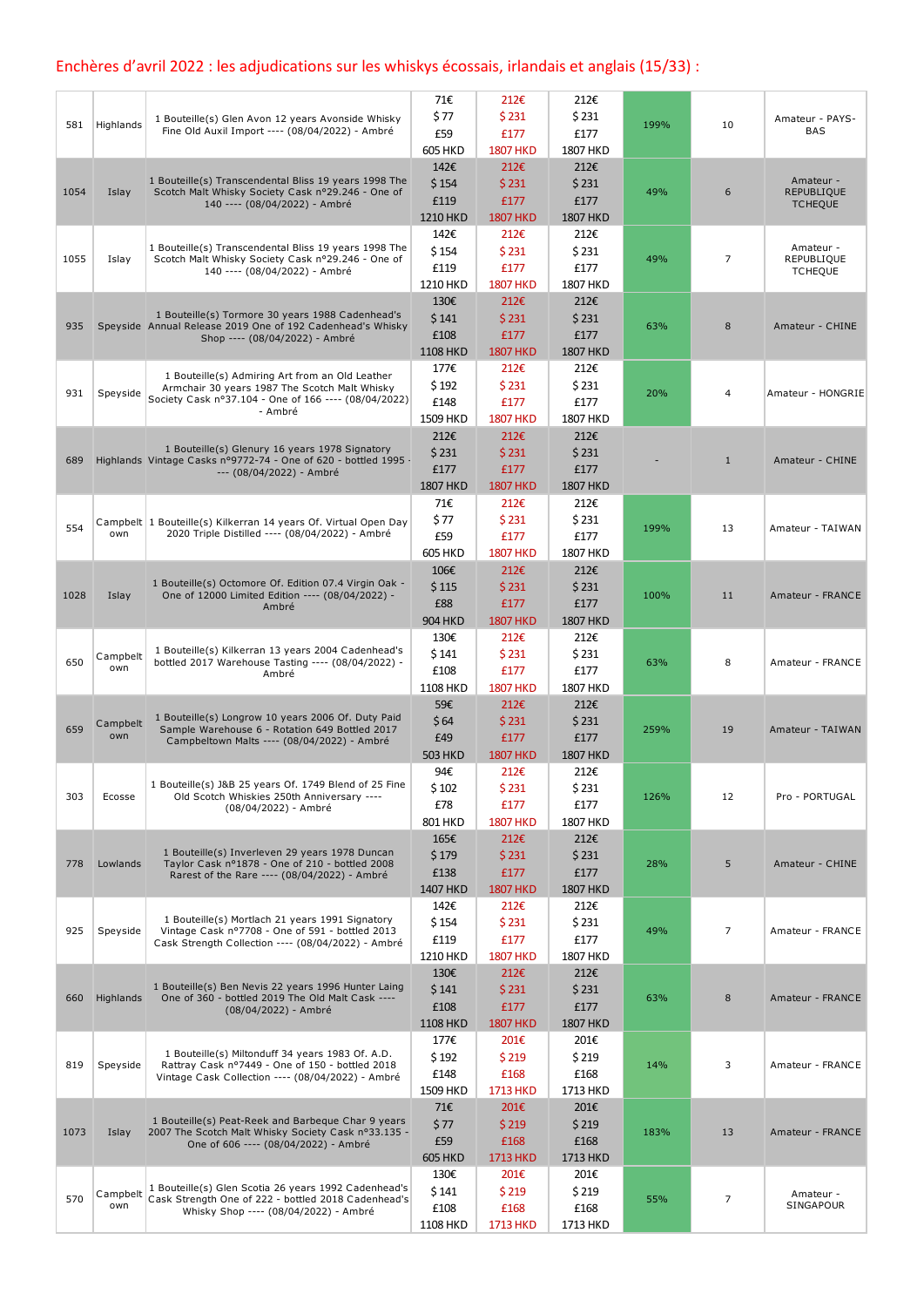## Enchères d'avril 2022 : les adjudications sur les whiskys écossais, irlandais et anglais (16/33) :

| 538  | Higlands-<br>Orkney | 1 Bouteille(s) Scapa 20 years 1993 Chivas Brothers<br>Batch n°SC 20 007 - bottled 2013 Cask Strength<br>Edition ---- (08/04/2022) - Ambré                              | 118€<br>\$128<br>£98<br><b>1006 HKD</b>  | 201€<br>\$219<br>£168<br>1713 HKD        | 201€<br>\$219<br>£168<br>1713 HKD        | 70%  | 8              | Amateur - FRANCE                |
|------|---------------------|------------------------------------------------------------------------------------------------------------------------------------------------------------------------|------------------------------------------|------------------------------------------|------------------------------------------|------|----------------|---------------------------------|
| 766  | Campbelt<br>own     | 1 Bouteille(s) Longrow 18 years Of. Peated Limited<br>Edition ---- (08/04/2022) - Ambré                                                                                | 83€<br>\$90<br>£69<br><b>708 HKD</b>     | 201€<br>\$219<br>£168<br>1713 HKD        | 201€<br>\$219<br>£168<br>1713 HKD        | 142% | 12             | Amateur -<br>SINGAPOUR          |
| 733  |                     | 1 Bouteille(s) Edradour 1994 Of. Natural Cask<br>Highlands Strength Cask n°69 - One of 634 - bottled 2008 ----<br>(08/04/2022) - Ambré                                 | 94€<br>\$102<br>£78<br><b>801 HKD</b>    | 201€<br>\$219<br>£168<br>1713 HKD        | 201€<br>\$219<br>£168<br>1713 HKD        | 114% | 10             | Amateur - FRANCE                |
| 684  | own                 | Campbelt   1 Bouteille(s) Springbank Of. C-V ---- (08/04/2022) -<br>Ambré                                                                                              | 118€<br>\$128<br>£98<br>1006 HKD         | 201€<br>\$219<br>£168<br>1713 HKD        | 201€<br>\$219<br>£168<br>1713 HKD        | 70%  | 5              | Amateur -<br>POLOGNE            |
| 670  | Lowlands            | 1 Bouteille(s) A Fabulous Fusion 33 years 1986 The<br>Scotch Malt Whisky Society Cask n°G14.7 - One of<br>112 ---- (08/04/2022) - Ambré                                | 142€<br>\$154<br>£119<br>1210 HKD        | 201€<br>\$219<br>£168<br>1713 HKD        | 201€<br>\$219<br>£168<br>1713 HKD        | 42%  | $\overline{4}$ | Amateur -<br><b>SINGAPOUR</b>   |
| 637  | own                 | Campbelt 1 Bouteille(s) Springbank 15 years Of. Green Label ---<br>- (08/04/2022) - Ambré                                                                              | 83€<br>\$90<br>£69<br><b>708 HKD</b>     | 201€<br>\$219<br>£168<br>1713 HKD        | 201€<br>\$219<br>£168<br>1713 HKD        | 142% | 12             | Amateur -<br>SINGAPOUR          |
| 1044 | Islay               | 1 Bouteille(s) Octomore 5 years Of. Edition 05.1 One<br>of 18000 Limited Edition ---- (08/04/2022) - Ambré                                                             | 118€<br>\$128<br>£98<br>1006 HKD         | 201€<br>\$219<br>£168<br>1713 HKD        | 201€<br>\$219<br>£168<br>1713 HKD        | 70%  | 8              | Amateur - FRANCE                |
| 1041 | Islay               | 1 Bouteille(s) Cadenhead's 12 years 2007 Of. An<br>Islay Distillery One of 80 In the Courtyard ----<br>(08/04/2022) - Ambré                                            | 118€<br>\$128<br>£98<br>1006 HKD         | 201€<br>\$219<br>£168<br>1713 HKD        | 201€<br>\$219<br>£168<br>1713 HKD        | 70%  | 8              | Amateur - FRANCE                |
| 963  |                     | 1 Bouteille(s) Balvenie (The) 14 years Of. Cuban<br>Speyside Selection Cuban Rum Casks Finish ---- (08/04/2022) -<br>Ambré                                             | 189€<br>\$206<br>£158<br><b>1611 HKD</b> | 201€<br>\$219<br>£168<br>1713 HKD        | 201€<br>\$219<br>£168<br>1713 HKD        | 6%   | $\overline{2}$ | Amateur - FRANCE                |
| 959  | Speyside            | 1 Bouteille(s) Glen Grant 21 years Gordon & Macphail<br>SNPA Import ---- (08/04/2022) - Ambré                                                                          | 177€<br>\$192<br>£148<br>1509 HKD        | 201€<br>\$219<br>£168<br><b>1713 HKD</b> | 201€<br>\$219<br>£168<br>1713 HKD        | 14%  | 2              | Amateur - HONG<br><b>KONG</b>   |
| 868  | Speyside            | 1 Bouteille(s) Longmorn 15 years Of. Holland Alcomix<br>Import Pure Highland Malt ---- (08/04/2022) - Ambré                                                            | 94€<br>\$102<br>£78<br><b>801 HKD</b>    | 201€<br>\$219<br>£168<br>1713 HKD        | 201€<br>\$219<br>£168<br>1713 HKD        | 114% | 9              | Amateur - FRANCE                |
| 912  | Speyside            | 1 Bouteille(s) Caperdonich 22 years 1996 Of. Peated<br>Single Cask nº188 - One of 300 - bottled 2018 The<br>Distillery Reserve Collection ---- (08/04/2022) -<br>Ambré | 130€<br>\$141<br>£108<br>1108 HKD        | 189€<br>\$206<br>£158<br><b>1611 HKD</b> | 189€<br>\$206<br>£158<br>1611 HKD        | 45%  | 6              | Amateur - FRANCE                |
| 1072 | Islay               | 1 Bouteille(s) Bruichladdich 13 years 1989 Of. Full<br>Strength Oak Casks ---- (08/04/2022) - Ambré                                                                    | 106€<br>\$115<br>£88<br><b>904 HKD</b>   | 189€<br>\$206<br>£158<br><b>1611 HKD</b> | 189€<br>\$206<br>£158<br><b>1611 HKD</b> | 78%  | 9              | Amateur -<br>SINGAPOUR          |
| 836  | Speyside            | 1 Bouteille(s) Nocturne du Elgin en B Flat Minor 32<br>years 1986 The Scotch Malt Whisky Society Cask<br>nº35.226 - One of 227 ---- (08/04/2022) - Ambré               | 177€<br>\$192<br>£148<br>1509 HKD        | 189€<br>\$206<br>£158<br><b>1611 HKD</b> | 189€<br>\$206<br>£158<br>1611 HKD        | 7%   | 2              | Amateur - FRANCE                |
|      | 742 Highlands       | 1 Bouteille(s) Dalmore 2002 Of. Vintage ----<br>(08/04/2022) - Ambré                                                                                                   | 142€<br>\$154<br>£119<br>1210 HKD        | 189€<br>\$206<br>£158<br><b>1611 HKD</b> | 189€<br>\$206<br>£158<br><b>1611 HKD</b> | 33%  | 5              | Amateur - FRANCE                |
| 1059 | Islay               | 1 Bouteille(s) Caol Ila 25 years Of. ---- (08/04/2022) -<br>Ambré                                                                                                      | 142€<br>\$154<br>£119<br>1210 HKD        | 189€<br>\$206<br>£158<br><b>1611 HKD</b> | 189€<br>\$206<br>£158<br>1611 HKD        | 33%  | 5              | Amateur - FRANCE                |
| 348  | Ecosse              | 1 Bouteille(s) Glensbury 1972 Of. Selection LMDW ----<br>(08/04/2022) - Ambré                                                                                          | 106€<br>\$115<br>£88<br><b>904 HKD</b>   | 189€<br>\$206<br>£158<br><b>1611 HKD</b> | 189€<br>\$206<br>£158<br><b>1611 HKD</b> | 78%  | 5              | Amateur - ETATS-<br><b>UNIS</b> |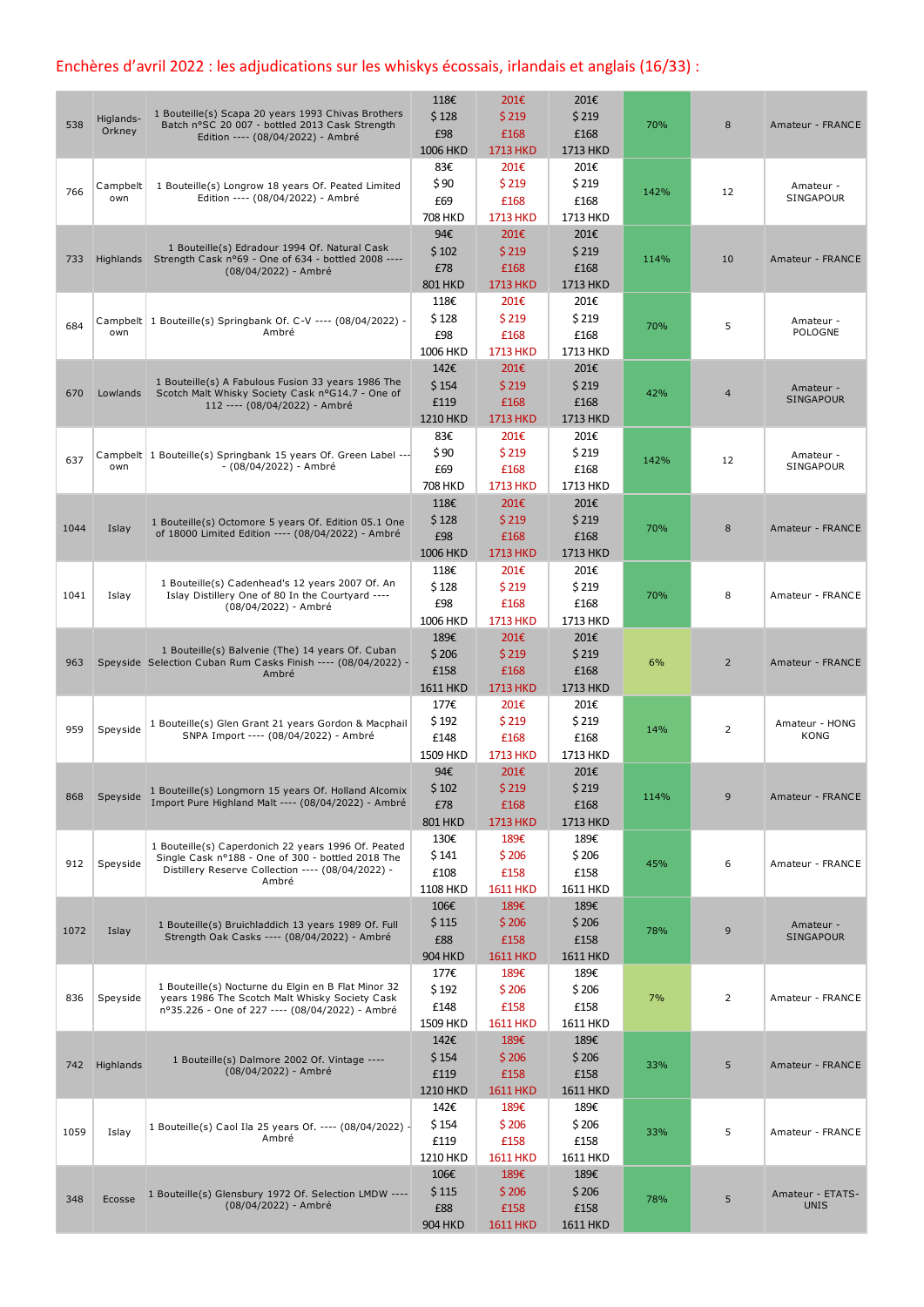## Enchères d'avril 2022 : les adjudications sur les whiskys écossais, irlandais et anglais (17/33) :

|      |                 |                                                                                                 | 177€            | 189€            | 189€          |      |                |                               |
|------|-----------------|-------------------------------------------------------------------------------------------------|-----------------|-----------------|---------------|------|----------------|-------------------------------|
| 311  | Ecosse          | 1 Bouteille(s) La Maison du Whisky 25 years 1961<br>Longman Speciale Reserve Ceramic Decanter - | \$192           | \$206           | \$206         | 7%   | $\overline{2}$ | Amateur - FRANCE              |
|      |                 | bottled 1986 SNPA Import ---- (08/04/2022) - Ambré                                              | £148            | £158            | £158          |      |                |                               |
|      |                 |                                                                                                 | 1509 HKD        | <b>1611 HKD</b> | 1611 HKD      |      |                |                               |
|      |                 | 1 Bouteille(s) Longrow 10 years 1996 Cadenhead's                                                | 142€            | 189€            | 189€          |      |                |                               |
| 648  | Campbelt        | Bond Reserve Cream Sherry Butt - One of 654 -                                                   | \$154           | \$206           | \$206         | 33%  | 5              | Amateur -                     |
|      | own             | bottled 2006 ---- (08/04/2022) - Ambré                                                          | £119            | £158            | £158          |      |                | <b>SINGAPOUR</b>              |
|      |                 |                                                                                                 | 1210 HKD        | <b>1611 HKD</b> | 1611 HKD      |      |                |                               |
|      |                 | 1 Bouteille(s) Ardbeg 1991 Gordon & Macphail Refill                                             | 130€            | 177€            | 177€          |      |                |                               |
| 1066 | Islay           | Sherry Butts - bottled 2005 Connoisseurs Choice ----                                            | \$141           | \$192           | \$192         | 36%  | 5              | Amateur - FRANCE              |
|      |                 | (08/04/2022) - Ambré                                                                            | £108            | £148            | £148          |      |                |                               |
|      |                 |                                                                                                 | 1108 HKD        | <b>1509 HKD</b> | 1509 HKD      |      |                |                               |
|      |                 | 1 Bouteille(s) Ardbeg 13 years 2007 Of. Arrrrrrrdbeg                                            | 177€            | 177€            | 177€          |      |                |                               |
| 1013 | Islay           | bottled 2020 The Ultimate - Committee Release ----                                              | \$192           | \$192           | \$192         |      | $\mathbf{1}$   | Amateur - FRANCE              |
|      |                 | (08/04/2022) - Ambré                                                                            | £148            | £148            | £148          |      |                |                               |
|      |                 |                                                                                                 | 1509 HKD        | <b>1509 HKD</b> | 1509 HKD      |      |                |                               |
|      |                 | 1 Bouteille(s) Longrow 11 years 2006 Of. Duty Paid                                              | 71€             | 177€            | 177€          |      |                |                               |
| 644  | Campbelt<br>own | Sample Warehouse 15 - Rotation 568 ----                                                         | \$77            | \$192           | \$192         | 149% | 13             | Amateur - TAIWAN              |
|      |                 | (08/04/2022) - Ambré                                                                            | £59             | £148            | £148          |      |                |                               |
|      |                 |                                                                                                 | <b>605 HKD</b>  | <b>1509 HKD</b> | 1509 HKD      |      |                |                               |
|      |                 | 1 Bouteille(s) Glenlivet 28 years 1991 Cadenhead's                                              | 71€             | 177€            | 177€          |      |                |                               |
| 809  | Speyside        | Annual Release 2019 Hogshead Cask - One of 312                                                  | \$77            | \$192           | \$192         | 149% | 14             | Amateur -<br><b>SINGAPOUR</b> |
|      |                 | Whisky Shop ---- (08/04/2022) - Ambré                                                           | £59             | £148            | £148          |      |                |                               |
|      |                 |                                                                                                 | <b>605 HKD</b>  | <b>1509 HKD</b> | 1509 HKD      |      |                |                               |
|      |                 |                                                                                                 | 118€            | 177€            | 177€          |      |                |                               |
| 583  | own             | Campbelt   1 Bouteille(s) Springbank Of. C-V ---- (08/04/2022) -<br>Ambré                       | \$128           | \$192           | \$192         | 50%  | 3              | Amateur - FRANCE              |
|      |                 |                                                                                                 | £98             | £148            | £148          |      |                |                               |
|      |                 |                                                                                                 | 1006 HKD        | <b>1509 HKD</b> | 1509 HKD      |      |                |                               |
|      |                 |                                                                                                 | 71€             | 177€            | 177€          |      |                |                               |
| 543  | Campbelt<br>own | 1 Bouteille(s) Kilkerran 8 years Of. Open Day 2018<br>Recharge Sherry ---- (08/04/2022) - Ambré | \$77            | \$192           | \$192         | 149% | 9              | Amateur -<br><b>BELGIQUE</b>  |
|      |                 |                                                                                                 | £59             | £148            | £148          |      |                |                               |
|      |                 |                                                                                                 | <b>605 HKD</b>  | <b>1509 HKD</b> | 1509 HKD      |      |                |                               |
|      |                 | 1 Bouteille(s) Glenlivet 2007 Signatory Vintage Cask                                            | 83€             | 165€            | 165€          |      |                |                               |
| 807  | Speyside        | nº900186 - One of 309 - bottled 2018 LMDW ----                                                  | \$90<br>£69     | \$179<br>£138   | \$179<br>£138 | 99%  | 8              | Amateur - TAIWAN              |
|      |                 | (08/04/2022) - Ambré                                                                            | 708 HKD         | <b>1407 HKD</b> | 1407 HKD      |      |                |                               |
|      |                 |                                                                                                 | 83€             | 165€            | 165€          |      |                |                               |
|      |                 | 1 Bouteille(s) Glenfarclas 25 years Of. Scotch Whisky                                           | \$90            | \$179           | \$179         |      |                |                               |
| 810  | Speyside        | Auctions Celebrating 100 Auctions 2011-2019 ----                                                | £69             | £138            | £138          | 99%  | 8              | Amateur - FRANCE              |
|      |                 | (08/04/2022) - Ambré                                                                            | <b>708 HKD</b>  | <b>1407 HKD</b> | 1407 HKD      |      |                |                               |
|      |                 |                                                                                                 | 94€             | 165€            | 165€          |      |                |                               |
|      |                 | 1 Bouteille(s) We Have Made It 22 years 1997 The                                                | \$102           | \$179           | \$179         |      |                |                               |
| 568  | Highlands       | Scotch Malt Whisky Society Cask nº66.172 - One of                                               | £78             | £138            | £138          | 76%  | 9              | Amateur -<br>SINGAPOUR        |
|      |                 | 252 ---- (08/04/2022) - Ambré                                                                   | 801 HKD         | <b>1407 HKD</b> | 1407 HKD      |      |                |                               |
|      |                 |                                                                                                 | 94€             | 165€            | 165€          |      |                |                               |
|      |                 | 1 Bouteille(s) Smoky White Wine Sangria 16 years                                                | \$102           | \$179           | \$179         |      |                |                               |
| 1057 | Islay           | 2004 The Scotch Malt Whisky Society Cask nº3.320 -                                              | £78             | £138            | £138          | 76%  | $\overline{7}$ | Amateur - HONGRIE             |
|      |                 | One of 205 ---- (08/04/2022) - Ambré                                                            | <b>801 HKD</b>  | <b>1407 HKD</b> | 1407 HKD      |      |                |                               |
|      |                 |                                                                                                 | 165€            | 165€            | 165€          |      |                |                               |
|      |                 | 1 Bouteille(s) Bruichladdich 15 years Of. Double Gold                                           | \$179           | \$179           | \$179         |      |                | Amateur - COREE               |
| 1060 | Islay           | Award SNPA Import ---- (08/04/2022) - Ambré                                                     | £138            | £138            | £138          |      | $\mathbf{1}$   | DU SUD                        |
|      |                 |                                                                                                 | 1407 HKD        | <b>1407 HKD</b> | 1407 HKD      |      |                |                               |
|      |                 |                                                                                                 | 130€            | 165€            | 165€          |      |                |                               |
|      |                 | 1 Bouteille(s) Aberlour Of. A'Bunadh Batch 18 ----                                              | \$141           | \$179           | \$179         |      |                | Amateur - HONG                |
| 817  | Speyside        | (08/04/2022) - Ambré                                                                            | £108            | £138            | £138          | 27%  | $\overline{4}$ | <b>KONG</b>                   |
|      |                 |                                                                                                 | <b>1108 HKD</b> | <b>1407 HKD</b> | 1407 HKD      |      |                |                               |
|      |                 |                                                                                                 | 83€             | 165€            | 165€          |      |                |                               |
|      |                 | 1 Bouteille(s) Glenfarclas 25 years Of. Scotch Whisky                                           | \$90            | \$179           | \$179         |      |                |                               |
| 909  | Speyside        | Auctions Celebrating 100 Auctions 2011-2019 ----<br>(08/04/2022) - Ambré                        | £69             | £138            | £138          | 99%  | 8              | Amateur - FRANCE              |
|      |                 |                                                                                                 | 708 HKD         | <b>1407 HKD</b> | 1407 HKD      |      |                |                               |
|      |                 |                                                                                                 | 106€            | 165€            | 165€          |      |                |                               |
|      |                 | 1 Bouteille(s) Ardbeg Of. Blaaack Committee 20th                                                | \$115           | \$179           | \$179         |      |                |                               |
| 1025 | Islay           | Anniversary - 2020 Limited Edition The Ultimate ----<br>(08/04/2022) - Ambré                    | £88             | £138            | £138          | 56%  | $\overline{7}$ | Amateur - FRANCE              |
|      |                 |                                                                                                 | <b>904 HKD</b>  | <b>1407 HKD</b> | 1407 HKD      |      |                |                               |
|      |                 |                                                                                                 | 118€            | 165€            | 165€          |      |                |                               |
|      |                 | 1 Bouteille(s) Big Peat Douglas Laing Small Batch ----                                          | \$128           | \$179           | \$179         |      |                |                               |
| 1047 | Islay           | (08/04/2022) - Ambré                                                                            | £98             | £138            | £138          | 40%  | 5              | Amateur - FRANCE              |
|      |                 |                                                                                                 | 1006 HKD        | <b>1407 HKD</b> | 1407 HKD      |      |                |                               |
|      |                 |                                                                                                 |                 |                 |               |      |                |                               |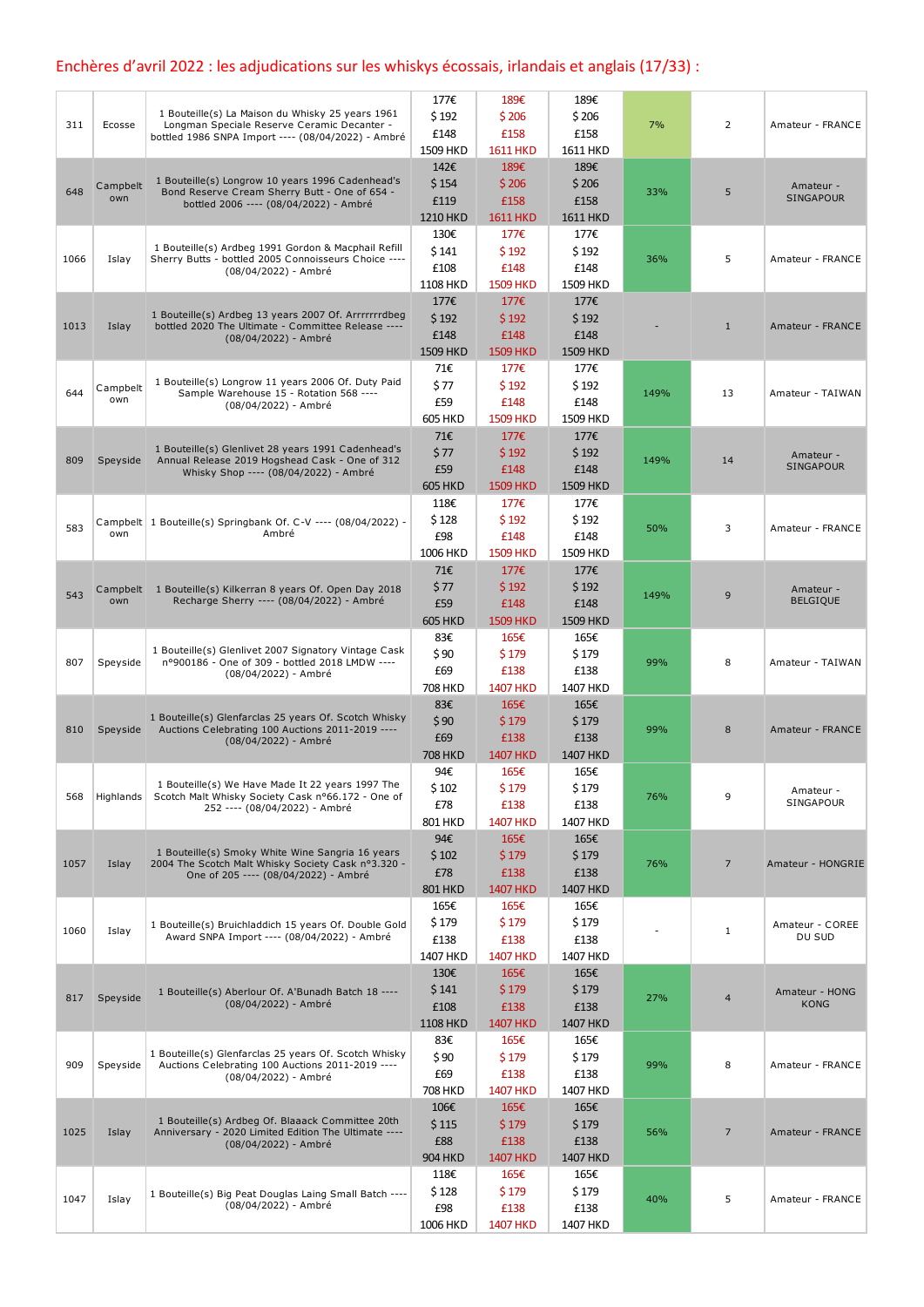## Enchères de d'avril 2022 : les adjudications sur les whiskys écossais, irlandais et anglais (18/33) :

| 601  | own               | 1 Bouteille(s) Hazelburn 13 years 2003 Of. One of<br>Campbelt 12000 - bottled 2017 Triple Distilled ---- (08/04/2022)<br>- Ambré                       | 71€<br>\$77<br>£59<br><b>605 HKD</b>   | 165€<br>\$179<br>£138<br><b>1407 HKD</b> | 165€<br>\$179<br>£138<br>1407 HKD | 132% | 13           | Amateur - TAIWAN                          |
|------|-------------------|--------------------------------------------------------------------------------------------------------------------------------------------------------|----------------------------------------|------------------------------------------|-----------------------------------|------|--------------|-------------------------------------------|
| 748  | Highlands         | 1 Bouteille(s) Ardmore 24 years 1977 Cadenhead's<br>One of 636 - bottled 2002 Authentic Collection ----<br>(08/04/2022) - Ambré                        | 165€<br>\$179<br>£138<br>1407 HKD      | 165€<br>\$179<br>£138<br><b>1407 HKD</b> | 165€<br>\$179<br>£138<br>1407 HKD |      | 1            | Pro - SINGAPOUR                           |
| 762  | Higlands-<br>Mull | 1 Bouteille(s) Smoky Dark Cajun Roux 23 years 1997<br>The Scotch Malt Whisky Society Cask nº66.191 - One<br>of 240 ---- (08/04/2022) - Ambré           | 94€<br>\$102<br>£78<br><b>801 HKD</b>  | 165€<br>\$179<br>£138<br><b>1407 HKD</b> | 165€<br>\$179<br>£138<br>1407 HKD | 76%  | 9            | Amateur - FRANCE                          |
| 771  | Campbelt<br>own   | 1 Bouteille(s) Glen Scotia 26 years 1992 Cadenhead's<br>Bourbon Hogshead - One of 228 - bottled 2018<br>Authentic Collection ---- (08/04/2022) - Ambré | 130€<br>\$141<br>£108<br>1108 HKD      | 165€<br>\$179<br>£138<br><b>1407 HKD</b> | 165€<br>\$179<br>£138<br>1407 HKD | 27%  | 4            | Amateur -<br>SINGAPOUR                    |
| 806  | Speyside          | 1 Bouteille(s) Glenlivet 2007 Signatory Vintage Cask<br>nº900186 - One of 309 - bottled 2018 LMDW ----<br>(08/04/2022) - Ambré                         | 83€<br>\$90<br>£69<br><b>708 HKD</b>   | 165€<br>\$179<br>£138<br><b>1407 HKD</b> | 165€<br>\$179<br>£138<br>1407 HKD | 99%  | 11           | Amateur - FRANCE                          |
| 1026 | Islay             | 1 Bouteille(s) Ardbeg Of. Blaaack Committee 20th<br>Anniversary - 2020 Limited Edition The Ultimate ----<br>(08/04/2022) - Ambré                       | 106€<br>\$115<br>£88<br>904 HKD        | 159€<br>\$173<br>£133<br><b>1355 HKD</b> | 159€<br>\$173<br>£133<br>1355 HKD | 50%  | 6            | Amateur - FRANCE                          |
| 302  | Ecosse            | 1 Bouteille(s) Johnnie Walker Of. Blue Label (70 cl.) ---<br>- (08/04/2022) - Ambré                                                                    | 83€<br>\$90<br>£69<br><b>708 HKD</b>   | 153€<br>\$166<br>£128<br><b>1304 HKD</b> | 153€<br>\$166<br>£128<br>1304 HKD | 84%  | 10           | Amateur - FRANCE                          |
| 517  | Highlands         | 1 Bouteille(s) Celebrity Yurt Indulgence 16 years<br>2001 The Scotch Malt Whisky Society Cask nº4.250 -<br>One of 559 ---- (08/04/2022) - Ambré        | 71€<br>\$77<br>£59<br><b>605 HKD</b>   | 153€<br>\$166<br>£128<br><b>1304 HKD</b> | 153€<br>\$166<br>£128<br>1304 HKD | 115% | 11           | Amateur -<br>SINGAPOUR                    |
| 847  | Speyside          | 1 Bouteille(s) Brutus Magnificus 22 years 1996 The<br>Scotch Malt Whisky Society Cask nº9.156 - One of<br>207 ---- (08/04/2022) - Ambré                | 94€<br>\$102<br>£78<br><b>801 HKD</b>  | 153€<br>\$166<br>£128<br><b>1304 HKD</b> | 153€<br>\$166<br>£128<br>1304 HKD | 63%  | 8            | Amateur -<br><b>SINGAPOUR</b>             |
| 948  | Speyside          | 1 Bouteille(s) Macallan (The) 15 years Of. Fine Oak<br>Triple Cask Matured ---- (08/04/2022) - Ambré                                                   | 94€<br>\$102<br>£78<br>801 HKD         | 153€<br>\$166<br>£128<br><b>1304 HKD</b> | 153€<br>\$166<br>£128<br>1304 HKD | 63%  | 7            | Amateur - TURQUIE                         |
| 1024 | Islay             | 1 Bouteille(s) Ardbeg Of. Blaaack Committee 20th<br>Anniversary - 2020 Limited Edition The Ultimate ----<br>(08/04/2022) - Ambré                       | 153€<br>\$166<br>£128<br>1304 HKD      | 153€<br>\$166<br>£128<br><b>1304 HKD</b> | 153€<br>\$166<br>£128<br>1304 HKD |      | $\mathbf{1}$ | Amateur - FRANCE                          |
| 669  | Highlands         | 1 Bouteille(s) Graceful Elegance 15 years 2005 The<br>Scotch Malt Whisky Society Cask nº125.77 - One of<br>196 ---- (08/04/2022) - Ambré               | 142€<br>\$154<br>£119<br>1210 HKD      | 153€<br>\$166<br>£128<br><b>1304 HKD</b> | 153€<br>\$166<br>£128<br>1304 HKD | 8%   | 2            | Amateur -<br>REPUBLIQUE<br><b>TCHEQUE</b> |
| 607  | Highlands         | 1 Bouteille(s) Lochnagar 12 years Of. Deeside John<br>Begg Ltd ---- (08/04/2022) - Ambré                                                               | 71€<br>\$77<br>£59<br><b>605 HKD</b>   | 153€<br>\$166<br>£128<br><b>1304 HKD</b> | 153€<br>\$166<br>£128<br>1304 HKD | 115% | 6            | Pro - FRANCE                              |
| 588  | Highlands         | 1 Bouteille(s) Glenesk 12 years Of. Fourcroy Import --<br>-- (08/04/2022) - Ambré                                                                      | 153€<br>\$166<br>£128<br>1304 HKD      | 153€<br>\$166<br>£128<br><b>1304 HKD</b> | 153€<br>\$166<br>£128<br>1304 HKD |      | $\mathbf{1}$ | Amateur - FRANCE                          |
| 645  | Campbelt<br>own   | 1 Bouteille(s) Kilkerran 8 years Of. Open Day 2018<br>Recharge Sherry ---- (08/04/2022) - Ambré                                                        | 71€<br>\$77<br>£59<br><b>605 HKD</b>   | 148€<br>\$161<br>£124<br><b>1262 HKD</b> | 148€<br>\$161<br>£124<br>1262 HKD | 108% | 6            | Amateur - TAIWAN                          |
| 906  | Speyside          | 1 Bouteille(s) Glenlivet 2007 Signatory Vintage Cask<br>nº900186 - One of 309 - bottled 2018 LMDW ----<br>(08/04/2022) - Ambré                         | 83€<br>\$90<br>£69<br><b>708 HKD</b>   | 142€<br>\$154<br>£119<br><b>1210 HKD</b> | 142€<br>\$154<br>£119<br>1210 HKD | 71%  | 8            | Amateur - HONG<br><b>KONG</b>             |
| 1015 | Islay             | 1 Bouteille(s) Ardbeg Of. Drum Limited Edition The<br>Ultimate ---- (08/04/2022) - Ambré                                                               | 106€<br>\$115<br>£88<br><b>904 HKD</b> | 142€<br>\$154<br>£119<br><b>1210 HKD</b> | 142€<br>\$154<br>£119<br>1210 HKD | 34%  | 5            | Amateur - FRANCE                          |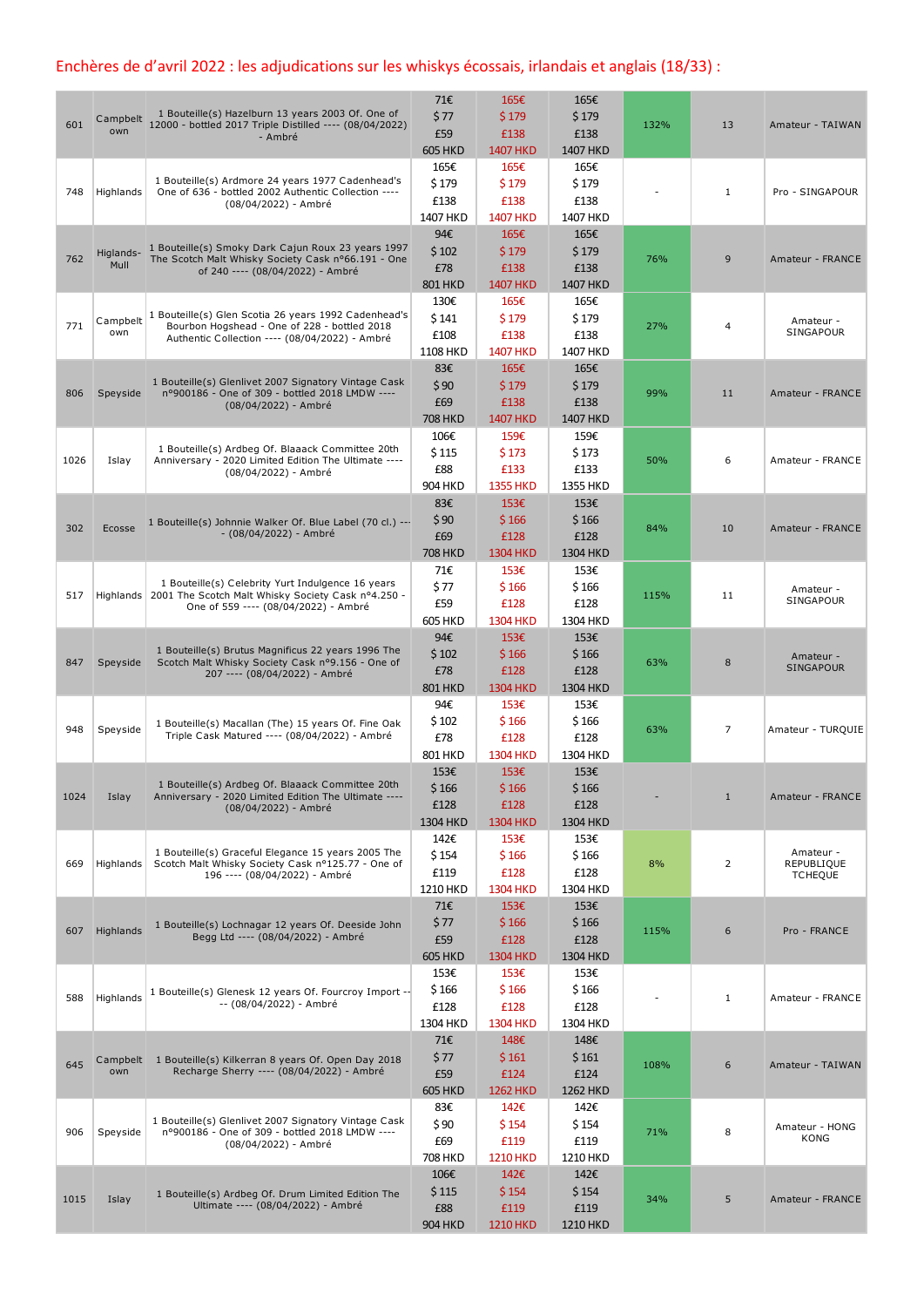## Enchères d'avril 2022 : les adjudications sur les whiskys écossais, irlandais et anglais (19/33) :

| 1 Bouteille(s) Punchy, Wacky, Ashy 12 years 2005<br>\$102<br>\$154<br>\$154<br>5<br>1053<br>51%<br>Islay<br>The Scotch Malt Whisky Society Cask nº23.74 - One<br>Amateur - FRANCE<br>£78<br>£119<br>£119<br>of 221 ---- (08/04/2022) - Ambré<br>801 HKD<br><b>1210 HKD</b><br>1210 HKD<br>142€<br>142€<br>106€<br>\$154<br>\$154<br>\$115<br>1 Bouteille(s) Glenmorangie Of. 100° Proof ----<br>Amateur -<br>5<br>635<br>Highlands<br>34%<br>(08/04/2022) - Ambré<br>LUXEMBOURG<br>£88<br>£119<br>£119<br><b>904 HKD</b><br><b>1210 HKD</b><br><b>1210 HKD</b><br>71€<br>142€<br>142€<br>1 Bouteille(s) Longrow 11 years 2006 Cadenhead's<br>\$77<br>\$154<br>\$154<br>Campbelt<br>Amateur -<br>639<br>Warehouse Tasting First Fill Bourbon Barrel - Bottled<br>100%<br>11<br>SINGAPOUR<br>own<br>£59<br>£119<br>£119<br>2018 ---- (08/04/2022) - Ambré<br><b>605 HKD</b><br>1210 HKD<br><b>1210 HKD</b><br>118€<br>142€<br>142€<br>1 Bouteille(s) Old Cars and Cigars 17 years 1999 The<br>\$154<br>\$128<br>\$154<br>Campbelt<br>Amateur -<br>756<br>Scotch Malt Whisky Society Cask nº93.70 - One of<br>20%<br>3<br><b>SINGAPOUR</b><br>own<br>£98<br>£119<br>£119<br>234 ---- (08/04/2022) - Ambré<br>1006 HKD<br><b>1210 HKD</b><br>1210 HKD<br>142€<br>142€<br>142€<br>1 Bouteille(s) Refined Rancio 15 years 2005 The<br>\$154<br>\$154<br>\$154<br>Amateur - ETATS-<br>Scotch Malt Whisky Society Cask nº125.78 - One of<br>767<br>Highlands<br>1<br><b>UNIS</b><br>£119<br>£119<br>£119<br>187 ---- (08/04/2022) - Ambré<br><b>1210 HKD</b><br>1210 HKD<br>1210 HKD<br>142€<br>142€<br>106€<br>1 Bouteille(s) Ben Nevis 16 years 1990 Cadenhead's<br>\$115<br>\$154<br>\$154<br>Amateur - HONG<br>One of 720 - bottled 2007 Authentic Collection ----<br>34%<br>5<br>774<br>Highlands<br><b>KONG</b><br>£88<br>£119<br>£119<br>(08/04/2022) - Ambré<br><b>904 HKD</b><br><b>1210 HKD</b><br>1210 HKD<br>142€<br>142€<br>142€<br>\$154<br>\$154<br>\$154<br>1 Bouteille(s) Glenesk 12 years Of. GECO Import ----<br>782<br>Highlands<br>1<br>Amateur - FRANCE<br>(08/04/2022) - Ambré<br>£119<br>£119<br>£119<br>1210 HKD<br><b>1210 HKD</b><br>1210 HKD<br>142€<br>142€<br>71€<br>1 Bouteille(s) Hazelburn 13 years 2003 Of. One of<br>\$77<br>\$154<br>\$154<br>Campbelt<br>12000 - bottled 2017 Triple Distilled ---- (08/04/2022)<br>501<br>100%<br>7<br>Amateur - TAIWAN<br>own<br>£59<br>£119<br>£119<br>- Ambré<br>1210 HKD<br><b>605 HKD</b><br><b>1210 HKD</b><br>118€<br>142€<br>142€<br>1 Bouteille(s) Old Cars and Cigars 17 years 1999 The<br>\$128<br>\$154<br>\$154<br>Campbelt<br>Amateur -<br>556<br>Scotch Malt Whisky Society Cask nº93.70 - One of<br>3<br>20%<br>SINGAPOUR<br>own<br>£98<br>£119<br>£119<br>234 ---- (08/04/2022) - Ambré<br>1006 HKD<br><b>1210 HKD</b><br>1210 HKD<br>142€<br>142€<br>130€<br>\$141<br>\$154<br>\$154<br>1 Bouteille(s) Longmorn 15 years Of. Auxil Import ----<br>Highlands<br>9%<br>577<br>$\overline{2}$<br>Amateur - FRANCE<br>(08/04/2022) - Ambré<br>£119<br>£108<br>£119<br>1210 HKD<br><b>1108 HKD</b><br><b>1210 HKD</b><br>136€<br>136€<br>106€<br>1 Bouteille(s) Ardmore 21 years 1996 Berry Bros. &<br><b>\$115</b><br>\$148<br>Ş 148<br>Highlands Rudd Cask nº149017 - bottled 2018 Whisky Show Old<br>28%<br>4<br>Amateur - FRANCE<br>557<br>£114<br>£88<br>£114<br>& Rare ---- (08/04/2022) - Ambré<br><b>904 HKD</b><br><b>1159 HKD</b><br>1159 HKD<br>136€<br>59€<br>136€<br>\$148<br>\$64<br>\$148<br>1 Bouteille(s) Whyte & Mackay 21 years Of. CHPL<br>354<br>131%<br>6<br>Pro - FRANCE<br>Ecosse<br>Import ---- (08/04/2022) - Ambré<br>£114<br>£49<br>£114<br>1159 HKD<br><b>503 HKD</b><br><b>1159 HKD</b><br>1€<br>132€<br>132€<br>\$1<br>\$144<br>\$144<br>1 Bouteille(s) Ardbeg Of. Drum Limited Edition The<br>1014<br>Islay<br>13100%<br>21<br>Amateur - FRANCE<br>Ultimate ---- (08/04/2022) - Ambré<br>£1<br>£110<br>£110<br>9 HKD<br><b>1125 HKD</b><br>1125 HKD<br>130€<br>130€<br>130€<br>1 Bouteille(s) Sensational Sweet Smoky Noble Rot 21<br>\$141<br>\$141<br>\$141<br>Highlands<br>years 1997 The Scotch Malt Whisky Society Cask<br>$\mathbf{1}$<br>Amateur - CHINE<br>532<br>£108<br>£108<br>£108<br>nº66.146 - One of 244 ---- (08/04/2022) - Ambré<br><b>1108 HKD</b><br><b>1108 HKD</b><br><b>1108 HKD</b><br>106€<br>130€<br>130€<br>\$141<br>\$141<br>\$115<br>1 Bouteille(s) Dalmore 12 years Of. ---- (08/04/2022)<br>Highlands<br>514<br>23%<br>4<br>Amateur - FRANCE<br>- Ambré<br>£88<br>£108<br>£108<br>904 HKD<br><b>1108 HKD</b><br>1108 HKD<br>130€<br>94€<br>130€<br>1 Bouteille(s) Sui Generis 22 years 1997 The Scotch<br>\$102<br>\$141<br>\$141<br>Highlands Malt Whisky Society Cask n°66.180 - One of 289 ----<br>38%<br>640<br>4<br>Amateur - CHINE<br>£78<br>£108<br>£108<br>(08/04/2022) - Ambré<br><b>801 HKD</b><br><b>1108 HKD</b><br><b>1108 HKD</b><br>130€<br>130€<br>130€<br>\$141<br>\$141<br>\$141<br>1 Bouteille(s) Glenlivet 15 years Gordon & Macphail<br>Amateur - ETATS-<br>834<br>Speyside<br>$\mathbf{1}$<br>George & J.G. Smith's ---- (08/04/2022) - Ambré<br><b>UNIS</b><br>£108<br>£108<br>£108<br><b>1108 HKD</b><br><b>1108 HKD</b><br>1108 HKD |  | 94€ | 142€ | 142€ |  |  |
|-------------------------------------------------------------------------------------------------------------------------------------------------------------------------------------------------------------------------------------------------------------------------------------------------------------------------------------------------------------------------------------------------------------------------------------------------------------------------------------------------------------------------------------------------------------------------------------------------------------------------------------------------------------------------------------------------------------------------------------------------------------------------------------------------------------------------------------------------------------------------------------------------------------------------------------------------------------------------------------------------------------------------------------------------------------------------------------------------------------------------------------------------------------------------------------------------------------------------------------------------------------------------------------------------------------------------------------------------------------------------------------------------------------------------------------------------------------------------------------------------------------------------------------------------------------------------------------------------------------------------------------------------------------------------------------------------------------------------------------------------------------------------------------------------------------------------------------------------------------------------------------------------------------------------------------------------------------------------------------------------------------------------------------------------------------------------------------------------------------------------------------------------------------------------------------------------------------------------------------------------------------------------------------------------------------------------------------------------------------------------------------------------------------------------------------------------------------------------------------------------------------------------------------------------------------------------------------------------------------------------------------------------------------------------------------------------------------------------------------------------------------------------------------------------------------------------------------------------------------------------------------------------------------------------------------------------------------------------------------------------------------------------------------------------------------------------------------------------------------------------------------------------------------------------------------------------------------------------------------------------------------------------------------------------------------------------------------------------------------------------------------------------------------------------------------------------------------------------------------------------------------------------------------------------------------------------------------------------------------------------------------------------------------------------------------------------------------------------------------------------------------------------------------------------------------------------------------------------------------------------------------------------------------------------------------------------------------------------------------------------------------------------------------------------------------------------------------------------------------------------------------------------------------------------------------------------------------------------------------------------------------------------------------------------------------------------------------------------------------------------------------------------------------------------------------------------------------------------------------------------------------------------------------------------------------------------------------------------------------------------------------------------------------------------------------------------------------------------------------------------------------------------------------------------------------------------------------------------------------------------------------------------------------------------------------------------------------------------------------------------------------------------------------------------------------------------------------------------------------------------------------------------------------------------------------------------------|--|-----|------|------|--|--|
|                                                                                                                                                                                                                                                                                                                                                                                                                                                                                                                                                                                                                                                                                                                                                                                                                                                                                                                                                                                                                                                                                                                                                                                                                                                                                                                                                                                                                                                                                                                                                                                                                                                                                                                                                                                                                                                                                                                                                                                                                                                                                                                                                                                                                                                                                                                                                                                                                                                                                                                                                                                                                                                                                                                                                                                                                                                                                                                                                                                                                                                                                                                                                                                                                                                                                                                                                                                                                                                                                                                                                                                                                                                                                                                                                                                                                                                                                                                                                                                                                                                                                                                                                                                                                                                                                                                                                                                                                                                                                                                                                                                                                                                                                                                                                                                                                                                                                                                                                                                                                                                                                                                                                                                                       |  |     |      |      |  |  |
|                                                                                                                                                                                                                                                                                                                                                                                                                                                                                                                                                                                                                                                                                                                                                                                                                                                                                                                                                                                                                                                                                                                                                                                                                                                                                                                                                                                                                                                                                                                                                                                                                                                                                                                                                                                                                                                                                                                                                                                                                                                                                                                                                                                                                                                                                                                                                                                                                                                                                                                                                                                                                                                                                                                                                                                                                                                                                                                                                                                                                                                                                                                                                                                                                                                                                                                                                                                                                                                                                                                                                                                                                                                                                                                                                                                                                                                                                                                                                                                                                                                                                                                                                                                                                                                                                                                                                                                                                                                                                                                                                                                                                                                                                                                                                                                                                                                                                                                                                                                                                                                                                                                                                                                                       |  |     |      |      |  |  |
|                                                                                                                                                                                                                                                                                                                                                                                                                                                                                                                                                                                                                                                                                                                                                                                                                                                                                                                                                                                                                                                                                                                                                                                                                                                                                                                                                                                                                                                                                                                                                                                                                                                                                                                                                                                                                                                                                                                                                                                                                                                                                                                                                                                                                                                                                                                                                                                                                                                                                                                                                                                                                                                                                                                                                                                                                                                                                                                                                                                                                                                                                                                                                                                                                                                                                                                                                                                                                                                                                                                                                                                                                                                                                                                                                                                                                                                                                                                                                                                                                                                                                                                                                                                                                                                                                                                                                                                                                                                                                                                                                                                                                                                                                                                                                                                                                                                                                                                                                                                                                                                                                                                                                                                                       |  |     |      |      |  |  |
|                                                                                                                                                                                                                                                                                                                                                                                                                                                                                                                                                                                                                                                                                                                                                                                                                                                                                                                                                                                                                                                                                                                                                                                                                                                                                                                                                                                                                                                                                                                                                                                                                                                                                                                                                                                                                                                                                                                                                                                                                                                                                                                                                                                                                                                                                                                                                                                                                                                                                                                                                                                                                                                                                                                                                                                                                                                                                                                                                                                                                                                                                                                                                                                                                                                                                                                                                                                                                                                                                                                                                                                                                                                                                                                                                                                                                                                                                                                                                                                                                                                                                                                                                                                                                                                                                                                                                                                                                                                                                                                                                                                                                                                                                                                                                                                                                                                                                                                                                                                                                                                                                                                                                                                                       |  |     |      |      |  |  |
|                                                                                                                                                                                                                                                                                                                                                                                                                                                                                                                                                                                                                                                                                                                                                                                                                                                                                                                                                                                                                                                                                                                                                                                                                                                                                                                                                                                                                                                                                                                                                                                                                                                                                                                                                                                                                                                                                                                                                                                                                                                                                                                                                                                                                                                                                                                                                                                                                                                                                                                                                                                                                                                                                                                                                                                                                                                                                                                                                                                                                                                                                                                                                                                                                                                                                                                                                                                                                                                                                                                                                                                                                                                                                                                                                                                                                                                                                                                                                                                                                                                                                                                                                                                                                                                                                                                                                                                                                                                                                                                                                                                                                                                                                                                                                                                                                                                                                                                                                                                                                                                                                                                                                                                                       |  |     |      |      |  |  |
|                                                                                                                                                                                                                                                                                                                                                                                                                                                                                                                                                                                                                                                                                                                                                                                                                                                                                                                                                                                                                                                                                                                                                                                                                                                                                                                                                                                                                                                                                                                                                                                                                                                                                                                                                                                                                                                                                                                                                                                                                                                                                                                                                                                                                                                                                                                                                                                                                                                                                                                                                                                                                                                                                                                                                                                                                                                                                                                                                                                                                                                                                                                                                                                                                                                                                                                                                                                                                                                                                                                                                                                                                                                                                                                                                                                                                                                                                                                                                                                                                                                                                                                                                                                                                                                                                                                                                                                                                                                                                                                                                                                                                                                                                                                                                                                                                                                                                                                                                                                                                                                                                                                                                                                                       |  |     |      |      |  |  |
|                                                                                                                                                                                                                                                                                                                                                                                                                                                                                                                                                                                                                                                                                                                                                                                                                                                                                                                                                                                                                                                                                                                                                                                                                                                                                                                                                                                                                                                                                                                                                                                                                                                                                                                                                                                                                                                                                                                                                                                                                                                                                                                                                                                                                                                                                                                                                                                                                                                                                                                                                                                                                                                                                                                                                                                                                                                                                                                                                                                                                                                                                                                                                                                                                                                                                                                                                                                                                                                                                                                                                                                                                                                                                                                                                                                                                                                                                                                                                                                                                                                                                                                                                                                                                                                                                                                                                                                                                                                                                                                                                                                                                                                                                                                                                                                                                                                                                                                                                                                                                                                                                                                                                                                                       |  |     |      |      |  |  |
|                                                                                                                                                                                                                                                                                                                                                                                                                                                                                                                                                                                                                                                                                                                                                                                                                                                                                                                                                                                                                                                                                                                                                                                                                                                                                                                                                                                                                                                                                                                                                                                                                                                                                                                                                                                                                                                                                                                                                                                                                                                                                                                                                                                                                                                                                                                                                                                                                                                                                                                                                                                                                                                                                                                                                                                                                                                                                                                                                                                                                                                                                                                                                                                                                                                                                                                                                                                                                                                                                                                                                                                                                                                                                                                                                                                                                                                                                                                                                                                                                                                                                                                                                                                                                                                                                                                                                                                                                                                                                                                                                                                                                                                                                                                                                                                                                                                                                                                                                                                                                                                                                                                                                                                                       |  |     |      |      |  |  |
|                                                                                                                                                                                                                                                                                                                                                                                                                                                                                                                                                                                                                                                                                                                                                                                                                                                                                                                                                                                                                                                                                                                                                                                                                                                                                                                                                                                                                                                                                                                                                                                                                                                                                                                                                                                                                                                                                                                                                                                                                                                                                                                                                                                                                                                                                                                                                                                                                                                                                                                                                                                                                                                                                                                                                                                                                                                                                                                                                                                                                                                                                                                                                                                                                                                                                                                                                                                                                                                                                                                                                                                                                                                                                                                                                                                                                                                                                                                                                                                                                                                                                                                                                                                                                                                                                                                                                                                                                                                                                                                                                                                                                                                                                                                                                                                                                                                                                                                                                                                                                                                                                                                                                                                                       |  |     |      |      |  |  |
|                                                                                                                                                                                                                                                                                                                                                                                                                                                                                                                                                                                                                                                                                                                                                                                                                                                                                                                                                                                                                                                                                                                                                                                                                                                                                                                                                                                                                                                                                                                                                                                                                                                                                                                                                                                                                                                                                                                                                                                                                                                                                                                                                                                                                                                                                                                                                                                                                                                                                                                                                                                                                                                                                                                                                                                                                                                                                                                                                                                                                                                                                                                                                                                                                                                                                                                                                                                                                                                                                                                                                                                                                                                                                                                                                                                                                                                                                                                                                                                                                                                                                                                                                                                                                                                                                                                                                                                                                                                                                                                                                                                                                                                                                                                                                                                                                                                                                                                                                                                                                                                                                                                                                                                                       |  |     |      |      |  |  |
|                                                                                                                                                                                                                                                                                                                                                                                                                                                                                                                                                                                                                                                                                                                                                                                                                                                                                                                                                                                                                                                                                                                                                                                                                                                                                                                                                                                                                                                                                                                                                                                                                                                                                                                                                                                                                                                                                                                                                                                                                                                                                                                                                                                                                                                                                                                                                                                                                                                                                                                                                                                                                                                                                                                                                                                                                                                                                                                                                                                                                                                                                                                                                                                                                                                                                                                                                                                                                                                                                                                                                                                                                                                                                                                                                                                                                                                                                                                                                                                                                                                                                                                                                                                                                                                                                                                                                                                                                                                                                                                                                                                                                                                                                                                                                                                                                                                                                                                                                                                                                                                                                                                                                                                                       |  |     |      |      |  |  |
|                                                                                                                                                                                                                                                                                                                                                                                                                                                                                                                                                                                                                                                                                                                                                                                                                                                                                                                                                                                                                                                                                                                                                                                                                                                                                                                                                                                                                                                                                                                                                                                                                                                                                                                                                                                                                                                                                                                                                                                                                                                                                                                                                                                                                                                                                                                                                                                                                                                                                                                                                                                                                                                                                                                                                                                                                                                                                                                                                                                                                                                                                                                                                                                                                                                                                                                                                                                                                                                                                                                                                                                                                                                                                                                                                                                                                                                                                                                                                                                                                                                                                                                                                                                                                                                                                                                                                                                                                                                                                                                                                                                                                                                                                                                                                                                                                                                                                                                                                                                                                                                                                                                                                                                                       |  |     |      |      |  |  |
|                                                                                                                                                                                                                                                                                                                                                                                                                                                                                                                                                                                                                                                                                                                                                                                                                                                                                                                                                                                                                                                                                                                                                                                                                                                                                                                                                                                                                                                                                                                                                                                                                                                                                                                                                                                                                                                                                                                                                                                                                                                                                                                                                                                                                                                                                                                                                                                                                                                                                                                                                                                                                                                                                                                                                                                                                                                                                                                                                                                                                                                                                                                                                                                                                                                                                                                                                                                                                                                                                                                                                                                                                                                                                                                                                                                                                                                                                                                                                                                                                                                                                                                                                                                                                                                                                                                                                                                                                                                                                                                                                                                                                                                                                                                                                                                                                                                                                                                                                                                                                                                                                                                                                                                                       |  |     |      |      |  |  |
|                                                                                                                                                                                                                                                                                                                                                                                                                                                                                                                                                                                                                                                                                                                                                                                                                                                                                                                                                                                                                                                                                                                                                                                                                                                                                                                                                                                                                                                                                                                                                                                                                                                                                                                                                                                                                                                                                                                                                                                                                                                                                                                                                                                                                                                                                                                                                                                                                                                                                                                                                                                                                                                                                                                                                                                                                                                                                                                                                                                                                                                                                                                                                                                                                                                                                                                                                                                                                                                                                                                                                                                                                                                                                                                                                                                                                                                                                                                                                                                                                                                                                                                                                                                                                                                                                                                                                                                                                                                                                                                                                                                                                                                                                                                                                                                                                                                                                                                                                                                                                                                                                                                                                                                                       |  |     |      |      |  |  |
|                                                                                                                                                                                                                                                                                                                                                                                                                                                                                                                                                                                                                                                                                                                                                                                                                                                                                                                                                                                                                                                                                                                                                                                                                                                                                                                                                                                                                                                                                                                                                                                                                                                                                                                                                                                                                                                                                                                                                                                                                                                                                                                                                                                                                                                                                                                                                                                                                                                                                                                                                                                                                                                                                                                                                                                                                                                                                                                                                                                                                                                                                                                                                                                                                                                                                                                                                                                                                                                                                                                                                                                                                                                                                                                                                                                                                                                                                                                                                                                                                                                                                                                                                                                                                                                                                                                                                                                                                                                                                                                                                                                                                                                                                                                                                                                                                                                                                                                                                                                                                                                                                                                                                                                                       |  |     |      |      |  |  |
|                                                                                                                                                                                                                                                                                                                                                                                                                                                                                                                                                                                                                                                                                                                                                                                                                                                                                                                                                                                                                                                                                                                                                                                                                                                                                                                                                                                                                                                                                                                                                                                                                                                                                                                                                                                                                                                                                                                                                                                                                                                                                                                                                                                                                                                                                                                                                                                                                                                                                                                                                                                                                                                                                                                                                                                                                                                                                                                                                                                                                                                                                                                                                                                                                                                                                                                                                                                                                                                                                                                                                                                                                                                                                                                                                                                                                                                                                                                                                                                                                                                                                                                                                                                                                                                                                                                                                                                                                                                                                                                                                                                                                                                                                                                                                                                                                                                                                                                                                                                                                                                                                                                                                                                                       |  |     |      |      |  |  |
|                                                                                                                                                                                                                                                                                                                                                                                                                                                                                                                                                                                                                                                                                                                                                                                                                                                                                                                                                                                                                                                                                                                                                                                                                                                                                                                                                                                                                                                                                                                                                                                                                                                                                                                                                                                                                                                                                                                                                                                                                                                                                                                                                                                                                                                                                                                                                                                                                                                                                                                                                                                                                                                                                                                                                                                                                                                                                                                                                                                                                                                                                                                                                                                                                                                                                                                                                                                                                                                                                                                                                                                                                                                                                                                                                                                                                                                                                                                                                                                                                                                                                                                                                                                                                                                                                                                                                                                                                                                                                                                                                                                                                                                                                                                                                                                                                                                                                                                                                                                                                                                                                                                                                                                                       |  |     |      |      |  |  |
|                                                                                                                                                                                                                                                                                                                                                                                                                                                                                                                                                                                                                                                                                                                                                                                                                                                                                                                                                                                                                                                                                                                                                                                                                                                                                                                                                                                                                                                                                                                                                                                                                                                                                                                                                                                                                                                                                                                                                                                                                                                                                                                                                                                                                                                                                                                                                                                                                                                                                                                                                                                                                                                                                                                                                                                                                                                                                                                                                                                                                                                                                                                                                                                                                                                                                                                                                                                                                                                                                                                                                                                                                                                                                                                                                                                                                                                                                                                                                                                                                                                                                                                                                                                                                                                                                                                                                                                                                                                                                                                                                                                                                                                                                                                                                                                                                                                                                                                                                                                                                                                                                                                                                                                                       |  |     |      |      |  |  |
|                                                                                                                                                                                                                                                                                                                                                                                                                                                                                                                                                                                                                                                                                                                                                                                                                                                                                                                                                                                                                                                                                                                                                                                                                                                                                                                                                                                                                                                                                                                                                                                                                                                                                                                                                                                                                                                                                                                                                                                                                                                                                                                                                                                                                                                                                                                                                                                                                                                                                                                                                                                                                                                                                                                                                                                                                                                                                                                                                                                                                                                                                                                                                                                                                                                                                                                                                                                                                                                                                                                                                                                                                                                                                                                                                                                                                                                                                                                                                                                                                                                                                                                                                                                                                                                                                                                                                                                                                                                                                                                                                                                                                                                                                                                                                                                                                                                                                                                                                                                                                                                                                                                                                                                                       |  |     |      |      |  |  |
|                                                                                                                                                                                                                                                                                                                                                                                                                                                                                                                                                                                                                                                                                                                                                                                                                                                                                                                                                                                                                                                                                                                                                                                                                                                                                                                                                                                                                                                                                                                                                                                                                                                                                                                                                                                                                                                                                                                                                                                                                                                                                                                                                                                                                                                                                                                                                                                                                                                                                                                                                                                                                                                                                                                                                                                                                                                                                                                                                                                                                                                                                                                                                                                                                                                                                                                                                                                                                                                                                                                                                                                                                                                                                                                                                                                                                                                                                                                                                                                                                                                                                                                                                                                                                                                                                                                                                                                                                                                                                                                                                                                                                                                                                                                                                                                                                                                                                                                                                                                                                                                                                                                                                                                                       |  |     |      |      |  |  |
|                                                                                                                                                                                                                                                                                                                                                                                                                                                                                                                                                                                                                                                                                                                                                                                                                                                                                                                                                                                                                                                                                                                                                                                                                                                                                                                                                                                                                                                                                                                                                                                                                                                                                                                                                                                                                                                                                                                                                                                                                                                                                                                                                                                                                                                                                                                                                                                                                                                                                                                                                                                                                                                                                                                                                                                                                                                                                                                                                                                                                                                                                                                                                                                                                                                                                                                                                                                                                                                                                                                                                                                                                                                                                                                                                                                                                                                                                                                                                                                                                                                                                                                                                                                                                                                                                                                                                                                                                                                                                                                                                                                                                                                                                                                                                                                                                                                                                                                                                                                                                                                                                                                                                                                                       |  |     |      |      |  |  |
|                                                                                                                                                                                                                                                                                                                                                                                                                                                                                                                                                                                                                                                                                                                                                                                                                                                                                                                                                                                                                                                                                                                                                                                                                                                                                                                                                                                                                                                                                                                                                                                                                                                                                                                                                                                                                                                                                                                                                                                                                                                                                                                                                                                                                                                                                                                                                                                                                                                                                                                                                                                                                                                                                                                                                                                                                                                                                                                                                                                                                                                                                                                                                                                                                                                                                                                                                                                                                                                                                                                                                                                                                                                                                                                                                                                                                                                                                                                                                                                                                                                                                                                                                                                                                                                                                                                                                                                                                                                                                                                                                                                                                                                                                                                                                                                                                                                                                                                                                                                                                                                                                                                                                                                                       |  |     |      |      |  |  |
|                                                                                                                                                                                                                                                                                                                                                                                                                                                                                                                                                                                                                                                                                                                                                                                                                                                                                                                                                                                                                                                                                                                                                                                                                                                                                                                                                                                                                                                                                                                                                                                                                                                                                                                                                                                                                                                                                                                                                                                                                                                                                                                                                                                                                                                                                                                                                                                                                                                                                                                                                                                                                                                                                                                                                                                                                                                                                                                                                                                                                                                                                                                                                                                                                                                                                                                                                                                                                                                                                                                                                                                                                                                                                                                                                                                                                                                                                                                                                                                                                                                                                                                                                                                                                                                                                                                                                                                                                                                                                                                                                                                                                                                                                                                                                                                                                                                                                                                                                                                                                                                                                                                                                                                                       |  |     |      |      |  |  |
|                                                                                                                                                                                                                                                                                                                                                                                                                                                                                                                                                                                                                                                                                                                                                                                                                                                                                                                                                                                                                                                                                                                                                                                                                                                                                                                                                                                                                                                                                                                                                                                                                                                                                                                                                                                                                                                                                                                                                                                                                                                                                                                                                                                                                                                                                                                                                                                                                                                                                                                                                                                                                                                                                                                                                                                                                                                                                                                                                                                                                                                                                                                                                                                                                                                                                                                                                                                                                                                                                                                                                                                                                                                                                                                                                                                                                                                                                                                                                                                                                                                                                                                                                                                                                                                                                                                                                                                                                                                                                                                                                                                                                                                                                                                                                                                                                                                                                                                                                                                                                                                                                                                                                                                                       |  |     |      |      |  |  |
|                                                                                                                                                                                                                                                                                                                                                                                                                                                                                                                                                                                                                                                                                                                                                                                                                                                                                                                                                                                                                                                                                                                                                                                                                                                                                                                                                                                                                                                                                                                                                                                                                                                                                                                                                                                                                                                                                                                                                                                                                                                                                                                                                                                                                                                                                                                                                                                                                                                                                                                                                                                                                                                                                                                                                                                                                                                                                                                                                                                                                                                                                                                                                                                                                                                                                                                                                                                                                                                                                                                                                                                                                                                                                                                                                                                                                                                                                                                                                                                                                                                                                                                                                                                                                                                                                                                                                                                                                                                                                                                                                                                                                                                                                                                                                                                                                                                                                                                                                                                                                                                                                                                                                                                                       |  |     |      |      |  |  |
|                                                                                                                                                                                                                                                                                                                                                                                                                                                                                                                                                                                                                                                                                                                                                                                                                                                                                                                                                                                                                                                                                                                                                                                                                                                                                                                                                                                                                                                                                                                                                                                                                                                                                                                                                                                                                                                                                                                                                                                                                                                                                                                                                                                                                                                                                                                                                                                                                                                                                                                                                                                                                                                                                                                                                                                                                                                                                                                                                                                                                                                                                                                                                                                                                                                                                                                                                                                                                                                                                                                                                                                                                                                                                                                                                                                                                                                                                                                                                                                                                                                                                                                                                                                                                                                                                                                                                                                                                                                                                                                                                                                                                                                                                                                                                                                                                                                                                                                                                                                                                                                                                                                                                                                                       |  |     |      |      |  |  |
|                                                                                                                                                                                                                                                                                                                                                                                                                                                                                                                                                                                                                                                                                                                                                                                                                                                                                                                                                                                                                                                                                                                                                                                                                                                                                                                                                                                                                                                                                                                                                                                                                                                                                                                                                                                                                                                                                                                                                                                                                                                                                                                                                                                                                                                                                                                                                                                                                                                                                                                                                                                                                                                                                                                                                                                                                                                                                                                                                                                                                                                                                                                                                                                                                                                                                                                                                                                                                                                                                                                                                                                                                                                                                                                                                                                                                                                                                                                                                                                                                                                                                                                                                                                                                                                                                                                                                                                                                                                                                                                                                                                                                                                                                                                                                                                                                                                                                                                                                                                                                                                                                                                                                                                                       |  |     |      |      |  |  |
|                                                                                                                                                                                                                                                                                                                                                                                                                                                                                                                                                                                                                                                                                                                                                                                                                                                                                                                                                                                                                                                                                                                                                                                                                                                                                                                                                                                                                                                                                                                                                                                                                                                                                                                                                                                                                                                                                                                                                                                                                                                                                                                                                                                                                                                                                                                                                                                                                                                                                                                                                                                                                                                                                                                                                                                                                                                                                                                                                                                                                                                                                                                                                                                                                                                                                                                                                                                                                                                                                                                                                                                                                                                                                                                                                                                                                                                                                                                                                                                                                                                                                                                                                                                                                                                                                                                                                                                                                                                                                                                                                                                                                                                                                                                                                                                                                                                                                                                                                                                                                                                                                                                                                                                                       |  |     |      |      |  |  |
|                                                                                                                                                                                                                                                                                                                                                                                                                                                                                                                                                                                                                                                                                                                                                                                                                                                                                                                                                                                                                                                                                                                                                                                                                                                                                                                                                                                                                                                                                                                                                                                                                                                                                                                                                                                                                                                                                                                                                                                                                                                                                                                                                                                                                                                                                                                                                                                                                                                                                                                                                                                                                                                                                                                                                                                                                                                                                                                                                                                                                                                                                                                                                                                                                                                                                                                                                                                                                                                                                                                                                                                                                                                                                                                                                                                                                                                                                                                                                                                                                                                                                                                                                                                                                                                                                                                                                                                                                                                                                                                                                                                                                                                                                                                                                                                                                                                                                                                                                                                                                                                                                                                                                                                                       |  |     |      |      |  |  |
|                                                                                                                                                                                                                                                                                                                                                                                                                                                                                                                                                                                                                                                                                                                                                                                                                                                                                                                                                                                                                                                                                                                                                                                                                                                                                                                                                                                                                                                                                                                                                                                                                                                                                                                                                                                                                                                                                                                                                                                                                                                                                                                                                                                                                                                                                                                                                                                                                                                                                                                                                                                                                                                                                                                                                                                                                                                                                                                                                                                                                                                                                                                                                                                                                                                                                                                                                                                                                                                                                                                                                                                                                                                                                                                                                                                                                                                                                                                                                                                                                                                                                                                                                                                                                                                                                                                                                                                                                                                                                                                                                                                                                                                                                                                                                                                                                                                                                                                                                                                                                                                                                                                                                                                                       |  |     |      |      |  |  |
|                                                                                                                                                                                                                                                                                                                                                                                                                                                                                                                                                                                                                                                                                                                                                                                                                                                                                                                                                                                                                                                                                                                                                                                                                                                                                                                                                                                                                                                                                                                                                                                                                                                                                                                                                                                                                                                                                                                                                                                                                                                                                                                                                                                                                                                                                                                                                                                                                                                                                                                                                                                                                                                                                                                                                                                                                                                                                                                                                                                                                                                                                                                                                                                                                                                                                                                                                                                                                                                                                                                                                                                                                                                                                                                                                                                                                                                                                                                                                                                                                                                                                                                                                                                                                                                                                                                                                                                                                                                                                                                                                                                                                                                                                                                                                                                                                                                                                                                                                                                                                                                                                                                                                                                                       |  |     |      |      |  |  |
|                                                                                                                                                                                                                                                                                                                                                                                                                                                                                                                                                                                                                                                                                                                                                                                                                                                                                                                                                                                                                                                                                                                                                                                                                                                                                                                                                                                                                                                                                                                                                                                                                                                                                                                                                                                                                                                                                                                                                                                                                                                                                                                                                                                                                                                                                                                                                                                                                                                                                                                                                                                                                                                                                                                                                                                                                                                                                                                                                                                                                                                                                                                                                                                                                                                                                                                                                                                                                                                                                                                                                                                                                                                                                                                                                                                                                                                                                                                                                                                                                                                                                                                                                                                                                                                                                                                                                                                                                                                                                                                                                                                                                                                                                                                                                                                                                                                                                                                                                                                                                                                                                                                                                                                                       |  |     |      |      |  |  |
|                                                                                                                                                                                                                                                                                                                                                                                                                                                                                                                                                                                                                                                                                                                                                                                                                                                                                                                                                                                                                                                                                                                                                                                                                                                                                                                                                                                                                                                                                                                                                                                                                                                                                                                                                                                                                                                                                                                                                                                                                                                                                                                                                                                                                                                                                                                                                                                                                                                                                                                                                                                                                                                                                                                                                                                                                                                                                                                                                                                                                                                                                                                                                                                                                                                                                                                                                                                                                                                                                                                                                                                                                                                                                                                                                                                                                                                                                                                                                                                                                                                                                                                                                                                                                                                                                                                                                                                                                                                                                                                                                                                                                                                                                                                                                                                                                                                                                                                                                                                                                                                                                                                                                                                                       |  |     |      |      |  |  |
|                                                                                                                                                                                                                                                                                                                                                                                                                                                                                                                                                                                                                                                                                                                                                                                                                                                                                                                                                                                                                                                                                                                                                                                                                                                                                                                                                                                                                                                                                                                                                                                                                                                                                                                                                                                                                                                                                                                                                                                                                                                                                                                                                                                                                                                                                                                                                                                                                                                                                                                                                                                                                                                                                                                                                                                                                                                                                                                                                                                                                                                                                                                                                                                                                                                                                                                                                                                                                                                                                                                                                                                                                                                                                                                                                                                                                                                                                                                                                                                                                                                                                                                                                                                                                                                                                                                                                                                                                                                                                                                                                                                                                                                                                                                                                                                                                                                                                                                                                                                                                                                                                                                                                                                                       |  |     |      |      |  |  |
|                                                                                                                                                                                                                                                                                                                                                                                                                                                                                                                                                                                                                                                                                                                                                                                                                                                                                                                                                                                                                                                                                                                                                                                                                                                                                                                                                                                                                                                                                                                                                                                                                                                                                                                                                                                                                                                                                                                                                                                                                                                                                                                                                                                                                                                                                                                                                                                                                                                                                                                                                                                                                                                                                                                                                                                                                                                                                                                                                                                                                                                                                                                                                                                                                                                                                                                                                                                                                                                                                                                                                                                                                                                                                                                                                                                                                                                                                                                                                                                                                                                                                                                                                                                                                                                                                                                                                                                                                                                                                                                                                                                                                                                                                                                                                                                                                                                                                                                                                                                                                                                                                                                                                                                                       |  |     |      |      |  |  |
|                                                                                                                                                                                                                                                                                                                                                                                                                                                                                                                                                                                                                                                                                                                                                                                                                                                                                                                                                                                                                                                                                                                                                                                                                                                                                                                                                                                                                                                                                                                                                                                                                                                                                                                                                                                                                                                                                                                                                                                                                                                                                                                                                                                                                                                                                                                                                                                                                                                                                                                                                                                                                                                                                                                                                                                                                                                                                                                                                                                                                                                                                                                                                                                                                                                                                                                                                                                                                                                                                                                                                                                                                                                                                                                                                                                                                                                                                                                                                                                                                                                                                                                                                                                                                                                                                                                                                                                                                                                                                                                                                                                                                                                                                                                                                                                                                                                                                                                                                                                                                                                                                                                                                                                                       |  |     |      |      |  |  |
|                                                                                                                                                                                                                                                                                                                                                                                                                                                                                                                                                                                                                                                                                                                                                                                                                                                                                                                                                                                                                                                                                                                                                                                                                                                                                                                                                                                                                                                                                                                                                                                                                                                                                                                                                                                                                                                                                                                                                                                                                                                                                                                                                                                                                                                                                                                                                                                                                                                                                                                                                                                                                                                                                                                                                                                                                                                                                                                                                                                                                                                                                                                                                                                                                                                                                                                                                                                                                                                                                                                                                                                                                                                                                                                                                                                                                                                                                                                                                                                                                                                                                                                                                                                                                                                                                                                                                                                                                                                                                                                                                                                                                                                                                                                                                                                                                                                                                                                                                                                                                                                                                                                                                                                                       |  |     |      |      |  |  |
|                                                                                                                                                                                                                                                                                                                                                                                                                                                                                                                                                                                                                                                                                                                                                                                                                                                                                                                                                                                                                                                                                                                                                                                                                                                                                                                                                                                                                                                                                                                                                                                                                                                                                                                                                                                                                                                                                                                                                                                                                                                                                                                                                                                                                                                                                                                                                                                                                                                                                                                                                                                                                                                                                                                                                                                                                                                                                                                                                                                                                                                                                                                                                                                                                                                                                                                                                                                                                                                                                                                                                                                                                                                                                                                                                                                                                                                                                                                                                                                                                                                                                                                                                                                                                                                                                                                                                                                                                                                                                                                                                                                                                                                                                                                                                                                                                                                                                                                                                                                                                                                                                                                                                                                                       |  |     |      |      |  |  |
|                                                                                                                                                                                                                                                                                                                                                                                                                                                                                                                                                                                                                                                                                                                                                                                                                                                                                                                                                                                                                                                                                                                                                                                                                                                                                                                                                                                                                                                                                                                                                                                                                                                                                                                                                                                                                                                                                                                                                                                                                                                                                                                                                                                                                                                                                                                                                                                                                                                                                                                                                                                                                                                                                                                                                                                                                                                                                                                                                                                                                                                                                                                                                                                                                                                                                                                                                                                                                                                                                                                                                                                                                                                                                                                                                                                                                                                                                                                                                                                                                                                                                                                                                                                                                                                                                                                                                                                                                                                                                                                                                                                                                                                                                                                                                                                                                                                                                                                                                                                                                                                                                                                                                                                                       |  |     |      |      |  |  |
|                                                                                                                                                                                                                                                                                                                                                                                                                                                                                                                                                                                                                                                                                                                                                                                                                                                                                                                                                                                                                                                                                                                                                                                                                                                                                                                                                                                                                                                                                                                                                                                                                                                                                                                                                                                                                                                                                                                                                                                                                                                                                                                                                                                                                                                                                                                                                                                                                                                                                                                                                                                                                                                                                                                                                                                                                                                                                                                                                                                                                                                                                                                                                                                                                                                                                                                                                                                                                                                                                                                                                                                                                                                                                                                                                                                                                                                                                                                                                                                                                                                                                                                                                                                                                                                                                                                                                                                                                                                                                                                                                                                                                                                                                                                                                                                                                                                                                                                                                                                                                                                                                                                                                                                                       |  |     |      |      |  |  |
|                                                                                                                                                                                                                                                                                                                                                                                                                                                                                                                                                                                                                                                                                                                                                                                                                                                                                                                                                                                                                                                                                                                                                                                                                                                                                                                                                                                                                                                                                                                                                                                                                                                                                                                                                                                                                                                                                                                                                                                                                                                                                                                                                                                                                                                                                                                                                                                                                                                                                                                                                                                                                                                                                                                                                                                                                                                                                                                                                                                                                                                                                                                                                                                                                                                                                                                                                                                                                                                                                                                                                                                                                                                                                                                                                                                                                                                                                                                                                                                                                                                                                                                                                                                                                                                                                                                                                                                                                                                                                                                                                                                                                                                                                                                                                                                                                                                                                                                                                                                                                                                                                                                                                                                                       |  |     |      |      |  |  |
|                                                                                                                                                                                                                                                                                                                                                                                                                                                                                                                                                                                                                                                                                                                                                                                                                                                                                                                                                                                                                                                                                                                                                                                                                                                                                                                                                                                                                                                                                                                                                                                                                                                                                                                                                                                                                                                                                                                                                                                                                                                                                                                                                                                                                                                                                                                                                                                                                                                                                                                                                                                                                                                                                                                                                                                                                                                                                                                                                                                                                                                                                                                                                                                                                                                                                                                                                                                                                                                                                                                                                                                                                                                                                                                                                                                                                                                                                                                                                                                                                                                                                                                                                                                                                                                                                                                                                                                                                                                                                                                                                                                                                                                                                                                                                                                                                                                                                                                                                                                                                                                                                                                                                                                                       |  |     |      |      |  |  |
|                                                                                                                                                                                                                                                                                                                                                                                                                                                                                                                                                                                                                                                                                                                                                                                                                                                                                                                                                                                                                                                                                                                                                                                                                                                                                                                                                                                                                                                                                                                                                                                                                                                                                                                                                                                                                                                                                                                                                                                                                                                                                                                                                                                                                                                                                                                                                                                                                                                                                                                                                                                                                                                                                                                                                                                                                                                                                                                                                                                                                                                                                                                                                                                                                                                                                                                                                                                                                                                                                                                                                                                                                                                                                                                                                                                                                                                                                                                                                                                                                                                                                                                                                                                                                                                                                                                                                                                                                                                                                                                                                                                                                                                                                                                                                                                                                                                                                                                                                                                                                                                                                                                                                                                                       |  |     |      |      |  |  |
|                                                                                                                                                                                                                                                                                                                                                                                                                                                                                                                                                                                                                                                                                                                                                                                                                                                                                                                                                                                                                                                                                                                                                                                                                                                                                                                                                                                                                                                                                                                                                                                                                                                                                                                                                                                                                                                                                                                                                                                                                                                                                                                                                                                                                                                                                                                                                                                                                                                                                                                                                                                                                                                                                                                                                                                                                                                                                                                                                                                                                                                                                                                                                                                                                                                                                                                                                                                                                                                                                                                                                                                                                                                                                                                                                                                                                                                                                                                                                                                                                                                                                                                                                                                                                                                                                                                                                                                                                                                                                                                                                                                                                                                                                                                                                                                                                                                                                                                                                                                                                                                                                                                                                                                                       |  |     |      |      |  |  |
|                                                                                                                                                                                                                                                                                                                                                                                                                                                                                                                                                                                                                                                                                                                                                                                                                                                                                                                                                                                                                                                                                                                                                                                                                                                                                                                                                                                                                                                                                                                                                                                                                                                                                                                                                                                                                                                                                                                                                                                                                                                                                                                                                                                                                                                                                                                                                                                                                                                                                                                                                                                                                                                                                                                                                                                                                                                                                                                                                                                                                                                                                                                                                                                                                                                                                                                                                                                                                                                                                                                                                                                                                                                                                                                                                                                                                                                                                                                                                                                                                                                                                                                                                                                                                                                                                                                                                                                                                                                                                                                                                                                                                                                                                                                                                                                                                                                                                                                                                                                                                                                                                                                                                                                                       |  |     |      |      |  |  |
|                                                                                                                                                                                                                                                                                                                                                                                                                                                                                                                                                                                                                                                                                                                                                                                                                                                                                                                                                                                                                                                                                                                                                                                                                                                                                                                                                                                                                                                                                                                                                                                                                                                                                                                                                                                                                                                                                                                                                                                                                                                                                                                                                                                                                                                                                                                                                                                                                                                                                                                                                                                                                                                                                                                                                                                                                                                                                                                                                                                                                                                                                                                                                                                                                                                                                                                                                                                                                                                                                                                                                                                                                                                                                                                                                                                                                                                                                                                                                                                                                                                                                                                                                                                                                                                                                                                                                                                                                                                                                                                                                                                                                                                                                                                                                                                                                                                                                                                                                                                                                                                                                                                                                                                                       |  |     |      |      |  |  |
|                                                                                                                                                                                                                                                                                                                                                                                                                                                                                                                                                                                                                                                                                                                                                                                                                                                                                                                                                                                                                                                                                                                                                                                                                                                                                                                                                                                                                                                                                                                                                                                                                                                                                                                                                                                                                                                                                                                                                                                                                                                                                                                                                                                                                                                                                                                                                                                                                                                                                                                                                                                                                                                                                                                                                                                                                                                                                                                                                                                                                                                                                                                                                                                                                                                                                                                                                                                                                                                                                                                                                                                                                                                                                                                                                                                                                                                                                                                                                                                                                                                                                                                                                                                                                                                                                                                                                                                                                                                                                                                                                                                                                                                                                                                                                                                                                                                                                                                                                                                                                                                                                                                                                                                                       |  |     |      |      |  |  |
|                                                                                                                                                                                                                                                                                                                                                                                                                                                                                                                                                                                                                                                                                                                                                                                                                                                                                                                                                                                                                                                                                                                                                                                                                                                                                                                                                                                                                                                                                                                                                                                                                                                                                                                                                                                                                                                                                                                                                                                                                                                                                                                                                                                                                                                                                                                                                                                                                                                                                                                                                                                                                                                                                                                                                                                                                                                                                                                                                                                                                                                                                                                                                                                                                                                                                                                                                                                                                                                                                                                                                                                                                                                                                                                                                                                                                                                                                                                                                                                                                                                                                                                                                                                                                                                                                                                                                                                                                                                                                                                                                                                                                                                                                                                                                                                                                                                                                                                                                                                                                                                                                                                                                                                                       |  |     |      |      |  |  |
|                                                                                                                                                                                                                                                                                                                                                                                                                                                                                                                                                                                                                                                                                                                                                                                                                                                                                                                                                                                                                                                                                                                                                                                                                                                                                                                                                                                                                                                                                                                                                                                                                                                                                                                                                                                                                                                                                                                                                                                                                                                                                                                                                                                                                                                                                                                                                                                                                                                                                                                                                                                                                                                                                                                                                                                                                                                                                                                                                                                                                                                                                                                                                                                                                                                                                                                                                                                                                                                                                                                                                                                                                                                                                                                                                                                                                                                                                                                                                                                                                                                                                                                                                                                                                                                                                                                                                                                                                                                                                                                                                                                                                                                                                                                                                                                                                                                                                                                                                                                                                                                                                                                                                                                                       |  |     |      |      |  |  |
|                                                                                                                                                                                                                                                                                                                                                                                                                                                                                                                                                                                                                                                                                                                                                                                                                                                                                                                                                                                                                                                                                                                                                                                                                                                                                                                                                                                                                                                                                                                                                                                                                                                                                                                                                                                                                                                                                                                                                                                                                                                                                                                                                                                                                                                                                                                                                                                                                                                                                                                                                                                                                                                                                                                                                                                                                                                                                                                                                                                                                                                                                                                                                                                                                                                                                                                                                                                                                                                                                                                                                                                                                                                                                                                                                                                                                                                                                                                                                                                                                                                                                                                                                                                                                                                                                                                                                                                                                                                                                                                                                                                                                                                                                                                                                                                                                                                                                                                                                                                                                                                                                                                                                                                                       |  |     |      |      |  |  |
|                                                                                                                                                                                                                                                                                                                                                                                                                                                                                                                                                                                                                                                                                                                                                                                                                                                                                                                                                                                                                                                                                                                                                                                                                                                                                                                                                                                                                                                                                                                                                                                                                                                                                                                                                                                                                                                                                                                                                                                                                                                                                                                                                                                                                                                                                                                                                                                                                                                                                                                                                                                                                                                                                                                                                                                                                                                                                                                                                                                                                                                                                                                                                                                                                                                                                                                                                                                                                                                                                                                                                                                                                                                                                                                                                                                                                                                                                                                                                                                                                                                                                                                                                                                                                                                                                                                                                                                                                                                                                                                                                                                                                                                                                                                                                                                                                                                                                                                                                                                                                                                                                                                                                                                                       |  |     |      |      |  |  |
|                                                                                                                                                                                                                                                                                                                                                                                                                                                                                                                                                                                                                                                                                                                                                                                                                                                                                                                                                                                                                                                                                                                                                                                                                                                                                                                                                                                                                                                                                                                                                                                                                                                                                                                                                                                                                                                                                                                                                                                                                                                                                                                                                                                                                                                                                                                                                                                                                                                                                                                                                                                                                                                                                                                                                                                                                                                                                                                                                                                                                                                                                                                                                                                                                                                                                                                                                                                                                                                                                                                                                                                                                                                                                                                                                                                                                                                                                                                                                                                                                                                                                                                                                                                                                                                                                                                                                                                                                                                                                                                                                                                                                                                                                                                                                                                                                                                                                                                                                                                                                                                                                                                                                                                                       |  |     |      |      |  |  |
|                                                                                                                                                                                                                                                                                                                                                                                                                                                                                                                                                                                                                                                                                                                                                                                                                                                                                                                                                                                                                                                                                                                                                                                                                                                                                                                                                                                                                                                                                                                                                                                                                                                                                                                                                                                                                                                                                                                                                                                                                                                                                                                                                                                                                                                                                                                                                                                                                                                                                                                                                                                                                                                                                                                                                                                                                                                                                                                                                                                                                                                                                                                                                                                                                                                                                                                                                                                                                                                                                                                                                                                                                                                                                                                                                                                                                                                                                                                                                                                                                                                                                                                                                                                                                                                                                                                                                                                                                                                                                                                                                                                                                                                                                                                                                                                                                                                                                                                                                                                                                                                                                                                                                                                                       |  |     |      |      |  |  |
|                                                                                                                                                                                                                                                                                                                                                                                                                                                                                                                                                                                                                                                                                                                                                                                                                                                                                                                                                                                                                                                                                                                                                                                                                                                                                                                                                                                                                                                                                                                                                                                                                                                                                                                                                                                                                                                                                                                                                                                                                                                                                                                                                                                                                                                                                                                                                                                                                                                                                                                                                                                                                                                                                                                                                                                                                                                                                                                                                                                                                                                                                                                                                                                                                                                                                                                                                                                                                                                                                                                                                                                                                                                                                                                                                                                                                                                                                                                                                                                                                                                                                                                                                                                                                                                                                                                                                                                                                                                                                                                                                                                                                                                                                                                                                                                                                                                                                                                                                                                                                                                                                                                                                                                                       |  |     |      |      |  |  |
|                                                                                                                                                                                                                                                                                                                                                                                                                                                                                                                                                                                                                                                                                                                                                                                                                                                                                                                                                                                                                                                                                                                                                                                                                                                                                                                                                                                                                                                                                                                                                                                                                                                                                                                                                                                                                                                                                                                                                                                                                                                                                                                                                                                                                                                                                                                                                                                                                                                                                                                                                                                                                                                                                                                                                                                                                                                                                                                                                                                                                                                                                                                                                                                                                                                                                                                                                                                                                                                                                                                                                                                                                                                                                                                                                                                                                                                                                                                                                                                                                                                                                                                                                                                                                                                                                                                                                                                                                                                                                                                                                                                                                                                                                                                                                                                                                                                                                                                                                                                                                                                                                                                                                                                                       |  |     |      |      |  |  |
|                                                                                                                                                                                                                                                                                                                                                                                                                                                                                                                                                                                                                                                                                                                                                                                                                                                                                                                                                                                                                                                                                                                                                                                                                                                                                                                                                                                                                                                                                                                                                                                                                                                                                                                                                                                                                                                                                                                                                                                                                                                                                                                                                                                                                                                                                                                                                                                                                                                                                                                                                                                                                                                                                                                                                                                                                                                                                                                                                                                                                                                                                                                                                                                                                                                                                                                                                                                                                                                                                                                                                                                                                                                                                                                                                                                                                                                                                                                                                                                                                                                                                                                                                                                                                                                                                                                                                                                                                                                                                                                                                                                                                                                                                                                                                                                                                                                                                                                                                                                                                                                                                                                                                                                                       |  |     |      |      |  |  |
|                                                                                                                                                                                                                                                                                                                                                                                                                                                                                                                                                                                                                                                                                                                                                                                                                                                                                                                                                                                                                                                                                                                                                                                                                                                                                                                                                                                                                                                                                                                                                                                                                                                                                                                                                                                                                                                                                                                                                                                                                                                                                                                                                                                                                                                                                                                                                                                                                                                                                                                                                                                                                                                                                                                                                                                                                                                                                                                                                                                                                                                                                                                                                                                                                                                                                                                                                                                                                                                                                                                                                                                                                                                                                                                                                                                                                                                                                                                                                                                                                                                                                                                                                                                                                                                                                                                                                                                                                                                                                                                                                                                                                                                                                                                                                                                                                                                                                                                                                                                                                                                                                                                                                                                                       |  |     |      |      |  |  |
|                                                                                                                                                                                                                                                                                                                                                                                                                                                                                                                                                                                                                                                                                                                                                                                                                                                                                                                                                                                                                                                                                                                                                                                                                                                                                                                                                                                                                                                                                                                                                                                                                                                                                                                                                                                                                                                                                                                                                                                                                                                                                                                                                                                                                                                                                                                                                                                                                                                                                                                                                                                                                                                                                                                                                                                                                                                                                                                                                                                                                                                                                                                                                                                                                                                                                                                                                                                                                                                                                                                                                                                                                                                                                                                                                                                                                                                                                                                                                                                                                                                                                                                                                                                                                                                                                                                                                                                                                                                                                                                                                                                                                                                                                                                                                                                                                                                                                                                                                                                                                                                                                                                                                                                                       |  |     |      |      |  |  |
|                                                                                                                                                                                                                                                                                                                                                                                                                                                                                                                                                                                                                                                                                                                                                                                                                                                                                                                                                                                                                                                                                                                                                                                                                                                                                                                                                                                                                                                                                                                                                                                                                                                                                                                                                                                                                                                                                                                                                                                                                                                                                                                                                                                                                                                                                                                                                                                                                                                                                                                                                                                                                                                                                                                                                                                                                                                                                                                                                                                                                                                                                                                                                                                                                                                                                                                                                                                                                                                                                                                                                                                                                                                                                                                                                                                                                                                                                                                                                                                                                                                                                                                                                                                                                                                                                                                                                                                                                                                                                                                                                                                                                                                                                                                                                                                                                                                                                                                                                                                                                                                                                                                                                                                                       |  |     |      |      |  |  |
|                                                                                                                                                                                                                                                                                                                                                                                                                                                                                                                                                                                                                                                                                                                                                                                                                                                                                                                                                                                                                                                                                                                                                                                                                                                                                                                                                                                                                                                                                                                                                                                                                                                                                                                                                                                                                                                                                                                                                                                                                                                                                                                                                                                                                                                                                                                                                                                                                                                                                                                                                                                                                                                                                                                                                                                                                                                                                                                                                                                                                                                                                                                                                                                                                                                                                                                                                                                                                                                                                                                                                                                                                                                                                                                                                                                                                                                                                                                                                                                                                                                                                                                                                                                                                                                                                                                                                                                                                                                                                                                                                                                                                                                                                                                                                                                                                                                                                                                                                                                                                                                                                                                                                                                                       |  |     |      |      |  |  |
|                                                                                                                                                                                                                                                                                                                                                                                                                                                                                                                                                                                                                                                                                                                                                                                                                                                                                                                                                                                                                                                                                                                                                                                                                                                                                                                                                                                                                                                                                                                                                                                                                                                                                                                                                                                                                                                                                                                                                                                                                                                                                                                                                                                                                                                                                                                                                                                                                                                                                                                                                                                                                                                                                                                                                                                                                                                                                                                                                                                                                                                                                                                                                                                                                                                                                                                                                                                                                                                                                                                                                                                                                                                                                                                                                                                                                                                                                                                                                                                                                                                                                                                                                                                                                                                                                                                                                                                                                                                                                                                                                                                                                                                                                                                                                                                                                                                                                                                                                                                                                                                                                                                                                                                                       |  |     |      |      |  |  |
|                                                                                                                                                                                                                                                                                                                                                                                                                                                                                                                                                                                                                                                                                                                                                                                                                                                                                                                                                                                                                                                                                                                                                                                                                                                                                                                                                                                                                                                                                                                                                                                                                                                                                                                                                                                                                                                                                                                                                                                                                                                                                                                                                                                                                                                                                                                                                                                                                                                                                                                                                                                                                                                                                                                                                                                                                                                                                                                                                                                                                                                                                                                                                                                                                                                                                                                                                                                                                                                                                                                                                                                                                                                                                                                                                                                                                                                                                                                                                                                                                                                                                                                                                                                                                                                                                                                                                                                                                                                                                                                                                                                                                                                                                                                                                                                                                                                                                                                                                                                                                                                                                                                                                                                                       |  |     |      |      |  |  |
|                                                                                                                                                                                                                                                                                                                                                                                                                                                                                                                                                                                                                                                                                                                                                                                                                                                                                                                                                                                                                                                                                                                                                                                                                                                                                                                                                                                                                                                                                                                                                                                                                                                                                                                                                                                                                                                                                                                                                                                                                                                                                                                                                                                                                                                                                                                                                                                                                                                                                                                                                                                                                                                                                                                                                                                                                                                                                                                                                                                                                                                                                                                                                                                                                                                                                                                                                                                                                                                                                                                                                                                                                                                                                                                                                                                                                                                                                                                                                                                                                                                                                                                                                                                                                                                                                                                                                                                                                                                                                                                                                                                                                                                                                                                                                                                                                                                                                                                                                                                                                                                                                                                                                                                                       |  |     |      |      |  |  |
|                                                                                                                                                                                                                                                                                                                                                                                                                                                                                                                                                                                                                                                                                                                                                                                                                                                                                                                                                                                                                                                                                                                                                                                                                                                                                                                                                                                                                                                                                                                                                                                                                                                                                                                                                                                                                                                                                                                                                                                                                                                                                                                                                                                                                                                                                                                                                                                                                                                                                                                                                                                                                                                                                                                                                                                                                                                                                                                                                                                                                                                                                                                                                                                                                                                                                                                                                                                                                                                                                                                                                                                                                                                                                                                                                                                                                                                                                                                                                                                                                                                                                                                                                                                                                                                                                                                                                                                                                                                                                                                                                                                                                                                                                                                                                                                                                                                                                                                                                                                                                                                                                                                                                                                                       |  |     |      |      |  |  |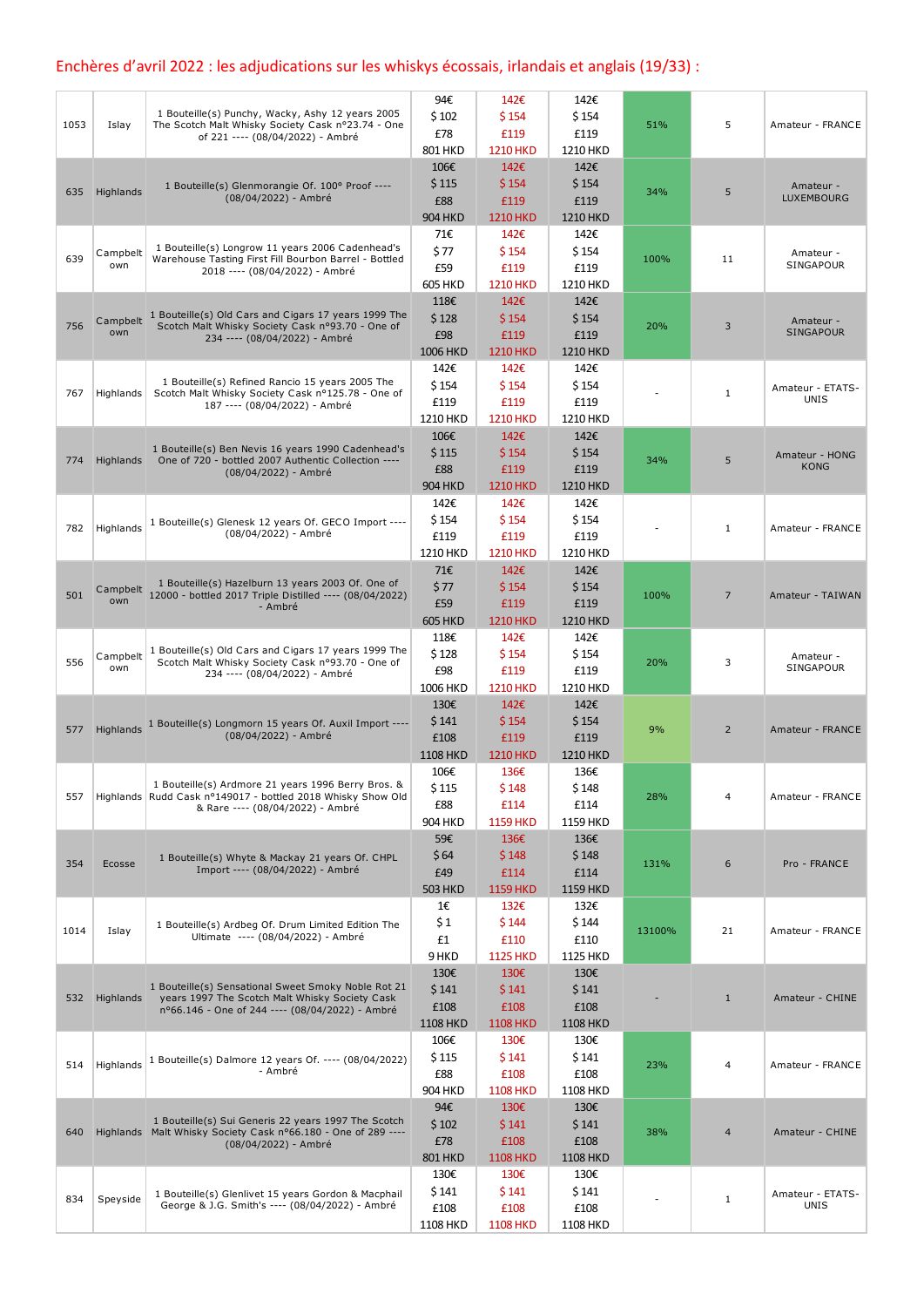## Enchères d'avril 2022 : les adjudications sur les whiskys écossais, irlandais et anglais (20/33) :

| 929  | Speyside          | 1 Bouteille(s) Caperdonich 18 years 1995 Ian Macleod<br>Cask nº95054/7 - One of 1016 - Bottled 2014<br>Chieftain's Limited Edition Collection ---- (08/04/2022)<br>- Ambré  | 118€<br>\$128<br>£98<br>1006 HKD         | 130€<br>\$141<br>£108<br><b>1108 HKD</b> | 130€<br>\$141<br>£108<br><b>1108 HKD</b> | 10%  | $\overline{2}$ | Amateur -<br><b>BELGIQUE</b>              |
|------|-------------------|-----------------------------------------------------------------------------------------------------------------------------------------------------------------------------|------------------------------------------|------------------------------------------|------------------------------------------|------|----------------|-------------------------------------------|
| 317  | Ecosse            | 1 Bouteille(s) New Acquaintance 14 years The Scotch<br>Malt Whisky Society In Celebration of Islay Festival<br>2020 Cask nº10.188 - One of 489 ---- (08/04/2022) -<br>Ambré | 106€<br>\$115<br>£88<br>904 HKD          | 130€<br>\$141<br>£108<br><b>1108 HKD</b> | 130€<br>\$141<br>£108<br><b>1108 HKD</b> | 23%  | 4              | Amateur - FRANCE                          |
| 1016 | Islay             | 1 Bouteille(s) Ardbeg Of. Drum Limited Edition The<br>Ultimate ---- (08/04/2022) - Ambré                                                                                    | 106€<br>\$115<br>£88<br><b>904 HKD</b>   | 130€<br>\$141<br>£108<br><b>1108 HKD</b> | 130€<br>\$141<br>£108<br><b>1108 HKD</b> | 23%  | $\overline{4}$ | Amateur - FRANCE                          |
| 939  | Speyside          | 1 Bouteille(s) Glenrothes-Glenlivet 22 years 1996<br>Cadenhead's Club One of 636 - bottled 2019 ----<br>(08/04/2022) - Ambré                                                | 59€<br>\$64<br>£49<br><b>503 HKD</b>     | 130€<br>\$141<br>£108<br><b>1108 HKD</b> | 130€<br>\$141<br>£108<br><b>1108 HKD</b> | 120% | 12             | Amateur - ETATS-<br><b>UNIS</b>           |
| 814  |                   | 1 Bouteille(s) Comfort and Contentment 21 years<br>Speyside 1995 The Scotch Malt Whisky Society Cask nº9.117 -<br>One of 264 ---- (08/04/2022) - Ambré                      | 71€<br>\$77<br>£59<br><b>605 HKD</b>     | 130€<br>\$141<br>£108<br><b>1108 HKD</b> | 130€<br>\$141<br>£108<br><b>1108 HKD</b> | 83%  | 10             | Amateur -<br>SINGAPOUR                    |
| 541  |                   | 1 Bouteille(s) Ardmore 21 years 1997 Gordon &<br>Highlands Macphail Batch nº19/073 - One of 248 - bottled 2019 -<br>-- (08/04/2022) - Ambré                                 | 106€<br>\$115<br>£88<br>904 HKD          | 130€<br>\$141<br>£108<br><b>1108 HKD</b> | 130€<br>\$141<br>£108<br><b>1108 HKD</b> | 23%  | 4              | Amateur - FRANCE                          |
| 544  | Highlands         | 1 Bouteille(s) Surrender Your Soul 15 years 2001 The<br>Scotch Malt Whisky Society Cask nº4.238 - One of<br>474 ---- (08/04/2022) - Ambré                                   | 130€<br>\$141<br>£108<br><b>1108 HKD</b> | 130€<br>\$141<br>£108<br><b>1108 HKD</b> | 130€<br>\$141<br>£108<br><b>1108 HKD</b> |      | $\mathbf{1}$   | Amateur - FRANCE                          |
| 745  | Highlands         | 1 Bouteille(s) Surrender Your Soul 15 years 2001 The<br>Scotch Malt Whisky Society Cask nº4.238 - One of<br>474 ---- (08/04/2022) - Ambré                                   | 130€<br>\$141<br>£108<br>1108 HKD        | 130€<br>\$141<br>£108<br><b>1108 HKD</b> | 130€<br>\$141<br>£108<br><b>1108 HKD</b> |      | 1              | Amateur -<br><b>SINGAPOUR</b>             |
| 646  | Highlands         | 1 Bouteille(s) Surrender Your Soul 15 years 2001 The<br>Scotch Malt Whisky Society Cask nº4.238 - One of<br>474 ---- (08/04/2022) - Ambré                                   | 130€<br>\$141<br>£108<br><b>1108 HKD</b> | 130€<br>\$141<br>£108<br><b>1108 HKD</b> | 130€<br>\$141<br>£108<br><b>1108 HKD</b> |      | $\mathbf{1}$   | Amateur -<br><b>SINGAPOUR</b>             |
| 653  |                   | 1 Bouteille(s) Edradour 2006 Of. Natural Cask<br>Highlands Strength Cask nº347 - One of 675 - bottled 2019 ----<br>(08/04/2022) - Ambré                                     | 77€<br>\$84<br>£64<br><b>656 HKD</b>     | 130€<br>\$141<br>£108<br><b>1108 HKD</b> | 130€<br>\$141<br>£108<br>1108 HKD        | 69%  | 9              | Amateur - FRANCE                          |
| 933  | Speyside          | 1 Bouteille(s) Glenlivet 15 years Gordon & Macphail<br>George & J.G. Smith's ---- (08/04/2022) - Ambré                                                                      | 130€<br>\$141<br>£108<br><b>1108 HKD</b> | 130€<br>\$141<br>£108<br><b>1108 HKD</b> | 130€<br>\$141<br>£108<br><b>1108 HKD</b> |      | $1\,$          | Amateur - FRANCE                          |
| 666  | Highlands         | 1 Bouteille(s) Ardmore 21 years 1990 Signatory<br>Vintage Cask nº30122/5 - One of 352 - bottled 2011<br>Cask Strength Collection ---- (08/04/2022) - Ambré                  | 118€<br>\$128<br>£98<br>1006 HKD         | 130€<br>\$141<br>£108<br><b>1108 HKD</b> | 130€<br>\$141<br>£108<br>1108 HKD        | 10%  | 2              | Amateur - FRANCE                          |
| 862  | Speyside          | 1 Bouteille(s) Linkwood 15 years Gordon & Macphail<br>SNPA Import ---- (08/04/2022) - Ambré                                                                                 | 106€<br>\$115<br>£88<br><b>904 HKD</b>   | 130€<br>\$141<br>£108<br><b>1108 HKD</b> | 130€<br>\$141<br>£108<br><b>1108 HKD</b> | 23%  | 3              | Pro - FRANCE                              |
| 700  | Highlands         | 1 Bouteille(s) Glenmorangie Of. Signet ----<br>(08/04/2022) - Ambré                                                                                                         | 94€<br>\$102<br>£78<br>801 HKD           | 130€<br>\$141<br>£108<br><b>1108 HKD</b> | 130€<br>\$141<br>£108<br>1108 HKD        | 38%  | 6              | Amateur - FRANCE                          |
| 732  | Highlands         | 1 Bouteille(s) Sensational Sweet Smoky Noble Rot 21<br>years 1997 The Scotch Malt Whisky Society Cask<br>nº66.146 - One of 244 ---- (08/04/2022) - Ambré                    | 130€<br>\$141<br>£108<br><b>1108 HKD</b> | 130€<br>\$141<br>£108<br><b>1108 HKD</b> | 130€<br>\$141<br>£108<br><b>1108 HKD</b> |      | $\mathbf{1}$   | Amateur -<br><b>SINGAPOUR</b>             |
| 749  | Higlands-<br>Mull | 1 Bouteille(s) Ledaig 13 years 2005 Elixir Distillers<br>Cask nº900166 - One of 740 - bottled 2019 The<br>Single Malts of Scotland ---- (08/04/2022) - Ambré                | 83€<br>\$90<br>£69<br>708 HKD            | 124€<br>\$135<br>£103<br><b>1057 HKD</b> | 124€<br>\$135<br>£103<br>1057 HKD        | 49%  | 7              | Amateur -<br>REPUBLIQUE<br><b>TCHEQUE</b> |
| 551  | Campbelt<br>own   | 1 Bouteille(s) Glen Scotia 22 years 1991 The Whisky<br>Agency & The Nectar One of 279 - bottled 2013 Spirits<br>in the Sky Festival 2013 ---- (08/04/2022) - Ambré          | 118€<br>\$128<br>£98<br>1006 HKD         | 118€<br>\$128<br>£98<br><b>1006 HKD</b>  | 118€<br>\$128<br>£98<br>1006 HKD         |      | $\mathbf{1}$   | Amateur -<br>SINGAPOUR                    |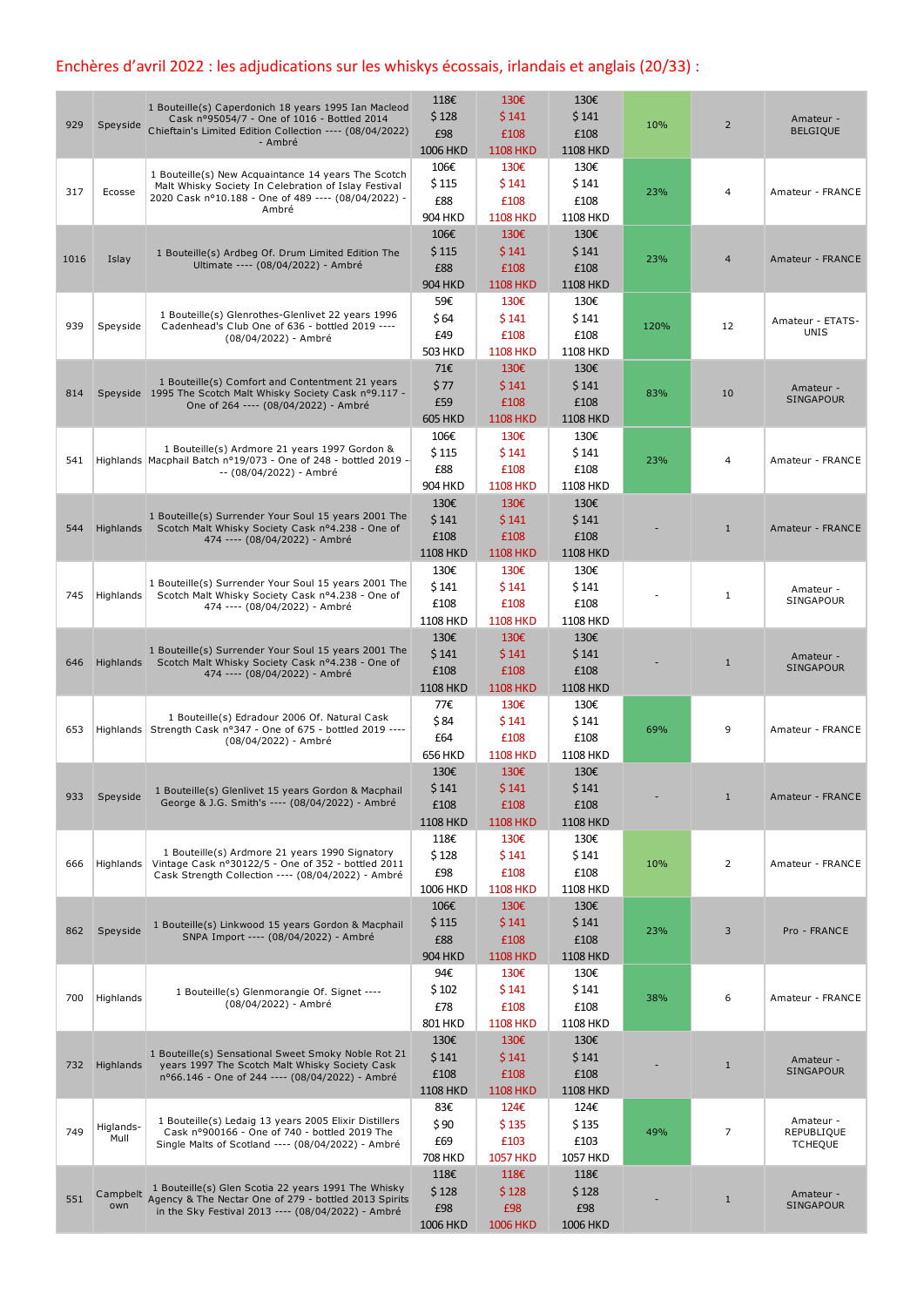## Enchères d'avril 2022 : les adjudications sur les whiskys écossais, irlandais et anglais (21/33) :

|      |           |                                                                                                                       | 83€             | 118€            | 118€     |      |                |                                 |
|------|-----------|-----------------------------------------------------------------------------------------------------------------------|-----------------|-----------------|----------|------|----------------|---------------------------------|
|      |           | 1 Bouteille(s) Caledonian 31 years 1987 Cadenhead's                                                                   | \$90            | \$128           | \$128    |      |                |                                 |
| 342  | Ecosse    | Hogshead Warehouse Tasting ---- (08/04/2022) -<br>Ambré                                                               | £69             | £98             | £98      | 42%  | $\overline{7}$ | Amateur - FRANCE                |
|      |           |                                                                                                                       | <b>708 HKD</b>  | <b>1006 HKD</b> | 1006 HKD |      |                |                                 |
|      |           |                                                                                                                       | 118€            | 118€            | 118€     |      |                |                                 |
|      |           | 1 Bouteille(s) The Crowd Pleaser 10 years The Scotch                                                                  | \$128           | \$128           | \$128    |      |                |                                 |
| 336  | Ecosse    | Malt Whisky Society Cask nº10.113 - One of 186 Feis                                                                   | £98             | £98             | £98      |      | $\mathbf{1}$   | Amateur - FRANCE                |
|      |           | Ile 2017 ---- (08/04/2022) - Ambré                                                                                    | <b>1006 HKD</b> | <b>1006 HKD</b> | 1006 HKD |      |                |                                 |
|      |           |                                                                                                                       | 83€             | 118€            | 118€     |      |                |                                 |
|      |           | 1 Bouteille(s) Graceful Gravitas 21 years The Scotch                                                                  | \$90            | \$128           | \$128    |      |                |                                 |
| 331  | Ecosse    | Malt Whisky Society Cask nº9.143 - One of 258 Spirit                                                                  | £69             | £98             | £98      | 42%  | 7              | Amateur -<br>SINGAPOUR          |
|      |           | of Speyside Festival ---- (08/04/2022) - Ambré                                                                        | <b>708 HKD</b>  | <b>1006 HKD</b> | 1006 HKD |      |                |                                 |
|      |           |                                                                                                                       | 118€            | 118€            | 118€     |      |                |                                 |
|      |           | 1 Bouteille(s) Berry's 12 years Berry Bros & Rudd                                                                     | \$128           |                 |          |      |                |                                 |
| 301  | Ecosse    | Finest Scotch Whisky Pure Malt Cusenier Import ----                                                                   |                 | \$128           | \$128    |      | $\mathbf{1}$   | Amateur - ETATS-<br><b>UNIS</b> |
|      |           | (08/04/2022) - Ambré                                                                                                  | £98             | £98             | £98      |      |                |                                 |
|      |           |                                                                                                                       | 1006 HKD        | <b>1006 HKD</b> | 1006 HKD |      |                |                                 |
|      |           | 1 Bouteille(s) Orangudram 4 years 2016 The Scotch                                                                     | 118€            | 118€            | 118€     |      |                |                                 |
| 205  | Angleterr | Malt Whisky Society Cask nº146.1 - One of 287 ----                                                                    | \$128           | \$128           | \$128    |      | $\mathbf{1}$   | Amateur - FRANCE                |
|      | e         | (08/04/2022) - Ambré                                                                                                  | £98             | £98             | £98      |      |                |                                 |
|      |           |                                                                                                                       | 1006 HKD        | <b>1006 HKD</b> | 1006 HKD |      |                |                                 |
|      |           |                                                                                                                       | 94€             | 118€            | 118€     |      |                |                                 |
| 673  |           | 1 Bouteille(s) Steam Trains and Puffers 20 years 1998<br>Highlands The Scotch Malt Whisky Society Cask nº66.143 - One | \$102           | \$128           | \$128    | 26%  | $\overline{2}$ | Amateur - FRANCE                |
|      |           | of 237 ---- (08/04/2022) - Ambré                                                                                      | £78             | £98             | £98      |      |                |                                 |
|      |           |                                                                                                                       | <b>801 HKD</b>  | <b>1006 HKD</b> | 1006 HKD |      |                |                                 |
|      |           |                                                                                                                       | 94€             | 118€            | 118€     |      |                |                                 |
| 662  | Higlands- | 1 Bouteille(s) Highland Park Of. Cask Strength                                                                        | \$102           | \$128           | \$128    | 26%  | 5              | Amateur -<br>REPUBLIQUE         |
|      | Orkney    | Release nº1 ---- (08/04/2022) - Ambré                                                                                 | £78             | £98             | £98      |      |                | <b>TCHEQUE</b>                  |
|      |           |                                                                                                                       | 801 HKD         | <b>1006 HKD</b> | 1006 HKD |      |                |                                 |
|      |           |                                                                                                                       | 59€             | 118€            | 118€     |      |                |                                 |
|      | Campbelt  | 1 Bouteille(s) Longrow Cadenhead's The Tasting                                                                        | \$64            | \$128           | \$128    |      |                |                                 |
| 616  | own       | Room Bottled 2017 ---- (08/04/2022) - Ambré                                                                           | £49             | £98             | £98      | 100% | 11             | Pro - FRANCE                    |
|      |           |                                                                                                                       | <b>503 HKD</b>  | <b>1006 HKD</b> | 1006 HKD |      |                |                                 |
|      |           |                                                                                                                       | 83€             | 118€            | 118€     |      |                |                                 |
|      |           | 1 Bouteille(s) Norse and Hawaiian Mythology 10 years                                                                  | \$90            | \$128           | \$128    |      |                |                                 |
| 1029 | Islay     | 2009 The Scotch Malt Whisky Society Cask nº10.199 -<br>One of 286 ---- (08/04/2022) - Ambré                           | £69             | £98             | £98      | 42%  | $\overline{7}$ | Amateur - FRANCE                |
|      |           |                                                                                                                       | <b>708 HKD</b>  | <b>1006 HKD</b> | 1006 HKD |      |                |                                 |
|      |           |                                                                                                                       | 83€             | 118€            | 118€     |      |                |                                 |
|      |           | 1 Bouteille(s) Laphroaig 14 years 1998 Ian Macleod<br>Cask nº8601/4 - One of 1518 - Bottled 2013                      | \$90            | \$128           | \$128    |      |                |                                 |
| 943  | Speyside  | Chieftain's Limited Edition Collection ---- (08/04/2022)                                                              | £69             | £98             | £98      | 42%  | $\overline{7}$ | Amateur - FRANCE                |
|      |           | - Ambré                                                                                                               | <b>708 HKD</b>  | <b>1006 HKD</b> | 1006 HKD |      |                |                                 |
|      |           |                                                                                                                       | 59€             | 118€            | 118€     |      |                |                                 |
|      |           | 1 Bouteille(s) Ginger Bittersweet Dark Chocolate<br>Marzipan 18 years 2002 The Scotch Malt Whisky                     | \$64            | \$128           | \$128    |      |                | Amateur -                       |
| 934  | Speyside  | Society Cask nº37.132 - One of 223 ---- (08/04/2022)                                                                  | £49             | £98             | £98      | 100% | 11             | SINGAPOUR                       |
|      |           | - Ambré                                                                                                               | <b>503 HKD</b>  | <b>1006 HKD</b> | 1006 HKD |      |                |                                 |
|      |           |                                                                                                                       | 118€            | 118€            | 118€     |      |                |                                 |
|      |           | 1 Bouteille(s) Linkwood - Glenlivet 28 years                                                                          | \$128           | \$128           | \$128    |      |                |                                 |
| 930  | Speyside  | Cadenhead's Small Batch 1987 Bottled 2015 One of                                                                      | £98             | £98             | £98      |      | $\mathbf{1}$   | Amateur - FRANCE                |
|      |           | 1062 ---- (08/04/2022) - Ambré                                                                                        |                 |                 | 1006 HKD |      |                |                                 |
|      |           |                                                                                                                       | 1006 HKD        | <b>1006 HKD</b> |          |      |                |                                 |
|      |           | 1 Bouteille(s) Glenlossie-Glenlivet 20 years 1993                                                                     | 59€             | 118€            | 118€     |      |                |                                 |
| 915  | Speyside  | Cadenhead's Cask Strength - One of 252 - bottled                                                                      | \$64            | \$128           | \$128    | 100% | 10             | Amateur - FRANCE                |
|      |           | 2014 Authentic Collection ---- (08/04/2022) - Ambré                                                                   | £49             | £98             | £98      |      |                |                                 |
|      |           |                                                                                                                       | 503 HKD         | <b>1006 HKD</b> | 1006 HKD |      |                |                                 |
|      |           | 1 Bouteille(s) Steam Trains and Puffers 20 years 1998                                                                 | 94€             | 118€            | 118€     |      |                |                                 |
| 571  |           | Highlands The Scotch Malt Whisky Society Cask nº66.143 - One                                                          | \$102           | \$128           | \$128    | 26%  | $\overline{2}$ | Amateur - CHINE                 |
|      |           | of 237 ---- (08/04/2022) - Ambré                                                                                      | £78             | £98             | £98      |      |                |                                 |
|      |           |                                                                                                                       | <b>801 HKD</b>  | <b>1006 HKD</b> | 1006 HKD |      |                |                                 |
|      |           |                                                                                                                       | 71€             | 118€            | 118€     |      |                |                                 |
| 829  | Speyside  | 1 Bouteille(s) Strathmill 25 years 1993 Cadenhead's<br>Hogshead Warehouse Tasting ---- (08/04/2022) -                 | \$77            | \$128           | \$128    | 66%  | 9              | Amateur - FRANCE                |
|      |           | Ambré                                                                                                                 | £59             | £98             | £98      |      |                |                                 |
|      |           |                                                                                                                       | <b>605 HKD</b>  | <b>1006 HKD</b> | 1006 HKD |      |                |                                 |
|      |           |                                                                                                                       | 47€             | 114€            | 114€     |      |                |                                 |
| 549  |           | Higlands- 1 Bouteille(s) Talisker Of. 57° North Special Strength                                                      | \$51            | \$124           | \$124    | 143% | 12             | Amateur -<br><b>REPUBLIQUE</b>  |
|      | Skye      | Talisker ---- (08/04/2022) - Ambré                                                                                    | £39             | £95             | £95      |      |                | <b>TCHEQUE</b>                  |
|      |           |                                                                                                                       | 401 HKD         | <b>972 HKD</b>  | 972 HKD  |      |                |                                 |
|      |           |                                                                                                                       | 47€             | 114€            | 114€     |      |                |                                 |
| 923  | Speyside  | 1 Bouteille(s) A Kiwi Tart in the Coffee Shop 14 years<br>2002 The Scotch Malt Whisky Society Cask nº44.85 -          | \$51            | \$124           | \$124    | 143% | 14             | Amateur -                       |
|      |           | One of 234 ---- (08/04/2022) - Ambré                                                                                  | £39             | £95             | £95      |      |                | SINGAPOUR                       |
|      |           |                                                                                                                       | 401 HKD         | <b>972 HKD</b>  | 972 HKD  |      |                |                                 |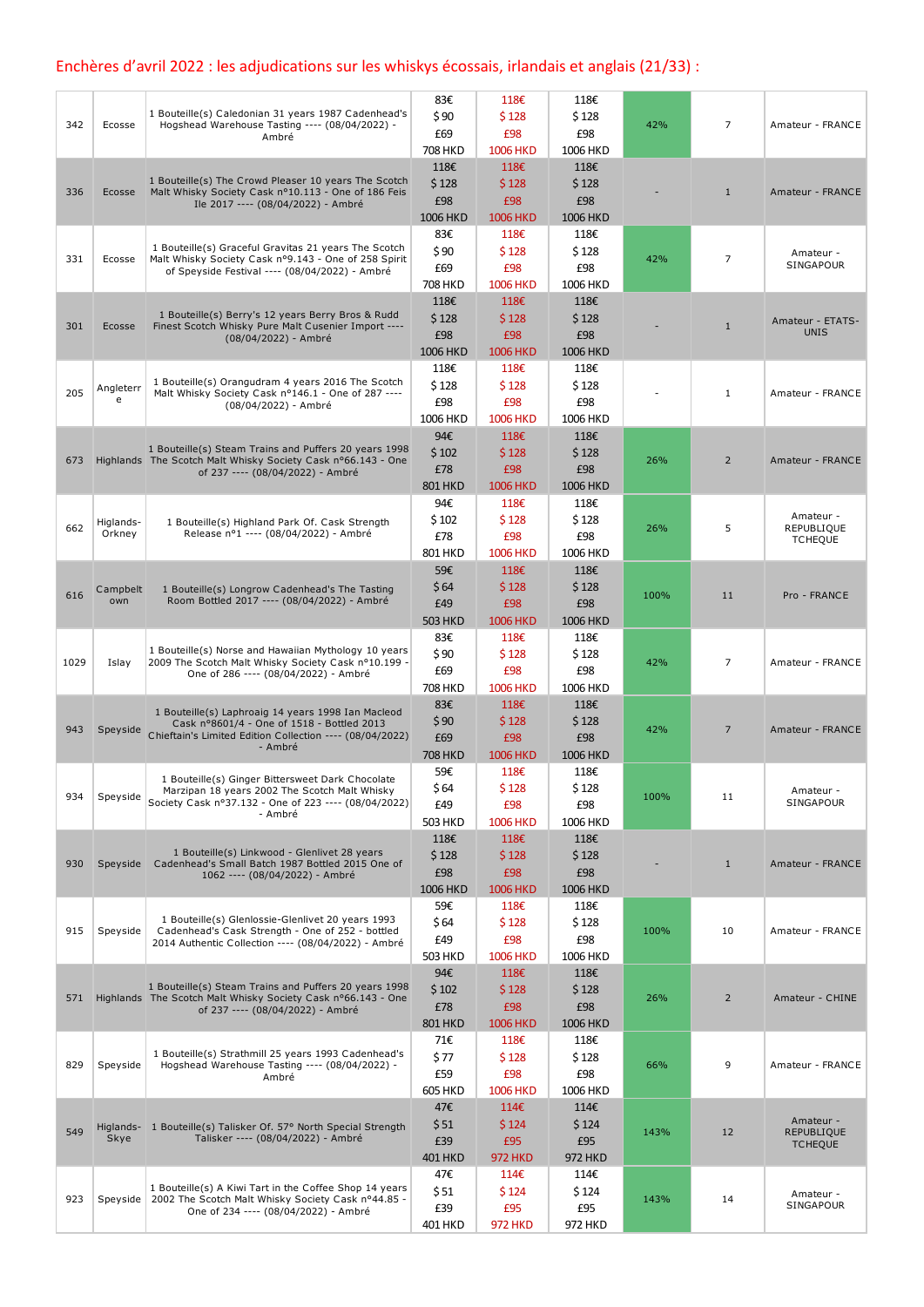## Enchères d'avril 2022 : les adjudications sur les whiskys écossais, irlandais et anglais (22/33) :

| 341  | Ecosse        | 1 Bouteille(s) Poit Dhubh 21 years Pràban Na Linne<br>Uisge Beatha Bracha ---- (08/04/2022) - Ambré                                                       | 35€<br>\$38<br>£29<br><b>298 HKD</b>   | 113E<br>\$123<br>£94<br><b>963 HKD</b>             | 113€<br>\$123<br>£94<br><b>963 HKD</b> | 223% | 11             | Amateur - FRANCE              |
|------|---------------|-----------------------------------------------------------------------------------------------------------------------------------------------------------|----------------------------------------|----------------------------------------------------|----------------------------------------|------|----------------|-------------------------------|
| 721  | Highlands     | 1 Bouteille(s) Glengoyne 2006 Of. The Distillery Cask<br>Cask nº599 - bottled 2020 ---- (08/04/2022) - Ambré                                              | 35€<br>\$38<br>£29<br><b>298 HKD</b>   | 113€<br>\$123<br>£94<br><b>963 HKD</b>             | 113€<br>\$123<br>£94<br>963 HKD        | 223% | 11             | Amateur - TAIWAN              |
| 916  | Speyside      | 1 Bouteille(s) Glenrothes 2000 DDL Oloroso Sherry<br>Cask - bottled 2011 Souscription 2010 Le Clan des<br>Grands Malts ---- (08/04/2022) - Ambré          | 94€<br>\$102<br>£78<br><b>801 HKD</b>  | 112€<br>\$122<br>£93<br><b>955 HKD</b>             | 112€<br>\$122<br>£93<br><b>955 HKD</b> | 19%  | $\overline{4}$ | Amateur - FRANCE              |
| 1027 | Islay         | 1 Bouteille(s) Cadenhead's 26 years Of. Caddenhead<br>Cage Takeover Butt Cask nº2 - bottled 2019 In the<br>Courtyard ---- (08/04/2022) - Ambré            | 59€<br>\$64<br>£49<br><b>503 HKD</b>   | 112€<br>\$122<br>£93<br><b>955 HKD</b>             | 112€<br>\$122<br>£93<br><b>955 HKD</b> | 90%  | 10             | Amateur - FRANCE              |
| 716  |               | 1 Bouteille(s) Celebrity Yurt Indulgence 16 years<br>Highlands 2001 The Scotch Malt Whisky Society Cask nº4.250 -<br>One of 559 ---- (08/04/2022) - Ambré | 71€<br>\$77<br>£59<br><b>605 HKD</b>   | $112\varepsilon$<br>\$122<br>£93<br><b>955 HKD</b> | 112€<br>\$122<br>£93<br><b>955 HKD</b> | 58%  | $\overline{2}$ | Amateur - CHINE               |
| 356  | Ecosse        | 1 Bouteille(s) MacPhail's 10 years Gordon & Macphail<br>SNPA Import ---- (08/04/2022) - Ambré                                                             | 59€<br>\$64<br>£49<br>503 HKD          | 112€<br>\$122<br>£93<br><b>955 HKD</b>             | 112€<br>\$122<br>£93<br>955 HKD        | 90%  | 10             | Amateur - FRANCE              |
| 526  |               | 1 Bouteille(s) Death by Chocolate Cake 13 years<br>Highlands 2007 The Scotch Malt Whisky Society Cask nº68.52 -<br>One of 534 ---- (08/04/2022) - Ambré   | 71€<br>\$77<br>£59<br><b>605 HKD</b>   | 112€<br>\$122<br>£93<br><b>955 HKD</b>             | 112€<br>\$122<br>£93<br><b>955 HKD</b> | 58%  | $\overline{7}$ | Amateur - FRANCE              |
| 627  | Highlands     | 1 Bouteille(s) Dirty But Good 20 years 1997 The<br>Scotch Malt Whisky Society Cask nº66.137 - One of<br>292 ---- (08/04/2022) - Ambré                     | 83€<br>\$90<br>£69<br><b>708 HKD</b>   | 112€<br>\$122<br>£93<br><b>955 HKD</b>             | 112€<br>\$122<br>£93<br><b>955 HKD</b> | 35%  | 4              | Amateur - FRANCE              |
| 839  | Speyside      | 1 Bouteille(s) Linkwood 22 years 1989 Duncan Taylor<br>Cask nº5042 - One of 155 - bottled 2012 ----<br>(08/04/2022) - Ambré                               | 83€<br>\$90<br>£69<br><b>708 HKD</b>   | 112€<br>\$122<br>£93<br><b>955 HKD</b>             | 112€<br>\$122<br>£93<br><b>955 HKD</b> | 35%  | 6              | Amateur -<br><b>SINGAPOUR</b> |
| 869  | Speyside      | 1 Bouteille(s) Glenfarclas Of. 105 Cask Strength<br>Thienpont Import ---- (08/04/2022) - Ambré                                                            | 35€<br>\$38<br>£29<br><b>298 HKD</b>   | 107€<br>\$116<br>£89<br><b>912 HKD</b>             | 107€<br>\$116<br>£89<br>912 HKD        | 206% | 10             | Amateur - TURQUIE             |
|      | 622 Highlands | 1 Boutenle(s) Glengoyne 2006 Of. The Distillery Cask<br>Cask nº599 - bottled 2020 ---- (08/04/2022) - Ambré                                               | 35€<br>\$38<br>£29<br><b>298 HKD</b>   | 107€<br>\$116<br>£89<br><b>912 HKD</b>             | 107€<br>\$116<br>£89<br><b>912 HKD</b> | 206% | 5              | Amateur - TAIWAN              |
| 826  | Speyside      | 1 Bouteille(s) Craigellachie 1996 DDL Le Clan des<br>Grands Malts ---- (08/04/2022) - Ambré                                                               | 35€<br>\$38<br>£29<br><b>298 HKD</b>   | 107€<br>\$116<br>£89<br><b>912 HKD</b>             | 107€<br>\$116<br>£89<br>912 HKD        | 206% | 11             | Amateur - FRANCE              |
| 1019 | Islay         | 1 Bouteille(s) Kilchoman 2006 Of. Fresh Bourbon<br>Cask nº232/2006 - bottled 2009 ---- (08/04/2022) -<br>Ambré                                            | 106€<br>\$115<br>£88<br><b>904 HKD</b> | 106€<br>\$115<br>£88<br><b>904 HKD</b>             | 106€<br>\$115<br>£88<br><b>904 HKD</b> |      | $\mathbf{1}$   | Amateur - FRANCE              |
| 759  |               | 1 Bouteille(s) The 1920 Summer Olympics 16 years<br>Highlands 2001 The Scotch Malt Whisky Society Cask nº66.114 -<br>One of 177 ---- (08/04/2022) - Ambré | 94€<br>\$102<br>£78<br>801 HKD         | 106€<br>\$115<br>£88<br><b>904 HKD</b>             | 106€<br>\$115<br>£88<br><b>904 HKD</b> | 13%  | 3              | Amateur -<br>SINGAPOUR        |
| 853  | Speyside      | 1 Bouteille(s) Knockando 1972 Of. bottled 1984<br>France Champagne Import ---- (08/04/2022) - Ambré                                                       | 94€<br>\$102<br>£78<br><b>801 HKD</b>  | 106€<br>\$115<br>£88<br><b>904 HKD</b>             | 106€<br>\$115<br>£88<br><b>904 HKD</b> | 13%  | 3              | Amateur - FRANCE              |
| 605  | Highlands     | 1 Bouteille(s) Glenmorangie Of. Milsean Re-Toasted<br>Wine Casks - 7th Release Private Edition ----<br>(08/04/2022) - Ambré                               | 94€<br>\$102<br>£78<br>801 HKD         | 106€<br>\$115<br>£88<br><b>904 HKD</b>             | 106€<br>\$115<br>£88<br>904 HKD        | 13%  | 3              | Amateur -<br>SINGAPOUR        |
| 705  | Highlands     | 1 Bouteille(s) Glenmorangie Of. Milsean Re-Toasted<br>Wine Casks - 7th Release Private Edition ----<br>(08/04/2022) - Ambré                               | 94€<br>\$102<br>£78<br><b>801 HKD</b>  | 106€<br>\$115<br>£88<br><b>904 HKD</b>             | 106€<br>\$115<br>£88<br><b>904 HKD</b> | 13%  | 3              | Pro - FRANCE                  |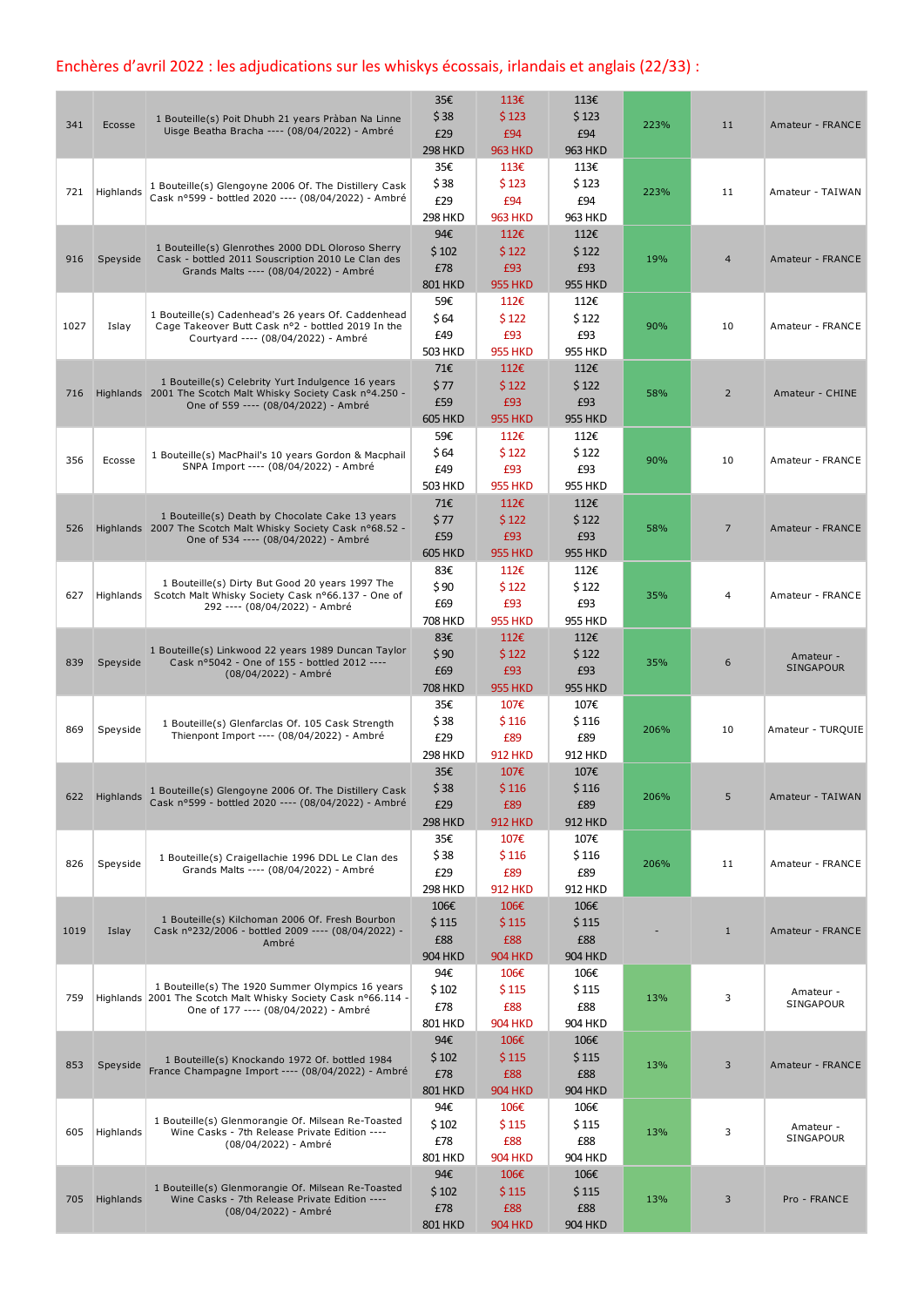## Enchères d'avril 2022 : les adjudications sur les whiskys écossais, irlandais et anglais (23/33) :

|      |           |                                                                                                        | 47€                   | 103€                  | 103€                  |      |                                                                                     |                        |
|------|-----------|--------------------------------------------------------------------------------------------------------|-----------------------|-----------------------|-----------------------|------|-------------------------------------------------------------------------------------|------------------------|
|      |           | 1 Bouteille(s) Craigellachie 1996 DDL Sherry Finish -                                                  | \$51                  | \$112                 | \$112                 |      |                                                                                     | Amateur -              |
| 825  | Speyside  | bottled 2012 Souscription 2012 Le Clan des Grands<br>Malts ---- (08/04/2022) - Ambré                   | £39                   | £86                   | £86                   | 119% | 12                                                                                  | SINGAPOUR              |
|      |           |                                                                                                        | <b>401 HKD</b>        | <b>878 HKD</b>        | <b>878 HKD</b>        |      |                                                                                     |                        |
|      |           |                                                                                                        | 47€                   | 103€                  | 103€                  |      |                                                                                     |                        |
| 772  | Highlands | 1 Bouteille(s) Dark and Filthy 14 years 2006 The<br>Scotch Malt Whisky Society Cask nº42.51 - One of   | \$51                  | \$112                 | \$112                 | 119% | 10                                                                                  | Amateur - FRANCE       |
|      |           | 213 ---- (08/04/2022) - Ambré                                                                          | £39                   | £86                   | £86                   |      |                                                                                     |                        |
|      |           |                                                                                                        | <b>401 HKD</b>        | <b>878 HKD</b>        | <b>878 HKD</b>        |      |                                                                                     |                        |
|      |           |                                                                                                        | 35€                   | 101€                  | 101€                  |      |                                                                                     |                        |
| 968  | Speyside  | 1 Bouteille(s) Mortlach Gordon & Macphail Rare Old 15                                                  | \$38                  | \$110                 | \$110                 | 189% | 12                                                                                  | Amateur - ESPAGNE      |
|      |           | years old ---- (08/04/2022) - Ambré                                                                    | £29                   | £84                   | £84                   |      |                                                                                     |                        |
|      |           |                                                                                                        | <b>298 HKD</b>        | <b>861 HKD</b>        | 861 HKD               |      |                                                                                     |                        |
|      |           | 1 Bouteille(s) Cadenhead's 18 years 2001 Of. A                                                         | 53€                   | 101€                  | 101€                  |      |                                                                                     |                        |
| 914  |           | Speyside Speyside Distillery One of 552 - bottled 2020 Virtual                                         | \$58                  | \$110                 | \$110                 | 91%  | 9                                                                                   | Amateur - FRANCE       |
|      |           | Open Day 2020 ---- (08/04/2022) - Ambré                                                                | £44<br><b>452 HKD</b> | £84<br><b>861 HKD</b> | £84<br><b>861 HKD</b> |      |                                                                                     |                        |
|      |           |                                                                                                        | 71€                   | 100€                  | 100€                  |      |                                                                                     |                        |
|      |           |                                                                                                        | \$77                  | \$109                 | \$109                 |      |                                                                                     |                        |
| 901  | Speyside  | 1 Bouteille(s) Tomatin 10 years Of. Lacontre Import --<br>- (08/04/2022) - Ambré                       | £59                   | £83                   | £83                   | 41%  | 6                                                                                   | Amateur - FRANCE       |
|      |           |                                                                                                        | <b>605 HKD</b>        | <b>852 HKD</b>        | <b>852 HKD</b>        |      |                                                                                     |                        |
|      |           |                                                                                                        | 94€                   | 100€                  | 100€                  |      |                                                                                     |                        |
|      |           | 1 Bouteille(s) Of. Cipher Limited Edition The Glenlivet -                                              | \$102                 | \$109                 | \$109                 |      |                                                                                     |                        |
| 938  | Speyside  | --- (08/04/2022) - Ambré                                                                               | £78                   | £83                   | £83                   | 6%   |                                                                                     | Amateur - FRANCE       |
|      |           |                                                                                                        | <b>801 HKD</b>        | <b>852 HKD</b>        | <b>852 HKD</b>        |      |                                                                                     |                        |
|      |           |                                                                                                        | 83€                   | 100€                  | 100€                  |      |                                                                                     |                        |
| 734  |           | 1 Bouteille(s) In Search of Serenity 13 years 2004                                                     | \$90                  | \$109                 | \$109                 | 20%  |                                                                                     | Amateur - FRANCE       |
|      |           | Highlands   The Scotch Malt Whisky Society Cask nº125.75 - One<br>of 177 ---- (08/04/2022) - Ambré     | £69                   | £83                   | £83                   |      |                                                                                     |                        |
|      |           |                                                                                                        | <b>708 HKD</b>        | <b>852 HKD</b>        | 852 HKD               |      |                                                                                     |                        |
|      |           |                                                                                                        | 94€                   | 100€                  | 100€                  |      |                                                                                     |                        |
| 435  | Cork      | 1 Bouteille(s) Jameson 12 years Of. 1780 Simon<br>Frères Import Speciale Reserve ---- (08/04/2022) -   | \$102                 | \$109                 | \$109                 | 6%   |                                                                                     | Amateur - IRLANDE      |
|      | County    | Ambré                                                                                                  | £78                   | £83                   | £83                   |      |                                                                                     |                        |
|      |           |                                                                                                        | <b>801 HKD</b>        | <b>852 HKD</b>        | <b>852 HKD</b>        |      |                                                                                     |                        |
|      |           | 1 Bouteille(s) Butter, Scotch and Butterscotch 29                                                      | 71€                   | 100€                  | 100€                  |      |                                                                                     |                        |
| 527  | Lowlands  | years 1989 The Scotch Malt Whisky Society Cask                                                         | \$77                  | \$109                 | \$109                 | 41%  | 6                                                                                   | Amateur - FRANCE       |
|      |           | nºG8.9 - One of 181 ---- (08/04/2022) - Ambré                                                          | £59                   | £83                   | £83                   |      |                                                                                     | Amateur -              |
|      |           |                                                                                                        | 605 HKD               | <b>852 HKD</b>        | 852 HKD               |      |                                                                                     |                        |
|      |           | 1 Bouteille(s) Stout, Sweet and Spirited 20 years                                                      | 71€<br>\$77           | 100€                  | 100€                  |      |                                                                                     |                        |
| 827  |           | Speyside 1996 The Scotch Malt Whisky Society Cask nº9.120 -                                            | £59                   | \$109<br>£83          | \$109<br>£83          | 41%  | 6                                                                                   | SINGAPOUR              |
|      |           | One of 243 ---- (08/04/2022) - Ambré                                                                   | <b>605 HKD</b>        | <b>852 HKD</b>        | <b>852 HKD</b>        |      |                                                                                     |                        |
|      |           |                                                                                                        | 53€                   | 99€                   | 99€                   |      |                                                                                     |                        |
|      |           | 1 Bouteille(s) Glenrothes-Glenlivet 22 years 1996<br>Cadenhead's One of 312 - bottled 2018 Cadenhead's | \$58                  | \$108                 | \$108                 |      |                                                                                     |                        |
| 947  | Speyside  | Whisky Market Cologne Cask Strength ----                                                               | £44                   | £83                   | £83                   | 87%  |                                                                                     | Amateur - FRANCE       |
|      |           | (08/04/2022) - Ambré                                                                                   | <b>452 HKD</b>        | <b>844 HKD</b>        | 844 HKD               |      |                                                                                     |                        |
|      |           |                                                                                                        | 47€                   | 97€                   | 97€                   |      |                                                                                     |                        |
|      |           | 1 Bouteille(s) Fettercairn 2003 Of. Cask n°0771717                                                     | \$51                  | \$105                 | \$105                 |      |                                                                                     | Amateur - HONG         |
| 726  |           | Highlands Distillery Exclusive Fior One of 250 ---- (08/04/2022) -<br>Ambré                            | £39                   | £81                   | £81                   | 106% |                                                                                     | <b>KONG</b>            |
|      |           |                                                                                                        | <b>401 HKD</b>        | <b>827 HKD</b>        | <b>827 HKD</b>        |      |                                                                                     |                        |
|      |           |                                                                                                        | 94€                   | 94€                   | 94€                   |      |                                                                                     |                        |
| 866  | Speyside  | 1 Bouteille(s) Glenfiddich Of. Special Reserve Pure                                                    | \$102                 | \$102                 | \$102                 |      |                                                                                     | Pro - FRANCE           |
|      |           | Malt ---- (08/04/2022) - Ambré                                                                         | £78                   | £78                   | £78                   |      | $\overline{2}$<br>4<br>$\overline{2}$<br>4<br>9<br>$\mathbf{1}$<br>5<br>5<br>3<br>1 |                        |
|      |           |                                                                                                        | 801 HKD               | <b>801 HKD</b>        | 801 HKD               |      |                                                                                     |                        |
|      |           |                                                                                                        | 71€                   | 94€                   | 94€                   |      |                                                                                     |                        |
| 363  | Ecosse    | 1 Bouteille(s) J&B Of. Ultima Blend of 128 whiskies -<br>bottled 1994 ---- (08/04/2022) - Ambré        | \$77                  | \$102                 | \$102                 | 32%  |                                                                                     | Amateur - FRANCE       |
|      |           |                                                                                                        | £59                   | £78                   | £78                   |      |                                                                                     |                        |
|      |           |                                                                                                        | <b>605 HKD</b>        | <b>801 HKD</b>        | <b>801 HKD</b>        |      |                                                                                     |                        |
|      |           | 1 Bouteille(s) Juicy Figs and Gummy Sweets 16 years                                                    | 71€<br>\$77           | 94€<br>\$102          | 94€<br>\$102          |      |                                                                                     |                        |
| 945  |           | Speyside 2001 The Scotch Malt Whisky Society Cask nº35.215 -                                           | £59                   | £78                   | £78                   | 32%  |                                                                                     | Amateur -<br>SINGAPOUR |
|      |           | One of 554 ---- (08/04/2022) - Ambré                                                                   | <b>605 HKD</b>        | <b>801 HKD</b>        | 801 HKD               |      |                                                                                     |                        |
|      |           |                                                                                                        | 83€                   | 94€                   | 94€                   |      |                                                                                     |                        |
|      |           | 1 Bouteille(s) Smokehead 18 years Ian Macleod Extra                                                    | \$90                  | \$102                 | \$102                 |      |                                                                                     |                        |
| 1035 | Islay     | Black ---- (08/04/2022) - Ambré                                                                        | £69                   | £78                   | £78                   | 13%  |                                                                                     | Amateur - FRANCE       |
|      |           |                                                                                                        | <b>708 HKD</b>        | <b>801 HKD</b>        | <b>801 HKD</b>        |      |                                                                                     |                        |
|      |           |                                                                                                        | 94€                   | 94€                   | 94€                   |      |                                                                                     |                        |
|      |           | 1 Bouteille(s) Salt of the Earth 22 years 1998 The                                                     | \$102                 | \$102                 | \$102                 |      |                                                                                     |                        |
| 671  | Highlands | Scotch Malt Whisky Society Cask nº66.178 - One of<br>266 ---- (08/04/2022) - Ambré                     | £78                   | £78                   | £78                   |      |                                                                                     | Amateur - CHINE        |
|      |           |                                                                                                        | 801 HKD               | <b>801 HKD</b>        | 801 HKD               |      |                                                                                     |                        |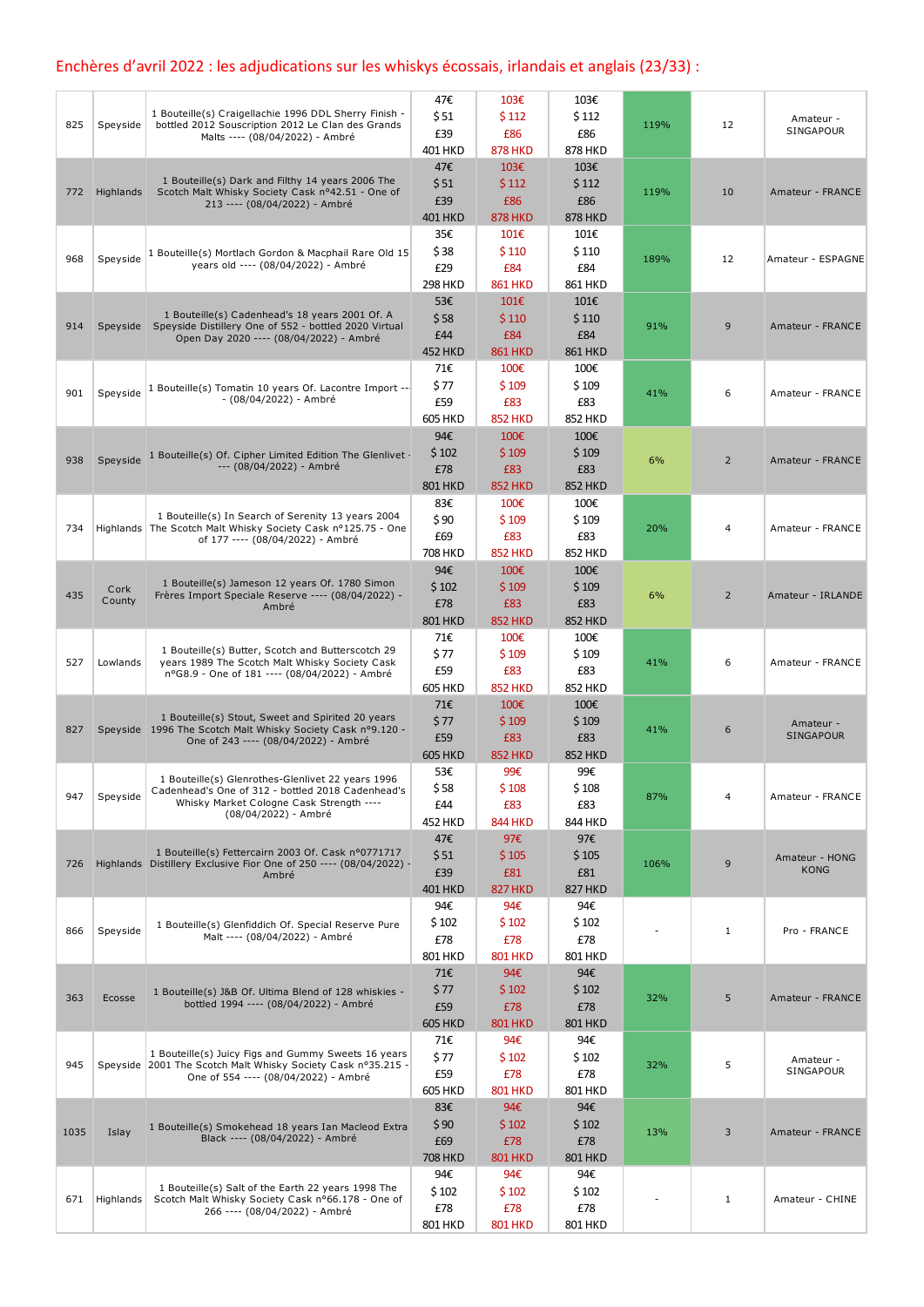## Enchères d'avril 2022 : les adjudications sur les whiskys écossais, irlandais et anglais (24/33) :

| 739  |           | 1 Bouteille(s) Sui Generis 22 years 1997 The Scotch<br>Highlands Malt Whisky Society Cask n°66.180 - One of 289 ----<br>(08/04/2022) - Ambré                                | 94€<br>\$102<br>£78<br><b>801 HKD</b> | 94€<br>\$102<br>£78<br><b>801 HKD</b> | 94€<br>\$102<br>£78<br><b>801 HKD</b> |      | $\mathbf{1}$   | Amateur - CHINE                                  |
|------|-----------|-----------------------------------------------------------------------------------------------------------------------------------------------------------------------------|---------------------------------------|---------------------------------------|---------------------------------------|------|----------------|--------------------------------------------------|
| 770  | Highlands | 1 Bouteille(s) Salt of the Earth 22 years 1998 The<br>Scotch Malt Whisky Society Cask nº66.178 - One of<br>266 ---- (08/04/2022) - Ambré                                    | 94€<br>\$102<br>£78<br>801 HKD        | 94€<br>\$102<br>£78<br><b>801 HKD</b> | 94€<br>\$102<br>£78<br>801 HKD        |      | 1              | Amateur - CHINE                                  |
| 775  |           | 1 Bouteille(s) Pirates of the Percolator 25 years 1992<br>Lowlands The Scotch Malt Whisky Society Cask nºG7.13 - One<br>of 200 ---- (08/04/2022) - Ambré                    | 59€<br>\$64<br>£49<br><b>503 HKD</b>  | 94€<br>\$102<br>£78<br><b>801 HKD</b> | 94€<br>\$102<br>£78<br><b>801 HKD</b> | 59%  | $\overline{4}$ | Amateur - FRANCE                                 |
| 780  | Highlands | 1 Bouteille(s) Glen Garioch 10 years Of. Morrison's<br>Glen Garioch Distillery SNPA Import Highland Malt<br>Parchment Label ---- (08/04/2022) - Ambré                       | 94€<br>\$102<br>£78<br>801 HKD        | 94€<br>\$102<br>£78<br><b>801 HKD</b> | 94€<br>\$102<br>£78<br>801 HKD        |      | 1              | Amateur - FRANCE                                 |
| 786  | Lowlands  | 1 Bouteille(s) Glenkinchie 20 years Of. Brandy Casks<br>matured for 10 years ---- (08/04/2022) - Ambré                                                                      | 83€<br>\$90<br>£69<br><b>708 HKD</b>  | 94€<br>\$102<br>£78<br><b>801 HKD</b> | 94€<br>\$102<br>£78<br><b>801 HKD</b> | 13%  | 3              | Amateur - FRANCE                                 |
| 822  | Speyside  | 1 Bouteille(s) Macallan (The) 12 years Of. Fine Oak<br>Triple Cask Matured ---- (08/04/2022) - Ambré                                                                        | 83€<br>\$90<br>£69<br><b>708 HKD</b>  | 94€<br>\$102<br>£78<br><b>801 HKD</b> | 94€<br>\$102<br>£78<br>801 HKD        | 13%  | 3              | Amateur - ETATS-<br>UNIS                         |
| 837  |           | 1 Bouteille(s) Work of Art 14 years 2002 The Scotch<br>Speyside Malt Whisky Society Cask nº76.86 - One of 580 ----<br>(08/04/2022) - Ambré                                  | 71€<br>\$77<br>£59<br><b>605 HKD</b>  | 94€<br>\$102<br>£78<br><b>801 HKD</b> | 94€<br>\$102<br>£78<br><b>801 HKD</b> | 32%  | 5              | Amateur -<br>SINGAPOUR                           |
| 533  | Highlands | 1 Bouteille(s) Old Pulteney 1998 Gordon & MacPhail<br>Exclusive Cask nº1076 - bottled 2008 ----<br>(08/04/2022) - Ambré                                                     | 71€<br>\$77<br>£59<br><b>605 HKD</b>  | 94€<br>\$102<br>£78<br><b>801 HKD</b> | 94€<br>\$102<br>£78<br>801 HKD        | 32%  | 4              | Amateur - FRANCE                                 |
| 624  | Highlands | 1 Bouteille(s) Ardmore 22 years 1997 The Nectar Of<br>The Daily Drams bottled 2019 ---- (08/04/2022) -<br>Ambré                                                             | 83€<br>\$90<br>£69<br><b>708 HKD</b>  | 94€<br>\$102<br>£78<br><b>801 HKD</b> | 94€<br>\$102<br>£78<br><b>801 HKD</b> | 13%  | 3              | Amateur - FRANCE                                 |
| 316  | Ecosse    | 1 Bouteille(s) Joie de Vivre 14 years The Scotch Malt<br>Whisky Society Cask nº7.217 - One of 158 Exclusive<br>to France ---- (08/04/2022) - Ambré                          | 83€<br>\$90<br>£69<br><b>708 HKD</b>  | 94€<br>\$102<br>£78<br><b>801 HKD</b> | 94€<br>\$102<br>£78<br>801 HKD        | 13%  | 3              | Amateur -<br>SINGAPOUR                           |
| 326  | Ecosse    | 1 Bouteille(s) Collectivum XXVIII Classic Malts<br>Selection ---- (08/04/2022) - Ambré                                                                                      | 71€<br>\$77<br>£59<br><b>605 HKD</b>  | 94€<br>\$102<br>£78<br><b>801 HKD</b> | 94€<br>\$102<br>£78<br><b>801 HKD</b> | 32%  | 3              | Amateur - FRANCE                                 |
| 918  | Speyside  | 1 Bouteille(s) Aultmore-Glenlivet 21 years 1997<br>Cadenhead's Hogshead Warehouse Tasting ----<br>(08/04/2022) - Ambré                                                      | 59€<br>\$64<br>£49<br><b>503 HKD</b>  | 94€<br>\$102<br>£78<br><b>801 HKD</b> | 94€<br>\$102<br>£78<br>801 HKD        | 59%  | 7              | Amateur -<br>SINGAPOUR                           |
| 1008 | Islay     | 1 Bouteille(s) Lagavulin 16 years Of. ----<br>(08/04/2022) - Ambré                                                                                                          | 47€<br>\$51<br>£39<br><b>401 HKD</b>  | 91€<br>\$99<br>£76<br><b>776 HKD</b>  | 91€<br>\$99<br>£76<br><b>776 HKD</b>  | 94%  | 9              | Amateur -<br><b>REPUBLIQUE</b><br><b>TCHEQUE</b> |
| 1039 | Islay     | 1 Bouteille(s) Burning Scarecrows by the Sea 10<br>years 2006 The Scotch Malt Whisky Society Cask<br>nº10.127 - One of 234 Exclusive to Sweden ----<br>(08/04/2022) - Ambré | 35€<br>\$38<br>£29<br><b>298 HKD</b>  | 90€<br>\$98<br>£75<br><b>767 HKD</b>  | 90€<br>\$98<br>£75<br><b>767 HKD</b>  | 157% | 12             | Amateur - FRANCE                                 |
| 1036 | Islay     | 1 Bouteille(s) Smokehead 18 years Ian Macleod Extra<br>Black ---- (08/04/2022) - Ambré                                                                                      | 83€<br>\$90<br>£69<br><b>708 HKD</b>  | 89€<br>\$97<br>£74<br><b>759 HKD</b>  | 89€<br>\$97<br>£74<br><b>759 HKD</b>  | 7%   | $\overline{2}$ | Amateur - FRANCE                                 |
| 675  | Lowlands  | 1 Bouteille(s) Glenkinchie Of. Natural Cask Strength<br>bottled 2010 Available only at the Distillery Limited<br>Edition ---- (08/04/2022) - Ambré                          | 71€<br>\$77<br>£59<br>605 HKD         | 89€<br>\$97<br>£74<br><b>759 HKD</b>  | 89€<br>\$97<br>£74<br>759 HKD         | 25%  | 4              | Amateur -<br>REPUBLIQUE<br><b>TCHEQUE</b>        |
| 652  |           | 1 Bouteille(s) Ardmore 22 years 1996 Whisky Broker<br>Highlands Cask nº149021 - One of 136 - bottled 2019 Galloway<br>Series ---- (08/04/2022) - Ambré                      | 83€<br>\$90<br>£69<br><b>708 HKD</b>  | 89€<br>\$97<br>£74<br><b>759 HKD</b>  | 89€<br>\$97<br>£74<br><b>759 HKD</b>  | 7%   | $\overline{2}$ | Amateur - FRANCE                                 |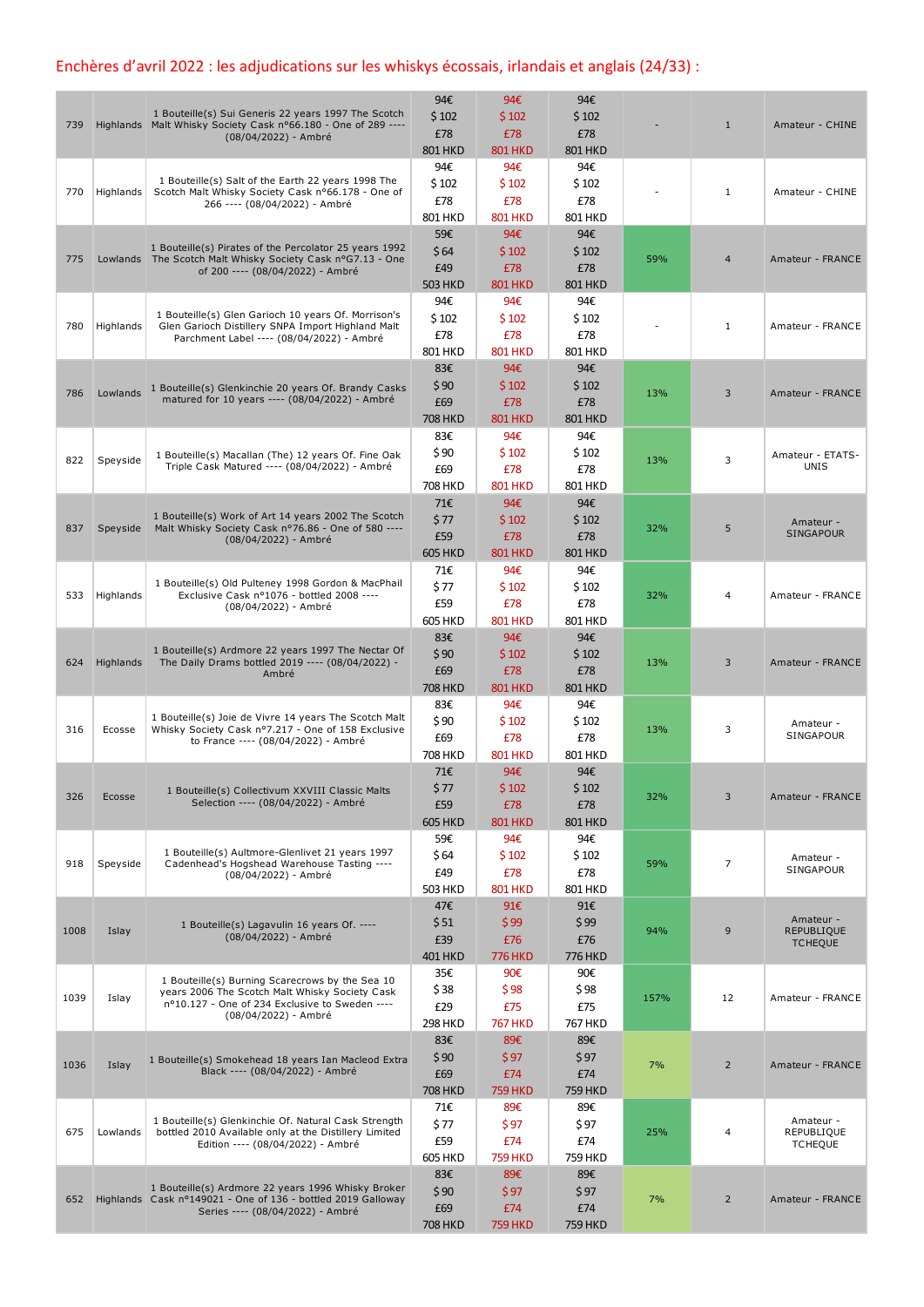## Enchères d'avril 2022 : les adjudications sur les whiskys écossais, irlandais et anglais (25/33) :

|      |                   |                                                                                                                           | 71€            | 89€                   | 89€                   |       |                |                         |
|------|-------------------|---------------------------------------------------------------------------------------------------------------------------|----------------|-----------------------|-----------------------|-------|----------------|-------------------------|
| 757  | Campbelt          | 1 Bouteille(s) Summer Seaside Picnic 16 years 2001<br>The Scotch Malt Whisky Society Cask nº93.93 - One                   | \$ 77          | \$97                  | \$97                  | 25%   | 4              | Amateur - FRANCE        |
|      | own               | of 267 ---- (08/04/2022) - Ambré                                                                                          | £59            | £74                   | £74                   |       |                |                         |
|      |                   |                                                                                                                           | <b>605 HKD</b> | <b>759 HKD</b>        | <b>759 HKD</b>        |       |                |                         |
|      |                   | 1 Bouteille(s) Ledaig 21 years 1997 Douglas Laing                                                                         | 71€<br>\$77    | 89€<br>\$97           | 89€                   |       |                |                         |
| 761  | Higlands-<br>Mull | Hogshead ref DL12761 - One of 261 - bottled 2018                                                                          | £59            | £74                   | \$97<br>£74           | 25%   | $\overline{4}$ | Amateur - FRANCE        |
|      |                   | Old Particular ---- (08/04/2022) - Ambré                                                                                  | <b>605 HKD</b> | <b>759 HKD</b>        | <b>759 HKD</b>        |       |                |                         |
|      |                   |                                                                                                                           | 71€            | 89€                   | 89€                   |       |                |                         |
|      |                   | 1 Bouteille(s) Smoked Plum Lemonade 12 years 2004                                                                         | \$77           | \$97                  | \$97                  |       |                | Amateur -               |
| 545  | <b>Highlands</b>  | The Scotch Malt Whisky Society Cask nº4.226 - One<br>of 627 ---- (08/04/2022) - Ambré                                     | £59            | £74                   | £74                   | 25%   | 4              | SINGAPOUR               |
|      |                   |                                                                                                                           | <b>605 HKD</b> | <b>759 HKD</b>        | <b>759 HKD</b>        |       |                |                         |
|      |                   |                                                                                                                           | 59€            | 89€                   | 89€                   |       |                |                         |
| 681  |                   | 1 Bouteille(s) Tantallan 1979 The Vintage Malt Whisky<br>Highlands Co. Ltd. bottled 1992 Auxil Import ---- (08/04/2022) - | \$64           | \$97                  | \$97                  | 51%   | 6              | Pro - PORTUGAL          |
|      |                   | Ambré                                                                                                                     | £49            | £74                   | £74                   |       |                |                         |
|      |                   |                                                                                                                           | <b>503 HKD</b> | <b>759 HKD</b>        | <b>759 HKD</b>        |       |                |                         |
|      |                   |                                                                                                                           | 47€            | 85€                   | 85€                   |       |                |                         |
| 1046 | Islay             | 1 Bouteille(s) Peat Fire Magic 11 years 2006 The<br>Scotch Malt Whisky Society Cask nº53.251 - One of                     | \$51           | \$92                  | \$92                  | 81%   | 5              | Amateur - FRANCE        |
|      |                   | 290 ---- (08/04/2022) - Ambré                                                                                             | £39            | £71                   | £71                   |       |                |                         |
|      |                   |                                                                                                                           | 401 HKD        | <b>725 HKD</b>        | <b>725 HKD</b>        |       |                |                         |
|      |                   |                                                                                                                           | 1€             | 85€                   | 85€                   |       |                |                         |
| 604  | Highlands         | 1 Bouteille(s) Clynelish 14 years Of. ----<br>(08/04/2022) - Ambré                                                        | \$1            | \$92                  | \$92                  | 8400% | 20             | Amateur - FRANCE        |
|      |                   |                                                                                                                           | £1             | £71                   | £71                   |       |                |                         |
|      |                   |                                                                                                                           | 9 HKD          | <b>725 HKD</b>        | <b>725 HKD</b>        |       |                |                         |
|      |                   | 1 Bouteille(s) A Kiwi Tart in the Coffee Shop 14 years                                                                    | 47€            | 85€                   | 85€                   |       |                |                         |
| 823  | Speyside          | 2002 The Scotch Malt Whisky Society Cask nº44.85 -                                                                        | \$51           | \$92                  | \$92                  | 81%   | 9              | Amateur - HONGRIE       |
|      |                   | One of 234 ---- (08/04/2022) - Ambré                                                                                      | £39            | £71                   | £71<br><b>725 HKD</b> |       |                |                         |
|      |                   |                                                                                                                           | 401 HKD<br>83€ | <b>725 HKD</b><br>83€ | 83€                   |       |                |                         |
|      |                   |                                                                                                                           | \$90           | \$90                  | \$90                  |       |                |                         |
| 921  | Speyside          | 1 Bouteille(s) Macallan (The) 12 years Of. Fine Oak<br>Triple Cask Matured ---- (08/04/2022) - Ambré                      | £69            | £69                   | £69                   |       | $\mathbf{1}$   | Amateur - FRANCE        |
|      |                   |                                                                                                                           | <b>708 HKD</b> | <b>708 HKD</b>        | <b>708 HKD</b>        |       |                |                         |
|      |                   |                                                                                                                           | 83€            | 83€                   | 83€                   |       |                |                         |
|      |                   | 1 Bouteille(s) Tomatin 2005 Of. Vintage Cask n°2679 -                                                                     | \$90           | \$90                  | \$90                  |       |                |                         |
| 940  | Speyside          | One of 209 - bottled 2017 Whisky Shop Paris ----<br>(08/04/2022) - Ambré                                                  | £69            | £69                   | £69                   |       | $\mathbf{1}$   | Amateur - HONGRIE       |
|      |                   |                                                                                                                           | <b>708 HKD</b> | <b>708 HKD</b>        | <b>708 HKD</b>        |       |                |                         |
|      |                   |                                                                                                                           | 83€            | 83€                   | 83€                   |       |                |                         |
|      | Campbelt          | 1 Bouteille(s) Glen Scotia 21 years 1992 Cadenhead's                                                                      | \$90           | \$90                  | \$90                  |       |                | Amateur -               |
| 723  | own               | Bourbon Hogshead - One of 240 - bottled 2013<br>Authentic Collection ---- (08/04/2022) - Ambré                            | £69            | £69                   | £69                   |       | $\mathbf{1}$   | SINGAPOUR               |
|      |                   |                                                                                                                           | <b>708 HKD</b> | <b>708 HKD</b>        | <b>708 HKD</b>        |       |                |                         |
|      |                   |                                                                                                                           | 71€            | 83€                   | 83€                   |       |                |                         |
| 813  | Speyside          | 1 Bouteille(s) Benromach 2000 Of. Cask n°55 - One<br>of 412 - bottled 2008 LMDW ---- (08/04/2022) -                       | \$77           | \$90                  | \$90                  | 17%   | 2              | Amateur - HONG          |
|      |                   | Ambré                                                                                                                     | £59            | £69                   | £69                   |       |                | KONG                    |
|      |                   |                                                                                                                           | <b>605 HKD</b> | <b>708 HKD</b>        | <b>708 HKD</b>        |       |                |                         |
|      |                   |                                                                                                                           | 71€            | 83€                   | 83€                   |       |                |                         |
| 821  | Speyside          | 1 Bouteille(s) Macallan 12 years Of. Fine Oak Triple                                                                      | \$77           | \$90                  | \$90                  | 17%   | 3              | Amateur - ETATS-        |
|      |                   | Cask Matured ---- (08/04/2022) - Ambré                                                                                    | £59            | £69                   | £69                   |       |                | <b>UNIS</b>             |
|      |                   |                                                                                                                           | <b>605 HKD</b> | <b>708 HKD</b>        | <b>708 HKD</b>        |       |                |                         |
|      |                   | 1 Bouteille(s) Exotic Cargo 11 years 2006 The Scotch                                                                      | 83€            | 83€                   | 83€                   |       |                | Amateur -               |
| 339  | Ecosse            | Malt Whisky Society Blended Batch 02 ----                                                                                 | \$90           | \$90                  | \$90                  |       | $\mathbf{1}$   | REPUBLIQUE              |
|      |                   | (08/04/2022) - Ambré                                                                                                      | £69            | £69                   | £69                   |       |                | <b>TCHEQUE</b>          |
|      |                   |                                                                                                                           | 708 HKD<br>59€ | <b>708 HKD</b><br>83€ | 708 HKD<br>83€        |       |                |                         |
|      |                   | 1 Bouteille(s) Ardmore 20 years 1996 Of. Limited                                                                          | \$64           | \$90                  | \$90                  |       |                |                         |
| 553  | Highlands         | Edition ---- (08/04/2022) - Ambré                                                                                         | £49            | £69                   | £69                   | 41%   | 5              | Amateur - FRANCE        |
|      |                   |                                                                                                                           | <b>503 HKD</b> | <b>708 HKD</b>        | <b>708 HKD</b>        |       |                |                         |
|      |                   |                                                                                                                           | 71€            | 83€                   | 83€                   |       |                |                         |
|      |                   | 1 Bouteille(s) Smoked Plum Lemonade 12 years 2004                                                                         | \$77           | \$90                  | \$90                  |       |                |                         |
| 647  |                   | Highlands   The Scotch Malt Whisky Society Cask nº4.226 - One<br>of 627 ---- (08/04/2022) - Ambré                         | £59            | £69                   | £69                   | 17%   | 3              | Amateur - FRANCE        |
|      |                   |                                                                                                                           | <b>605 HKD</b> | <b>708 HKD</b>        | <b>708 HKD</b>        |       |                |                         |
|      |                   |                                                                                                                           | 71€            | 83€                   | 83€                   |       |                |                         |
|      | Campbelt          | 1 Bouteille(s) Campbeltown Karaoke 14 years 2003                                                                          | \$77           | \$90                  | \$90                  |       |                | Amateur -               |
| 657  | own               | The Scotch Malt Whisky Society Cask nº93.91 - One<br>of 257 ---- (08/04/2022) - Ambré                                     | £59            | £69                   | £69                   | 17%   | 3              | <b>SINGAPOUR</b>        |
|      |                   |                                                                                                                           | <b>605 HKD</b> | <b>708 HKD</b>        | <b>708 HKD</b>        |       |                |                         |
|      |                   |                                                                                                                           | 83€            | 83€                   | 83€                   |       |                |                         |
| 338  | Ecosse            | 1 Bouteille(s) Exotic Cargo 11 years 2006 The Scotch<br>Malt Whisky Society Blended Batch 02 ----                         | \$90           | \$90                  | \$90                  |       | $\mathbf{1}$   | Amateur -<br>REPUBLIQUE |
|      |                   | (08/04/2022) - Ambré                                                                                                      | £69            | £69                   | £69                   |       |                | <b>TCHEQUE</b>          |
|      |                   |                                                                                                                           | 708 HKD        | <b>708 HKD</b>        | 708 HKD               |       |                |                         |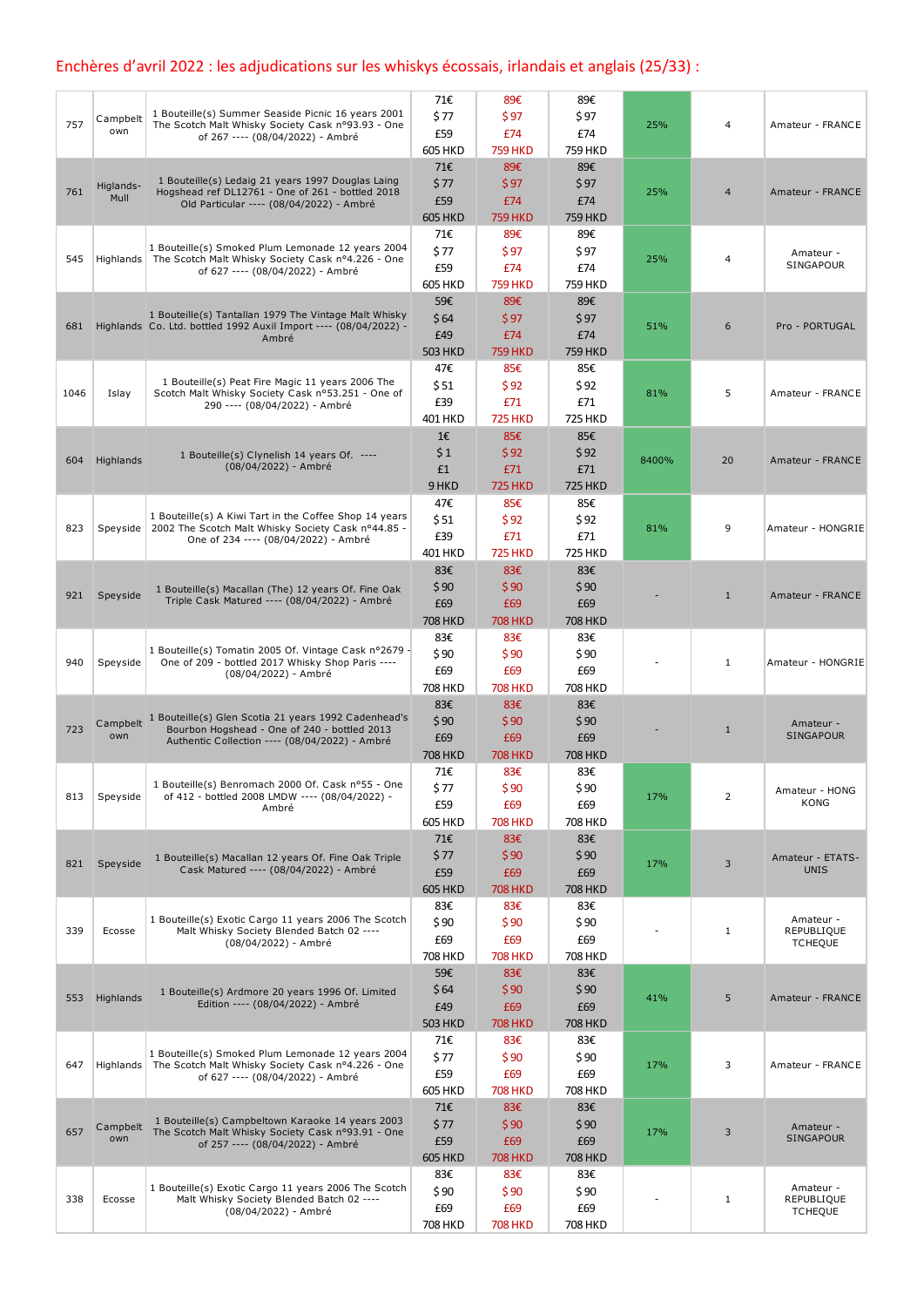## Enchères d'avril 2022 : les adjudications sur les whiskys écossais, irlandais et anglais (26/33) :

| 841 |                     | 1 Bouteille(s) Aberlour-Glenlivet 25 years<br>Speyside Cadenhead's Small Batch 1990 Bottled 2016 One of<br>540 ---- (08/04/2022) - Ambré                       | 83€<br>\$90<br>£69<br><b>708 HKD</b> | 83€<br>\$90<br>£69<br><b>708 HKD</b> | 83€<br>\$90<br>£69<br><b>708 HKD</b> |       | $\mathbf{1}$   | Amateur - FRANCE              |
|-----|---------------------|----------------------------------------------------------------------------------------------------------------------------------------------------------------|--------------------------------------|--------------------------------------|--------------------------------------|-------|----------------|-------------------------------|
| 746 |                     | 1 Bouteille(s) A Little Glass of Fascination 15 years<br>Highlands 2002 The Scotch Malt Whisky Society Cask nº112.29 -<br>One of 297 ---- (08/04/2022) - Ambré | 47€<br>\$51<br>£39<br><b>401 HKD</b> | 79€<br>\$86<br>£66<br><b>673 HKD</b> | 79€<br>\$86<br>£66<br>673 HKD        | 68%   | 5              | Amateur -<br>ALLEMAGNE        |
| 714 | Highlands           | 1 Bouteille(s) Wolfburn Of. Quarter Cask Highland<br>Whisky Festival 2020 Cancelled ---- (08/04/2022) -<br>Ambré                                               | 47€<br>\$51<br>£39<br><b>401 HKD</b> | 79€<br>\$86<br>£66<br><b>673 HKD</b> | 79€<br>\$86<br>£66<br><b>673 HKD</b> | 68%   | 8              | Amateur - FRANCE              |
| 548 | Highlands           | 1 Bouteille(s) Orkney Odyssey 12 years 2008 The<br>Scotch Malt Whisky Society Cask nº4.262 - One of<br>242 ---- (08/04/2022) - Ambré                           | 53€<br>\$58<br>£44<br><b>452 HKD</b> | 78€<br>\$85<br>£65<br><b>665 HKD</b> | 78€<br>\$85<br>£65<br><b>665 HKD</b> | 47%   | 6              | Amateur -<br>SINGAPOUR        |
| 913 | Speyside            | 1 Bouteille(s) Devilishly Opulent 10 years 2007 The<br>Scotch Malt Whisky Society Cask nº2.106 - One of<br>576 ---- (08/04/2022) - Ambré                       | 59€<br>\$64<br>£49<br><b>503 HKD</b> | 77€<br>\$84<br>£64<br><b>656 HKD</b> | 77€<br>\$84<br>£64<br><b>656 HKD</b> | 31%   | $\overline{4}$ | Amateur - FRANCE              |
| 926 |                     | 1 Bouteille(s) Stout, Sweet and Spirited 20 years<br>Speyside   1996 The Scotch Malt Whisky Society Cask nº9.120 -<br>One of 243 ---- (08/04/2022) - Ambré     | 71€<br>\$77<br>£59<br>605 HKD        | 77€<br>\$84<br>£64<br><b>656 HKD</b> | 77€<br>\$84<br>£64<br>656 HKD        | 8%    | 2              | Amateur -<br>SINGAPOUR        |
| 961 | Speyside            | 1 Bouteille(s) Knockando 18 years 1989 Of. Slow<br>Matured Sherry Casks ---- (08/04/2022) - Ambré                                                              | 71€<br>\$77<br>£59<br><b>605 HKD</b> | 77€<br>\$84<br>£64<br><b>656 HKD</b> | 77€<br>\$84<br>£64<br><b>656 HKD</b> | 8%    | $\overline{2}$ | Amateur - FRANCE              |
| 753 | Higlands-<br>Orkney | 1 Bouteille(s) Scapa 14 years 2000 Chivas Brothers<br>Batch n°SC 14 008 - bottled 2014 Cask Strength<br>Edition ---- (08/04/2022) - Ambré                      | 71€<br>\$77<br>£59<br><b>605 HKD</b> | 77€<br>\$84<br>£64<br><b>656 HKD</b> | 77€<br>\$84<br>£64<br>656 HKD        | 8%    | 2              | Amateur - FRANCE              |
| 400 | Irlande             | 1 Bouteille(s) Power's Irish Of. Taittinger Import ----<br>(08/04/2022) - Ambré                                                                                | 71€<br>\$77<br>£59<br><b>605 HKD</b> | 77€<br>\$84<br>£64<br><b>656 HKD</b> | 77€<br>\$84<br>£64<br><b>656 HKD</b> | 8%    | $\overline{2}$ | Pro - FRANCE                  |
| 614 | Highlands           | 1 Bouteille(s) Glenmorangie Of. The Taghta Cask C -<br>Sherry Oak Finish ---- (08/04/2022) - Ambré                                                             | 59€<br>\$64<br>£49<br><b>503 HKD</b> | 77€<br>\$84<br>£64<br><b>656 HKD</b> | 77€<br>\$84<br>£64<br><b>656 HKD</b> | 31%   | 4              | Amateur -<br><b>BELGIQUE</b>  |
| 325 | Ecosse              | 1 Bouteille(s) Collectivum XXVIII Classic Malts<br>Selection ---- (08/04/2022) - Ambré                                                                         | 71€<br>\$77<br>£59<br><b>605 HKD</b> | 77€<br>\$84<br>£64<br><b>656 HKD</b> | 77€<br>\$84<br>£64<br><b>656 HKD</b> | 8%    | $\overline{2}$ | Amateur -<br><b>SINGAPOUR</b> |
| 345 | Ecosse              | 1 Bouteille(s) Watt Whisky 19 years 2001 Of. Sherry<br>Butt - One of 630 - bottled 2020 ---- (08/04/2022) -<br>Ambré                                           | 41€<br>\$45<br>£34<br><b>350 HKD</b> | 77€<br>\$84<br>£64<br><b>656 HKD</b> | 77€<br>\$84<br>£64<br><b>656 HKD</b> | 88%   | 9              | Amateur - FRANCE              |
| 346 | Ecosse              | 1 Bouteille(s) Indulgence by the Sea 12 years The<br>Scotch Malt Whisky Society Cask nº10.141 - One of<br>174 Feis Ile 2018 ---- (08/04/2022) - Ambré          | 59€<br>\$64<br>£49<br><b>503 HKD</b> | 77€<br>\$84<br>£64<br><b>656 HKD</b> | 77€<br>\$84<br>£64<br><b>656 HKD</b> | 31%   | 4              | Amateur - HONGRIE             |
| 550 | Highlands           | 1 Bouteille(s) Teaninich 19 years 1993 Cadenhead's<br>Cask Strength One of 228 - bottled 2013 Authentic<br>Collection ---- (08/04/2022) - Ambré                | 59€<br>\$64<br>£49<br><b>503 HKD</b> | 77€<br>\$84<br>£64<br><b>656 HKD</b> | 77€<br>\$84<br>£64<br><b>656 HKD</b> | 31%   | 4              | Amateur - FRANCE              |
| 523 |                     | 1 Bouteille(s) Peaty, Briny Goodness 11 years 2006<br>Highlands The Scotch Malt Whisky Society Cask nº53.265 - One<br>of 327 ---- (08/04/2022) - Ambré         | 53€<br>\$58<br>£44<br><b>452 HKD</b> | 76€<br>\$83<br>£63<br><b>648 HKD</b> | 76€<br>\$83<br>£63<br><b>648 HKD</b> | 43%   | $\overline{2}$ | Amateur - FRANCE              |
| 686 | Highlands           | 1 Bouteille(s) Dalmore 12 years Of. ----<br>(08/04/2022) - Ambré                                                                                               | 1€<br>\$1<br>£1<br>9 HKD             | 73€<br>\$79<br>£61<br><b>622 HKD</b> | 73€<br>\$79<br>£61<br>622 HKD        | 7200% | 15             | Amateur - FRANCE              |
| 816 | Speyside            | 1 Bouteille(s) Balvenie (The) 14 years Of. The Week<br>of Peat ---- (08/04/2022) - Ambré                                                                       | 47€<br>\$51<br>£39<br>401 HKD        | 73€<br>\$79<br>£61<br><b>622 HKD</b> | 73€<br>\$79<br>£61<br><b>622 HKD</b> | 55%   | 7              | Amateur - FRANCE              |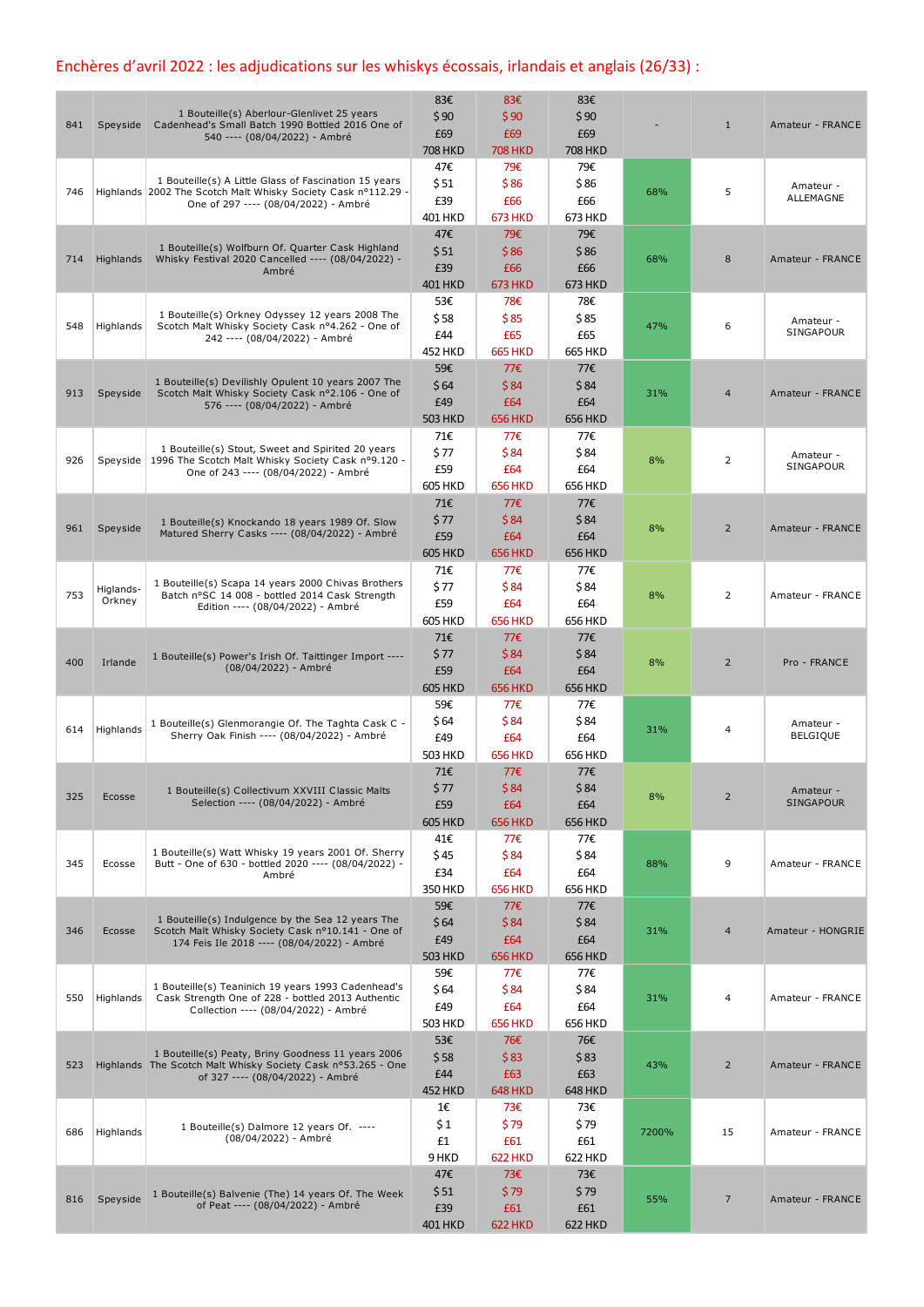## Enchères d'avril 2022 : les adjudications sur les whiskys écossais, irlandais et anglais (27/33) :

|      |           |                                                                                                                | 1€             | 73€                   | 73€            |       |                |                               |
|------|-----------|----------------------------------------------------------------------------------------------------------------|----------------|-----------------------|----------------|-------|----------------|-------------------------------|
|      |           | 1 Bouteille(s) Clynelish 14 years Of. ----                                                                     | \$1            | \$79                  | \$79           |       |                |                               |
| 703  | Highlands | (08/04/2022) - Ambré                                                                                           | £1             | £61                   | £61            | 7200% | 14             | Amateur - FRANCE              |
|      |           |                                                                                                                | 9 HKD          | <b>622 HKD</b>        | <b>622 HKD</b> |       |                |                               |
|      |           |                                                                                                                | 53€            | 72€                   | 72€            |       |                |                               |
| 322  | Ecosse    | 1 Bouteille(s) Japanese Omelettes with Dunkelweizen<br>14 years 2001 The Scotch Malt Whisky Society Cask       | \$58           | \$78                  | \$78           | 36%   | 5              | Amateur -                     |
|      |           | nº77.43 - One of 234 ---- (08/04/2022) - Ambré                                                                 | £44            | £60                   | £60            |       |                | <b>ALLEMAGNE</b>              |
|      |           |                                                                                                                | <b>452 HKD</b> | <b>614 HKD</b>        | <b>614 HKD</b> |       |                |                               |
|      |           |                                                                                                                | 71€            | 71€                   | 71€            |       |                |                               |
| 936  | Speyside  | 1 Bouteille(s) The King O'Malts'10 years 2007 The<br>Scotch Malt Whisky Society Cask nº2.108 - One of          | \$77           | \$77                  | \$77           |       | $\mathbf{1}$   | Amateur - FRANCE              |
|      |           | 560 ---- (08/04/2022) - Ambré                                                                                  | £59            | £59                   | £59            |       |                |                               |
|      |           |                                                                                                                | <b>605 HKD</b> | <b>605 HKD</b>        | <b>605 HKD</b> |       |                |                               |
|      |           |                                                                                                                | 59€            | 71E                   | 71€            |       |                |                               |
| 708  | Highlands | 1 Bouteille(s) Ardnamurchan Of. AD/09.20 - 01 ----<br>(08/04/2022) - Ambré                                     | \$64           | \$77                  | \$77           | 20%   | 3              | Amateur - FRANCE              |
|      |           |                                                                                                                | £49            | £59                   | £59            |       |                |                               |
|      |           |                                                                                                                | <b>503 HKD</b> | <b>605 HKD</b>        | <b>605 HKD</b> |       |                |                               |
|      |           |                                                                                                                | 59€            | 71€                   | 71€            |       |                |                               |
| 754  | Highlands | 1 Bouteille(s) Ardmore 20 years 1996 Of. Limited<br>Edition ---- (08/04/2022) - Ambré                          | \$64<br>£49    | \$77<br>£59           | \$77<br>£59    | 20%   | 3              | Amateur - FRANCE              |
|      |           |                                                                                                                | <b>503 HKD</b> | <b>605 HKD</b>        | <b>605 HKD</b> |       |                |                               |
|      |           |                                                                                                                | 59€            | 71E                   | 71€            |       |                |                               |
|      |           | 1 Bouteille(s) Glendullan-Glenlivet 19 years                                                                   | \$64           | \$77                  | \$77           |       |                |                               |
| 842  | Speyside  | Cadenhead's Small Batch 1996 Bottled 2016 One of                                                               | £49            | £59                   | £59            | 20%   | 3              | Amateur -<br><b>SINGAPOUR</b> |
|      |           | 480 ---- (08/04/2022) - Ambré                                                                                  | <b>503 HKD</b> | <b>605 HKD</b>        | <b>605 HKD</b> |       |                |                               |
|      |           |                                                                                                                | 59€            | 71€                   | 71€            |       |                |                               |
|      |           |                                                                                                                | \$64           | \$77                  | \$77           |       |                |                               |
| 655  | Highlands | 1 Bouteille(s) Ardmore 20 years 1996 Of. Limited<br>Edition ---- (08/04/2022) - Ambré                          | £49            | £59                   | £59            | 20%   | 3              | Amateur - SUISSE              |
|      |           |                                                                                                                | <b>503 HKD</b> | <b>605 HKD</b>        | <b>605 HKD</b> |       |                |                               |
|      |           |                                                                                                                | 71€            | 71E                   | 71€            |       |                |                               |
|      |           | 1 Bouteille(s) Power's Irish Of. Gold Label Besserat de                                                        | \$77           | \$77                  | \$77           |       |                |                               |
| 434  | Irlande   | Bellefon Import ---- (08/04/2022) - Ambré                                                                      | £59            | £59                   | £59            |       | $\mathbf{1}$   | Pro - IRLANDE                 |
|      |           |                                                                                                                | <b>605 HKD</b> | <b>605 HKD</b>        | <b>605 HKD</b> |       |                |                               |
|      |           |                                                                                                                | 59€            | 71€                   | 71€            |       |                |                               |
|      | Campbelt  | 1 Bouteille(s) Glen Scotia 14 years Of. Tawny Port                                                             | \$64           | \$77                  | \$77           |       |                |                               |
| 561  | own       | Finish Campbeltown Malts Festival 2020 Limited<br>Edition ---- (08/04/2022) - Ambré                            | £49            | £59                   | £59            | 20%   | 3              | SINGAPOUR                     |
|      |           |                                                                                                                | 503 HKD        | <b>605 HKD</b>        | <b>605 HKD</b> |       |                | Amateur -<br>Amateur -        |
|      |           |                                                                                                                | 71€            | 71€                   | 71€            |       |                |                               |
| 634  |           | 1 Bouteille(s) Red Carpet Welcome 16 years 2001<br>Highlands The Scotch Malt Whisky Society Cask nº135.3 - One | \$77           | \$77                  | \$77           |       | $\mathbf{1}$   |                               |
|      |           | of 282 ---- (08/04/2022) - Ambré                                                                               | £59            | £59                   | £59            |       |                | SINGAPOUR                     |
|      |           |                                                                                                                | <b>605 HKD</b> | <b>605 HKD</b>        | <b>605 HKD</b> |       |                |                               |
|      |           |                                                                                                                | 24€            | 71€                   | 71€            |       |                |                               |
| 413  | Jura      | 1 Bouteille(s) La Rouget de Lisle 2007 Of. Vin Jaune<br>Cask - One of 144 - bottled 2016 ---- (08/04/2022) -   | \$ 26          | \$77                  | \$77           | 196%  | 13             | Amateur - JAPON               |
|      |           | Ambré                                                                                                          | £20            | £59                   | £59            |       |                |                               |
|      |           |                                                                                                                | <b>205 HKD</b> | <b>605 HKD</b>        | <b>605 HKD</b> |       |                |                               |
|      |           |                                                                                                                | 47€            | 67€                   | 67€            |       |                |                               |
| 954  | Speyside  | 1 Bouteille(s) Cragganmore 1996 Of. The Distillers<br>Edition Special Reserve CggD-6560 - bottled 2008         | \$51           | \$73                  | \$73           | 43%   | 6              | Amateur - FRANCE              |
|      |           | Limited Edition ---- (08/04/2022) - Ambré                                                                      | £39            | £56                   | £56            |       |                |                               |
|      |           |                                                                                                                | <b>401 HKD</b> | <b>571 HKD</b>        | 571 HKD        |       |                |                               |
|      |           |                                                                                                                | 47€            | 67€                   | 67€            |       |                |                               |
| 505  | Highlands | 1 Bouteille(s) Glenmorangie Of. Tùsail Maris Otter<br>Barley Private Edition ---- (08/04/2022) - Ambré         | \$51           | \$73                  | \$73           | 43%   | 6              | Amateur -<br><b>BELGIQUE</b>  |
|      |           |                                                                                                                | £39            | £56                   | £56            |       |                |                               |
|      |           |                                                                                                                | 401 HKD<br>35€ | <b>571 HKD</b><br>66€ | 571 HKD<br>66€ |       |                |                               |
|      |           | 1 Bouteille(s) Skimming Pebbles at the Beach 9 years                                                           | \$38           | \$72                  | \$72           |       |                |                               |
| 1038 | Islay     | 2007 The Scotch Malt Whisky Society Cask nº10.122 -                                                            | £29            | £55                   | £55            | 89%   | 9              | Amateur - FRANCE              |
|      |           | One of 256 ---- (08/04/2022) - Ambré                                                                           | <b>298 HKD</b> | <b>563 HKD</b>        | <b>563 HKD</b> |       |                |                               |
|      |           |                                                                                                                | 59€            | 65€                   | 65€            |       |                |                               |
|      | Campbelt  | 1 Bouteille(s) Longrow Of. C-V ---- (08/04/2022) -                                                             | \$64           | \$71                  | \$71           |       |                |                               |
| 755  | own       | Ambré                                                                                                          | £49            | £54                   | £54            | 10%   | 2              | Amateur - HONGRIE             |
|      |           |                                                                                                                | 503 HKD        | <b>554 HKD</b>        | <b>554 HKD</b> |       |                |                               |
|      |           |                                                                                                                | 59€            | 65€                   | 65E            |       |                |                               |
|      |           | 1 Bouteille(s) Earthy and Masculine 10 years The<br>Scotch Malt Whisky Society Cask nº93.108 - One of          | \$64           | \$71                  | \$71           |       |                |                               |
| 347  | Ecosse    | 222 Campbeltown Malts Festival 2019 ----                                                                       | £49            | £54                   | £54            | 10%   | $\overline{2}$ | Amateur - FRANCE              |
|      |           | (08/04/2022) - Ambré                                                                                           | <b>503 HKD</b> | <b>554 HKD</b>        | <b>554 HKD</b> |       |                |                               |
|      |           |                                                                                                                | 24€            | 65€                   | 65€            |       |                |                               |
|      |           | 1 Bouteille(s) Wolfburn Of. From the Stills Spring 2020                                                        | \$26           | \$71                  | \$71           |       |                |                               |
| 531  | Highlands | Distillery Release ---- (08/04/2022) - Ambré                                                                   | £20            | £54                   | £54            | 171%  | 9              | Amateur - FRANCE              |
|      |           |                                                                                                                | <b>205 HKD</b> | <b>554 HKD</b>        | 554 HKD        |       |                |                               |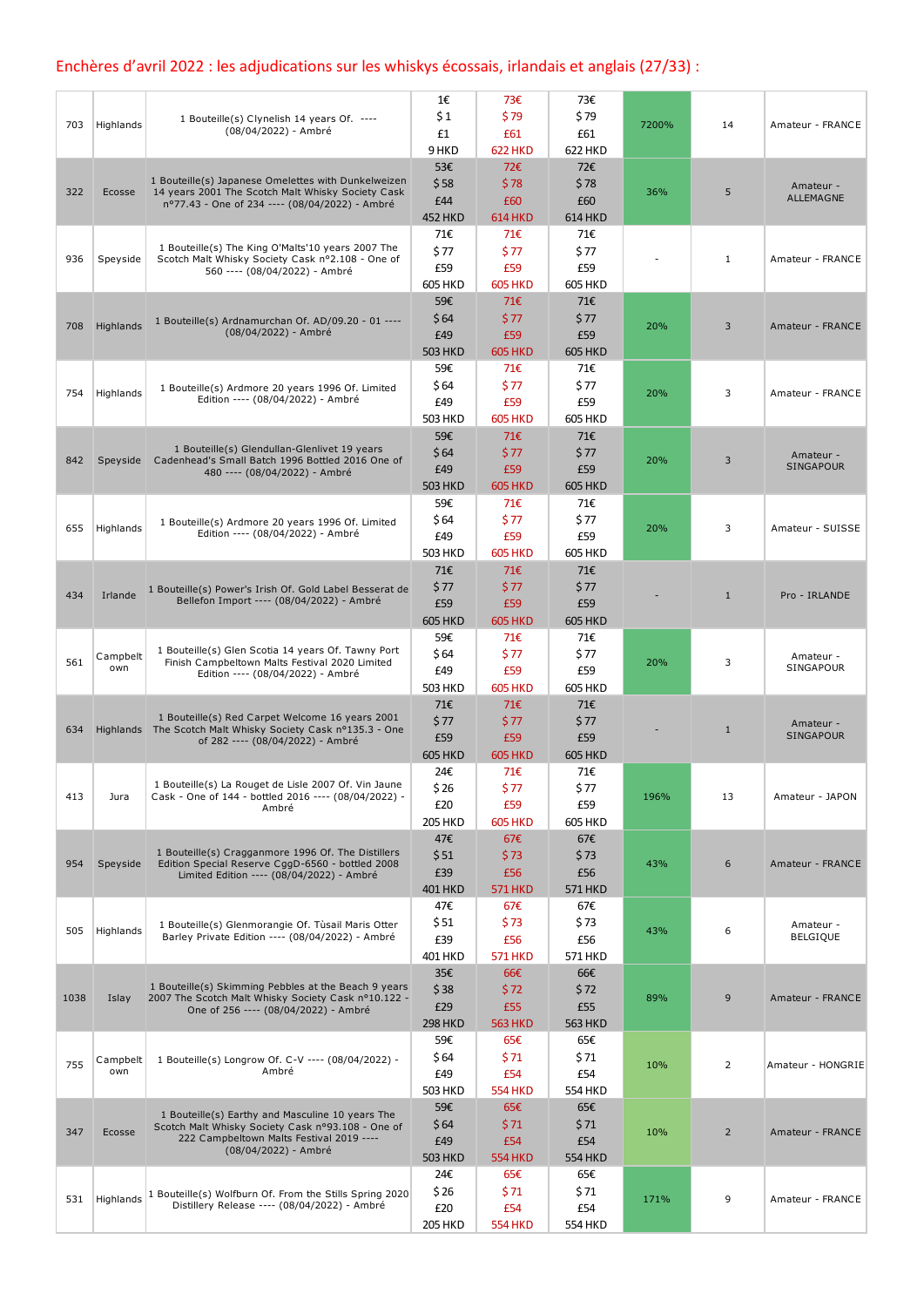## Enchères d'avril 2022 : les adjudications sur les whiskys écossais, irlandais et anglais (28/33) :

| 608  | Highlands       | 1 Bouteille(s) Ardnamurchan Of. AD/09.20 - 01 ----<br>(08/04/2022) - Ambré                                                                                            | 59€<br>\$64<br>£49<br><b>503 HKD</b> | 65€<br>\$71<br>£54<br><b>554 HKD</b>          | 65€<br>\$71<br>£54<br><b>554 HKD</b> | 10%   | $\overline{2}$ | Amateur - FRANCE                          |
|------|-----------------|-----------------------------------------------------------------------------------------------------------------------------------------------------------------------|--------------------------------------|-----------------------------------------------|--------------------------------------|-------|----------------|-------------------------------------------|
| 628  | Lowlands        | 1 Bouteille(s) Auchentoshan Of. Valinch Non Chill-<br>Filtered - bottled 2012 Limited Release ----<br>(08/04/2022) - Ambré                                            | 59€<br>\$64<br>£49<br>503 HKD        | 65€<br>\$71<br>£54<br><b>554 HKD</b>          | 65€<br>\$71<br>£54<br><b>554 HKD</b> | 10%   | 2              | Amateur - FRANCE                          |
| 763  |                 | 1 Bouteille(s) Ranislay 16 years Bruichladdich Cask<br>Highlands n°181 - One of 357 Philip Roberts Private Reserve ----<br>(08/04/2022) - Ambré                       | 59€<br>\$64<br>£49<br><b>503 HKD</b> | 65€<br>\$71<br>£54<br><b>554 HKD</b>          | 65€<br>\$71<br>£54<br><b>554 HKD</b> | 10%   | $\overline{2}$ | Amateur - FRANCE                          |
| 860  | Speyside        | 1 Bouteille(s) Aberlour-Glenlivet 12 years Of. G.M.C.<br>Import ---- (08/04/2022) - Ambré                                                                             | 53€<br>\$58<br>£44<br><b>452 HKD</b> | 64€<br>\$70<br>£53<br><b>546 HKD</b>          | 64€<br>\$70<br>£53<br><b>546 HKD</b> | 21%   | 2              | Pro - FRANCE                              |
| 1048 | Islay           | 1 Bouteille(s) As We Get It 8 years Ian Macleod Cask<br>Strength 101° Proof ---- (08/04/2022) - Ambré                                                                 | 47€<br>\$51<br>£39<br>401 HKD        | 61E<br>\$66<br>£51<br><b>520 HKD</b>          | 61E<br>\$66<br>£51<br>520 HKD        | 30%   | $\overline{4}$ | Amateur - FRANCE                          |
| 504  | Highlands       | 1 Bouteille(s) Clynelish 14 years Of. ----<br>(08/04/2022) - Ambré                                                                                                    | 1€<br>\$1<br>£1<br>9 HKD             | 61€<br>\$66<br>£51<br><b>520 HKD</b>          | 61€<br>\$66<br>£51<br>520 HKD        | 6000% | 13             | Amateur - FRANCE                          |
| 811  | Speyside        | 1 Bouteille(s) Balvenie (The) 14 years 2003 Of. Peat<br>Week 34/52 ---- (08/04/2022) - Ambré                                                                          | 47€<br>\$51<br>£39<br><b>401 HKD</b> | 61E<br>\$66<br>£51<br><b>520 HKD</b>          | 61€<br>\$66<br>£51<br><b>520 HKD</b> | 30%   | 5              | Pro - PORTUGAL                            |
| 927  | Speyside        | 1 Bouteille(s) Craigellachie 17 years Of. Batch nº98-<br>ZC21 ---- (08/04/2022) - Ambré                                                                               | 53€<br>\$58<br>£44<br><b>452 HKD</b> | 60€<br>\$65<br>£50<br><b>511 HKD</b>          | 60€<br>\$65<br>£50<br>511 HKD        | 13%   | 3              | Amateur - FRANCE                          |
| 1049 | Islay           | 1 Bouteille(s) Charcoal in a Jam Jar 10 years 2007<br>The Scotch Malt Whisky Society Cask nº53.263 - One<br>of 228 ---- (08/04/2022) - Ambré                          | 53€<br>\$58<br>£44<br><b>452 HKD</b> | $60\epsilon$<br>\$65<br>£50<br><b>511 HKD</b> | 60€<br>\$65<br>£50<br><b>511 HKD</b> | 13%   | $\overline{2}$ | Amateur - FRANCE                          |
| 323  | Ecosse          | 1 Bouteille(s) Spice Cannon 10 years The Scotch Malt<br>Whisky Society Blended Batch 10 Bourbon Oloroso<br>and Pedro Ximenez Casks ---- (08/04/2022) - Ambré          | 53€<br>\$58<br>£44<br><b>452 HKD</b> | 60€<br>\$65<br>£50<br><b>511 HKD</b>          | 60€<br>\$65<br>£50<br><b>511 HKD</b> | 13%   | 3              | Amateur - FRANCE                          |
|      |                 | 1 Bouteille(s) Not for the Faint-Hearted 7 years 2011<br>642 Highlands The Scotch Malt Whisky Society Cask n°122.25 - One<br>of 291 ---- (08/04/2022) - Ambré         | 35€<br>\$38<br>£29<br><b>298 HKD</b> | 60€<br>\$65<br>£50<br><b>511 HKD</b>          | 60€<br>\$65<br>£50<br><b>511 HKD</b> | 71%   | 8              | Amateur - FRANCE                          |
| 668  | Campbelt<br>own | 1 Bouteille(s) Members Remember Members 10 years<br>2010 The Scotch Malt Whisky Society Cask nº93.151 -<br>One of 212 ---- (08/04/2022) - Ambré                       | 59€<br>\$64<br>£49<br>503 HKD        | 59€<br>\$64<br>£49<br><b>503 HKD</b>          | 59€<br>\$64<br>£49<br><b>503 HKD</b> |       | $\mathbf{1}$   | Amateur - FRANCE                          |
| 769  |                 | 1 Bouteille(s) Mull Me(n)tal 12 years 2008 The Scotch<br>Highlands Malt Whisky Society Cask nº42.53 - One of 303 ----<br>(08/04/2022) - Ambré                         | 59€<br>\$64<br>£49<br><b>503 HKD</b> | 59€<br>\$64<br>£49<br><b>503 HKD</b>          | 59€<br>\$64<br>£49<br><b>503 HKD</b> |       | $\mathbf{1}$   | Amateur - FRANCE                          |
| 351  | Ecosse          | 1 Bouteille(s) Poit Dhubh 12 years Pràban Na Linne<br>Mac Na Braiche Uisge Beatha Dugas Import ----<br>(08/04/2022) - Ambré                                           | 59€<br>\$64<br>£49<br>503 HKD        | 59€<br>\$64<br>£49<br><b>503 HKD</b>          | 59€<br>\$64<br>£49<br><b>503 HKD</b> |       | $\mathbf{1}$   | Amateur - FRANCE                          |
| 555  | Campbelt<br>own | 1 Bouteille(s) Longrow Of. C-V ---- (08/04/2022) -<br>Ambré                                                                                                           | 59€<br>\$64<br>£49<br><b>503 HKD</b> | 59€<br>\$64<br>£49<br><b>503 HKD</b>          | 59€<br>\$64<br>£49<br><b>503 HKD</b> |       | $\mathbf{1}$   | Amateur - FRANCE                          |
| 600  | Highlands       | 1 Bouteille(s) Miltonduff 12 years Of. 75° Proof<br>George Ballantine & Son Ltd Glenlivet 100% Highland<br>Malt Barton & Guestier Import ---- (08/04/2022) -<br>Ambré | 59€<br>\$64<br>£49<br>503 HKD        | 59€<br>\$64<br>£49<br><b>503 HKD</b>          | 59€<br>\$64<br>£49<br>503 HKD        |       | $\mathbf{1}$   | Amateur -<br>REPUBLIQUE<br><b>TCHEQUE</b> |
| 845  | Speyside        | 1 Bouteille(s) Suave and Plush 7 years 2013 The<br>Scotch Malt Whisky Society Cask nº1.237 - One of<br>228 ---- (08/04/2022) - Ambré                                  | 59€<br>\$64<br>£49<br><b>503 HKD</b> | 59€<br>\$64<br>£49<br><b>503 HKD</b>          | 59€<br>\$64<br>£49<br><b>503 HKD</b> |       | $\mathbf{1}$   | Amateur - HONG<br><b>KONG</b>             |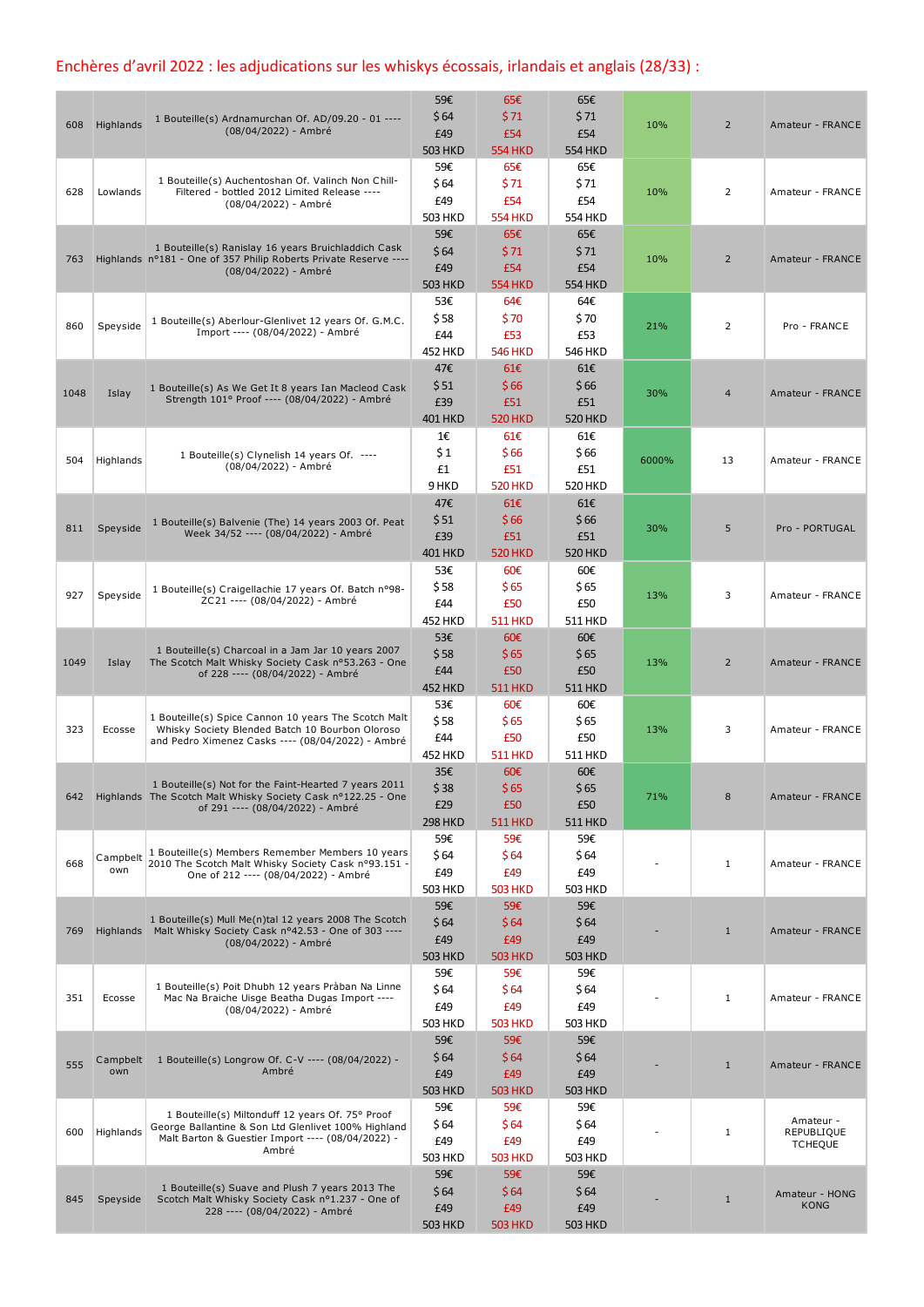## Enchères d'avril 2022 : les adjudications sur les whiskys écossais, irlandais et anglais (29/33) :

|      |           |                                                                                                                      | 47€                   | 58€            | 58€            |      |                |                                |
|------|-----------|----------------------------------------------------------------------------------------------------------------------|-----------------------|----------------|----------------|------|----------------|--------------------------------|
| 1074 | Islay     | 1 Bouteille(s) Kilchoman Of. Loch Gorm One of 17000                                                                  | \$51                  | \$63           | \$63           | 23%  | $\overline{4}$ | Amateur - FRANCE               |
|      |           | 2021 Release ---- (08/04/2022) - Ambré                                                                               | £39                   | £48            | £48            |      |                |                                |
|      |           |                                                                                                                      | <b>401 HKD</b>        | <b>494 HKD</b> | 494 HKD        |      |                |                                |
|      |           |                                                                                                                      | 47€                   | 58€            | 58€            |      |                |                                |
| 572  |           | 1 Bouteille(s) Sacher Torte and Simnel Cake 14 years<br>Highlands 2006 The Scotch Malt Whisky Society Cask nº68.51 - | \$51                  | \$63           | \$63           | 23%  | 3              | Amateur -<br><b>REPUBLIQUE</b> |
|      |           | One of 283 ---- (08/04/2022) - Ambré                                                                                 | £39                   | £48            | £48            |      |                | <b>TCHEQUE</b>                 |
|      |           |                                                                                                                      | <b>401 HKD</b>        | <b>494 HKD</b> | 494 HKD        |      |                |                                |
|      |           |                                                                                                                      | 47€                   | 58€            | 58€            |      |                |                                |
| 565  |           | Campbelt 1 Bouteille(s) Kilkerran Of. Heavily Peated Batch nº1 -                                                     | \$51                  | \$63           | \$63           | 23%  | 4              | Amateur - FRANCE               |
|      | own       | -- (08/04/2022) - Ambré                                                                                              | £39                   | £48            | £48            |      |                |                                |
|      |           |                                                                                                                      | <b>401 HKD</b>        | <b>494 HKD</b> | 494 HKD        |      |                |                                |
|      |           | 1 Bouteille(s) A Little Glass of Fascination 15 years                                                                | 47€                   | 58€            | 58€            |      |                |                                |
| 546  |           | Highlands 2002 The Scotch Malt Whisky Society Cask nº112.29 -                                                        | \$51                  | \$63           | \$63           | 23%  | $\overline{4}$ | Amateur - FRANCE               |
|      |           | One of 297 ---- (08/04/2022) - Ambré                                                                                 | £39                   | £48            | £48            |      |                |                                |
|      |           |                                                                                                                      | <b>401 HKD</b>        | <b>494 HKD</b> | <b>494 HKD</b> |      |                |                                |
|      |           | 1 Bouteille(s) The Tar Pit 9 years The Scotch Malt                                                                   | 53€<br>\$58           | 57€<br>\$62    | 57€<br>\$62    |      |                | Amateur -                      |
| 332  | Ecosse    | Whisky Society Blended Batch 11 ---- (08/04/2022) -                                                                  | £44                   | £48            | £48            | 8%   | $\overline{2}$ | REPUBLIQUE                     |
|      |           | Ambré                                                                                                                | <b>452 HKD</b>        | <b>486 HKD</b> | <b>486 HKD</b> |      |                | <b>TCHEQUE</b>                 |
|      |           |                                                                                                                      | 53€                   | 57€            | 57€            |      |                |                                |
|      |           |                                                                                                                      | \$58                  | \$62           | \$62           |      |                |                                |
| 574  | Highlands | 1 Bouteille(s) Glengoyne 12 years Of. Cask Strength<br>100° Proof ---- (08/04/2022) - Ambré                          | £44                   | £48            | £48            | 8%   | $\overline{2}$ | Amateur - FRANCE               |
|      |           |                                                                                                                      | <b>452 HKD</b>        | <b>486 HKD</b> | <b>486 HKD</b> |      |                |                                |
|      |           |                                                                                                                      | 47€                   | 54€            | 54€            |      |                |                                |
|      |           | 1 Bouteille(s) Bacon-Wrapped Marshmallows 7 years                                                                    | \$51                  | \$59           | \$59           |      |                |                                |
| 1043 | Islay     | 2010 The Scotch Malt Whisky Society Cask nº53.245 -                                                                  | £39                   | £45            | £45            | 15%  | 3              | Amateur - FRANCE               |
|      |           | One of 334 ---- (08/04/2022) - Ambré                                                                                 | 401 HKD               | <b>460 HKD</b> | <b>460 HKD</b> |      |                |                                |
|      |           |                                                                                                                      | 47€                   | 54€            | 54€            |      |                |                                |
|      |           | 1 Bouteille(s) Ardmore 16 years Cadenhead's Small                                                                    | \$51                  | \$59           | \$59           |      |                |                                |
| 663  | Highlands | Batch 1997 Bottled 2013 ---- (08/04/2022) - Ambré                                                                    | £39                   | £45            | £45            | 15%  | 3              | Amateur - FRANCE               |
|      |           |                                                                                                                      | <b>401 HKD</b>        | <b>460 HKD</b> | <b>460 HKD</b> |      |                |                                |
|      |           |                                                                                                                      | 47€                   | 54€            | 54€            |      |                |                                |
|      | Higlands- | 1 Bouteille(s) Watt Whisky 16 years 2004 Of. Brandy                                                                  | \$ 51                 | \$59           | \$59           |      |                |                                |
| 633  | Orkney    | Butt - One of 290 - bottled 2020 ---- (08/04/2022) -<br>Ambré                                                        | £39                   | £45            | £45            | 15%  | 3              | Amateur - FRANCE               |
|      |           |                                                                                                                      | <b>401 HKD</b>        | <b>460 HKD</b> | <b>460 HKD</b> |      |                |                                |
|      |           |                                                                                                                      | 47€                   | 54€            | 54€            |      |                |                                |
| 744  |           | 1 Bouteille(s) To Set Your Cockles Aflame 13 years<br>Highlands 2006 The Scotch Malt Whisky Society Cask nº112.66 -  | \$51                  | \$59           | \$59           | 15%  | 3              | Amateur - FRANCE               |
|      |           | One of 267 ---- (08/04/2022) - Ambré                                                                                 | £39                   | £45            | £45            |      |                |                                |
|      |           |                                                                                                                      | <b>401 HKD</b>        | <b>460 HKD</b> | <b>460 HKD</b> |      |                |                                |
|      |           |                                                                                                                      | 35€                   | 53€            | 53€            |      |                |                                |
| 910  | Speyside  | 1 Bouteille(s) Glenfarclas 15 years Of. Mahler-Besse --                                                              | Ş 38                  | Ş 58           | \$58           | 51%  | 5              | Amateur - FRANCE               |
|      |           | -- (08/04/2022) - Ambré                                                                                              | £29                   | £44            | £44            |      |                |                                |
|      |           |                                                                                                                      | <b>298 HKD</b>        | <b>452 HKD</b> | <b>452 HKD</b> |      |                |                                |
|      |           | 1 Bouteille(s) Burnt Twigs in a Honey Pot 9 years                                                                    | 53€                   | 53€            | 53€            |      |                |                                |
| 1045 | Islay     | 2008 The Scotch Malt Whisky Society Cask nº10.132 -                                                                  | \$58                  | \$58           | \$58           |      | $\mathbf{1}$   | Amateur - FRANCE               |
|      |           | One of 228 ---- (08/04/2022) - Ambré                                                                                 | £44                   | £44            | £44            |      |                |                                |
|      |           |                                                                                                                      | <b>452 HKD</b>        | <b>452 HKD</b> | <b>452 HKD</b> |      |                |                                |
|      |           |                                                                                                                      | 24€                   | 52€            | 52€            |      |                |                                |
| 864  | Speyside  | 1 Bouteille(s) Aberlour-Glenlivet 10 years Of. G.M.C.<br>Import ---- (08/04/2022) - Ambré                            | \$ 26                 | \$57           | \$57           | 117% | $\overline{7}$ | Pro - FRANCE                   |
|      |           |                                                                                                                      | £20                   | £43            | £43            |      |                |                                |
|      |           |                                                                                                                      | <b>205 HKD</b><br>24€ | <b>443 HKD</b> | 443 HKD        |      |                |                                |
|      |           |                                                                                                                      | \$26                  | 52€<br>\$57    | 52€<br>\$57    |      |                |                                |
| 764  | Mull      | Higlands- 1 Bouteille(s) Ledaig 10 years Of. Un-Chillfiltered ----<br>(08/04/2022) - Ambré                           | £20                   | £43            | £43            | 117% | 9              | Amateur - FRANCE               |
|      |           |                                                                                                                      | <b>205 HKD</b>        | <b>443 HKD</b> | <b>443 HKD</b> |      |                |                                |
|      |           |                                                                                                                      | 47€                   | 51€            | 51€            |      |                |                                |
|      |           | 1 Bouteille(s) A Bittersweet, Juicy and Fruity Treat 10                                                              | \$51                  | \$55           | \$55           |      |                |                                |
| 937  | Speyside  | years 2008 The Scotch Malt Whisky Society Cask                                                                       | £39                   | £43            | £43            | 9%   | 2              | Amateur - FRANCE               |
|      |           | nº84.27 - One of 270 ---- (08/04/2022) - Ambré                                                                       | 401 HKD               | <b>435 HKD</b> | <b>435 HKD</b> |      |                |                                |
|      |           |                                                                                                                      | 47€                   | 51€            | 51€            |      |                |                                |
|      |           | 1 Bouteille(s) William Cadenhead's 9 years Of. Oak                                                                   | \$51                  | \$55           | \$55           |      |                |                                |
| 1034 | Islay     | Casks ---- (08/04/2022) - Ambré                                                                                      | £39                   | £43            | £43            | 9%   | $\overline{2}$ | Amateur - FRANCE               |
|      |           |                                                                                                                      | 401 HKD               | <b>435 HKD</b> | <b>435 HKD</b> |      |                |                                |
|      |           |                                                                                                                      | 47€                   | 51€            | 51€            |      |                |                                |
|      |           | 1 Bouteille(s) McClellands 12 years Of. Auxil Import ---                                                             | \$51                  | \$55           | \$55           |      |                | Amateur -                      |
| 685  | Highlands | - (08/04/2022) - Ambré                                                                                               | £39                   | £43            | £43            | 9%   | 2              | LUXEMBOURG                     |
|      |           |                                                                                                                      | 401 HKD               | <b>435 HKD</b> | <b>435 HKD</b> |      |                |                                |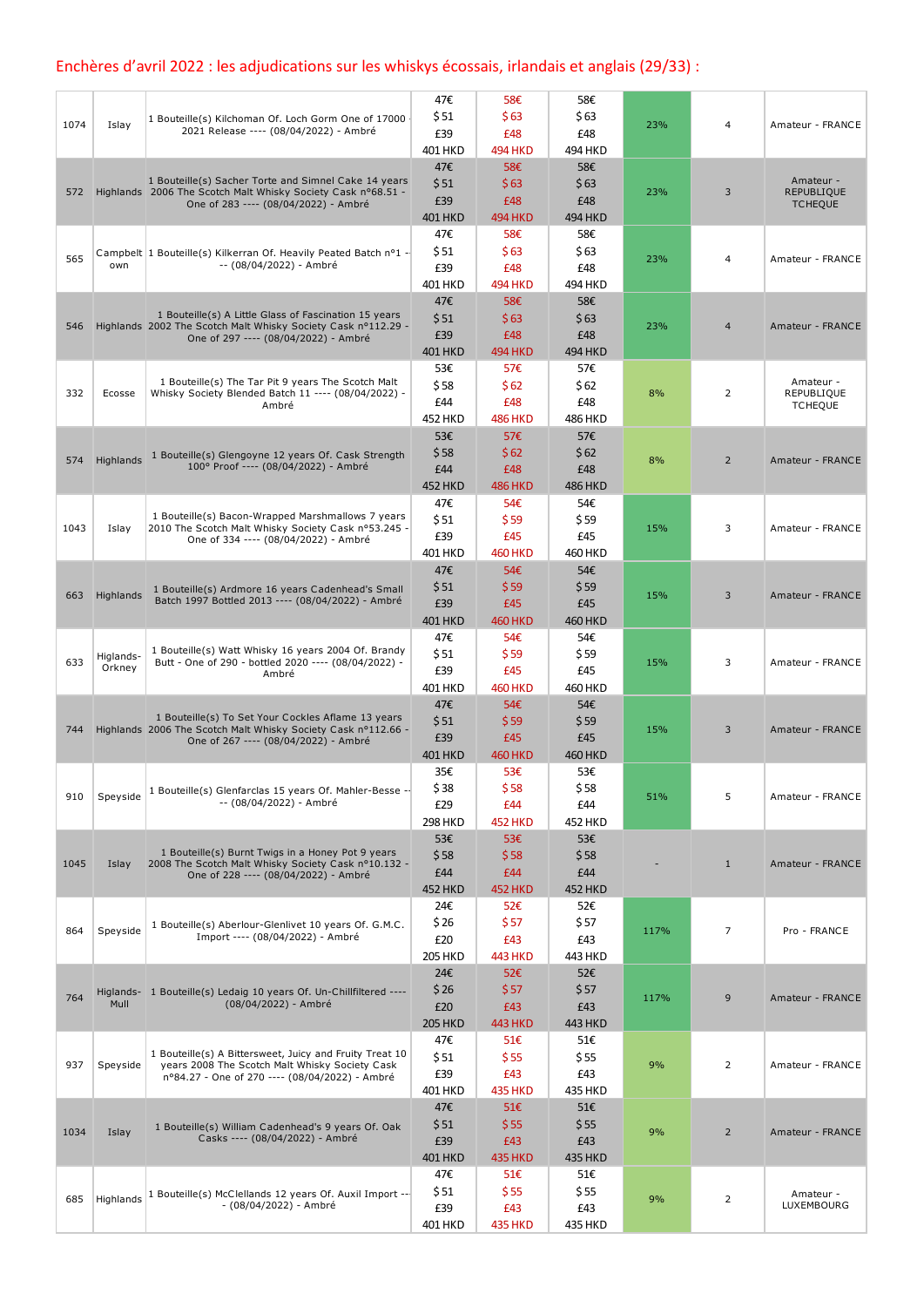## Enchères d'avril 2022 : les adjudications sur les whiskys écossais, irlandais et anglais (30/33) :

| 747  | Highlands       | 1 Bouteille(s) As We Get It Ian Macleod Cask<br>Strength 119° Proof ---- (08/04/2022) - Ambré                                                              | 30€<br>\$33<br>£25<br><b>256 HKD</b>  | 51€<br>\$55<br>£43<br><b>435 HKD</b> | 51€<br>\$55<br>£43<br><b>435 HKD</b> | 70% | $\overline{7}$ | Pro - FRANCE           |
|------|-----------------|------------------------------------------------------------------------------------------------------------------------------------------------------------|---------------------------------------|--------------------------------------|--------------------------------------|-----|----------------|------------------------|
| 667  | own             | Campbelt 1 Bouteille(s) Kilkerran Of. Heavily Peated Batch nº1 -<br>-- (08/04/2022) - Ambré                                                                | 47€<br>\$51<br>£39<br>401 HKD         | 51€<br>\$55<br>£43<br><b>435 HKD</b> | 51€<br>\$55<br>£43<br>435 HKD        | 9%  | $\overline{2}$ | Amateur - FRANCE       |
| 679  | Highlands       | 1 Bouteille(s) Glenleven 12 years Of. Remy Import ---<br>(08/04/2022) - Ambré                                                                              | 47€<br>\$51<br>£39<br><b>401 HKD</b>  | 51€<br>\$55<br>£43<br><b>435 HKD</b> | 51€<br>\$55<br>£43<br><b>435 HKD</b> | 9%  | $\overline{2}$ | Pro - PORTUGAL         |
| 941  | Speyside        | 1 Bouteille(s) Glenfiddich Of. 20 Minds. One<br>Unexpected Projet XX ---- (08/04/2022) - Ambré                                                             | 35€<br>\$38<br>£29<br><b>298 HKD</b>  | 50€<br>\$54<br>£42<br><b>426 HKD</b> | 50€<br>\$54<br>£42<br>426 HKD        | 43% | 5              | Pro - FRANCE           |
| 1020 | Islay           | 1 Bouteille(s) Jura Of. Prophecy Limited Annual<br>Release Year 1 ---- (08/04/2022) - Ambré                                                                | 35€<br>\$38<br>£29<br><b>298 HKD</b>  | 50€<br>\$54<br>£42<br><b>426 HKD</b> | 50€<br>\$54<br>£42<br>426 HKD        | 43% | 5              | Amateur - FRANCE       |
| 335  | Ecosse          | 1 Bouteille(s) The Peat Monster Compass Box ----<br>(08/04/2022) - Ambré                                                                                   | 35€<br>\$38<br>£29<br><b>298 HKD</b>  | 50€<br>\$54<br>£42<br><b>426 HKD</b> | 50€<br>\$54<br>£42<br>426 HKD        | 43% | 5              | Amateur - FRANCE       |
| 838  |                 | 1 Bouteille(s) La Dolce Vita 11 years 2006 The Scotch<br>Speyside Malt Whisky Society Cask nº41.98 - One of 204 ----<br>(08/04/2022) - Ambré               | 35€<br>\$38<br>£29<br><b>298 HKD</b>  | 50€<br>\$54<br>£42<br><b>426 HKD</b> | 50€<br>\$54<br>£42<br><b>426 HKD</b> | 43% | 5              | Amateur - FRANCE       |
| 567  |                 | 1 Bouteille(s) Tractors and Old Medicine 14 years<br>Highlands 2004 The Scotch Malt Whisky Society Cask n°112.39 -<br>One of 272 ---- (08/04/2022) - Ambré | 35€<br>\$38<br>£29<br><b>298 HKD</b>  | 50€<br>\$54<br>£42<br><b>426 HKD</b> | 50€<br>\$54<br>£42<br>426 HKD        | 43% | 5              | Amateur -<br>ALLEMAGNE |
| 830  | Speyside        | 1 Bouteille(s) Bumblebee Bakeoff 13 years 2006 The<br>Scotch Malt Whisky Society Cask nº64.119 - One of<br>221 ---- (08/04/2022) - Ambré                   | 35€<br>\$38<br>£29<br><b>298 HKD</b>  | 50€<br>\$54<br>£42<br><b>426 HKD</b> | 50€<br>\$54<br>£42<br><b>426 HKD</b> | 43% | 3              | Amateur - FRANCE       |
| 920  | Speyside        | 1 Bouteille(s) Let's Turn the Tables 9 years 2011 The<br>Scotch Malt Whisky Society Cask nº100.23 - One of<br>238 ---- (08/04/2022) - Ambré                | 47€<br>\$ 51<br>£39<br><b>401 HKD</b> | 47€<br>\$51<br>£39<br><b>401 HKD</b> | 47€<br>\$51<br>£39<br><b>401 HKD</b> |     | 1              | Amateur - FRANCE       |
| 1032 | Islay           | 1 Bouteille(s) Le Clan des Grands Malts 8 years DDL --<br>-- (08/04/2022) - Ambré                                                                          | 47€<br>\$51<br>£39<br>401 HKD         | 47€<br>\$51<br>£39<br><b>401 HKD</b> | 47€<br>\$51<br>£39<br><b>401 HKD</b> |     | $\mathbf{1}$   | Amateur - FRANCE       |
| 1052 | Islay           | 1 Bouteille(s) William Cadenhead's 9 years Of. Oak<br>Casks 175 Anniversary ---- (08/04/2022) - Ambré                                                      | 47€<br>\$ 51<br>£39<br>401 HKD        | 47€<br>\$51<br>£39<br><b>401 HKD</b> | 47€<br>\$51<br>£39<br>401 HKD        |     | $\mathbf{1}$   | Amateur - FRANCE       |
| 722  |                 | 1 Bouteille(s) Cones versus Crones 10 years 2007<br>Highlands The Scotch Malt Whisky Society Cask nº135.6 - One<br>of 297 ---- (08/04/2022) - Ambré        | 47€<br>\$51<br>£39<br><b>401 HKD</b>  | 47€<br>\$51<br>£39<br><b>401 HKD</b> | 47€<br>\$51<br>£39<br>401 HKD        |     | $\mathbf{1}$   | Amateur - FRANCE       |
| 737  | Highlands       | 1 Bouteille(s) Scottish Shillelagh 11 years 2008 The<br>Scotch Malt Whisky Society Cask nº135.25 - One of<br>267 ---- (08/04/2022) - Ambré                 | 47€<br>\$51<br>£39<br>401 HKD         | 47€<br>\$51<br>£39<br><b>401 HKD</b> | 47€<br>\$51<br>£39<br>401 HKD        |     | $\mathbf{1}$   | Amateur - FRANCE       |
| 350  | Ecosse          | 1 Bouteille(s) Donald MacKenzie 12 years Of. Imperial<br>SNPA Import (75cl.) ---- (08/04/2022) - Ambré                                                     | 47€<br>\$51<br>£39<br><b>401 HKD</b>  | 47€<br>\$51<br>£39<br><b>401 HKD</b> | 47€<br>\$51<br>£39<br><b>401 HKD</b> |     | $\mathbf{1}$   | Amateur - FRANCE       |
| 768  | Campbelt<br>own | 1 Bouteille(s) Candyfloss on a Ferris Wheel 8 years<br>2012 The Scotch Malt Whisky Society Cask nº93.152 -<br>One of 242 ---- (08/04/2022) - Ambré         | 47€<br>\$ 51<br>£39<br>401 HKD        | 47€<br>\$51<br>£39<br><b>401 HKD</b> | 47€<br>\$51<br>£39<br><b>401 HKD</b> |     | $\mathbf{1}$   | Amateur - FRANCE       |
| 521  |                 | 1 Bouteille(s) Cones versus Crones 10 years 2007<br>Highlands The Scotch Malt Whisky Society Cask nº135.6 - One<br>of 297 ---- (08/04/2022) - Ambré        | 47€<br>\$51<br>£39<br><b>401 HKD</b>  | 47€<br>\$51<br>£39<br><b>401 HKD</b> | 47€<br>\$51<br>£39<br><b>401 HKD</b> |     | $\mathbf{1}$   | Amateur -<br>ALLEMAGNE |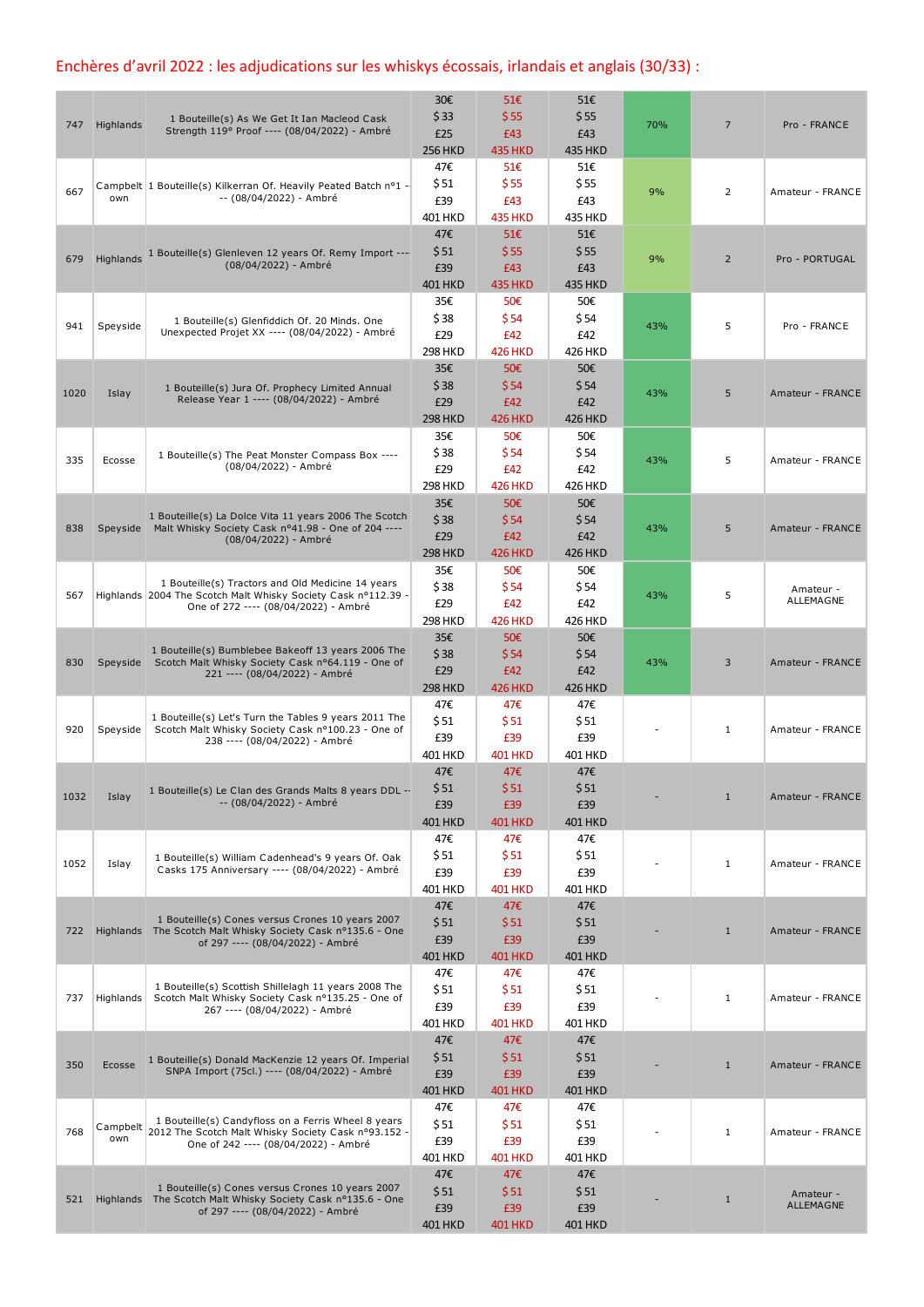## Enchères d'avril 2022 : les adjudications sur les whiskys écossais, irlandais et anglais (31/33) :

| 522  | Highlands       | 1 Bouteille(s) Cones versus Crones 10 years 2007<br>The Scotch Malt Whisky Society Cask nº135.6 - One<br>of 297 ---- (08/04/2022) - Ambré               | 47€<br>\$51<br>£39                              | 47€<br>\$51<br>£39                                     | 47€<br>\$51<br>£39                                     |      | 1              | Amateur - FRANCE  |
|------|-----------------|---------------------------------------------------------------------------------------------------------------------------------------------------------|-------------------------------------------------|--------------------------------------------------------|--------------------------------------------------------|------|----------------|-------------------|
| 547  | Highlands       | 1 Bouteille(s) As We Get It Ian Macleod Cask<br>Strength 119° Proof ---- (08/04/2022) - Ambré                                                           | 401 HKD<br>30€<br>\$33<br>£25<br><b>256 HKD</b> | <b>401 HKD</b><br>47€<br>\$51<br>£39<br><b>401 HKD</b> | <b>401 HKD</b><br>47€<br>\$51<br>£39<br><b>401 HKD</b> | 57%  | 6              | Amateur - FRANCE  |
| 658  | Highlands       | 1 Bouteille(s) Very Berry 12 years 2007 The Scotch<br>Malt Whisky Society Cask nº135.24 - One of 279 ----<br>(08/04/2022) - Ambré                       | 47€<br>\$51<br>£39<br><b>401 HKD</b>            | 47€<br>\$51<br>£39<br><b>401 HKD</b>                   | 47€<br>\$51<br>£39<br><b>401 HKD</b>                   |      | $\mathbf{1}$   | Amateur - FRANCE  |
| 750  | Highlands       | 1 Bouteille(s) Winter Warmer 9 years 2008 The<br>Scotch Malt Whisky Society Cask nº42.44 - One of<br>232 ---- (08/04/2022) - Ambré                      | 47€<br>\$51<br>£39<br><b>401 HKD</b>            | 47€<br>\$51<br>£39<br><b>401 HKD</b>                   | 47€<br>\$51<br>£39<br><b>401 HKD</b>                   |      | $\mathbf{1}$   | Amateur - FRANCE  |
| 848  | Speyside        | 1 Bouteille(s) Danish Pastries in a Carpet Shop 10<br>years 2007 The Scotch Malt Whisky Society Cask<br>nº72.63 - One of 235 ---- (08/04/2022) - Ambré  | 35€<br>\$38<br>£29<br><b>298 HKD</b>            | 46€<br>\$50<br>£38<br><b>392 HKD</b>                   | 46€<br>\$50<br>£38<br>392 HKD                          | 31%  | 3              | Amateur - FRANCE  |
| 321  | Ecosse          | 1 Bouteille(s) Spirit of Freedom Of. 45 Plus ----<br>(08/04/2022) - Ambré                                                                               | 18€<br>\$20<br>£15<br><b>153 HKD</b>            | 46€<br>\$50<br>£38<br><b>392 HKD</b>                   | 46€<br>\$50<br>£38<br>392 HKD                          | 156% | 6              | Amateur - ESPAGNE |
| 528  |                 | 1 Bouteille(s) Ardmore 2011 Wilson & Morgan Barrel<br>Highlands Selection Heavy Peat - bottled 2016 ---- (08/04/2022)<br>- Ambré                        | 35€<br>\$38<br>£29<br><b>298 HKD</b>            | 46€<br>\$50<br>£38<br><b>392 HKD</b>                   | 46€<br>\$50<br>£38<br>392 HKD                          | 31%  | 4              | Amateur - FRANCE  |
| 1042 | Islay           | 1 Bouteille(s) Finlaggan The Vintage Malt Whisky Co.<br>Ltd. The Original Peaty Cask Strength ----<br>(08/04/2022) - Ambré                              | 24€<br>\$26<br>£20<br><b>205 HKD</b>            | 45€<br>\$49<br>£38<br><b>384 HKD</b>                   | 45€<br>\$49<br>£38<br><b>384 HKD</b>                   | 88%  | 7              | Amateur - FRANCE  |
| 362  | Ecosse          | 1 Bouteille(s) Chivas Regal 12 years Of. Mumm<br>Corima Import ---- (08/04/2022) - Ambré                                                                | 24€<br>\$26<br>£20<br><b>205 HKD</b>            | 45€<br>\$49<br>£38<br><b>384 HKD</b>                   | 45€<br>\$49<br>£38<br>384 HKD                          | 88%  | $\overline{7}$ | Amateur - FRANCE  |
| 621  | Highlands       | 1 Bouteille(s) Ardmore Of. Traditional Cask Peated ----<br>(08/04/2022) - Ambré                                                                         | 24€<br>\$26<br>£20<br><b>205 HKD</b>            | 45€<br>\$49<br>£38<br><b>384 HKD</b>                   | 45€<br>\$49<br>£38<br><b>384 HKD</b>                   | 88%  | $\overline{7}$ | Amateur - FRANCE  |
| 758  |                 | 1 Bouteille(s) Spray-Lashed Spinnakers 7 years 2011<br>Highlands The Scotch Malt Whisky Society Cask nº122.24 - One<br>of 240 ---- (08/04/2022) - Ambré | 35€<br>\$38<br>£29<br><b>298 HKD</b>            | 42€<br>\$46<br>£35<br><b>358 HKD</b>                   | 42€<br>\$46<br>£35<br><b>358 HKD</b>                   | 20%  | 3              | Amateur - FRANCE  |
| 537  | Highlands       | 1 Bouteille(s) Cadenhead's Of. bottled 2020 Jean Marc<br>Highland PBS ---- (08/04/2022) - Ambré                                                         | 35€<br>\$38<br>£29<br><b>298 HKD</b>            | 42€<br>\$46<br>£35<br><b>358 HKD</b>                   | 42€<br>\$46<br>£35<br><b>358 HKD</b>                   | 20%  | $\overline{2}$ | Amateur - FRANCE  |
| 327  | Ecosse          | 1 Bouteille(s) Cotswolds Of. Small Batch Release<br>Sherry Cask - One of 9900 ---- (08/04/2022) - Ambré                                                 | 35€<br>\$38<br>£29<br><b>298 HKD</b>            | 42€<br>\$46<br>£35<br><b>358 HKD</b>                   | 42€<br>\$46<br>£35<br>358 HKD                          | 20%  | 3              | Pro - FRANCE      |
| 320  | Ecosse          | 1 Bouteille(s) Spirit of Freedom Of. 45 Plus ----<br>(08/04/2022) - Ambré                                                                               | 18€<br>\$20<br>£15<br><b>153 HKD</b>            | 42€<br>\$46<br>£35<br><b>358 HKD</b>                   | 42€<br>\$46<br>£35<br><b>358 HKD</b>                   | 133% | 6              | Amateur - ESPAGNE |
| 564  | Campbelt<br>own | 1 Bouteille(s) Cadenhead's Of. Cask Strength -<br>bottled 2014 Cadenhead's Whisky Shop ----<br>(08/04/2022) - Ambré                                     | 35€<br>\$38<br>£29<br><b>298 HKD</b>            | 42€<br>\$46<br>£35<br><b>358 HKD</b>                   | 42€<br>\$46<br>£35<br><b>358 HKD</b>                   | 20%  | 3              | Amateur - IRLANDE |
| 932  | Speyside        | 1 Bouteille(s) Aberlour 12 years Of. Non Chill-Filtered -<br>--- (08/04/2022) - Ambré                                                                   | 24€<br>\$26<br>£20<br><b>205 HKD</b>            | 41€<br>\$45<br>£34<br><b>350 HKD</b>                   | 41€<br>\$45<br>£34<br><b>350 HKD</b>                   | 71%  | 5              | Amateur - FRANCE  |
| 629  | Campbelt<br>own | 1 Bouteille(s) Seven Dunders of the World 8 years<br>2012 The Scotch Malt Whisky Society Cask nº93.146 -<br>One of 252 ---- (08/04/2022) - Ambré        | 41€<br>\$45<br>£34<br>350 HKD                   | 41€<br>\$45<br>£34<br><b>350 HKD</b>                   | 41€<br>\$45<br>£34<br>350 HKD                          |      | 1              | Amateur - FRANCE  |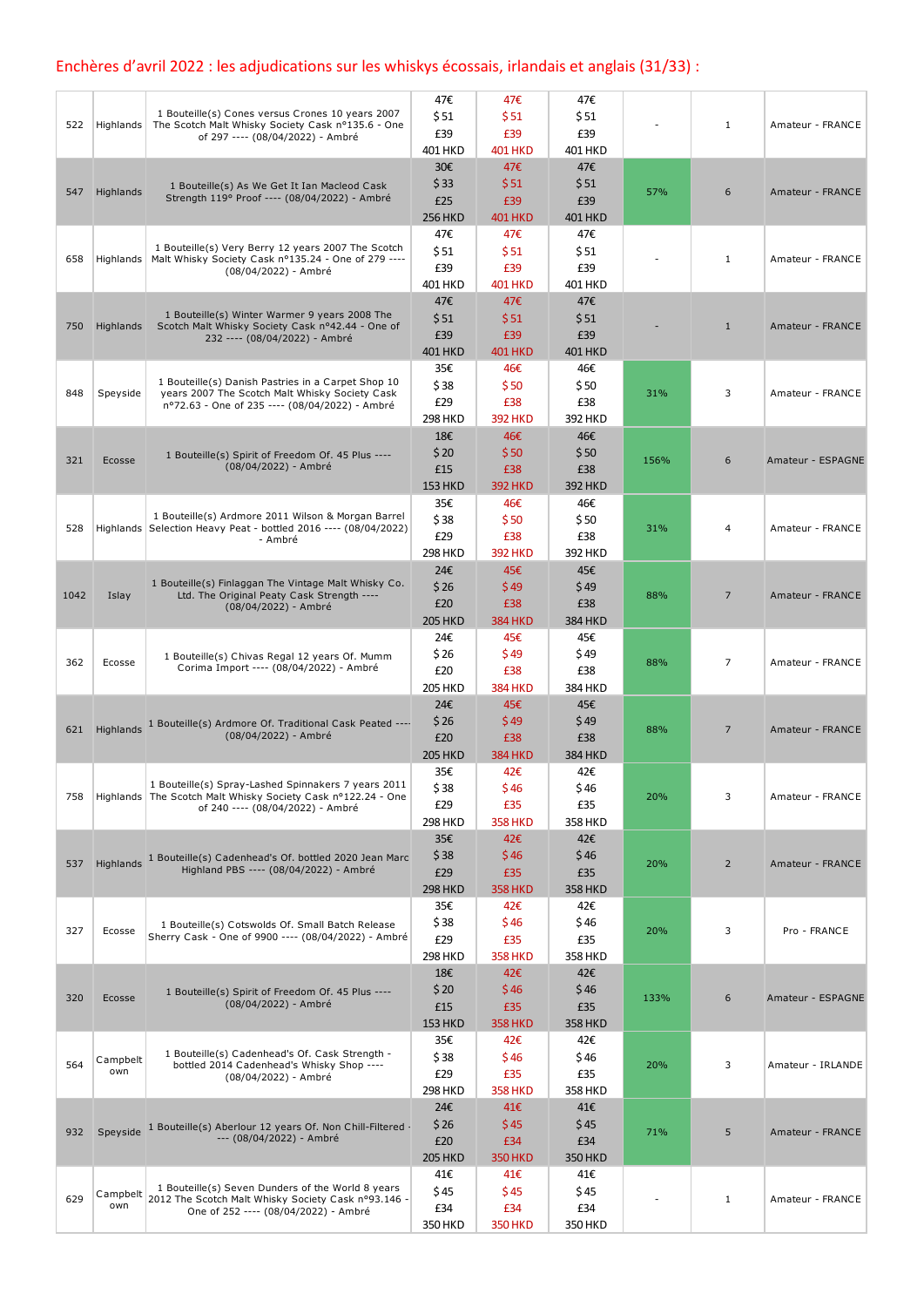## Enchères d'avril 2022 : les adjudications sur les whiskys écossais, irlandais et anglais (32/33) :

| 1030 | Islay              | 1 Bouteille(s) Le Clan des Grands Malts 8 years DDL --<br>-- (08/04/2022) - Ambré                                                                                | 35€<br>\$38<br>£29<br><b>298 HKD</b> | 39€<br>\$42<br>£33<br><b>332 HKD</b> | 39€<br>\$42<br>£33<br>332 HKD        | 11%   | $\overline{2}$ | Amateur - ESPAGNE |
|------|--------------------|------------------------------------------------------------------------------------------------------------------------------------------------------------------|--------------------------------------|--------------------------------------|--------------------------------------|-------|----------------|-------------------|
| 357  | Ecosse             | 1 Bouteille(s) Ballantine's 12 years Of. Very Old<br>Decanter Barton & Guestier ---- (08/04/2022) -<br>Ambré                                                     | 35€<br>\$38<br>£29<br>298 HKD        | 39€<br>\$42<br>£33<br><b>332 HKD</b> | 39€<br>\$42<br>£33<br>332 HKD        | 11%   | 2              | Pro - PORTUGAL    |
| 832  | Speyside           | 1 Bouteille(s) Craigellachie 13 years Of. Batch n°83-<br>LH88 ---- (08/04/2022) - Ambré                                                                          | 35€<br>\$38<br>£29<br><b>298 HKD</b> | 39€<br>\$42<br>£33<br><b>332 HKD</b> | 39€<br>\$42<br>£33<br><b>332 HKD</b> | 11%   | $\overline{2}$ | Pro - FRANCE      |
| 680  | Highlands          | 1 Bouteille(s) Invergordon 10 years Of. In Good<br>Spirits SNPA Import ---- (08/04/2022) - Ambré                                                                 | 24€<br>\$26<br>£20<br><b>205 HKD</b> | 38€<br>\$41<br>£32<br><b>324 HKD</b> | 38€<br>\$41<br>£32<br>324 HKD        | 58%   | 5              | Amateur - FRANCE  |
| 710  | Higlands-<br>Arran | 1 Bouteille(s) Arran Of. ---- (08/04/2022) - Ambré                                                                                                               | 1€<br>\$1<br>£1<br>9 HKD             | 37€<br>\$40<br>£31<br><b>315 HKD</b> | 37€<br>\$40<br>£31<br><b>315 HKD</b> | 3600% | 11             | Pro - FRANCE      |
| 727  |                    | 1 Bouteille(s) Railway Track to A Log Cabin 6 years<br>Highlands 2014 The Scotch Malt Whisky Society Cask nº122.34<br>One of 232 ---- (08/04/2022) - Ambré       | 35€<br>\$38<br>£29<br><b>298 HKD</b> | 35€<br>\$38<br>£29<br><b>298 HKD</b> | 35€<br>\$38<br>£29<br><b>298 HKD</b> |       | $\mathbf{1}$   | Amateur - FRANCE  |
| 535  |                    | 1 Bouteille(s) La Cuvée de Cobalt 6 years 2012 Of.<br>Highlands The Octave Cask n°SC89 - One of 65 - bottled 2019<br>Franck Debernardi ---- (08/04/2022) - Ambré | 35€<br>\$38<br>£29<br><b>298 HKD</b> | 35€<br>\$38<br>£29<br><b>298 HKD</b> | 35€<br>\$38<br>£29<br><b>298 HKD</b> |       | $\mathbf{1}$   | Amateur - FRANCE  |
| 319  | Ecosse             | 1 Bouteille(s) The Peat Faerie 10 years The Scotch<br>Malt Whisky Society Blended Batch 03 ----<br>(08/04/2022) - Ambré                                          | 35€<br>\$38<br>£29<br><b>298 HKD</b> | 35€<br>\$38<br>£29<br><b>298 HKD</b> | 35€<br>\$38<br>£29<br><b>298 HKD</b> |       | $\mathbf{1}$   | Amateur - FRANCE  |
| 620  |                    | Highlands 1 Bouteille(s) Ardmore Of. Traditional Cask Peated ----<br>(08/04/2022) - Ambré                                                                        | 24€<br>\$26<br>£20<br><b>205 HKD</b> | 34€<br>\$37<br>£28<br><b>290 HKD</b> | 34€<br>\$37<br>£28<br><b>290 HKD</b> | 42%   | $\overline{4}$ | Amateur - FRANCE  |
| 720  | Highlands          | 1 Bouteille(s) Ardmore Of. Traditional Cask Peated ----<br>(08/04/2022) - Ambré                                                                                  | 24€<br>\$26<br>£20<br><b>205 HKD</b> | 34€<br>\$37<br>£28<br><b>290 HKD</b> | 34€<br>\$37<br>£28<br><b>290 HKD</b> | 42%   | 4              | Amateur - FRANCE  |
|      | 751 Highlands      | 1 Bouteille(s) Glenmorangie 10 years Of. Maltman<br>backlabel ---- (08/04/2022) - Ambré                                                                          | 30€<br>\$33<br>£25<br><b>256 HKD</b> | 33€<br>\$36<br>£28<br><b>281 HKD</b> | 33€<br>\$36<br>£28<br><b>281 HKD</b> | 10%   | $\overline{2}$ | Amateur - FRANCE  |
| 520  | Highlands          | 1 Bouteille(s) Ardmore Of. Traditional Cask Peated ----<br>(08/04/2022) - Ambré                                                                                  | 24€<br>\$26<br>£20<br><b>205 HKD</b> | 31€<br>\$34<br>£26<br><b>264 HKD</b> | 31€<br>\$34<br>£26<br><b>264 HKD</b> | 29%   | 3              | Amateur - FRANCE  |
| 360  | Ecosse             | 1 Bouteille(s) Teacher's Royal Highland 12 years Of.<br>De Luxe Pommery et Greno Import ---- (08/04/2022) ·<br>Ambré                                             | 24€<br>\$26<br>£20<br><b>205 HKD</b> | 31€<br>\$34<br>£26<br><b>264 HKD</b> | 31€<br>\$34<br>£26<br><b>264 HKD</b> | 29%   | 3              | Amateur - FRANCE  |
| 307  | Ecosse             | 1 Bouteille(s) Bisset's Of. Finest Old ---- (08/04/2022)<br>- Ambré                                                                                              | 24€<br>\$26<br>£20<br><b>205 HKD</b> | 31€<br>\$34<br>£26<br><b>264 HKD</b> | 31€<br>\$34<br>£26<br><b>264 HKD</b> | 29%   | 3              | Amateur - FRANCE  |
| 310  | Ecosse             | 1 Bouteille(s) Bisset's Of. Finest Old ---- (08/04/2022)<br>- Ambré                                                                                              | 24€<br>\$26<br>£20<br><b>205 HKD</b> | 31€<br>\$34<br>£26<br><b>264 HKD</b> | 31€<br>\$34<br>£26<br><b>264 HKD</b> | 29%   | $\overline{2}$ | Amateur - FRANCE  |
| 359  | Ecosse             | 1 Bouteille(s) Dimple 12 years Of. De Luxe Remy<br>Import ---- (08/04/2022) - Ambré                                                                              | 24€<br>\$26<br>£20<br><b>205 HKD</b> | 31E<br>\$34<br>£26<br><b>264 HKD</b> | 31€<br>\$34<br>£26<br><b>264 HKD</b> | 29%   | 3              | Amateur - FRANCE  |
| 300  | Ecosse             | 1 Bouteille(s) Buchanan's 12 years Of. Sovema<br>Import ---- (08/04/2022) - Ambré                                                                                | 24€<br>\$26<br>£20<br><b>205 HKD</b> | 31€<br>\$34<br>£26<br><b>264 HKD</b> | 31€<br>\$34<br>£26<br><b>264 HKD</b> | 29%   | 3              | Amateur - FRANCE  |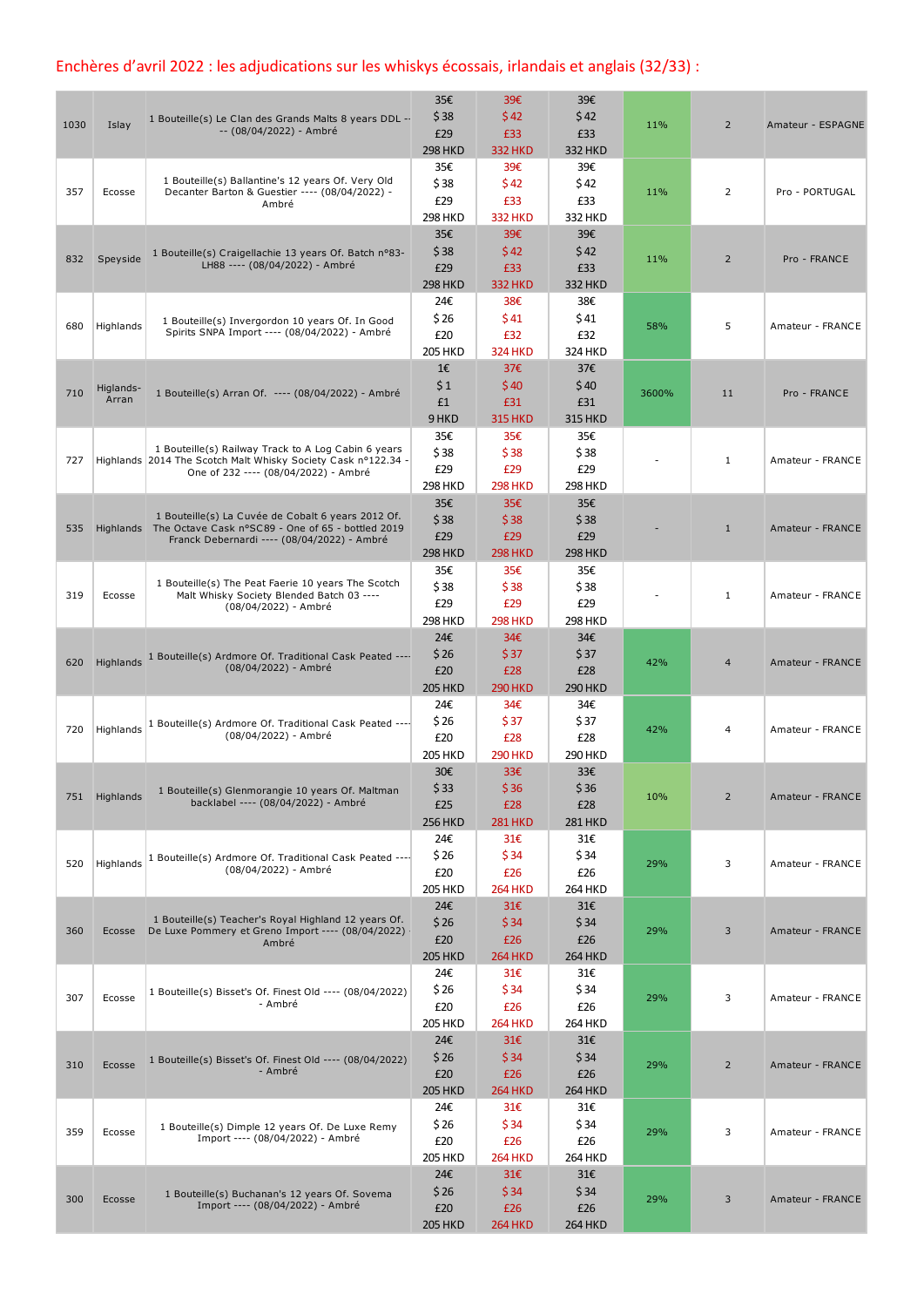## Enchères d'avril 2022 : les adjudications sur les whiskys écossais, irlandais et anglais (33/33) :

|     |         |                                                          | 1€             | 30€            | 30€            |       |                |                   |
|-----|---------|----------------------------------------------------------|----------------|----------------|----------------|-------|----------------|-------------------|
|     |         | 1 Bouteille(s) Connemara Of. Original ----               | \$1            | \$33           | \$33           |       | 9              |                   |
| 437 | Irlande | (08/04/2022) - Ambré                                     | £1             | £25            | £25            | 2900% |                | Amateur - FRANCE  |
|     |         |                                                          | 9 HKD          | <b>256 HKD</b> | <b>256 HKD</b> |       |                |                   |
|     |         |                                                          | 24€            | 27€            | 27€            |       |                |                   |
|     |         | 1 Bouteille(s) Bisset's Of. Finest Old ---- (08/04/2022) | \$26           | \$29           | \$29           |       |                |                   |
| 309 | Ecosse  | - Ambré                                                  | £20            | £23            | £23            | 13%   | $\overline{2}$ | Amateur - FRANCE  |
|     |         |                                                          | <b>205 HKD</b> | <b>230 HKD</b> | <b>230 HKD</b> |       |                |                   |
|     |         |                                                          | 24€            | 27€            | 27€            |       |                |                   |
|     |         | 1 Bouteille(s) Bisset's Of. Finest Old ---- (08/04/2022) | \$26           | \$29           | \$29           |       | $\overline{2}$ |                   |
| 308 | Ecosse  | - Ambré                                                  | £20            | £23            | £23            | 13%   |                | Amateur - FRANCE  |
|     |         |                                                          | <b>205 HKD</b> | <b>230 HKD</b> | 230 HKD        |       |                |                   |
|     |         |                                                          | 24€            | 27€            | 27€            |       |                |                   |
| 306 | Ecosse  | 1 Bouteille(s) Bisset's Of. Finest Old ---- (08/04/2022) | \$26           | \$29           | \$29           | 13%   | $\overline{2}$ | Amateur - FRANCE  |
|     |         | - Ambré                                                  | £20            | £23            | £23            |       |                |                   |
|     |         |                                                          | <b>205 HKD</b> | <b>230 HKD</b> | <b>230 HKD</b> |       |                |                   |
|     |         |                                                          | 24€            | 24€            | 24€            |       |                |                   |
| 337 |         | 1 Bouteille(s) Johnnie Walker 12 years Of. Extra         | \$26           | \$26           | \$26           |       | $\mathbf{1}$   | Amateur - FRANCE  |
|     | Ecosse  | Special Black Label ---- (08/04/2022) - Ambré            | £20            | £20            | £20            |       |                |                   |
|     |         |                                                          | <b>205 HKD</b> | <b>205 HKD</b> | <b>205 HKD</b> |       |                |                   |
|     |         |                                                          | 24€            | 24€            | 24€            |       |                |                   |
| 355 | Ecosse  | 1 Bouteille(s) MacGreor's Of. V.O.S. Europe              | \$26           | \$26           | \$26           |       | $\mathbf{1}$   | Amateur - ESPAGNE |
|     |         | Distribution Import ---- (08/04/2022) - Ambré            | £20            | £20            | £20            |       |                |                   |
|     |         |                                                          | <b>205 HKD</b> | <b>205 HKD</b> | <b>205 HKD</b> |       |                |                   |
|     |         |                                                          | 24€            | 24€            | 24€            |       |                |                   |
| 344 | Ecosse  | 1 Bouteille(s) Black Bull 12 years Duncan Taylor ----    | \$26           | \$26           | \$26           |       | $\mathbf{1}$   | Amateur - FRANCE  |
|     |         | (08/04/2022) - Ambré                                     | £20            | £20            | £20            |       |                |                   |
|     |         |                                                          | <b>205 HKD</b> | <b>205 HKD</b> | <b>205 HKD</b> |       |                |                   |
|     |         |                                                          | 24€            | 24€            | 24€            |       |                |                   |
| 352 | Ecosse  | 1 Bouteille(s) Mar Lodge 8 years Of. Findlaters Europe   | \$26           | \$26           | \$26           |       | $\mathbf{1}$   | Amateur - FRANCE  |
|     |         | Distribution Import ---- (08/04/2022) - Ambré            | £20            | £20            | £20            |       |                |                   |
|     |         |                                                          | <b>205 HKD</b> | <b>205 HKD</b> | <b>205 HKD</b> |       |                |                   |
|     |         |                                                          | 24€            | 24€            | 24€            |       |                |                   |
| 343 | Ecosse  | 1 Bouteille(s) Black Bull 12 years Duncan Taylor ----    | \$26           | \$26           | \$26           |       | $\mathbf{1}$   | Amateur - FRANCE  |
|     |         | (08/04/2022) - Ambré                                     | £20            | £20            | £20            |       |                |                   |
|     |         |                                                          | <b>205 HKD</b> | <b>205 HKD</b> | <b>205 HKD</b> |       |                |                   |
|     |         |                                                          | 6€             | 13€            | 13€            |       |                |                   |
| 318 | Ecosse  | 1 Bouteille(s) Spirit of Loch Ewe 2008 Of. ----          | \$7            | \$14           | \$14           | 117%  | 3              | Amateur - PAYS-   |
|     |         | (08/04/2022) - Ambré                                     | £5             | £11            | £11            |       |                | <b>BAS</b>        |
|     |         |                                                          | 51 HKD         | <b>111 HKD</b> | <b>111 HKD</b> |       |                |                   |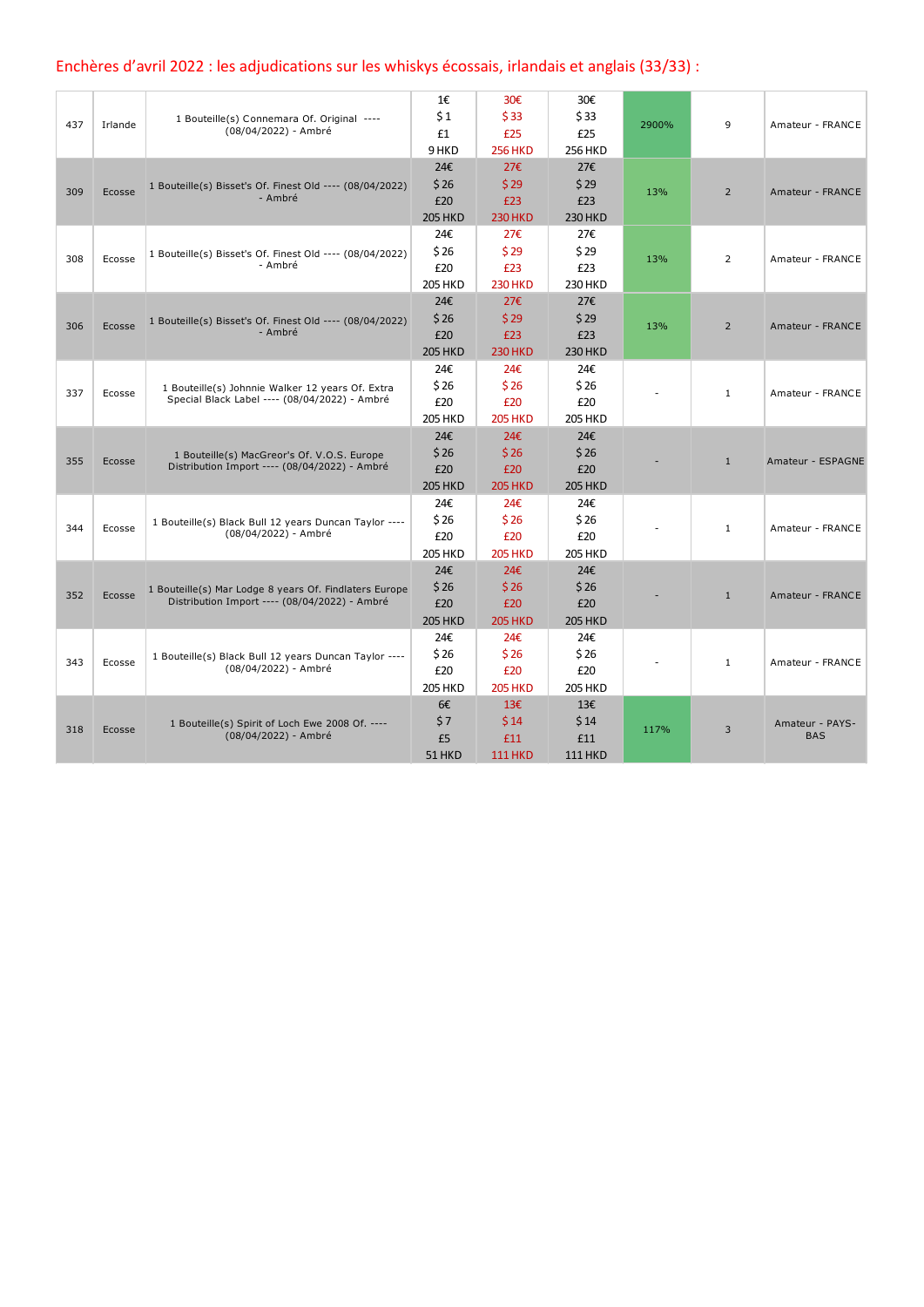### Enchères d'avril 2022 : les adjudications sur les whiskys américains (1/1) :

| N° Lot | Région    | Description du lot                                                                                                            | Mise à prix                          | Adj Lot                                  | Prix Adj Unit                            | Variation<br><b>MAP</b> | Nombre<br>enchères | Profil Acheteur        |
|--------|-----------|-------------------------------------------------------------------------------------------------------------------------------|--------------------------------------|------------------------------------------|------------------------------------------|-------------------------|--------------------|------------------------|
| Lot n° | Région    | Lot de description                                                                                                            |                                      | Starting price   Lot Selling Price       | <b>Unit Selling Price</b>                | <b>SP</b><br>Variation  | <b>Bids</b>        | <b>Buyer's profile</b> |
| 408    | Kentucky  | 1 Bouteille(s) Old Rip Van Winkle 10<br>years Of. Handmade Bourbon 90 Proof<br>Best Taste Import ---- (08/04/2022) -<br>Ambré | 1180€<br>\$1283<br>£985<br>10059 HKD | 1357€<br>\$1476<br>£1133<br>11568 HKD    | 1357€<br>\$1476<br>£1133<br>11568 HKD    | 15%                     | 4                  | Amateur - ETATS-UNIS   |
| 423    | Kentucky  | 1 Bouteille(s) Van Winkle 12 years Of.<br>Lot "B" 90.4 Proof Special Reserve ----<br>(08/04/2022) - Ambré                     | 708€<br>\$770<br>£591<br>6035 HKD    | 1239€<br>\$1347<br>£1034<br>10562 HKD    | 1239€<br>\$1347<br>£1034<br>10562 HKD    | 75%                     | 8                  | Amateur - BELGIQUE     |
| 422    | Kentucky  | 1 Bouteille(s) Van Winkle 12 years Of.<br>Lot "B" 90.4 Proof Special Reserve ----<br>(08/04/2022) - Ambré                     | 708€<br>\$770<br>£591<br>6035 HKD    | 1239€<br>\$1347<br>£1034<br>10562 HKD    | 1239€<br>\$1347<br>£1034<br>10562 HKD    | 75%                     | $\overline{7}$     | Amateur - BELGIQUE     |
| 428    | Kentucky  | 1 Bouteille(s) Wild Turkey 8 years Of.<br>86.8 Proof ---- (08/04/2022) - Ambré                                                | 177€<br>\$192<br>£148<br>1509 HKD    | 177€<br>\$192<br>£148<br><b>1509 HKD</b> | 177€<br>\$192<br>£148<br><b>1509 HKD</b> |                         | $\mathbf{1}$       | Amateur - ETATS-UNIS   |
| 436    | Kentucky  | 1 Bouteille(s) Blanton's Of. Special<br>Reserve Warehouse H - Barrel nº136 -<br>dumped 2013 ---- (08/04/2022) -<br>Ambré      | 118€<br>\$128<br>£98<br>1006 HKD     | 165€<br>\$179<br>£138<br><b>1407 HKD</b> | 165€<br>\$179<br>£138<br>1407 HKD        | 40%                     | 5                  | Amateur - FRANCE       |
| 418    | Kentucky  | 1 Bouteille(s) Wild Turkey 8 years Of.<br>101 Proof Pernod ---- (08/04/2022) -<br>Ambré                                       | 35€<br>\$38<br>£29<br><b>298 HKD</b> | 66€<br>\$72<br>£55<br><b>563 HKD</b>     | 66€<br>\$72<br>£55<br><b>563 HKD</b>     | 89%                     | 9                  | Amateur - FRANCE       |
| 430    | Tennessee | 1 Bouteille(s) Jack Daniel's Of. Old No.7<br>Mumm-Corima Import ----<br>(08/04/2022) - Ambré                                  | 59€<br>\$64<br>£49<br>503 HKD        | 65€<br>\$71<br>£54<br><b>554 HKD</b>     | 65€<br>\$71<br>£54<br>554 HKD            | 10%                     | $\overline{2}$     | Pro - FRANCE           |
| 415    | Kentucky  | 1 Bouteille(s) Jim Beam Of. Devil's Cut<br>90 Proof ---- (08/04/2022) - Ambré                                                 | 12E<br>\$13<br>£10<br><b>102 HKD</b> | 26€<br>\$28<br>£22<br><b>222 HKD</b>     | 26€<br>\$28<br>£22<br><b>222 HKD</b>     | 117%                    | 5                  | Amateur - FRANCE       |
| 438    | Canada    | 1 Bouteille(s) Canadian Club Of. Barrel<br>Blended C.C. Imported ----<br>(08/04/2022) - Ambré                                 | 12€<br>\$13<br>£10<br><b>102 HKD</b> | 22€<br>\$24<br>£18<br><b>188 HKD</b>     | 22€<br>\$24<br>£18<br><b>188 HKD</b>     | 83%                     | 4                  | Amateur - FRANCE       |

### Enchères d'avril 2022 : les adjudications sur les whiskys d'autres pays (1/1) :

| N° Lot | Région          | Description du lot                                                                | Mise à prix                          | Adj Lot                                         | Prix Adj Unit                        | Variation<br><b>MAP</b> | <b>Nombre</b><br>enchères | Profil<br>Acheteur         |
|--------|-----------------|-----------------------------------------------------------------------------------|--------------------------------------|-------------------------------------------------|--------------------------------------|-------------------------|---------------------------|----------------------------|
| Lot n° | Région          | Lot de description                                                                | Starting<br>price                    | Lot Selling<br>Price                            | Unit Selling<br>Price                | <b>SP</b><br>variation  | <b>Bids</b>               | Buyer's profile            |
| 417    | Bangalore       | 1 Bouteille(s) Amrut Of. Intermediate<br>Sherry 2011 ---- (08/04/2022) -<br>Ambré | 59€<br>\$64<br>£49<br>503 HKD        | 94 $\epsilon$<br>\$102<br>£78<br><b>801 HKD</b> | 94€<br>\$102<br>£78<br>801 HKD       | 59%                     |                           | Amateur -<br><b>FRANCE</b> |
| 416    | <b>Bretagne</b> | 1 Bouteille(s) Kornog Of.<br>Taouarch'Trived 10 BC ----<br>(08/04/2022) - Ambré   | 35€<br>\$38<br>£29<br><b>298 HKD</b> | 46€<br>\$50<br>£38<br><b>392 HKD</b>            | 46€<br>\$50<br>£38<br><b>392 HKD</b> | 31%<br>$\overline{4}$   |                           | Amateur -<br><b>FRANCE</b> |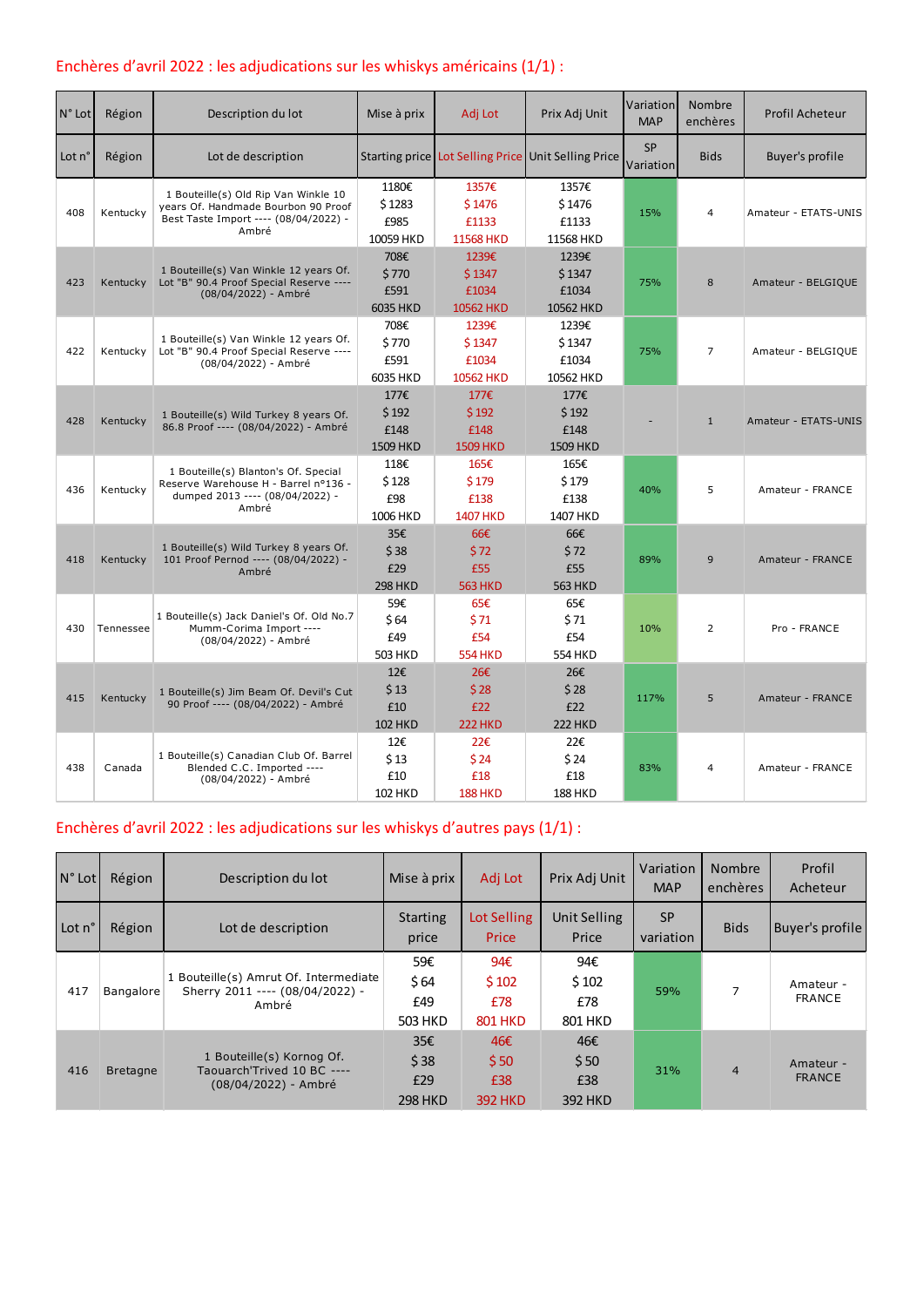## Enchères d'avril 2022 : les adjudications sur les autres alcools (1/7) :

| $N°$ Lot | Région                | Description du lot                                                                                                                     | Mise à prix                           | Adj Lot                                   | Prix Adj Unit                         | Variation<br><b>MAP</b> | Nombre<br>enchères | Profil Acheteur                                  |
|----------|-----------------------|----------------------------------------------------------------------------------------------------------------------------------------|---------------------------------------|-------------------------------------------|---------------------------------------|-------------------------|--------------------|--------------------------------------------------|
| Lot n'   | Région                | Lot de description                                                                                                                     | Starting price                        | Lot Selling<br>Price                      | <b>Unit Selling</b><br>Price          | SP variation            | <b>Bids</b>        | <b>Buyer's profile</b>                           |
| 213      | Savoie                | 1 Bouteille(s) Chartreuse 10 years 1940 Of.<br>Vieillissement Exceptionnel One of 800 ----<br>(08/04/2022) - Ambré                     | 7080€<br>\$7699<br>£5909<br>60353 HKD | 7080€<br>\$7699<br>£5909<br>60353 HKD     | 7080€<br>\$7699<br>£5909<br>60353 HKD |                         | $\mathbf{1}$       | Amateur -<br><b>FRANCE</b>                       |
| 1307     | Demerara-<br>Mahaica  | 1 Bouteille(s) Diamond 15 years 1996 Of. Full<br>Proof Barrels SVW - bottled in 2011 Velier ----<br>(08/04/2022) - Ambré               | 1770€<br>\$1925<br>£1477<br>15088 HKD | 2832€<br>\$3080<br>£2364<br>24141 HKD     | 2832€<br>\$3080<br>£2364<br>24141 HKD | 60%                     | 15                 | Amateur -<br><b>FRANCE</b>                       |
| 1308     | Trinité-et-<br>Tobago | 1 Bouteille(s) Caroni 20 years 1992 Velier Full<br>Proof 1621 bottles - bottled 2012 ----<br>(08/04/2022) - Ambré                      | 1180€<br>\$1283<br>£985<br>10059 HKD  | 2360€<br>\$2566<br>£1970<br>20118 HKD     | 2360€<br>\$2566<br>£1970<br>20118 HKD | 100%                    | 15                 | Pro - FRANCE                                     |
| 1306     | Demerara-<br>Mahaica  | 1 Bouteille(s) Uitvlugt 17 years 1997 Velier<br>Barrels ULR - One of 1404 - bottled in 2014 ----<br>(08/04/2022) - Ambré               | 1652€<br>\$1796<br>£1379<br>14082 HKD | 2301€<br>\$2502<br>£1920<br>19615 HKD     | 2301€<br>\$2502<br>£1920<br>19615 HKD | 39%                     | 12                 | Amateur -<br><b>FRANCE</b>                       |
| 1319     | Trinité-et-<br>Tobago | 1 Bouteille(s) Caroni 23 years 1996 Velier The<br>Last 39th Release - bottled 2019 Full Proof LM&V<br>Import ---- (08/04/2022) - Ambré | 826€<br>\$898<br>£689<br>7041 HKD     | 2183€<br>\$2374<br>£1822<br>18609 HKD     | 2183€<br>\$2374<br>£1822<br>18609 HKD | 164%                    | 22                 | Amateur -<br><b>FRANCE</b>                       |
| 211      | Savoie                | 1 Bouteille(s) Chartreuse Of. Verte (1956-1962) ---<br>- (08/04/2022) - Ambré                                                          | 1416€<br>\$1540<br>£1182<br>12071 HKD | 2183€<br>\$2374<br>£1822<br>18609 HKD     | 2183€<br>\$2374<br>£1822<br>18609 HKD | 54%                     | 9                  | Amateur -<br><b>FRANCE</b>                       |
| 110      | Charente              | 1 Bouteille(s) Hennessy Of. Richard Hennessy ----<br>(08/04/2022) - Ambré                                                              | 1888€<br>\$2053<br>£1576<br>16094 HKD | 1888€<br>\$2053<br>£1576<br>16094 HKD     | 1888€<br>\$2053<br>£1576<br>16094 HKD |                         | $\mathbf{1}$       | Amateur -<br><b>CHYPRE</b>                       |
| 1325     | Trinité-et-<br>Tobago | 1 Bouteille(s) Caroni 18 years 1994 Velier Stock<br>of 10 Barrels One of 2633 - bottled 2012 ----<br>(08/04/2022) - Ambré              | 1062€<br>\$1155<br>£886<br>9053 HKD   | 1829€<br>\$1989<br>£1526<br>15591 HKD     | 1829€<br>\$1989<br>£1526<br>15591 HKD | 72%                     | 11                 | Pro - FRANCE                                     |
| 1343     | Martinique            | 1 Bouteille(s) J.M 10 years Of. ---- (08/04/2022) -<br>Ambré                                                                           | 472€<br>\$513<br>£394<br>4024 HKD     | 1711€<br>\$1861<br>£1428<br>14585 HKD     | 1711€<br>\$1861<br>£1428<br>14585 HKD | 263%                    | 18                 | Amateur -<br>SUISSE                              |
| 1342     | Martinique            | 1 Bouteille(s) J.M 10 years Of. ---- (08/04/2022) -<br>Ambré                                                                           | 472€<br>\$513<br>£394<br>4024 HKD     | 1652€<br>\$1796<br>£1379<br>14082 HKD     | 1652€<br>\$1796<br>£1379<br>14082 HKD | 250%                    | 20                 | Amateur -<br><b>SUISSE</b>                       |
| 1304     | Martinique            | 1 Bouteille(s) Clément 1952 Of. Domaine de<br>l'Acajou Vieilli en fûts de Chêne bottled in 1991 ----<br>(08/04/2022) - Ambré           | 826€<br>\$898<br>£689<br>7041 HKD     | 1062€<br>\$1155<br>£886<br>9053 HKD       | 1062€<br>\$1155<br>£886<br>9053 HKD   | 29%                     | 4                  | Amateur -<br>SINGAPOUR                           |
| 1315     | Martinique            | 1 Bouteille(s) Trois Rivières 1953 Of. ----<br>(08/04/2022) - Ambré                                                                    | 944€<br>\$1027<br>£788<br>8047 HKD    | 944€<br>\$1027<br>£788<br><b>8047 HKD</b> | 944€<br>\$1027<br>£788<br>8047 HKD    |                         | $\mathbf{1}$       | Amateur -<br><b>FRANCE</b>                       |
| 1314     | Martinique            | 1 Bouteille(s) Trois Rivières 1953 Of. ----<br>(08/04/2022) - Ambré                                                                    | 590€<br>\$642<br>£492<br>5029 HKD     | 944€<br>\$1027<br>£788<br><b>8047 HKD</b> | 944€<br>\$1027<br>£788<br>8047 HKD    | 60%                     | $\overline{7}$     | Amateur -<br>REPUBLIQUE<br><b>TCHEQUE</b>        |
| 1312     | Martinique            | 1 Bouteille(s) Trois Rivières 1953 Of. ----<br>(08/04/2022) - Ambré                                                                    | 909€<br>\$988<br>£759<br>7749 HKD     | 909€<br>\$988<br>£759<br>7749 HKD         | 909€<br>\$988<br>£759<br>7749 HKD     |                         | $\mathbf{1}$       | Amateur -<br><b>REPUBLIQUE</b><br><b>TCHEQUE</b> |
| 1305     | Venezuela             | 1 Bouteille(s) Diplomatico 2000 Of. Finished in<br>Sherry Casks Single Vintage ---- (08/04/2022) -<br>Ambré                            | 590€<br>\$642<br>£492<br>5029 HKD     | 885€<br>\$962<br>£739<br><b>7544 HKD</b>  | 885€<br>\$962<br>£739<br>7544 HKD     | 50%                     | 6                  | Amateur -<br>SLOVAQUIE                           |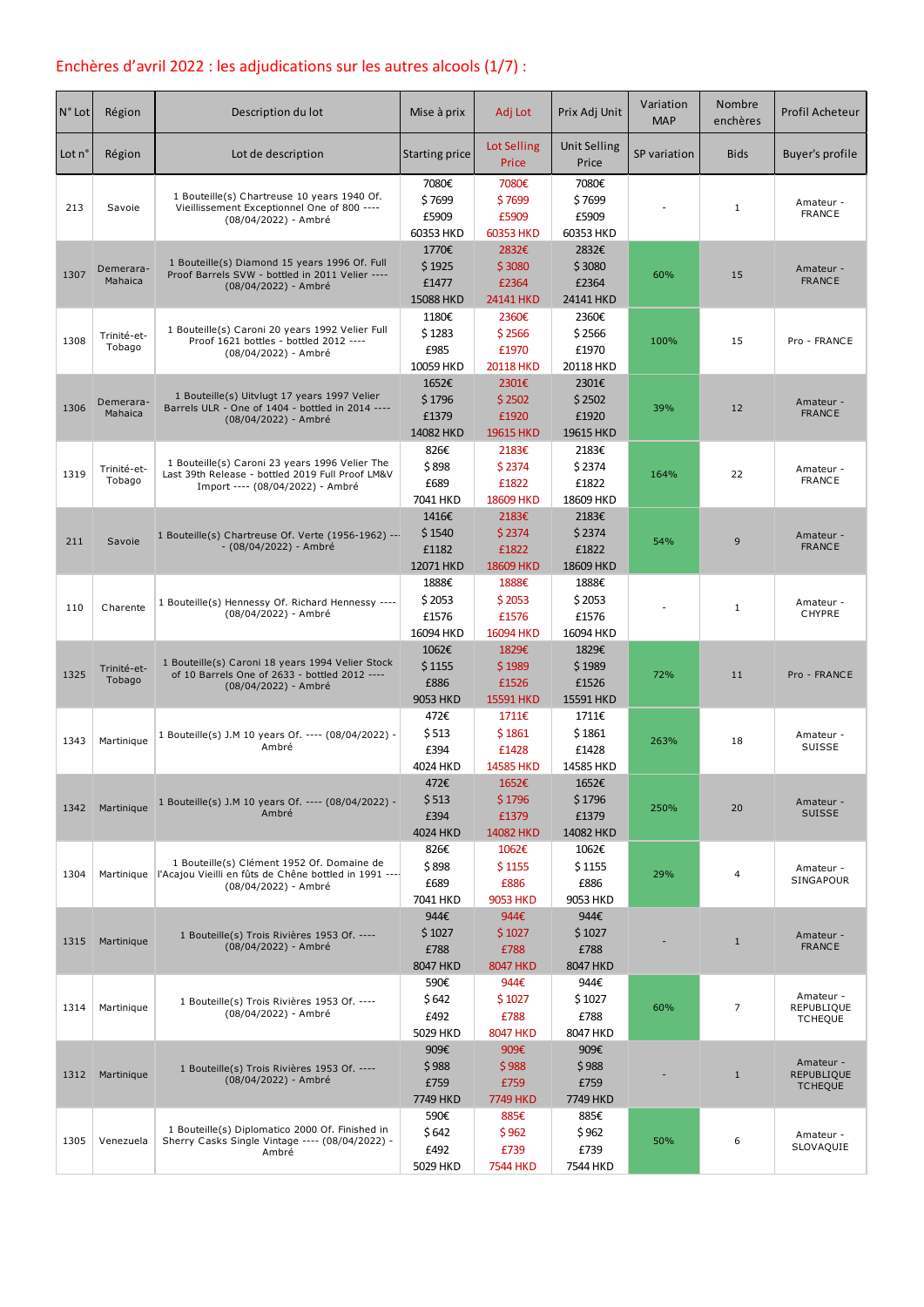## Enchères d'avril 2022 : les adjudications sur les autres alcools (2/7) :

| 1334           | Martinique            | 1 Bouteille(s) Trois Rivières 1964 Of. ----<br>(08/04/2022) - Ambré                                                                                                            | 708€<br>\$770<br>£591                         | 885€<br>\$962<br>£739                                | 885€<br>\$962<br>£739                         | 25%  | $\overline{4}$ | Amateur -<br><b>FRANCE</b>      |
|----------------|-----------------------|--------------------------------------------------------------------------------------------------------------------------------------------------------------------------------|-----------------------------------------------|------------------------------------------------------|-----------------------------------------------|------|----------------|---------------------------------|
| 109            | Charente              | 1 Bouteille(s) Hennessy Of. Paradis ----<br>(08/04/2022) - Ambré                                                                                                               | 6035 HKD<br>826€<br>\$898<br>£689<br>7041 HKD | <b>7544 HKD</b><br>826€<br>\$898<br>£689<br>7041 HKD | 7544 HKD<br>826€<br>\$898<br>£689<br>7041 HKD |      | $\mathbf{1}$   | Pro - ALLEMAGNE                 |
| 7              | Sud-Ouest             | 1 Bouteille(s) Jacques Marou 1893 Of. Domaine<br>des Persenades ---- (08/04/2022) - Ambré                                                                                      | 785€<br>\$854<br>£655<br>6692 HKD             | 785€<br>\$854<br>£655<br>6692 HKD                    | 785€<br>\$854<br>£655<br>6692 HKD             |      | $\mathbf{1}$   | Amateur -<br><b>SUISSE</b>      |
| 8              | Sud-Ouest             | 1 Bouteille(s) Jacques Marou 1893 Of. Domaine<br>des Persenades ---- (08/04/2022) - Ambré                                                                                      | 785€<br>\$854<br>£655<br>6692 HKD             | 785€<br>\$854<br>£655<br>6692 HKD                    | 785€<br>\$854<br>£655<br>6692 HKD             |      | $\mathbf{1}$   | Amateur - JAPON                 |
| 1336           | Martinique            | 1 Bouteille(s) Trois Rivières 1964 Of. ----<br>(08/04/2022) - Ambré                                                                                                            | 708€<br>\$770<br>£591<br>6035 HKD             | 708€<br>\$770<br>£591<br>6035 HKD                    | 708€<br>\$770<br>£591<br>6035 HKD             |      | $\mathbf{1}$   | Amateur -<br><b>FRANCE</b>      |
| $\mathbf{1}$   | Sud-Ouest             | 1 Bouteille(s) Château de Laubade 1945 Of.<br>bottled 1985 Armagnac ---- (08/04/2022) - Ambré                                                                                  | 590€<br>\$642<br>£492<br>5029 HKD             | 590€<br>\$642<br>£492<br>5029 HKD                    | 590€<br>\$642<br>£492<br>5029 HKD             |      | $\mathbf{1}$   | Amateur - JAPON                 |
| 1317           | Martinique            | 1 Bouteille(s) Trois Rivières 1970 Of. Label Rouge<br>--- (08/04/2022) - Ambré                                                                                                 | 590€<br>\$642<br>£492<br>5029 HKD             | 590€<br>\$642<br>£492<br><b>5029 HKD</b>             | 590€<br>\$642<br>£492<br>5029 HKD             |      | $\mathbf{1}$   | Amateur -<br><b>FRANCE</b>      |
| 1323           | Martinique            | 1 Bouteille(s) J. Bally 1975 Of. Plantations Lajus<br>du Carbet ---- (08/04/2022) - Ambré                                                                                      | 578€<br>\$629<br>£482<br>4927 HKD             | 578€<br>\$629<br>£482<br><b>4927 HKD</b>             | 578€<br>\$629<br>£482<br>4927 HKD             |      | $\mathbf{1}$   | Amateur -<br><b>FRANCE</b>      |
| 108            | Charente              | 1 Bouteille(s) Arthenac 1919 Berry Bros. & Rudd<br>70° Proof - bottled 1963 ---- (08/04/2022) -<br>Ambré                                                                       | 472€<br>\$513<br>£394<br>4024 HKD             | 543€<br>\$590<br>£453<br>4629 HKD                    | 543€<br>\$590<br>£453<br>4629 HKD             | 15%  | $\overline{4}$ | Amateur - ITALIE                |
| 212            | Savoie                | 1 Bouteille(s) Chartreuse Of. Verte V.E.P. Mise<br>1995 ---- (08/04/2022) - Verte                                                                                              | 177€<br>\$192<br>£148<br>1509 HKD             | 543€<br>\$590<br>£453<br><b>4629 HKD</b>             | 543€<br>\$590<br>£453<br>4629 HKD             | 207% | 21             | Amateur -<br><b>FRANCE</b>      |
|                | 1321 Martinique       | 1 Bouteille(s) J. Bally 1970 Of. Plantations Lajus<br>du Carbet ---- (08/04/2022) - Ambré                                                                                      | 413€<br>\$449<br>£345<br>3521 HKD             | 484€<br>\$526<br>£404<br>4126 HKD                    | 484€<br>\$526<br>£404<br>4126 HKD             | 17%  | $\overline{4}$ | Amateur ·<br><b>FRANCE</b>      |
| $\overline{2}$ | Sud-Ouest             | 1 Bouteille(s) B. Gelas et Fils 1934 Of. Armagnac -<br>-- (08/04/2022) - Ambré                                                                                                 | 472€<br>\$513<br>£394<br>4024 HKD             | 472€<br>\$513<br>£394<br>4024 HKD                    | 472€<br>\$513<br>£394<br>4024 HKD             |      | $\mathbf{1}$   | Amateur - JAPON                 |
| 1309           | <b>Barbade</b>        | 1 Bouteille(s) Foursquare Of. Sassafras Barrel<br>Proof - One of 6000 - bottled 2020 Double<br>Maturation 3 years ex Bourbon & 11 years ex<br>Cognac ---- (08/04/2022) - Ambré | 236€<br>\$257<br>£197<br>2012 HKD             | 448€<br>\$487<br>£374<br><b>3819 HKD</b>             | 448€<br>\$487<br>£374<br>3819 HKD             | 90%  | 11             | Amateur - ETATS-<br><b>UNIS</b> |
| 122            | Charente              | 1 Bouteille(s) Hine Of. Family Reserve ----<br>(08/04/2022) - Ambré                                                                                                            | 413€<br>\$449<br>£345<br>3521 HKD             | 413€<br>\$449<br>£345<br><b>3521 HKD</b>             | 413€<br>\$449<br>£345<br>3521 HKD             |      | $\mathbf{1}$   | Amateur -<br><b>FRANCE</b>      |
| 6              | Sud-Ouest             | 1 Bouteille(s) Comte de Santenac 1938 Of. Vieille<br>Réserve ---- (08/04/2022) - Ambré                                                                                         | 413€<br>\$449<br>£345<br>3521 HKD             | 413€<br>\$449<br>£345<br><b>3521 HKD</b>             | 413€<br>\$449<br>£345<br>3521 HKD             |      | $\mathbf{1}$   | Amateur - JAPON                 |
| 107            | Charente              | 1 Bouteille(s) Jean Grosperrin 1958 Of. Fût R.W<br>94 144 Lot nº2 Cognac de Collection ----<br>(08/04/2022) - Ambré                                                            | 236€<br>\$257<br>£197<br>2012 HKD             | 378€<br>\$411<br>£315<br><b>3222 HKD</b>             | 378€<br>\$411<br>£315<br>3222 HKD             | 60%  | 12             | Amateur -<br><b>FRANCE</b>      |
| 1300           | Trinité-et-<br>Tobago | 1 Bouteille(s) Caroni 12 years 2000 Velier 100°<br>Proof bottled 2012 Extra Strong ---- (08/04/2022) ·<br>Ambré                                                                | 177€<br>\$192<br>£148<br>1509 HKD             | 378€<br>\$411<br>£315<br><b>3222 HKD</b>             | 378€<br>\$411<br>£315<br>3222 HKD             | 114% | 17             | Amateur -<br><b>FRANCE</b>      |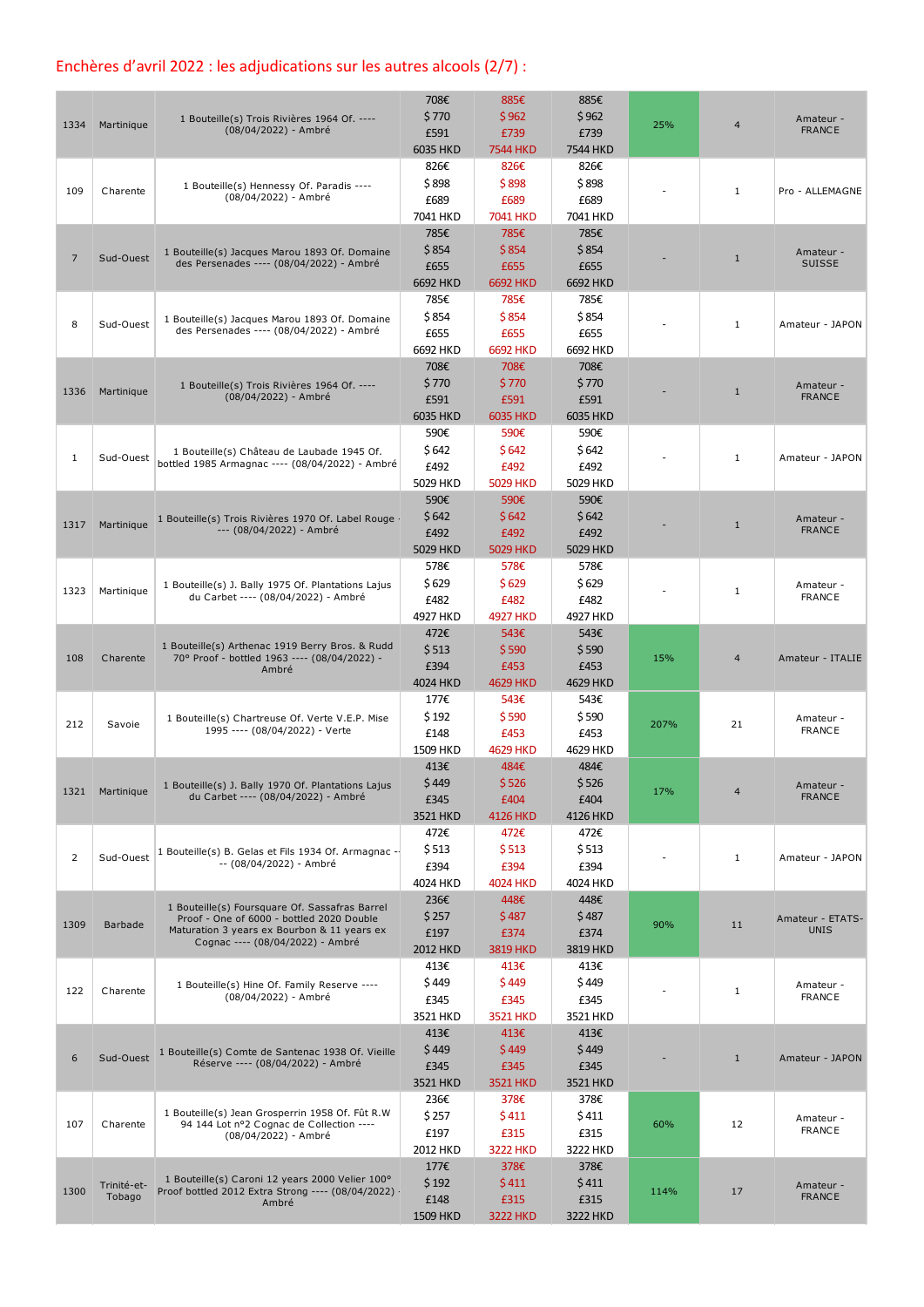### Enchères d'avril 2022 : les adjudications sur les autres alcools (3/7) :

| 1310 | Barbade               | 1 Bouteille(s) Foursquare Of. Sassafras Barrel<br>Proof - One of 6000 - bottled 2020 Double<br>Maturation 3 years ex Bourbon & 11 years ex       | 236€<br>\$257           | 378€<br>\$411           | 378€<br>\$411           | 60% | 12             | Amateur - ETATS-<br>UNIS     |
|------|-----------------------|--------------------------------------------------------------------------------------------------------------------------------------------------|-------------------------|-------------------------|-------------------------|-----|----------------|------------------------------|
|      |                       | Cognac ---- (08/04/2022) - Ambré                                                                                                                 | £197<br>2012 HKD        | £315<br><b>3222 HKD</b> | £315<br>3222 HKD        |     |                |                              |
| 1322 | Martinique            | 1 Bouteille(s) J. Bally 1970 Of. Plantations Lajus                                                                                               | 236€<br>\$257           | 366€<br>\$398           | 366€<br>\$398           | 55% | 8              | Amateur -                    |
|      |                       | du Carbet ---- (08/04/2022) - Ambré                                                                                                              | £197<br>2012 HKD        | £305<br>3120 HKD        | £305<br>3120 HKD        |     |                | <b>FRANCE</b>                |
|      |                       | 1 Bouteille(s) Laubade 1952 Of. bottled 2002 ----                                                                                                | 354€<br>\$385           | 354€<br>\$385           | 354€<br>\$385           |     |                | Amateur -                    |
| 10   | Sud-Ouest             | (08/04/2022) - Ambré                                                                                                                             | £295<br>3018 HKD        | £295<br><b>3018 HKD</b> | £295<br>3018 HKD        |     | $\mathbf{1}$   | REPUBLIQUE<br><b>TCHEQUE</b> |
|      |                       | 1 Bouteille(s) Uitvlugt 23 years 1992 Silver Seal                                                                                                | 330€                    | 354€                    | 354€                    |     |                |                              |
| 1346 | Demerara-<br>Mahaica  | Whisky Company Rum is Nature Cask nº3 - One<br>of 231 - bottled 2016 Wildlife Collection ----                                                    | \$359<br>£275           | \$385<br>£295           | \$385<br>£295           | 7%  | 3              | Amateur -<br><b>FRANCE</b>   |
|      |                       | (08/04/2022) - Ambré                                                                                                                             | <b>2813 HKD</b><br>236€ | <b>3018 HKD</b><br>330€ | 3018 HKD<br>330€        |     |                |                              |
| 1330 | Martinique            | 1 Bouteille(s) Dillon 1982 Of. ---- (08/04/2022) -<br>Ambré                                                                                      | \$257<br>£197           | \$359<br>£275           | \$359<br>£275           | 40% | 5              | Amateur -<br>SUISSE          |
|      |                       |                                                                                                                                                  | 2012 HKD                | <b>2813 HKD</b>         | 2813 HKD                |     |                |                              |
|      |                       | 1 Bouteille(s) Christian Drouin 1958 Of. Coeur de                                                                                                | 177€<br>\$192           | 295€<br>\$321           | 295€<br>\$321           |     |                | Amateur -                    |
| 207  | Normandie             | Lion bottled 1998 ---- (08/04/2022) - Ambré                                                                                                      | £148<br>1509 HKD        | £246<br><b>2515 HKD</b> | £246<br><b>2515 HKD</b> | 67% | 9              | <b>FRANCE</b>                |
|      |                       | 1 Bouteille(s) Caroni 18 years Velier Navy Rum                                                                                                   | 177€                    | 271€                    | 271€                    |     |                |                              |
| 1303 | Trinité-et-<br>Tobago | 90° Proof - bottled 2018 Celebrating the 100th<br>Anniversary Extra Strong ---- (08/04/2022) -<br>Ambré                                          | \$192<br>£148           | \$295<br>£226           | \$295<br>£226           | 53% | 9              | Amateur -<br><b>FRANCE</b>   |
|      |                       |                                                                                                                                                  | 1509 HKD<br>177€        | <b>2310 HKD</b><br>271€ | 2310 HKD<br>271€        |     |                |                              |
| 1302 | Trinité-et-<br>Tobago | 1 Bouteille(s) Caroni 18 years Velier Navy Rum<br>90° Proof - bottled 2018 Celebrating the 100th<br>Anniversary Extra Strong ---- (08/04/2022) - | \$192<br>£148           | \$295<br>£226           | \$295<br>£226           | 53% | 9              | Amateur -<br><b>FRANCE</b>   |
|      |                       | Ambré                                                                                                                                            | <b>1509 HKD</b>         | <b>2310 HKD</b>         | <b>2310 HKD</b>         |     |                |                              |
| 1301 | Trinité-et-           | 1 Bouteille(s) Caroni 18 years Velier Navy Rum<br>90° Proof - bottled 2018 Celebrating the 100th                                                 | 177€<br>\$192           | 260€<br>\$283           | 260€<br>\$283           | 47% | 8              | Amateur -                    |
|      | Tobago                | Anniversary Extra Strong ---- (08/04/2022) -<br>Ambré                                                                                            | £148<br>1509 HKD        | £217<br><b>2216 HKD</b> | £217<br>2216 HKD        |     |                | FRANCE                       |
|      |                       |                                                                                                                                                  | 236€<br>\$257           | 248€<br>\$270           | 248€<br>\$270           |     |                |                              |
| 103  | Charente              | 1 Bouteille(s) Jacques Lagan 50 years 1914 Of.<br>Brut de Fûts ---- (08/04/2022) - Ambré                                                         | £197                    | £207                    | £207                    | 5%  | $\overline{2}$ | Pro - FRANCE                 |
|      |                       |                                                                                                                                                  | 2012 HKD<br>236€        | <b>2114 HKD</b><br>248€ | <b>2114 HKD</b><br>248€ |     |                |                              |
| 102  | Charente              | 1 Bouteille(s) Jacques Lagan 50 years 1914 Of.<br>Brut de Fûts ---- (08/04/2022) - Ambré                                                         | \$257<br>£197           | \$270<br>£207           | \$270<br>£207           | 5%  | $\overline{2}$ | Amateur -<br><b>FRANCE</b>   |
|      |                       |                                                                                                                                                  | 2012 HKD<br>177€        | <b>2114 HKD</b>         | 2114 HKD                |     |                |                              |
| 106  | Charente              | 1 Bouteille(s) Charpentier Cadenhead's Single<br>Cask One of 258 Cadenhead's Whisky Shop 2018                                                    | \$192                   | 236€<br>\$257           | 236€<br>\$257           | 33% | 6              | Amateur -                    |
|      |                       | Annual Release ---- (08/04/2022) - Ambré                                                                                                         | £148<br>1509 HKD        | £197<br><b>2012 HKD</b> | £197<br>2012 HKD        |     |                | <b>FRANCE</b>                |
|      |                       | 1 Bouteille(s) Domaine de Séverin Of. ----                                                                                                       | 118€<br>\$128           | 224€<br>\$244           | 224€<br>\$244           |     |                | Amateur -                    |
| 1327 | Guadeloupe            | (08/04/2022) - Ambré                                                                                                                             | £98                     | £187                    | £187                    | 90% | $\overline{7}$ | <b>FRANCE</b>                |
|      |                       |                                                                                                                                                  | 1006 HKD<br>118€        | <b>1909 HKD</b><br>224€ | 1909 HKD<br>224€        |     |                |                              |
|      | 1328 Guadeloupe       | 1 Bouteille(s) Domaine de Séverin Of. ----<br>(08/04/2022) - Ambré                                                                               | \$128<br>£98            | \$244<br>£187           | \$244<br>£187           | 90% | 5              | Amateur -<br><b>FRANCE</b>   |
|      |                       |                                                                                                                                                  | <b>1006 HKD</b><br>212€ | <b>1909 HKD</b><br>224€ | 1909 HKD<br>224€        |     |                |                              |
| 13   | Sud-Ouest             | 1 Bouteille(s) Francis Darroze 1963 Of. Domaine<br>de Gaube bottled 2002 Collection Unique Bas-                                                  | \$231                   | \$244                   | \$244                   | 6%  | $\overline{2}$ | Amateur -<br><b>FRANCE</b>   |
|      |                       | Armagnac ---- (08/04/2022) - Ambré                                                                                                               | £177<br>1807 HKD        | £187<br><b>1909 HKD</b> | £187<br>1909 HKD        |     |                |                              |
|      |                       | 1 Bouteille(s) Barbancourt Of. Réserve Spéciale 5                                                                                                | 118€<br>\$128           | 212€<br>\$231           | 212E<br>\$231           |     |                |                              |
| 1339 | Haïti                 | étoiles ---- (08/04/2022) - Ambré                                                                                                                | £98<br><b>1006 HKD</b>  | £177<br><b>1807 HKD</b> | £177<br><b>1807 HKD</b> | 80% | $\overline{7}$ | Pro - FRANCE                 |
|      |                       |                                                                                                                                                  | 118€                    | 201€                    | 201€                    |     |                |                              |
| 208  | Normandie             | 1 Bouteille(s) Christian Drouin 1968 Of. Coeur de<br>Lion Elevé en fûts de chêne - bottled 1998 ----<br>(08/04/2022) - Ambré                     | \$128<br>£98            | \$219<br>£168           | \$219<br>£168           | 70% | 6              | Amateur -<br><b>BELGIQUE</b> |
|      |                       |                                                                                                                                                  | 1006 HKD                | <b>1713 HKD</b>         | 1713 HKD                |     |                |                              |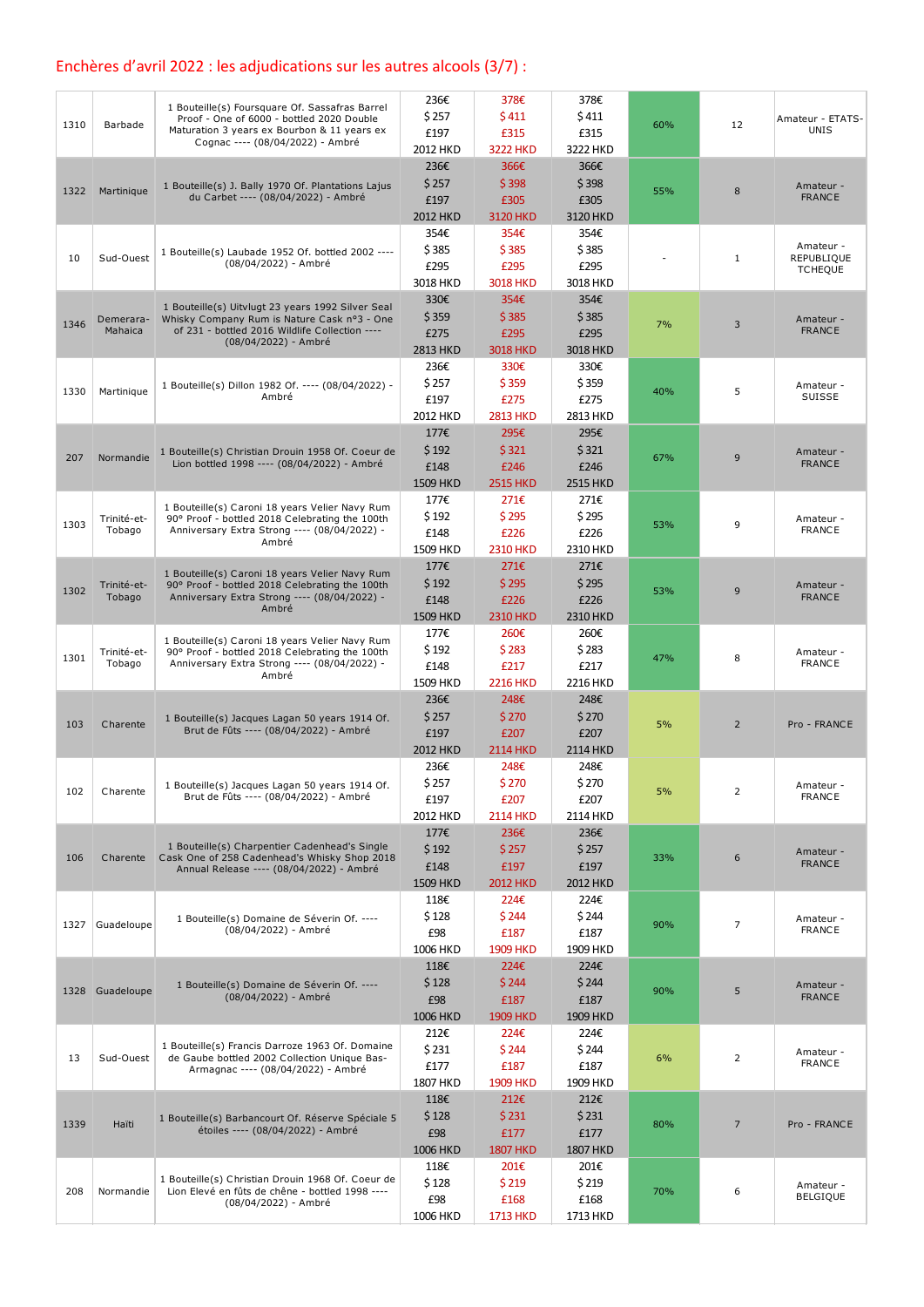### Enchères d'avril 2022 : les adjudications sur les autres alcools (4/7) :

| 25   | Sud-Ouest         | 1 Bouteille(s) Domaine de Lasgraves 1958 Of. ----<br>(08/04/2022) - Ambré                                                                | 94€<br>\$102<br>£78<br><b>801 HKD</b>   | 195€<br>\$212<br>£163<br><b>1662 HKD</b> | 195€<br>\$212<br>£163<br><b>1662 HKD</b> | 107% | 8                       | Amateur - ETATS-<br><b>UNIS</b> |
|------|-------------------|------------------------------------------------------------------------------------------------------------------------------------------|-----------------------------------------|------------------------------------------|------------------------------------------|------|-------------------------|---------------------------------|
| 15   | Sud-Ouest         | 1 Bouteille(s) Francis Darroze 1967 Of. Domaine<br>Au Durre bottled 2002 Collection Unique Bas-<br>Armagnac ---- (08/04/2022) - Ambré    | 177€<br>\$192<br>£148<br>1509 HKD       | 177€<br>\$192<br>£148<br><b>1509 HKD</b> | 177€<br>\$192<br>£148<br>1509 HKD        |      | $\mathbf{1}$            | Amateur -<br>ALLEMAGNE          |
| 14   | Sud-Ouest         | 1 Bouteille(s) Francis Darroze 1965 Of. Domaine<br>de Peyrot bottled 2003 Collection Unique Bas-<br>Armagnac ---- (08/04/2022) - Ambré   | 177€<br>\$192<br>£148<br>1509 HKD       | 177€<br>\$192<br>£148<br><b>1509 HKD</b> | 177€<br>\$192<br>£148<br>1509 HKD        |      | $\mathbf{1}$            | Amateur -<br><b>ALLEMAGNE</b>   |
| 1329 | Barbade           | 1 Bouteille(s) Foursquare 16 years Of. Shibboleth<br>Mark XVI - bottled 2021 Exceptional Cask<br>Selection ---- (08/04/2022) - Ambré     | 118€<br>\$128<br>£98<br>1006 HKD        | 165€<br>\$179<br>£138<br><b>1407 HKD</b> | 165€<br>\$179<br>£138<br>1407 HKD        | 40%  | 5                       | Amateur -<br><b>FRANCE</b>      |
|      | 1340 Guadeloupe   | 1 Bouteille(s) Damoiseau 15 years Of. ----<br>(08/04/2022) - Ambré                                                                       | 118€<br>\$128<br>£98<br><b>1006 HKD</b> | 165€<br>\$179<br>£138<br><b>1407 HKD</b> | 165€<br>\$179<br>£138<br>1407 HKD        | 40%  | 5                       | $Pro -$<br><b>GUADELOUPE</b>    |
| 424  | Autres<br>régions | 1 Bouteille(s) Michel Couvreur 12 years Of.<br>Aberdeenshire bottled 1985 Sovedi Import ----<br>(08/04/2022) - Ambré                     | 94€<br>\$102<br>£78<br>801 HKD          | 159€<br>\$173<br>£133<br><b>1355 HKD</b> | 159€<br>\$173<br>£133<br>1355 HKD        | 69%  | $\overline{7}$          | Amateur -<br><b>FRANCE</b>      |
|      | 1341 Guadeloupe   | 1 Bouteille(s) Damoiseau 15 years Of. ----<br>(08/04/2022) - Ambré                                                                       | 118€<br>\$128<br>£98<br><b>1006 HKD</b> | 153€<br>\$166<br>£128<br><b>1304 HKD</b> | 153€<br>\$166<br>£128<br>1304 HKD        | 30%  | $\overline{\mathbf{4}}$ | $Pro -$<br><b>GUADELOUPE</b>    |
| 12   |                   | 1 Bouteille(s) 1960 Of. Domaine Aux Ducs bottled<br>Sud-Ouest 2002 Collection Unique Bas-Armagnac Darroze ----<br>(08/04/2022) - Ambré   | 83€<br>\$90<br>£69<br>708 HKD           | 153€<br>\$166<br>£128<br><b>1304 HKD</b> | 153€<br>\$166<br>£128<br>1304 HKD        | 84%  | 10                      | Amateur -<br><b>BELGIQUE</b>    |
| 121  | Charente          | 1 Bouteille(s) Jean Grosperrin 1983 Of. Lot nº332<br>Cognac de Collection ---- (08/04/2022) - Ambré                                      | 71€<br>\$77<br>£59<br><b>605 HKD</b>    | 153€<br>\$166<br>£128<br><b>1304 HKD</b> | 153€<br>\$166<br>£128<br>1304 HKD        | 115% | 12                      | Amateur -<br><b>FRANCE</b>      |
| 16   | Sud-Ouest         | 1 Bouteille(s) Francis Darroze 1976 Of. Domaine<br>de Monturon bottled 2000 Collection Unique Bas-<br>Armagnac ---- (08/04/2022) - Ambré | 142€<br>\$154<br>£119<br>1210 HKD       | 142€<br>\$154<br>£119<br><b>1210 HKD</b> | 142€<br>\$154<br>£119<br>1210 HKD        |      | $\mathbf{1}$            | Amateur -<br><b>FRANCE</b>      |
| 17   | Sud-Ouest         | 1 Bouteille(s) Francis Darroze 1977 Of. Domaine<br>Au Durre bottled 2002 Collection Unique Bas-<br>Armagnac ---- (08/04/2022) - Ambré    | 142€<br>\$154<br>£119<br>1210 HKD       | 142€<br>\$154<br>£119<br><b>1210 HKD</b> | 142€<br>\$154<br>£119<br>1210 HKD        |      | 1                       | Amateur -<br><b>FRANCE</b>      |
| 1324 | Jamaïque          | 1 Bouteille(s) Monymusk 9 years 2010 Velier EMB<br>bottled 2019 Habitation Velier ---- (08/04/2022) -<br>Ambré                           | 94€<br>\$102<br>£78<br>801 HKD          | 130€<br>\$141<br>£108<br><b>1108 HKD</b> | 130€<br>\$141<br>£108<br>1108 HKD        | 38%  | 6                       | Pro - FRANCE                    |
| 206  | Mexique           | 1 Bouteille(s) Jose Cuervo Of. Reserva de la<br>Familia embotellado 2013 Extra Anejo ----<br>(08/04/2022) - Ambré                        | 71€<br>\$77<br>£59<br><b>605 HKD</b>    | 118€<br>\$128<br>£98<br><b>1006 HKD</b>  | 118€<br>\$128<br>£98<br>1006 HKD         | 66%  | 9                       | Amateur - ETATS-<br><b>UNIS</b> |
| 124  | Charente          | 1 Magnum(s) Barrière Frères Of. Réserve<br>Particulière ---- (08/04/2022) - Ambré                                                        | 94€<br>\$102<br>£78<br>801 HKD          | 118€<br>\$128<br>£98<br><b>1006 HKD</b>  | 118€<br>\$128<br>£98<br>1006 HKD         | 26%  | 4                       | Amateur - ITALIE                |
| 1331 | Martinique        | 1 Bouteille(s) Clément 2008 Of. Canne Bleue ----<br>(08/04/2022) - Blanc                                                                 | 71€<br>\$77<br>£59<br><b>605 HKD</b>    | 106€<br>\$115<br>£88<br><b>904 HKD</b>   | 106€<br>\$115<br>£88<br><b>904 HKD</b>   | 49%  | $\overline{7}$          | Amateur -<br><b>FRANCE</b>      |
| 1345 | Barbade           | 1 Bouteille(s) Last Ward 9 years 2009 Velier<br>bottled 2018 Habitation Velier ---- (08/04/2022) -<br>Ambré                              | 59€<br>\$64<br>£49<br>503 HKD           | 106€<br>\$115<br>£88<br><b>904 HKD</b>   | 106€<br>\$115<br>£88<br><b>904 HKD</b>   | 80%  | 9                       | Pro - FRANCE                    |
| 1332 | Martinique        | 1 Bouteille(s) Clément 2011 Of. Canne Bleue ----<br>$(08/04/2022)$ - Blanc                                                               | 59€<br>\$64<br>£49<br><b>503 HKD</b>    | 100€<br>\$109<br>£83<br><b>852 HKD</b>   | 100€<br>\$109<br>£83<br><b>852 HKD</b>   | 69%  | 9                       | Amateur -<br><b>FRANCE</b>      |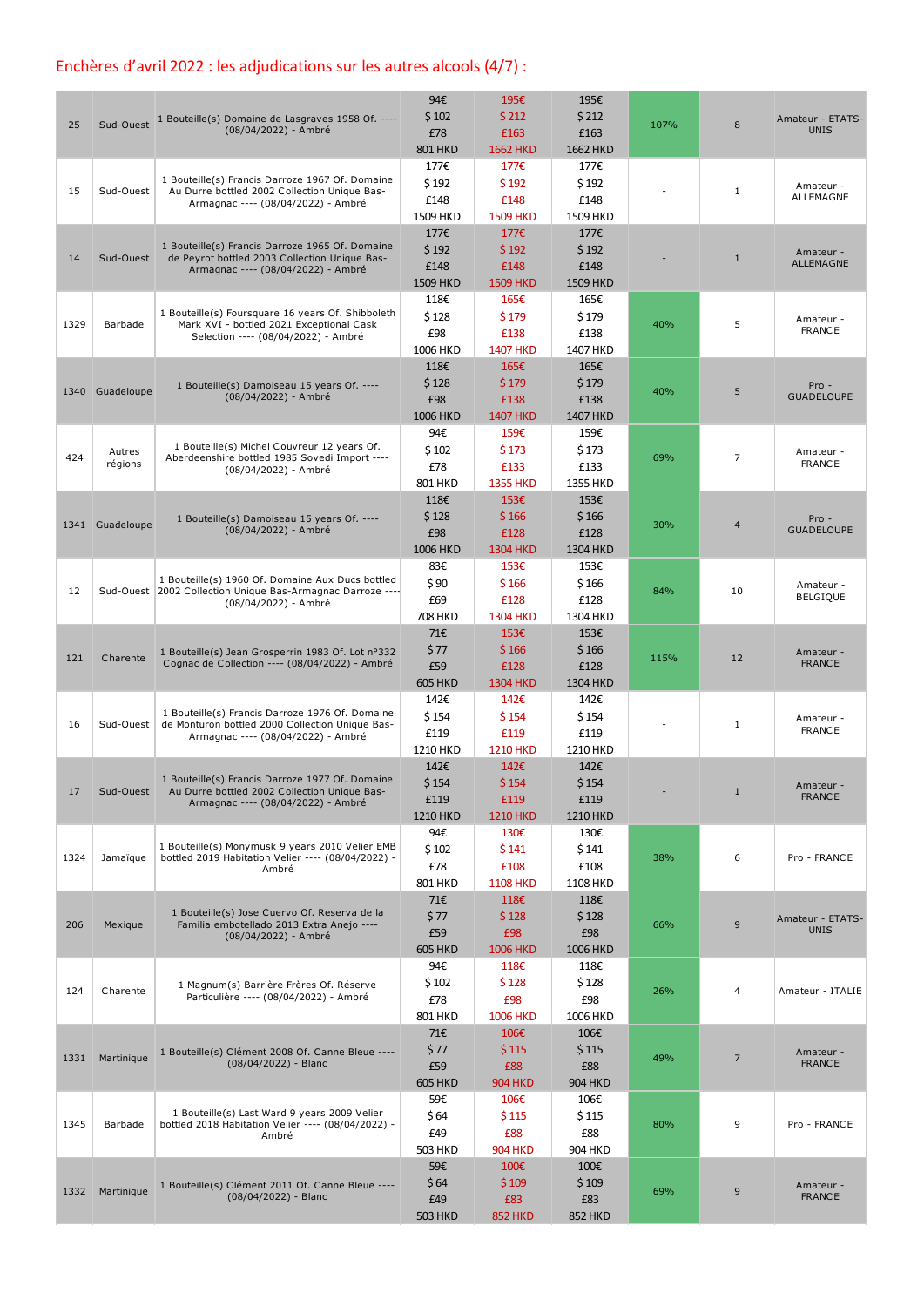### Enchères d'avril 2022 : les adjudications sur les autres alcools (5/7) :

| 203            | Chine             | 1 Bouteille(s) Wu Liang Ye Of. ---- (08/04/2022) -<br>Blanc                                                                                             | 94€<br>\$102<br>£78                             | 100€<br>\$109<br>£83                                     | 100€<br>\$109<br>£83                                     | 6%    | $\overline{2}$ | Amateur -<br>IRLANDE       |
|----------------|-------------------|---------------------------------------------------------------------------------------------------------------------------------------------------------|-------------------------------------------------|----------------------------------------------------------|----------------------------------------------------------|-------|----------------|----------------------------|
| 421            | Autres<br>régions | 1 Bouteille(s) Michel Couvreur Of. Prima Contione<br>---- (08/04/2022) - Ambré                                                                          | 801 HKD<br>59€<br>\$64<br>£49                   | <b>852 HKD</b><br>100€<br>\$109<br>£83                   | 852 HKD<br>100€<br>\$109<br>£83                          | 69%   | 8              | Amateur -<br><b>FRANCE</b> |
| 19             | Sud-Ouest         | 1 Bouteille(s) Francis Darroze 1982 Of. Domaine<br>Au Martin bottled 2004 Collection Unique Bas-<br>Armagnac ---- (08/04/2022) - Ambré                  | <b>503 HKD</b><br>83€<br>\$90<br>£69<br>708 HKD | <b>852 HKD</b><br>100€<br>\$109<br>£83<br><b>852 HKD</b> | <b>852 HKD</b><br>100€<br>\$109<br>£83<br><b>852 HKD</b> | 20%   | 3              | Amateur -<br><b>FRANCE</b> |
| 433            | Autres<br>régions | 1 Bouteille(s) Michel Couvreur 12 years Of.<br>Aberdeenshire bottled 1984 Sovedi Import ----<br>(08/04/2022) - Ambré                                    | 47€<br>\$51<br>£39<br>401 HKD                   | 94€<br>\$102<br>£78<br><b>801 HKD</b>                    | 94€<br>\$102<br>£78<br><b>801 HKD</b>                    | 100%  | 9              | Amateur -<br><b>FRANCE</b> |
| 20             | Sud-Ouest         | 1 Bouteille(s) Francis Darroze 1984 Of. Domaine<br>Aux Ducs bottled 2001 Collection Unique Bas-<br>Armagnac ---- (08/04/2022) - Ambré                   | 83€<br>\$90<br>£69<br><b>708 HKD</b>            | 94€<br>\$102<br>£78<br><b>801 HKD</b>                    | 94€<br>\$102<br>£78<br>801 HKD                           | 13%   | 3              | Amateur -<br>ALLEMAGNE     |
| 23             |                   | 1 Bouteille(s) Francis Darroze 1988 Of. Domaine<br>Sud-Ouest de Lamerlère bottled 2003 Collection Unique Bas-<br>Armagnac ---- (08/04/2022) - Ambré     | 83€<br>\$90<br>£69<br><b>708 HKD</b>            | 94€<br>\$102<br>£78<br><b>801 HKD</b>                    | 94€<br>\$102<br>£78<br><b>801 HKD</b>                    | 13%   | 3              | Amateur -<br><b>FRANCE</b> |
| 439            | Autres<br>régions | 1 Bouteille(s) Michel Couvreur Of. Candid The<br>New Disclosure Expression Sherry Casks matured<br>---- (08/04/2022) - Ambré                            | 47€<br>\$51<br>£39<br>401 HKD                   | 91€<br>\$99<br>£76<br><b>776 HKD</b>                     | 91€<br>\$99<br>£76<br>776 HKD                            | 94%   | $\overline{7}$ | Amateur -<br><b>FRANCE</b> |
| 1333           | Martinique        | 1 Bouteille(s) Clément 2012 Of. Canne Bleue ----<br>$(08/04/2022)$ - Blanc                                                                              | 59€<br>\$64<br>£49<br><b>503 HKD</b>            | 83€<br>\$90<br>£69<br><b>708 HKD</b>                     | 83€<br>\$90<br>£69<br><b>708 HKD</b>                     | 41%   | 5              | Amateur -<br><b>FRANCE</b> |
| 21             | Sud-Ouest         | 1 Bouteille(s) Francis Darroze 1985 Of. Domaine<br>Au Martin bottled 2001 Collection Unique Bas-<br>Armagnac ---- (08/04/2022) - Ambré                  | 83€<br>\$90<br>£69<br><b>708 HKD</b>            | 83€<br>\$90<br>£69<br><b>708 HKD</b>                     | 83€<br>\$90<br>£69<br><b>708 HKD</b>                     |       | $\mathbf{1}$   | Amateur -<br>ESPAGNE       |
| 22             |                   | 1 Bouteille(s) Francis Darroze 1986 Of. Domaine<br>Sud-Ouest de Coquillon bottled 2003 Collection Unique Bas-<br>Armagnac ---- (08/04/2022) - Ambré     | 83€<br>\$90<br>£69<br><b>708 HKD</b>            | 83€<br>\$90<br>£69<br><b>708 HKD</b>                     | 83€<br>\$90<br>£69<br><b>708 HKD</b>                     |       | $\mathbf{1}$   | Amateur -<br><b>FRANCE</b> |
| 1344           | Guadeloupe        | 1 Bouteille(s) Darboussier Of. PAP ----<br>(08/04/2022) - Ambré                                                                                         | 24€<br>\$26<br>£20<br><b>205 HKD</b>            | 74€<br>\$80<br>£62<br><b>631 HKD</b>                     | 74€<br>\$80<br>£62<br>631 HKD                            | 208%  | 10             | Pro -<br><b>GUADELOUPE</b> |
| $\overline{4}$ |                   | 1 Bouteille(s) Domaine de Charron 20 years 1996<br>Sud-Ouest Of. Brut de Fût 100% Baco Fût nº23 - bottled 2016<br>Technomedia ---- (08/04/2022) - Ambré | $1 \in$<br>\$1<br>£1<br>9 HKD                   | 61E<br>\$66<br>£51<br><b>520 HKD</b>                     | 61€<br>\$66<br>£51<br><b>520 HKD</b>                     | 6000% | 16             | Amateur -<br><b>FRANCE</b> |
| 111            | Charente          | 1 Bouteille(s) Frapin Of. Vieille Grande<br>Champagne Single Vineyard Limited Production ---<br>- (08/04/2022) - Ambré                                  | 24€<br>\$26<br>£20<br><b>205 HKD</b>            | 59€<br>\$64<br>£49<br><b>503 HKD</b>                     | 59€<br>\$64<br>£49<br><b>503 HKD</b>                     | 146%  | 11             | Amateur -<br>SINGAPOUR     |
| 9              | Sud-Ouest         | 1 Bouteille(s) Larressingle 21 years Of. Ténarèze<br>Choisi par la Famille ---- (08/04/2022) - Ambré                                                    | 24€<br>\$26<br>£20<br><b>205 HKD</b>            | 55€<br>\$60<br>£46<br><b>469 HKD</b>                     | 55€<br>\$60<br>£46<br><b>469 HKD</b>                     | 129%  | 8              | Amateur -<br><b>FRANCE</b> |
| 5              | Sud-Ouest         | 1 Bouteille(s) La Fontaine de Coincy Of. VSOP<br>bottled 2010 ---- (08/04/2022) - Ambré                                                                 | 53€<br>\$58<br>£44<br><b>452 HKD</b>            | 53€<br>\$58<br>£44<br><b>452 HKD</b>                     | 53€<br>\$58<br>£44<br><b>452 HKD</b>                     |       | $\mathbf{1}$   | Amateur -<br><b>FRANCE</b> |
| 414            | Corse             | 1 Bouteille(s) P&M 7 years Of. Fût Domaine<br>Gentile - One of 6600 Série Limitée ----<br>(08/04/2022) - Ambré                                          | 24€<br>\$26<br>£20<br><b>205 HKD</b>            | 52E<br>\$57<br>£43<br><b>443 HKD</b>                     | 52€<br>\$57<br>£43<br><b>443 HKD</b>                     | 117%  | 9              | Amateur -<br><b>FRANCE</b> |
| 101            | Charente          | 1 Bouteille(s) Ragnaud-Sabourin Of. V.S.O.P.<br>nº10 1er Cru ---- (08/04/2022) - Ambré                                                                  | 30€<br>\$33<br>£25<br>256 HKD                   | 51€<br>\$55<br>£43<br><b>435 HKD</b>                     | 51€<br>\$55<br>£43<br>435 HKD                            | 70%   | $\overline{7}$ | Amateur -<br><b>FRANCE</b> |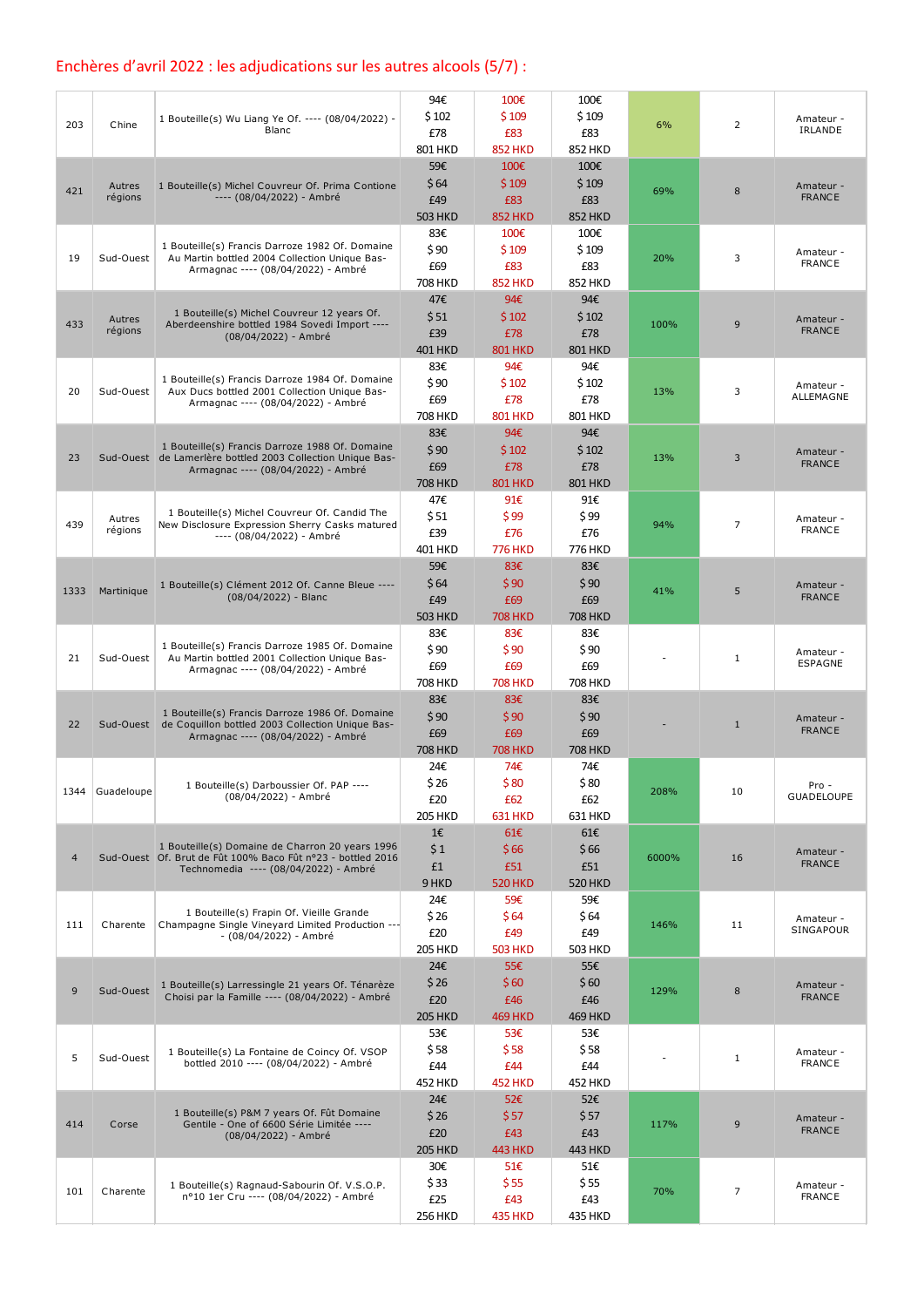### Enchères d'avril 2022 : les adjudications sur les autres alcools (6/7) :

| 204 | Sud-Ouest | 1 Bouteille(s) Twelve Of. Basalte Lot BA-03-21 -<br>One of 6000 - bottled 2021 ---- (08/04/2022) -<br>Ambré | 24€<br>\$26<br>£20<br><b>205 HKD</b> | 41€<br>\$45<br>£34<br><b>350 HKD</b> | 41€<br>\$45<br>£34<br><b>350 HKD</b> | 71%   | $\overline{4}$ | Amateur -<br><b>FRANCE</b>    |
|-----|-----------|-------------------------------------------------------------------------------------------------------------|--------------------------------------|--------------------------------------|--------------------------------------|-------|----------------|-------------------------------|
| 116 | Charente  | 1 Bouteille(s) Camus Of. Celebration La Grande<br>Marque ---- (08/04/2022) - Ambré                          | 35€<br>\$38<br>£29<br><b>298 HKD</b> | 39€<br>\$42<br>£33<br><b>332 HKD</b> | 39€<br>\$42<br>£33<br>332 HKD        | 11%   | $\overline{2}$ | Amateur -<br><b>FRANCE</b>    |
| 117 | Charente  | 1 Bouteille(s) Camus Of. Celebration La Grande<br>Marque ---- (08/04/2022) - Ambré                          | 35€<br>\$38<br>£29<br><b>298 HKD</b> | 35€<br>\$38<br>£29<br><b>298 HKD</b> | 35€<br>\$38<br>£29<br><b>298 HKD</b> |       | $\mathbf{1}$   | Amateur -<br><b>FRANCE</b>    |
| 118 | Charente  | 1 Bouteille(s) Camus Of. Celebration La Grande<br>Marque ---- (08/04/2022) - Ambré                          | 35€<br>\$38<br>£29<br><b>298 HKD</b> | 35€<br>\$38<br>£29<br><b>298 HKD</b> | 35€<br>\$38<br>£29<br><b>298 HKD</b> |       | $\mathbf{1}$   | Amateur -<br><b>FRANCE</b>    |
| 115 | Charente  | 1 Bouteille(s) Camus Of. Celebration La Grande<br>Marque ---- (08/04/2022) - Ambré                          | 35€<br>\$38<br>£29<br><b>298 HKD</b> | 35E<br>\$38<br>£29<br><b>298 HKD</b> | 35€<br>\$38<br>£29<br><b>298 HKD</b> |       | $\mathbf{1}$   | Amateur -<br><b>FRANCE</b>    |
| 26  | Sud-Ouest | 1 Bouteille(s) Saint-Vivant de la Salle Of. ----<br>(08/04/2022) - Ambré                                    | 24€<br>\$26<br>£20<br><b>205 HKD</b> | 31€<br>\$34<br>£26<br><b>264 HKD</b> | 31€<br>\$34<br>£26<br>264 HKD        | 29%   | 3              | Amateur -<br><b>FRANCE</b>    |
| 112 | Charente  | 1 Bouteille(s) Camus Of. Grand V.S.O.P. ----<br>(08/04/2022) - Ambré                                        | 24€<br>\$26<br>£20<br><b>205 HKD</b> | 31E<br>\$34<br>£26<br><b>264 HKD</b> | 31E<br>\$34<br>£26<br><b>264 HKD</b> | 29%   | 3              | Amateur -<br><b>FRANCE</b>    |
| 114 | Charente  | 1 Bouteille(s) Camus Of. Grand V.S.O.P. ----<br>(08/04/2022) - Ambré                                        | 24€<br>\$26<br>£20<br><b>205 HKD</b> | 31€<br>\$34<br>£26<br><b>264 HKD</b> | 31€<br>\$34<br>£26<br><b>264 HKD</b> | 29%   | 3              | Amateur -<br><b>FRANCE</b>    |
| 210 | Nord      | 1 Bouteille(s) Les Enfants de Vauban Of. Lot<br>n°007 ---- (08/04/2022) - Ambré                             | 1€<br>\$1<br>£1<br>9 HKD             | 30€<br>\$33<br>£25<br><b>256 HKD</b> | 30€<br>\$33<br>£25<br><b>256 HKD</b> | 2900% | 9              | Amateur -<br><b>AUTRICHE</b>  |
| 113 | Charente  | 1 Bouteille(s) Camus Of. Grand V.S.O.P. ----<br>(08/04/2022) - Ambré                                        | 24€<br>\$26<br>£20<br><b>205 HKD</b> | 27€<br>\$29<br>£23<br><b>230 HKD</b> | 27€<br>\$29<br>£23<br>230 HKD        | 13%   | $\overline{2}$ | Amateur -<br><b>FRANCE</b>    |
| 24  | Sud-Ouest | 1 Bouteille(s) Castel Segur Of. Réserve des<br>Moines VSOP ---- (08/04/2022) - Ambré                        | 24€<br>\$26<br>£20<br><b>205 HKD</b> | 24€<br>\$26<br>£20<br><b>205 HKD</b> | 24€<br>\$26<br>£20<br><b>205 HKD</b> |       | $\mathbf{1}$   | Amateur -<br><b>FRANCE</b>    |
| 209 | Pologne   | 1 Bouteille(s) Zubrówka Of. Polmos ----<br>(08/04/2022) - Blanc                                             | 12€<br>\$13<br>£10<br><b>102 HKD</b> | 22€<br>\$24<br>£18<br><b>188 HKD</b> | 22€<br>\$24<br>£18<br><b>188 HKD</b> | 83%   | 4              | Amateur -<br><b>SINGAPOUR</b> |
| 104 | Charente  | 1 Bouteille(s) Coopérative Charentaise Of.<br>Napoleon ---- (08/04/2022) - Ambré                            | 18€<br>\$20<br>£15<br><b>153 HKD</b> | 21€<br>\$23<br>£18<br><b>179 HKD</b> | 21E<br>\$23<br>£18<br><b>179 HKD</b> | 17%   | $\overline{2}$ | Amateur -<br><b>FRANCE</b>    |